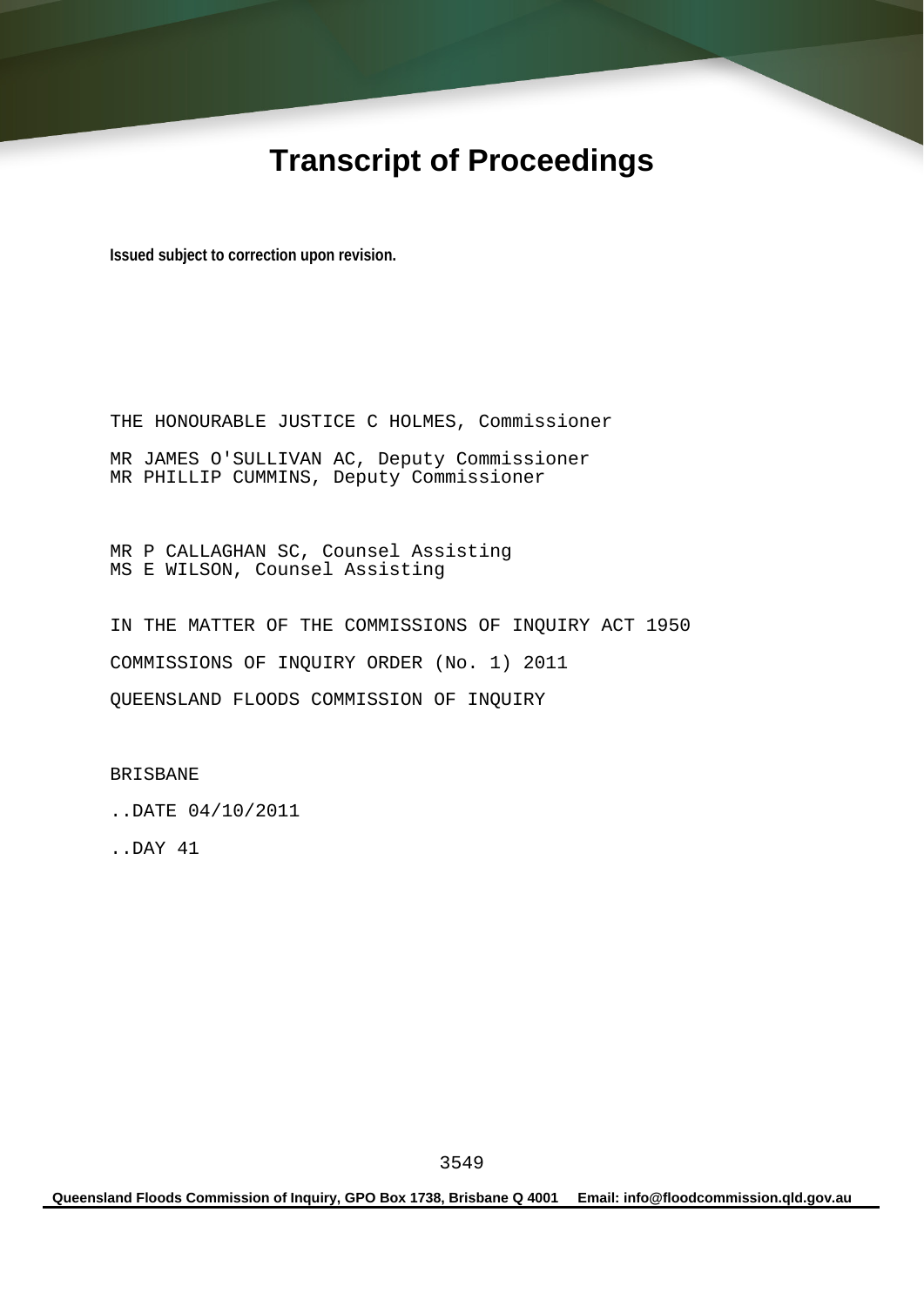THE COMMISSION RESUMED AT 10.02 A.M.

COMMISSIONER: Yes, Ms Kefford?

MS KEFFORD: Madam Commissioner, I call John Alexander McLeod.

JOHN ALEXANDER McLEOD, SWORN AND EXAMINED:

MS KEFFORD: Is your full name John Alexander McLeod?-- It is.

And you're the Safety and Security Manager for the Stamford Plaza hotel?-- That's correct.

You've provided a statement to the Queensland Floods Commission of Inquiry. Can I ask you to have a look at this document, please? Is that a copy of your statement?-- It is.

I tender that statement.

COMMISSIONER: Exhibit 701.

ADMITTED AND MARKED "EXHIBIT 701"

MS KEFFORD: Now, could you tell the Commission what your responsibilities and your role are with the Stamford Plaza?-- I'm responsible for the health, safety and security of the hotel guests, the hotel and the staff.

**40**  And the Stamford Plaza Hotel is located at 39 Edward Street, Brisbane?-- Correct, it is on the corner of Alice and Edward Street.

It's a multi-storey luxury hotel built in 1984?-- Correct.

And it was built on the site of the old naval offices?-- That's correct.

Adjacent to the Brisbane River?-- Correct.

Do you know whether the site flooded during the 1974 floods?-- I believe it did.

And approximately how far is the hotel from the Brisbane River?-- 10 metres.

How does the height of the river generally compare with the height of the hotel buildings?-- Generally it's just

**20** 

**50** 

**10**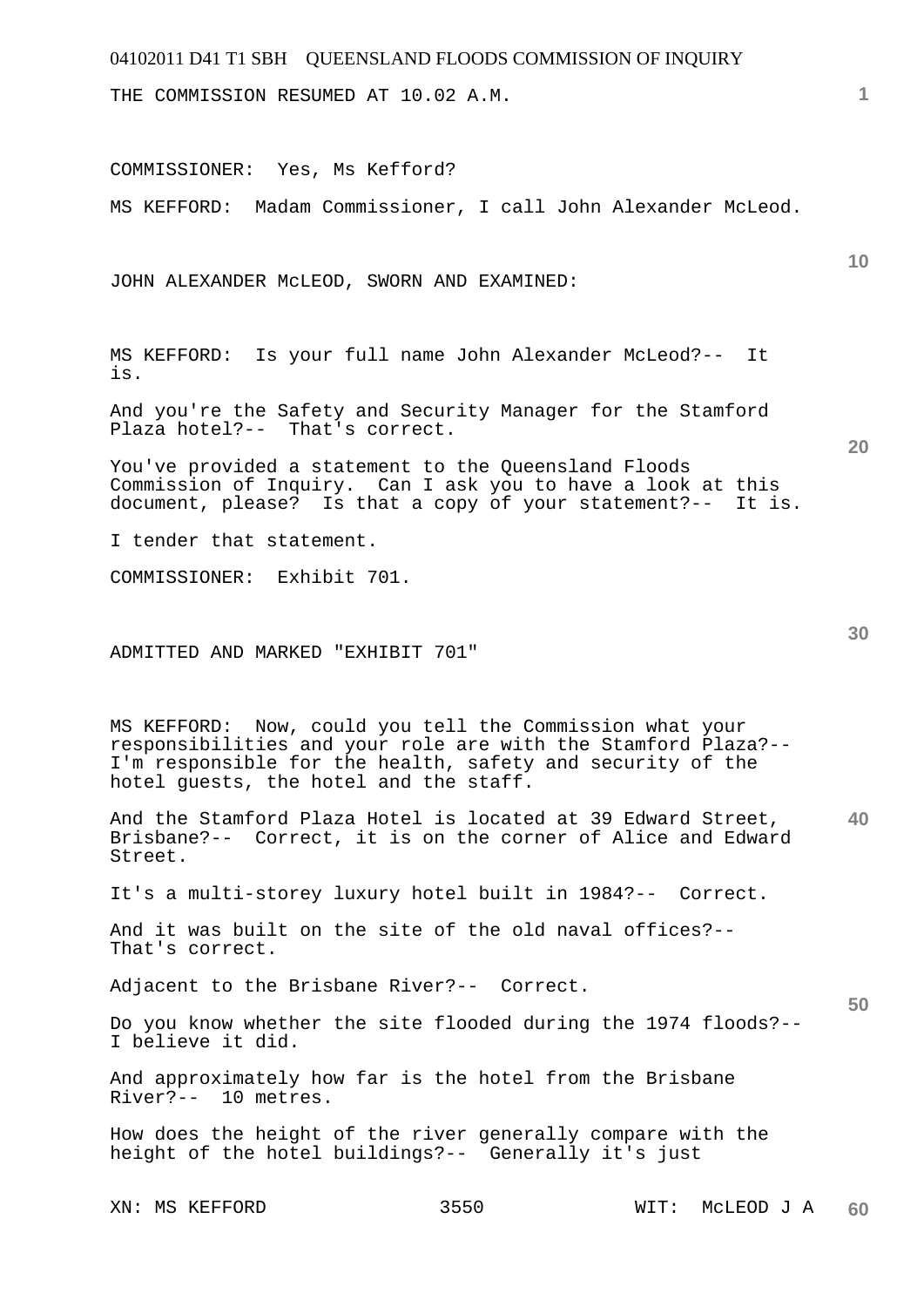underneath the boardwalk, probably it raises about a metre.

And in your statement at paragraph 2, you say that the ground floor of the basement is only just above river height. What do you mean by the ground floor of the basement?-- The basement is on two levels. We have a carpark basement and then there's a further basement that drops down a little bit and it's called a loading dock, which is where we receive all our stuff that we need for the hotel. That is just above the river, and the carpark is slightly elevated from the loading dock.

And you say in your statement that the basement of the building is used for multiple purposes. Is it used for purposes other than just the car parking?-- Yes, it is.

What else is it used for ?-- Its offices. All the offices are located down there, all the plant is located down there, your air-conditioning, your boilers, chillers, the laundry, all the equipment, there's an Energex substation down there, staff canteen, all your CCTV footage, your servers.

And if I could take you to early 2011 at the time of the floods, in paragraph 3 you say you returned to work from your recreation leave at about midday on Tuesday, the 10th of January. Now, Tuesday, was, in fact, the 11th of January, so was it about midday on the 11th, the Tuesday, that you returned to work?-- That's correct.

And why did you return to work at that stage?-- I was called back. They figured the hotel was going to flood.

When you arrived, were staff making preparations for the flood?-- They were sandbagging the carpark, and the external doors - they were placing plastic and tape around the external doors.

And you tell us at paragraph 3 of your statement that you made some inquiries about possible flood heights. Who did you make the inquiries of?-- I was listening to the radio, plus in our hotel we have the Edward Street metre, the flood metre, where they predict the gauges, and on what they were telling me on the radio compared to what I could see and the metre, I knew we were in trouble.

What is - can you explain in a bit more detail what the metre is?-- The metre is the - I believe it is the official metre for the - Edward Street, City. It is a flood metre or water level metre, and it has - the readings go up and down with the tide. Whilst it was very hard to try and make any sense complete sense out of it, I knew that if it was coming up two metres from where it was at the time that we would be inundated with water.

So, as a result of the information you received, you say in your statement that you estimated that the flood would inundate the basement and the sandbagging would be useless; is that right?-- That's correct.

**10** 

**1**

**30** 

**40** 

**50**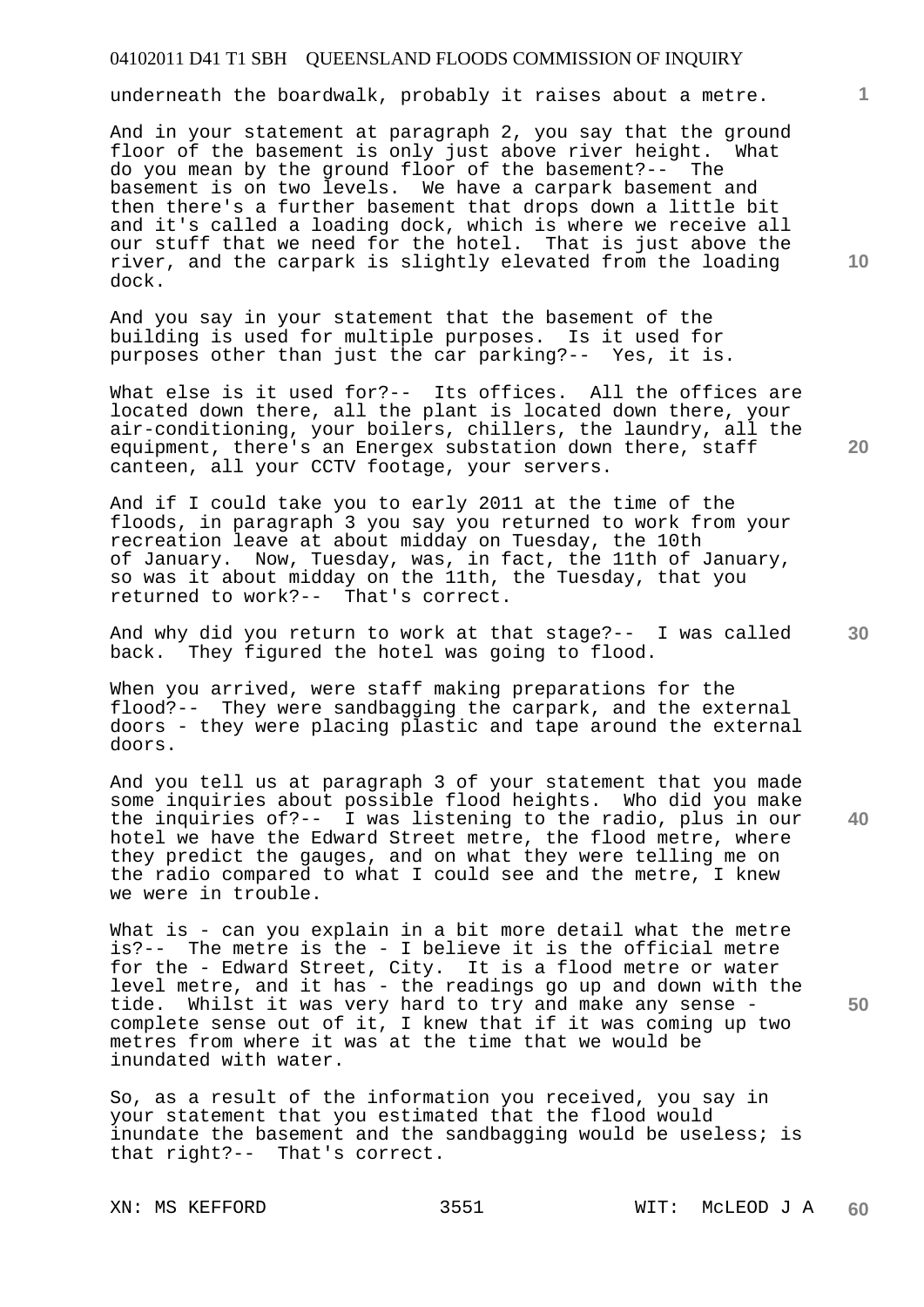What advice did you give to senior managers and staff at that time?-- Evacuate all their stuff in the basement, as much as we could get out.

Evacuate in terms of taking-----?-- Taking stock-----

-----articles out of the basement or evacuate people?-- At that stage it was evacuate the articles from the basement, your stock, your photocopiers, your computers, your servers and what-not.

And did the staff also move the guest cars out of the basement at that time?-- We managed to get them all out, yes.

Where did you move the items to?-- To the third and fourth floor of the hotel.

In terms of obviously the equipment?-- The equipment.

And in terms of the guest cars?-- Guest cars, we had arrangements to put them at different hotels and also some parking bays up on Spring Hill, I believe.

You weren't able to move everything out, were you?-- No.

What were you unable to move out of the basement?-- We didn't get a lot of - the expensive wine didn't come out, some of the photocopiers and heavier items that required manual handling, sort of special equipment we couldn't get out, a lot of the uniforms, a lot of the tools.

Now, still on Tuesday the 11th, later that evening Energex cut the power to its substation?-- That's correct.

Did you receive some warning that Energex would take this step before it occurred?-- I received a phone call around 6.20 that evening from someone identifying herself as working for Energex and advising me that they were going to cut the power. I asked when and they said they couldn't tell me at this stage.

And where was the water level in relation to the basement at the time you received the phone call from Energex?-- It hadn't quite started to come into the basement just then.

At the time that you were told that Energex was going to cut the power, were there guests in the building?-- There were.

Approximately how many?-- 200.

And were the guests advised that the power would be cut?-- The guests were.

The power was, in fact, cut at about 10 past 10 you tell us in your statement, and was a result of that that the lifts in the building couldn't be used?-- That's correct.

**10** 

**1**

**40**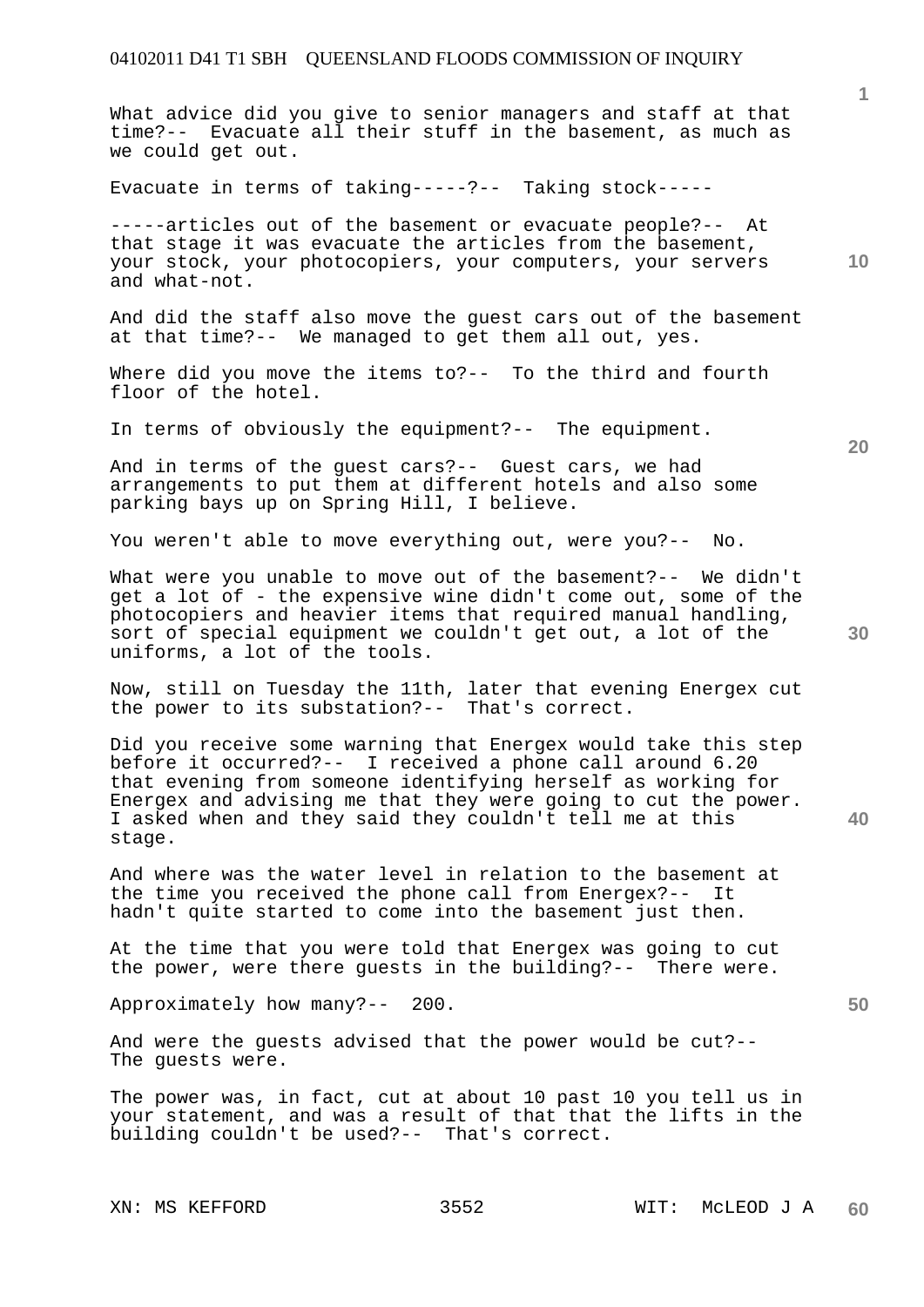Were the lifts stationed at one of the higher levels of the building when the power was cut?-- They were.

And later in your statement, you mentioned that a generator, which is on the roof of the building, wasn't able to be used during the January 2011 floods. Why was that?-- The generator was designed to generate the whole building. We had no capability of shutting off floors. So, if we enacted - if we engaged the generator, we would have made the basement live with all the water.

Have you investigated making modifications to that generator so that floors can be isolated?-- We have, and it's being enacted as we speak.

In paragraph 5 of your statement, you address the inundation of the Stamford Plaza building and you say the river overflowed the boardwalk and started to come into the corridor of the loading dock. What was the next part of the building to be flooded?-- Once it got into the loading dock, it then filled up quite quickly and then went into the carpark and then just steadily rose until it got - until later that next morning when it reached its peak, completely flooded the carpark, the loading dock and all our offices.

And is the Energex substation in the basement or the - in the carpark level of the basement or the lower loading dock?-- It's in the lower section.

You say that the flood rate increased significantly when the high tide arrived. About when was that?-- To be honest, I'd only be guessing in times. The whole thing was very active and it was early in the morning, probably between 2 and 4, I'm guessing.

And about what time did you decide to start evacuating guests?-- We had started evacuating guests later that night earlier that night, but a lot of the guests were business guests. We couldn't get in contact with them. The ones that we could get in contact with, a lot of them said they would go in the morning, even though they knew they had no power, they just had nowhere else to go. I did get some VIPs out. I just said, "No, you're not staying.", and got them out. And then on the morning of the flood we put - I'd run signs up in the corridors and everything because our emergency power by this time had - the lighting had gone out. It was only good for about four hours. And then I just put on staff and we actually - we lit one major fire escape and we brought the staff and their baggage - we brought the guests and their baggage down that main fire escape, the ones that didn't evacuate.

You mentioned that there were a number of business guests that you weren't able to get in contact with. Is that because at the time they weren't in their rooms?-- That's right.

So, they were scheduled to stay, but weren't actually-----?-- They weren't - some of them weren't in their rooms when we

**10** 

**1**

**30** 

**40** 

**50**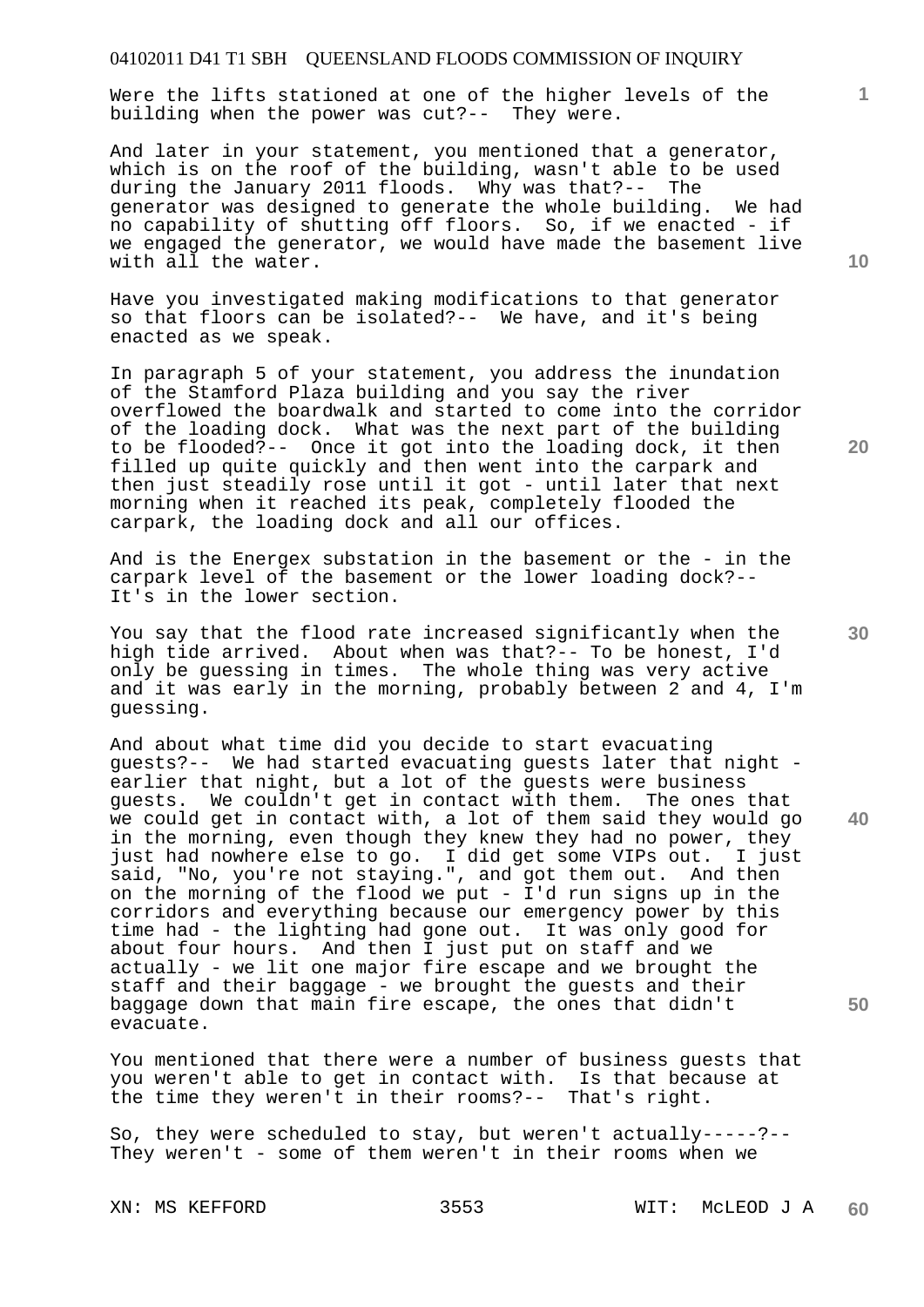started, but they subsequently came back to the hotel after they'd finished their meetings and wherever they were throughout the day.

And when did the flood reach its peak height in the building?-- Wednesday morning.

And what was that peak height?-- It was full - the carpark and the offices was full to the roof and it actually started coming up the internal stairs and reached probably three-quarters of the way up the internal stairs to the ground level of the hotel.

And the offices that you mentioned, they're the ones that are located in the basement?-- That's correct, and they were all full.

You say in your statement at paragraph 7 that water was drained from the basement. Was it necessary to pump the water out of the basement or is there - was there another means of draining the basement?-- Once the flood - once the water subsided it drained a lot of it, but, no, we pumped for days to get it out of the basement. It was lower than the water.

And was there much damage to the basement?-- It was destroyed.

Can you explain what type of damage you observed?-- Water tanks were picked up and thrown through - or pushed through metal cage fencing. Massive big fridges were picked up and embedded into walls. Everything was just pushed right back to the end of the hotel. The water was actually coming down the river and everything just got pushed right back to the end of the hotel. Plant and equipment was ripped from the floors. All the foodstuffs were floating, the garbage was floating. It looked like a bomb had hit it.

And as a result of the flood, how long was the hotel without power?-- Seven weeks.

During this time, was the hotel letting rooms to guests?-- No, we had no power. We had - we were pretty occupied.

In your statement you say the hotel was up and running around 31 March 2011. What do you mean by "up and running"? Was it-----?-- It was open to a limited amount of floors. We couldn't open all the floors because we were now using several of the floors as office space and storage space as the carpark and the basement was still being reconstructed.

And in paragraph 8 of your statement, you say that Energex placed a new substation in the basement. When did that happen?-- Finished - completely finished? It would be several months after the floods they replaced - they just put it back exactly where the other one was.

Do you know why they elected to put it back in the basement when the basement had flooded?-- I don't think there's room

**10** 

**1**

**20** 

**30** 

**40**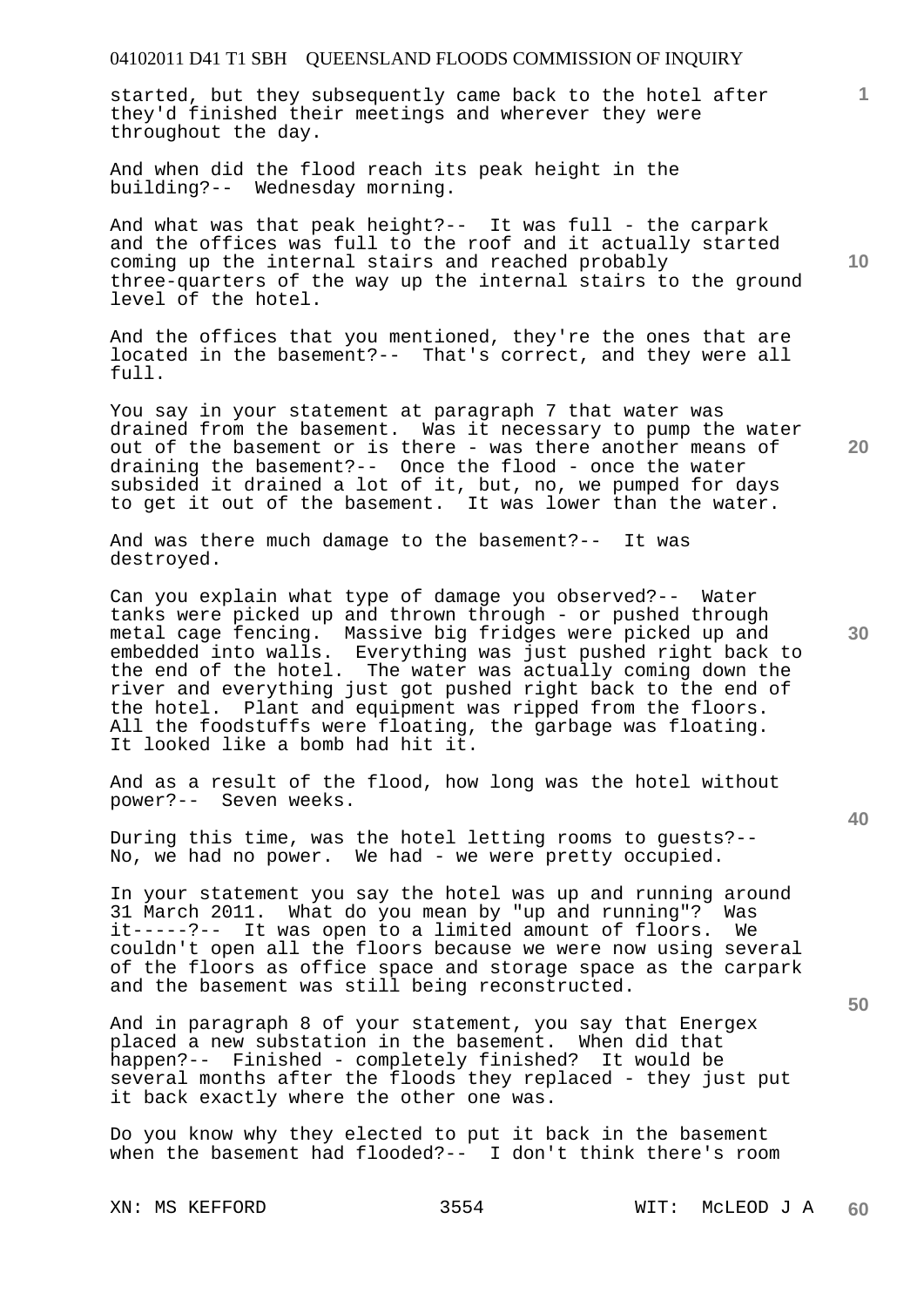for it anywhere else, to be honest. I don't think the building was designed for it to be moved anywhere but there.

The hotel has relocated some of the assets from the basement to a higher level; is that right?-- That's correct.

And what type of assets has it relocated?-- The servers. We're in the process now of relocating the fire control panel. The generators, as I said before, we're in the process of getting them so we can switch - we can just electrify certain floors and not the whole building at a time, and I've instigated a palletisation program where everything is kept on pallets so we can just use pallet jacks, straight into the lift and get it to a higher floor - get the wine and whatever can be placed on pallets to a higher floor very quickly, instead of trying to carry them in boxes.

Are there any other measures that you think the hotel or other buildings like it could - any other measures that could be used to minimise damage when basements are flooded?-- I can't speak for other buildings, but for our building we - I can't see how you could do any more than what's done, just because of the way the building is built.

Now, you've provided us with quite a lot of photos as part of your statement, but if I could take you just to a selection of those?-- Thank you.

I will actually only go to even a small number of the refined bundle that you have been handed. If we could firstly go to page 3 of the smaller bundle and a copy will come up on the screen as well?-- Yes.

Can you explain to us what's shown in that photograph?-- That's the actual loading dock. You can see as you come down the driveway there's a left-hand turn, almost a 90 degree turn that comes into the loading dock. You can still see the green metal gate that closes the loading dock there.

And the white wall seems to have openings in it. What are they?-- They're vents.

They're air vents?-- Yes. Behind that white wall is the carpark.

So, they're air vents for the carpark?-- They're air vents.

And if we go over to page 4, where's this photograph taken from?-- That photograph is taken just to the right of the first photograph. Those white vents is a continuation of the photograph we've just discussed. That's a gate that goes into the carpark. This is before the flood had reached its peak. That water tank was subsequently pushed through that gate and the river is located probably three metres from the right-hand side of that water tank.

Then if we go over to page 11? The water on the street there, is that water that's come up over the bank of the Brisbane

XN: MS KEFFORD 3555 WIT: MCLEOD J A **60** 

**10** 

**1**

**20** 

**40**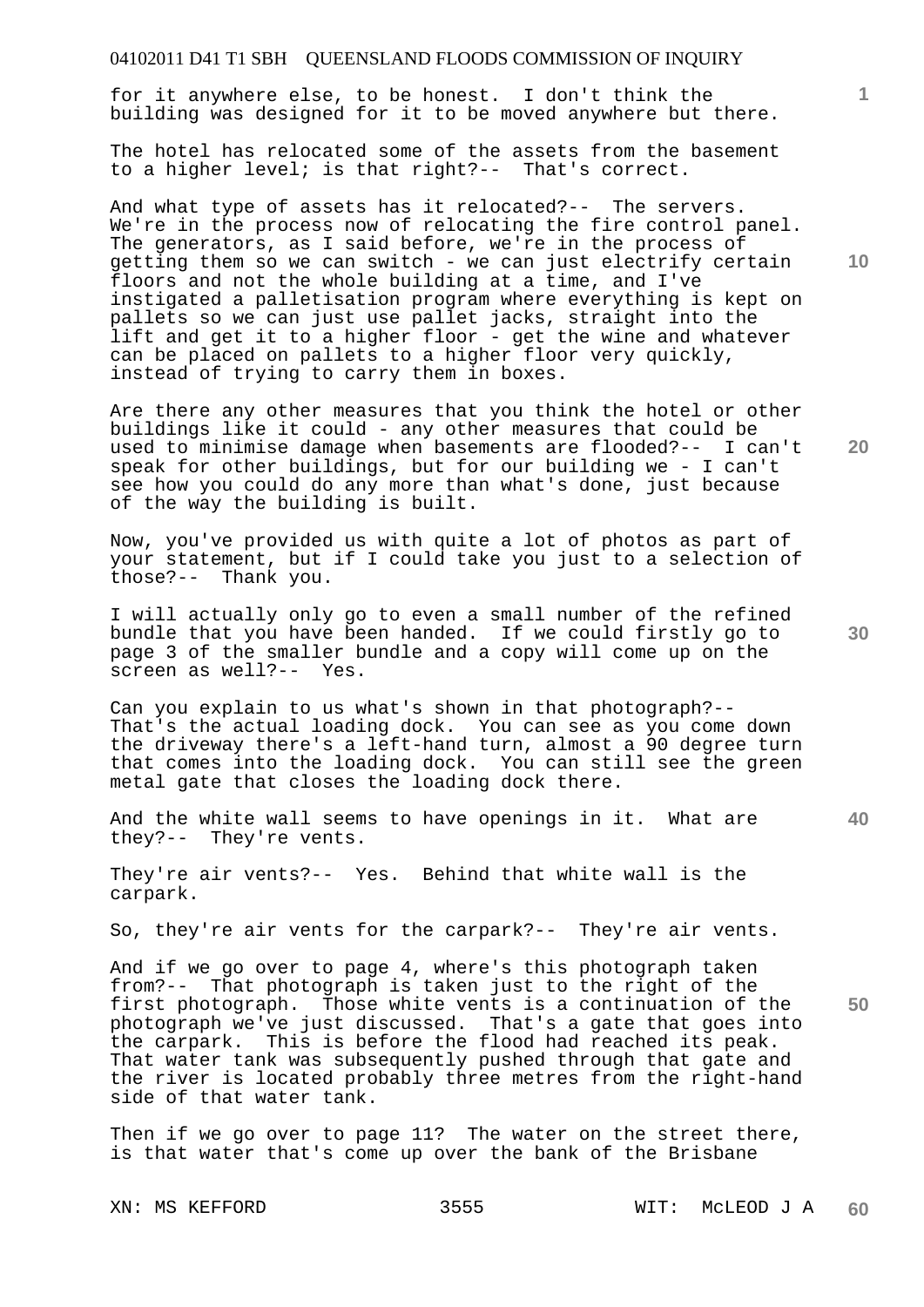River or-----?-- No, it's not.

Can you explain where that-----?-- That water is actually sewage.

Sewage?-- That came from - there's a police vehicle in the middle of that photograph. The water actually is also on the other side of that police vehicle, and the water - the sewage actually came from out of that building on that corner there.

Right. And if we go over to page 15 of the bundle?-- That's the same - that's the gate with - that was in the previous one of the previous photographs that had been pushed in. This is after the flood had subsided and the water had actually pushed through plus other debris had come through that gate.

And page 16?-- That's the loading dock again from a - looking down at the loading dock. The mud and what-not is - was left behind in the gardens there, and the infrastructure - piece of infrastructure there I believe is an air-conditioning unit for the old naval offices.

And it got flooded, did it?-- It had water in it, yes.

Thank you. I have no further questions of this witness.

COMMISSIONER: Ms Brasch?

MS BRASCH: No questions, Commissioner.

MR DUNNING: No, thank you, Commissioner.

MR FLANAGAN: No questions, Commissioner.

MS McLEOD: No questions, thank you.

MS KEFFORD: Could I tender the small bundle of photographs?

COMMISSIONER: They will be Exhibit 702.

ADMITTED AND MARKED "EXHIBIT 702"

COMMISSIONER: Thank you very much for your time, Mr McLeod. You're excused?-- You're welcome.

**50** 

WITNESS EXCUSED

**10** 

**1**

**30** 

**40**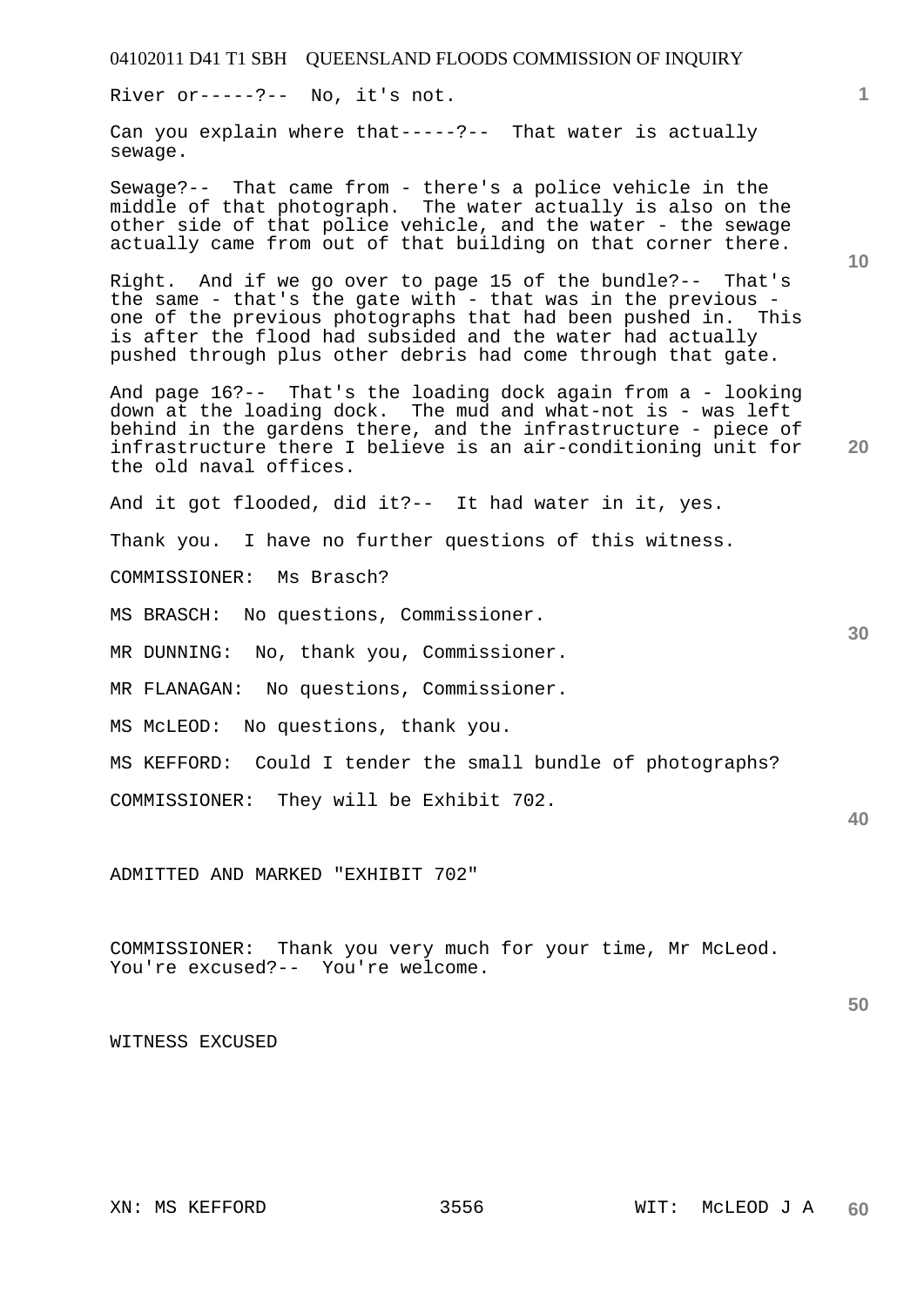MS MELLIFONT: We're just making inquiries as to whether the next witness has arrived. I can indicate to the Commission that it will be Ian James Whitehead who is the Acting Chief Executive of Stadiums Queensland. I call Ian James Whitehead.

#### IAN JAMES WHITEHEAD, ON AFFIRMATION, EXAMINED:

**10** 

**1**

MS MELLIFONT: Good morning, Mr Whitehead. Can you state your full name, please?-- Ian James Whitehead.

Are you the Acting Chief Executive of Stadiums Queensland?-- I was at the time of the statement. The Chief Executive returned from leave yesterday.

**20**  So, is your usual role one of General Manager of Operations?-- That's correct.

And is that the role that you've returned to?-- Yes.

In January of this year, were you in the role of General Manager of Operations?-- No, I wasn't. I was seconded to help prepare for the Commonwealth Games bid proposal, so I've been absent from Stadiums Queensland for a period of 12 months. I returned on the 1st of August.

Okay. Have you prepared a statement in response to a requirement issued by the Commission?-- I prepared that in conjunction with our General Manager of Assets and Facilities Development, Mr David Spencer.

I'll show you a copy of that statement. Is that a copy of your statement you've prepared?-- That's correct.

I tender a copy of the statement.

COMMISSIONER: Exhibit 703.

ADMITTED AND MARKED "EXHIBIT 703"

**50**  MS MELLIFONT: Can I ask you, Mr Whitehead, to your knowledge, who was the General Manager in January 2011?-- Mr Geoff Baker.

And who was on the ground at the stadium during the period of the floods?-- Mr David Spencer would have been on the ground in conjunction with Queensland Tennis officials.

From - thank you. Now, to your - I take it you've undertaken inquiries-----?-- Correct.

**30**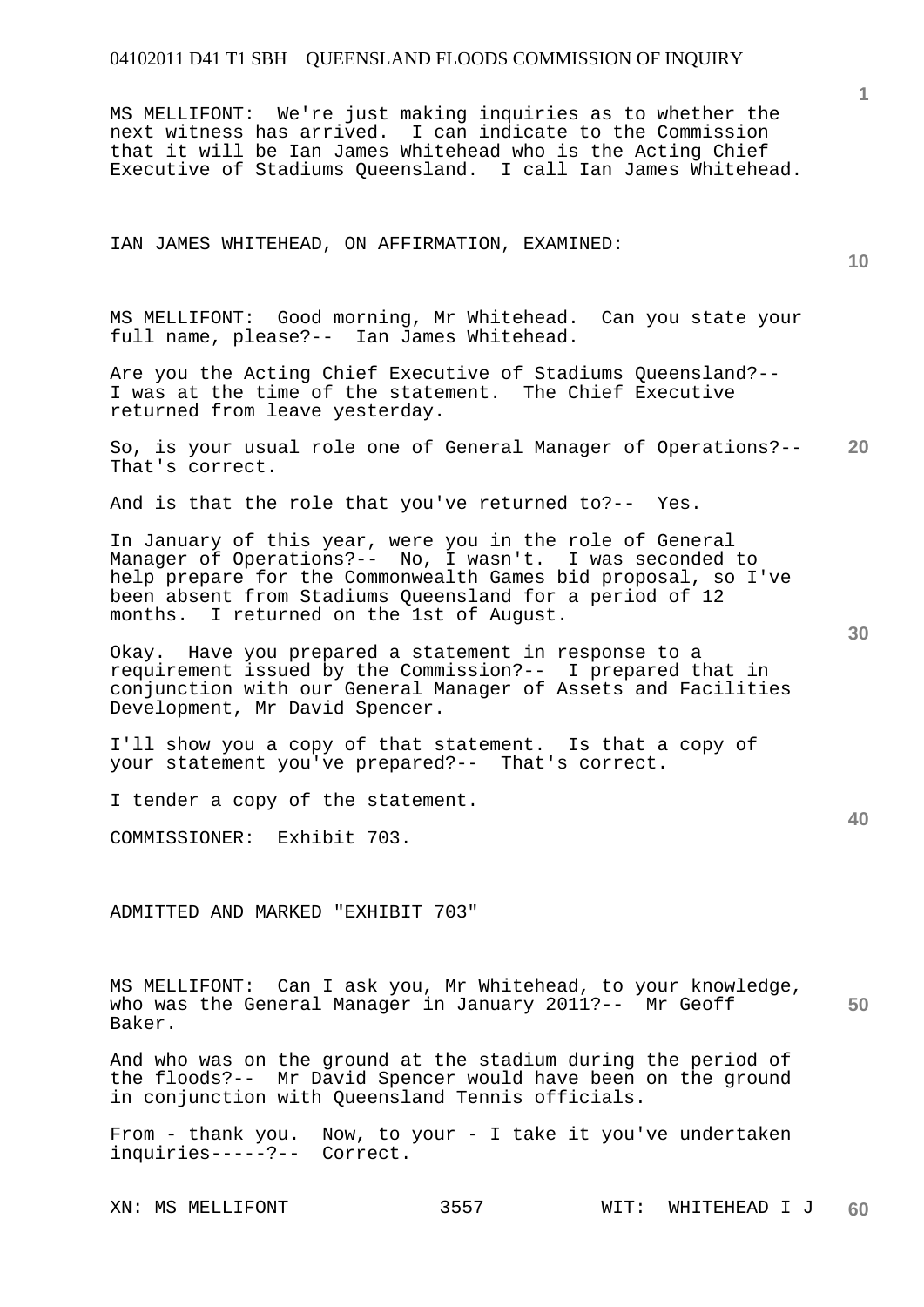-----with relevant people at Stadiums Queensland and of records held by Stadiums Queensland in order to answer the requirement?-- Correct.

And did those inquiries reveal that Stadiums Queensland first became in the project to build the State Tennis Centre at Tennyson Reach Development - Stadiums Queensland first became involved in 2007?-- That's correct.

Which was actually after construction had commenced?-- Exactly.

So, prior to that time, so far as you understand, Stadiums Queensland had no role in the Mirvac Group, Queensland Tennis Centre, State Government and Brisbane City Council roles in the development; is that right?-- Stadiums Queensland had no involvement in the selection of the site. Stadiums Queensland was brought in after construction had actually commenced and it was our role to see the development of the facility through to fruition in time for the Brisbane International tournament and we would take ownership of that particular asset at completion of the development of the asset.

Now, your inquiries have revealed that in the January '11 floods, all of Level 1 of the Pat Rafter Arena building was inundated to a depth of approximately three to four metres to the underside of the Level 2 podium slab?-- That's correct.

So, we're talking about the centre court area?-- Centre court, yes.

There was also inundation to two of the lower level grass courts and four of the clay courts?-- Yes, that's correct.

Nine of the podium level hard courts?-- Yes.

The carpark?-- The carpark - the eastern carpark, yes.

The grounds maintenance shed and compound?-- Yes.

The pump shed?-- Yes.

The multipurpose room?-- The multipurpose room was also inundated, yes.

Right. Can you tell me what kind of carpeting is in the multipurpose room?-- Carpeting?

Yes?-- It's just a carpet tile that's put down in the multipurpose room.

COMMISSIONER: What is the multipurpose room?-- Multipurpose room is just a general purpose room - it is just where players can gather or people can meet as a general, multipurpose area.

MS MELLIFONT: Where is it located?-- The multipurpose room is located on the eastern side of the Pat Rafter Arena on

**10** 

**1**

**20** 

**40**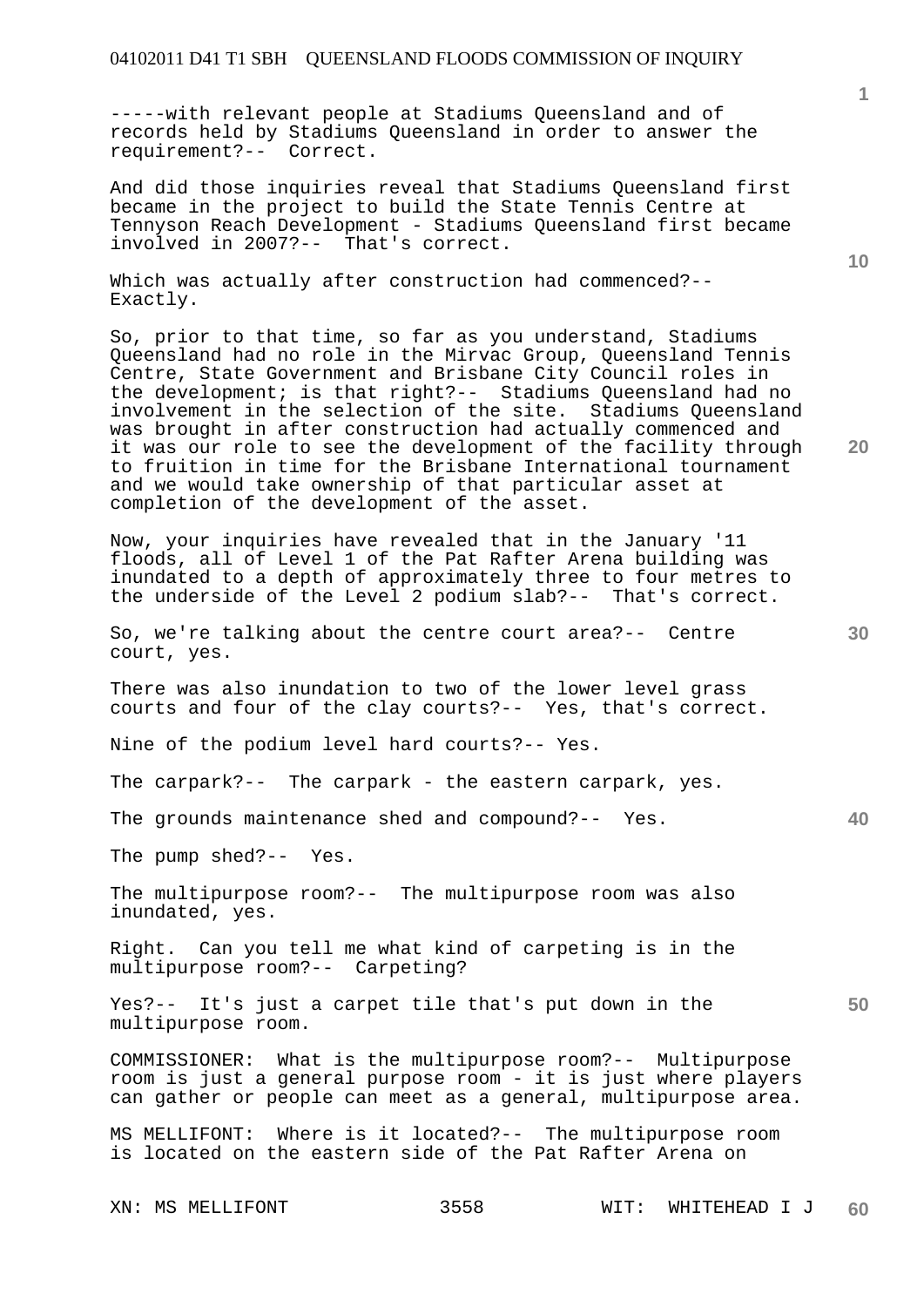Level 1.

Now, within the complex there are flood barriers; is that correct?-- That's correct.

Where are they?-- They're located on the southern side, both areas, one from the eastern side of the facility and one from the western side of the facility to protect the centre court area.

In paragraph 10 of your statement you state that, "Although the flood barriers were installed prior to the flood, water initially entered the facility by way of backflow from the river via the facility's drainage network before ultimately flowing over the flood barriers." I'd like to ask you some more detail about that. First of all, does this paragraph come from inquiries you've made of others?-- Yes, it does.

So, who did you get the information from for this?-- Through David Spencer, our General Manager of Assets and Facilities Development.

When you speak of, "Although the flood barriers were installed prior to the flood", is what you're saying there that once there was some notification that the area would flood, somebody went about the process of erecting the flood barriers?-- Exactly.

Can I show you a couple of photographs of what I understand to be the style of the flood gates - flood barriers used in the stadium. I ask you to have a look at those to start with. Before I ask you anything further about it, is that the style used?-- Yes, that is the style used, yes.

All right. So, in this photograph, which has the flood barriers erected, that's what the flood barriers look like once they're up, I take it?-- That's correct. once they're up, I take  $it? --$ 

**40**  And in the other photograph, we can see the area into which the horizontal slats of the flood barrier get inserted in the erection process?-- That's correct, yes.

And that takes an hour or more?-- I'm not certain of the exact time, but it is a pretty efficient process, being able to bring those beams out and slot those beams into the areas where they're located, yes.

All right. And ultimately they didn't stop the water getting through, I take it, because the water came over the top?-- Water came over the top, yes.

**1**

**20** 

**50**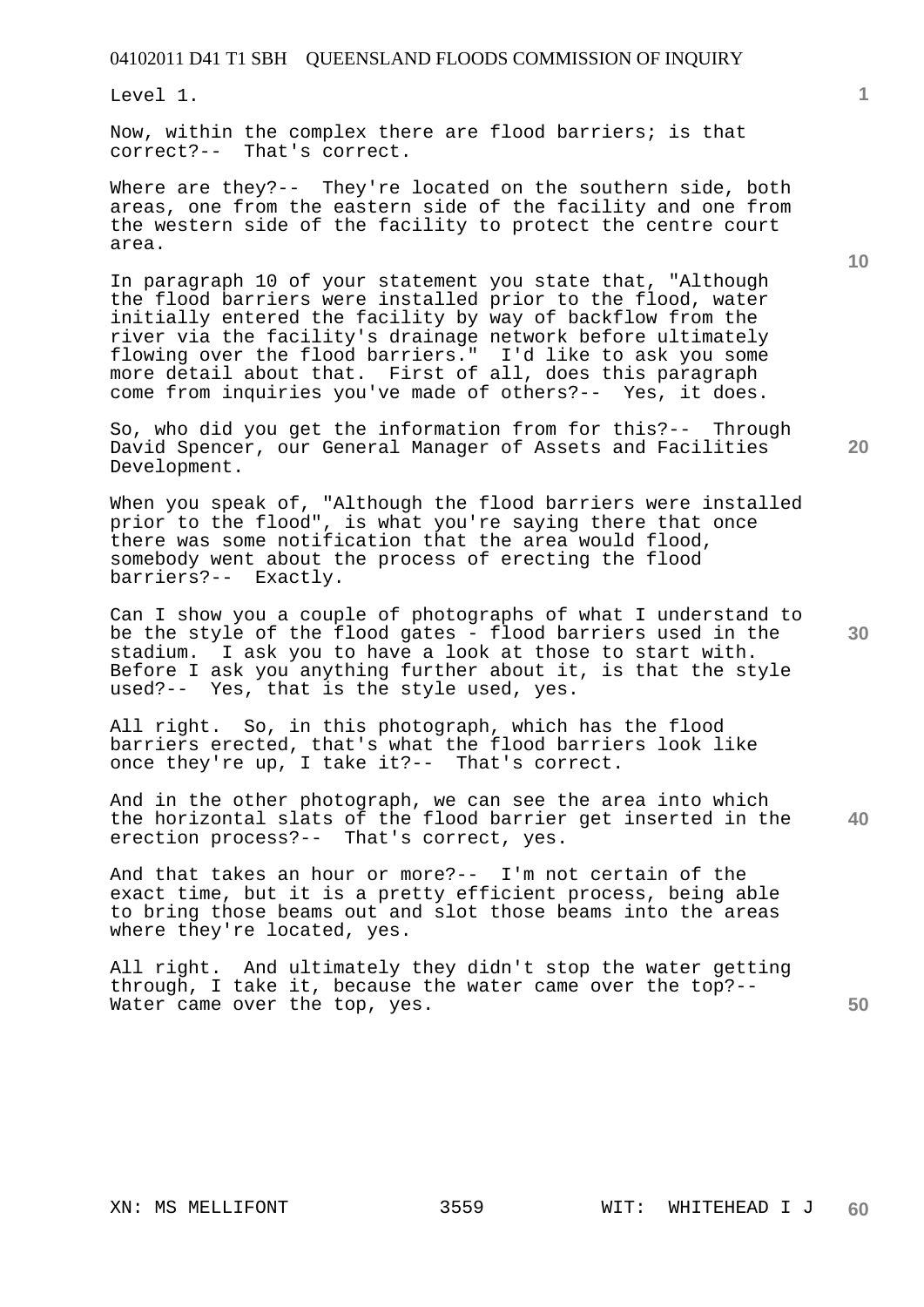The Commission has heard some information that as part of the remediation post the January '11 floods the flood gates are being reviewed with a view to addressing the issue of mitigation of future floods. Is that what you understand is happening?-- There was a - there has been some work undertaken to review the effects of the flood. We believe that the stormwater backed up through some of the stormwater drainage facilities. As that water entered we had the flood barriers to the required height, I think it was around 8.6 metres, which was 700 mils above the Q100 flood level. We'd have to review that in regard to any future operation or any revised flood levels that might - might appear to affect the centre.

All right. So just more detail about that. Has Stadiums Queensland engaged a consultant in order to conduct a review of what caused the particular aspects of flooding at the site?-- We've only had a risk assessment, a risk assessor come through and a flood damage assessor come through to have a look at the damage to the centre at this particular point. We haven't undertaken any detailed investigation in regard to any future activity at the centre at this point.

All right. So in terms of who has come, who was that?-- It was our - it was our insurance and risk assessor that's come through and had a look through the centre.

All right, and who is your insurer?-- We go through a broker. Marsh are our insurance brokers.

Okay. So is there any time frame or particular plans in place for review of, say, different types of flood barriers or higher types of flood barriers or other flood mitigation measures?-- We will continue to use the same flood barrier because of the assessment that was undertaken by the insurance underwriters and the recommendations that were made at the time of construction of the facility. The key question is whether they're a sufficient height. That's work that we haven't undertaken at this point.

Right. Are you going to?-- I believe we will but I haven't seen any evidence of engaging someone at this particular point but it's part of the review process that we'll undertake. Our focus has really been on reestablishing the centre in time for the next tournament in January of next year.

How are we looking?-- We'll get there.

All right. What needs to be done between now and then?-- Well, basically a complete refurbishment of level one with player change rooms. The centre court wasn't impacted upon so centre court will just require a clean up, as will the seats. No major structural damage so it's really about fit-out of the level one. Reestablishment of clay courts and grass courts but they're not required for the tennis tournament, and we're in the process of reestablishing those now.

**40** 

**20** 

**1**

**10**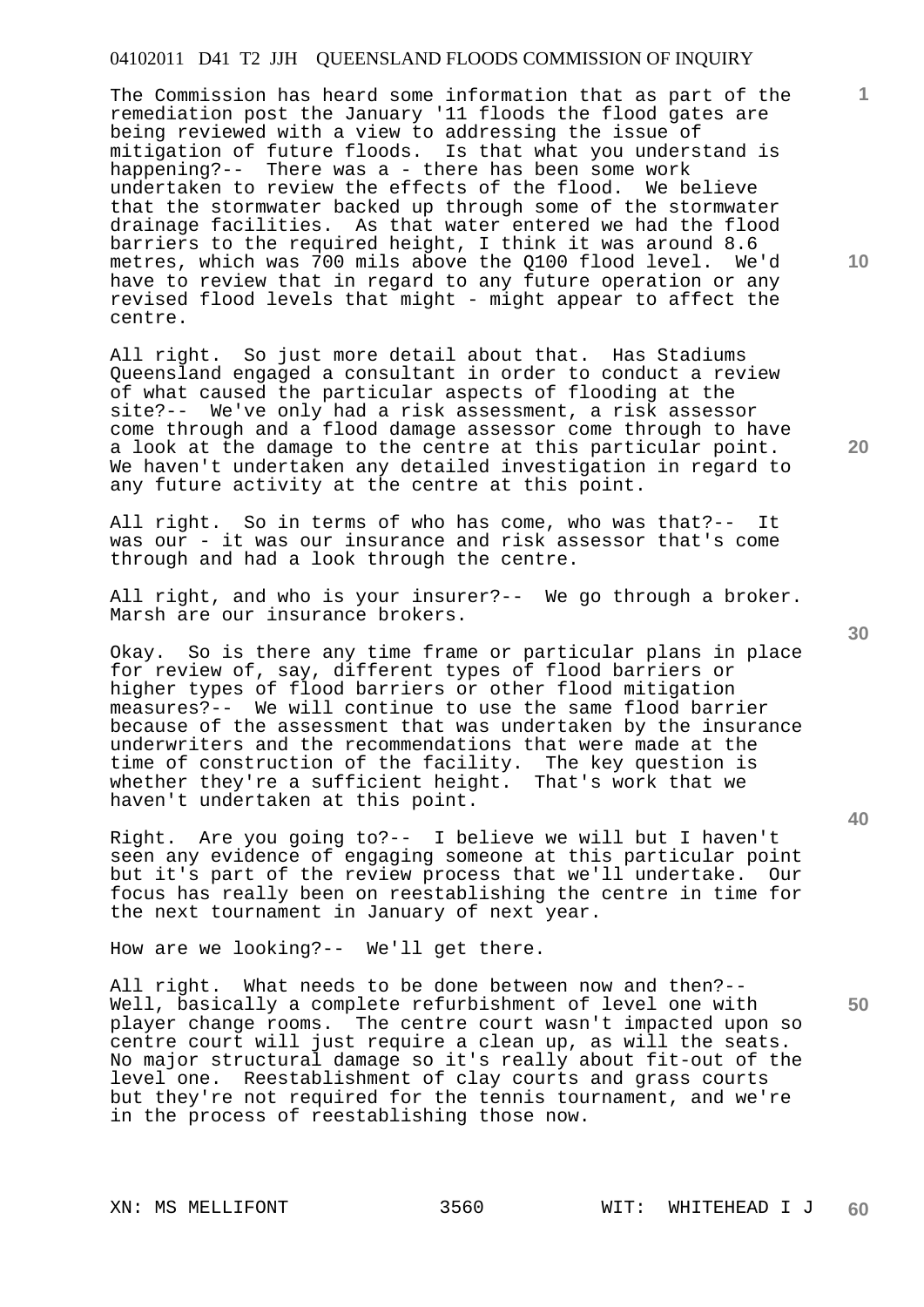All right. Is there a time frame for completion of those courts?-- Well, the clay courts are actually being resurfaced as we speak and the grass courts, remediation's already commenced on that, so time frame for that we will be hopeful late December.

By December?-- Yep.

Of this year?-- Yes.

I just want to get a sense of the cost of the property damage. In paragraph 11 you state the property damage at the Queensland Tennis Centre totalled approximately \$6 million, and we see there at paragraphs (a) through (c) you list the damage. So does the \$6 million estimate cover those three things?-- Yes, it does.

Where were the electrical services constructed within the complex?-- The main electrical switchboard was constructed in the eastern car park area, which is next to the Energex easement.

Was it taken out fairly early in the floods?-- I-----

As in made inoperative?-- It would have been, yes, because that would have been the first area that would have to flooded.

**30**  And after the floods how long did it take before the electrical services were back up and running?-- I haven't got that exact detail here but I imagine that would have been the first priority, to get the electrical services up and running, so I would imagine it would have taken a couple of days to get that up and running.

All right. Who would know that in Stadiums Queensland?-- David Spencer, our general manager assets.

**40**  Can I take you to paragraph 17, please. You refer to substantial remediation and reconstruction works are required at the Queensland Tennis Centre following the flood and is expected to cost approximately \$5 million. Is that on top of the 6 million that we see in paragraph 11?-- No, the estimated damage was \$6 million. To rectify the works in the level one area is estimated at \$5 million-----

Five million of the six?-- That's right.

All right, thank you?-- And so the clay courts and grass courts weren't covered under the insurance.

And what's the estimate in terms of the cost to fix the clay and grass courts up?-- I'd say roughly around \$400,000.

Okay. And you see at the bottom of paragraph 16 there is costing of approximately 750,000 for the clean up phase?-- Yes.

**10** 

**20** 

**1**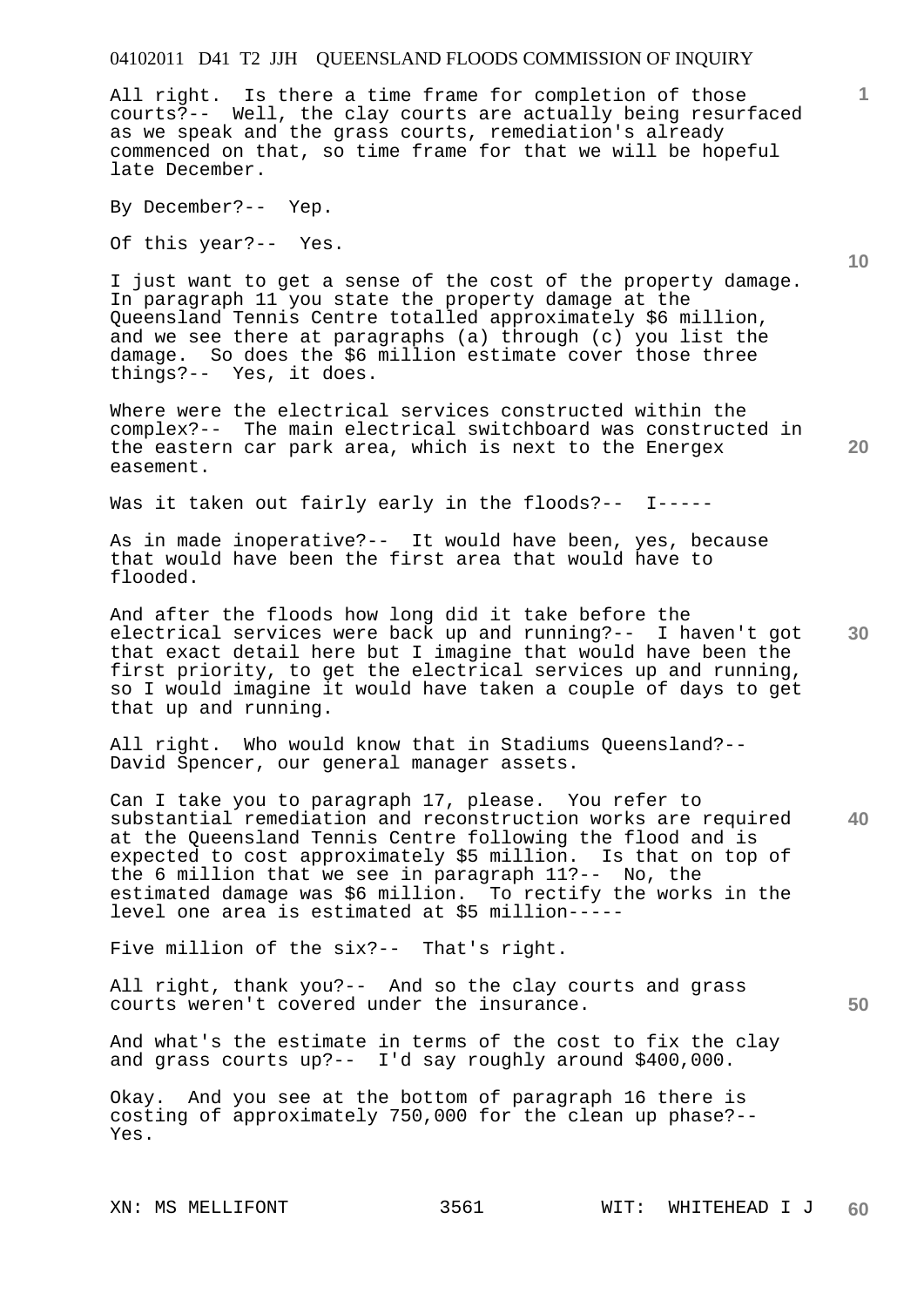Is that on top of the 6 million?-- No, that's covered in the 5 million estimation to clean up. So the clean up was covered in the insurance costs for rectification works.

Okay. So 6 million all in?-- All-up.

At the top of paragraph 14 you state the flood did not have an impact on the structural integrity of any buildings or structures on the site as the facility is constructed on pile foundations. So that's correct, isn't it?-- That's correct.

So the remediation is in terms you've just discussed but not in terms of structural aspects?-- Correct.

In paragraph 15 you refer to there being cleaning of the court surfaces and testing for biological contaminants. What do though tests reveal?-- I haven't got those details in front of me but it's generally a course to see whether there's any infectious molecules or microbes within the area that may jeopardise someone's health so we would test for those sorts of areas within the - within our normal course of action.

But were you testing the courts after the floods for those things because the courts had come into contact-----?-- Yes.

-----with the floodwater?-- Yes.

All right. And do you know whether you have results of the tests, even if you don't know what those tests show?-- We would have results of those tests, I'm not aware of the results of those tests, but I would imagine that those tests have indicated it was safe to enter to commence the clean up.

All right. And who would know the results of those tests?-- Again our general manager of assets facilities development.

Mr Spencer?-- Yes.

Who's doing the rebuilding and remediation work?-- We're working with Mirvac, who are the original construction people of the centre.

Can I take you to paragraph 20 of your statement in which you state there are no long-term impacts on the site. All damage caused by the 2011 flood events can be rectified. So you're talking about, obviously, the remediation and rectification work by that spend of \$6 million; is that correct?-- Correct.

But in terms of the rectification and remediation will that bring it back to the status quo, and I ask that because I want to know whether if we have a similar flood event in the future are we looking at the same kind of damage?-- If - if we have a - what we've done within the remediation works is we've looked at using different sorts of materials in regard to remediation works. We've looked at how you would line retaining walls and using more impervious materials in regard to the reconstruction work that we're undertaking. So our intent is to minimise the damage should there be a future

**10** 

**1**

**30** 

**20**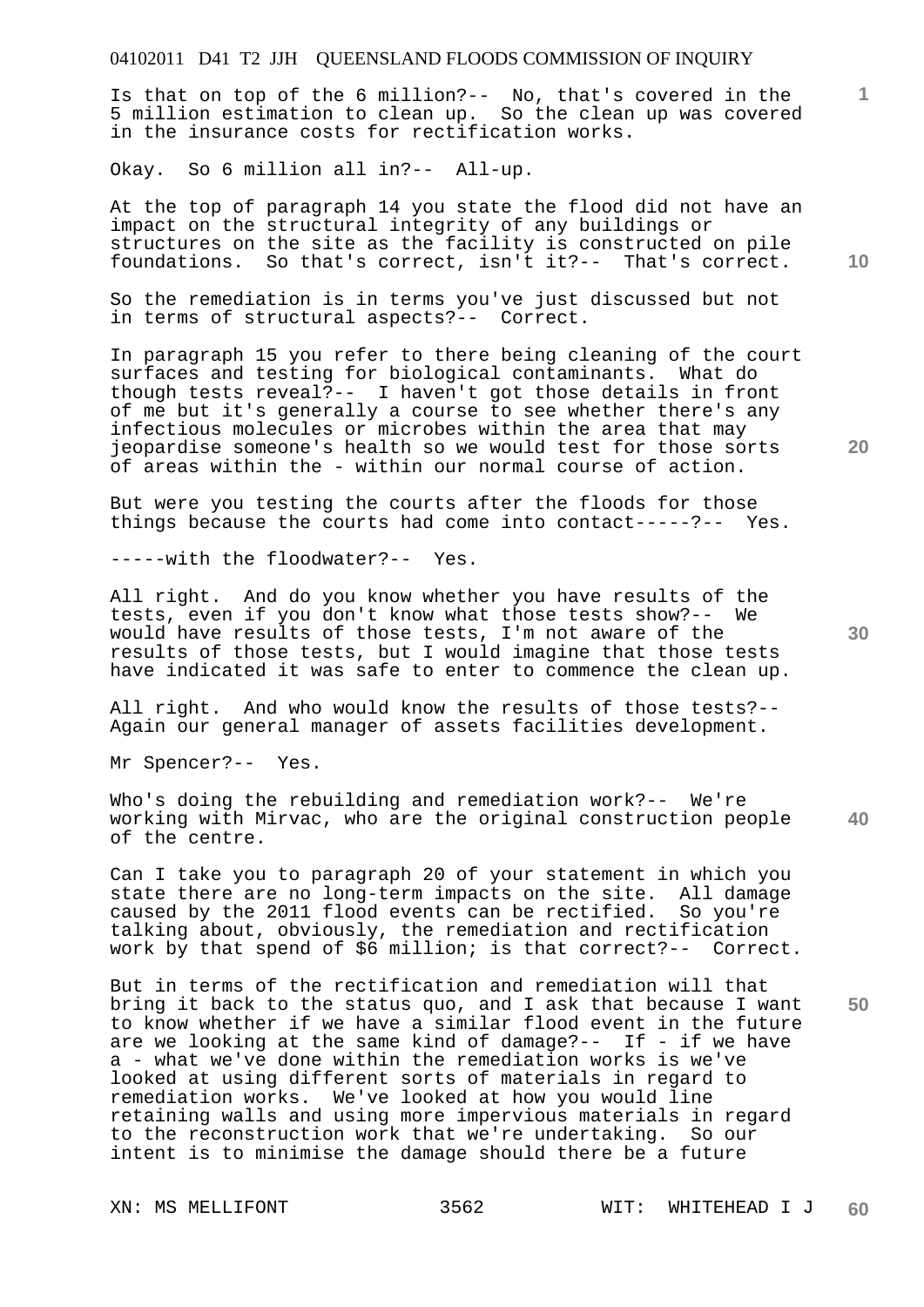flood event.

All right. And are there any specific measures in that respect that you are definitely implementing?-- Just in regards to the use of the materials and construction material in regard to that which would minimise the damage in regards to the internal fit-out.

And the remediation and reconstruction work by Mirvac, is that as a new contact with Mirvac or is it off the back of the old contract?-- That's with a new arrangement with Mirvac.

Paragraph 21 you state that, "no further investigations, reports or advice have been commissioned or received by Stadiums Queensland regarding flood risk effect at the QTC since January 2011," and that's your statement signed the 2nd of September 2011. Has anything changed since you signed your statement in that respect?-- No.

You say, "The consultant team involved with the reconstruction of the centre is considered to have sufficient expertise to ensure that all measures considered prudent to avoid or minimise the effect of future floods will be implemented during the reconstruction". Considered by who to have sufficient expertise?-- Well, the construction team that's oversighting this is people who are experienced in the development of stadiums, so we're working with the Department of Public Works through Project Services, who are the project managers of this particular facility. We've constructed many stadiums in conjunction with those people. Mirvac, as the original construction and building people, have the expertise<br>and the knowledge of the site to be able to do that. We've and the knowledge of the site to be able to do that. worked with Marsh, who we've indicated, which are our insurance brokers and the underwriters to review what's happened at the centre, so we believe that those areas of expertise are sufficient to be able to lead the reconstruction.

**40**  And do you know whether any of the personnel involved have specific expertise in flood mitigation?-- Only our insurance brokers and our underwriters who have undertaken, which I attached to my statement, the specific risk management report, the underwriters' report and the preparations of Flood and Emergency Response Plan.

Okay. Just going to those documents in a moment. There was prepared in October of 2009 a Flood Emergency Response Plan developed with Marsh Proprietary Limited and implemented at the Queensland Tennis Centre in October of 2009; is that correct?-- Correct.

And what was the trigger for that?-- Well, having located the facility near the Brisbane River there was always potential that a flood event may occur so in preparedness-----

COURT REPORTER: Sorry, would you just move back from the microphone a bit, please?

**10** 

**20** 

**30**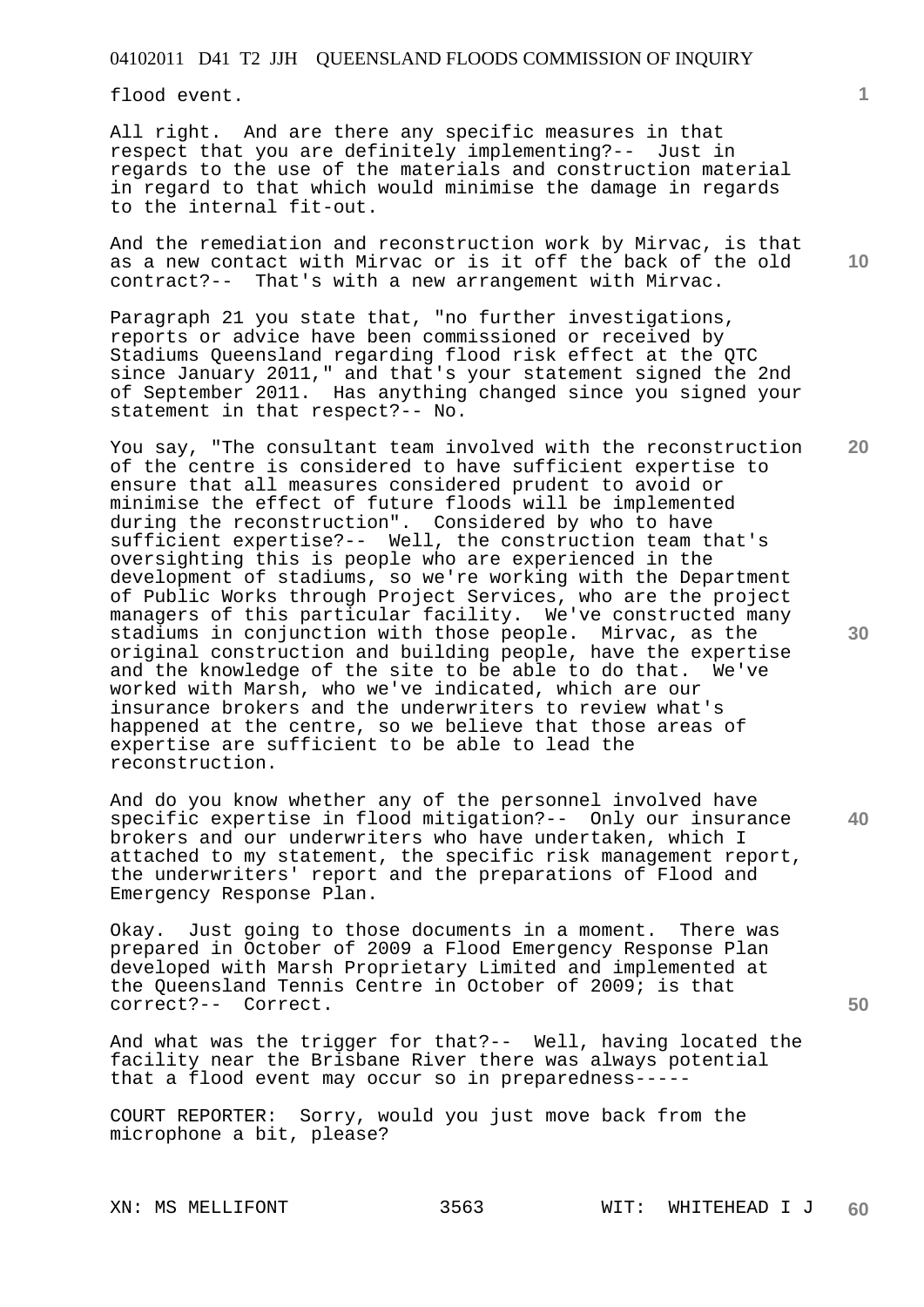WITNESS: Sorry. I was told to lean forward, so I apologise. There was a recognition that a flood event could occur, whether that be minor flooding or major flooding, so as part of our management process what we did is - with our insurance brokers and our risk assessors was to review what actions may be necessary to protect the asset and to ensure that the asset was protected and so we engaged with Marsh and our insurance underwriters to prepare a Flood and Emergency Response Plan.

MS MELLIFONT: All right. Recognition by who and at what point in time?-- Well, recognition by ourselves, Stadiums Queensland, as the owner of the asset and also in conjunction with the builders and managers of the project that should a flood event occur we needed to have a response and an action statement ready to be able to protect that asset.

Do you know with any more precision the sources of information Stadiums Queensland had to hand in recognising this flood risk which then caused it to get the report from Marsh?-- Well, it was the Brisbane City Council FloodWise Report that was accessed in regard to levels and potential flooding of those<br>areas. That information was taken into consideration. Also areas. That information was taken into consideration. our risk assessors, who prepared the underwriting report that was attached to it, have also had experience in working with, you know, flood-related or whether it's fire or electrical, so the whole risk assessment process looked at each detail of how we might prepare for any sorts of emergency at the centre.

Okay. Can I take you, please, to Exhibit 1, which is an Affiliated FM Risk Report. So who are "Affiliated FM"?-- Affiliated FM are insurance risk assessments and underwriters who provide risk assessment reports to people like Marsh, who are our insurance brokers, who provide that to potential insurers so they can look at what potential risks exist when they're assessing insurance requirements for each particular venue.

This report is a 2009 report and it's obviously something held internally within Stadiums Queensland?-- Yes.

Was it provided to any outside bodies, any other departments, any other councils, or was it something purely kept with in-house?-- It's purely a - it's a report that's held within Stadiums Queensland to inform Stadiums Queensland and its brokers and its insurance underwriters of potential risk. I'm not aware if anyone else has access to that information.

Okay. Can I take you to page 2, and in the bottom section of page 2, the first dot point says, "The procedures developed should include the following basic components: a reliable flood warning method". Is there a flood warning method in place?-- The flood warning method is really the venue management team listening to the flood warning reports in regard to what may happen at the centre or what potential floodwaters are coming down the river so that would be something that the venue manager would take into consideration. Then there's PA systems around the area that would alert people to what action may be taken.

**10** 

**1**

**30** 

**20**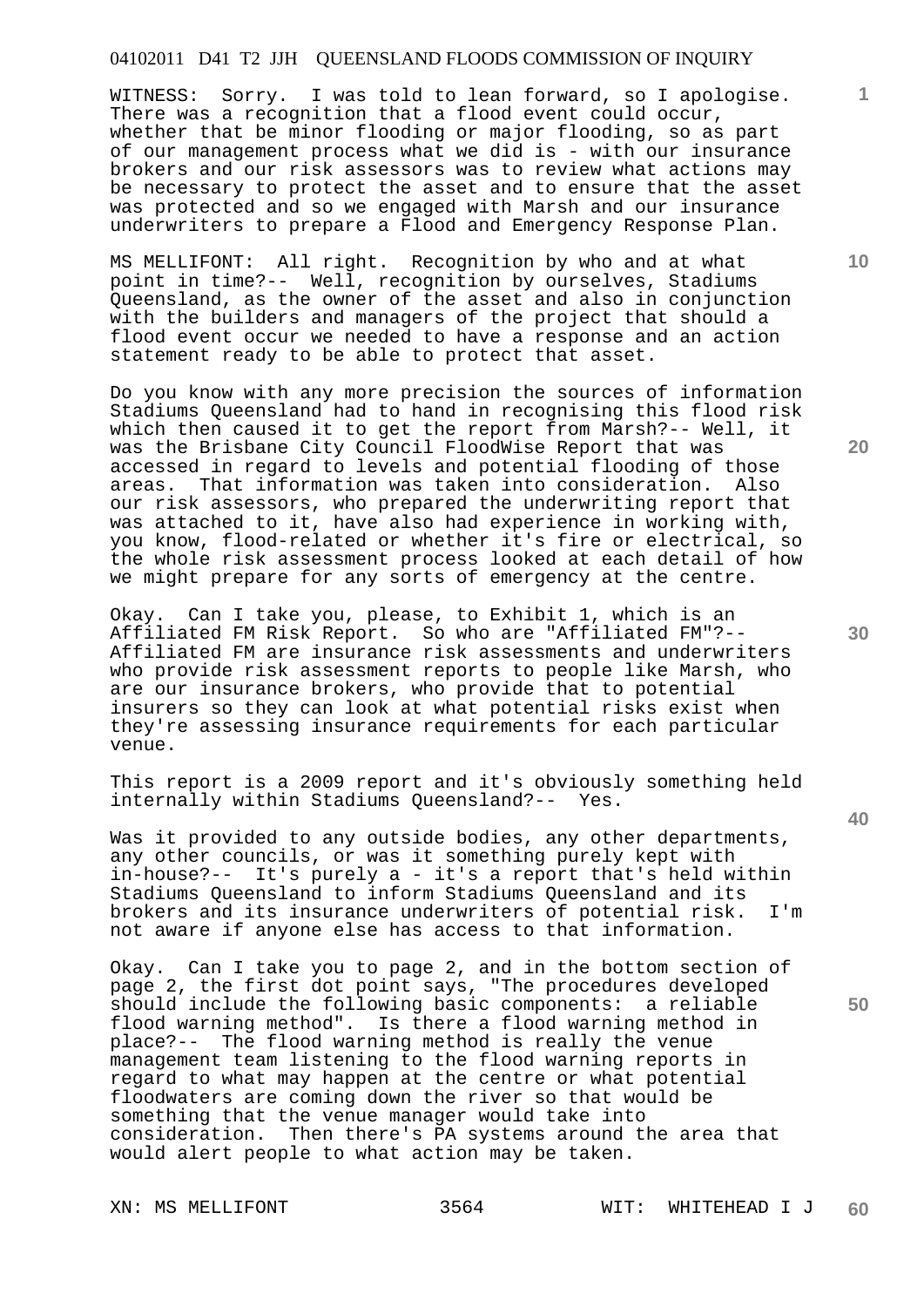Is there protocol or a manual somewhere about this?-- There's a Flood Emergency Response Plan which details the responsibility of individuals located at the centre and what action they should take and a time frame when they should take that.

And that's also attached to your statement?-- That's correct.

Anything beyond that or is that the most recent up-----?-- That's the most-----

That's the most up-to-date version?-- That's the most recent.

Can I take you, please, to Exhibit 2. I'm sorry, it's also part of the same annexure. Page 8 of the Flood Emergency Response Plan. So if we can go down further. Page 9, I think it should be. Eighteen. Page 18 on the entire document. Thank you. We see there a table which has in the third column the parts of the venue which would be impacted by flood if the flood levels in the two left-hand columns are reached. You agree with that?-- Yes. agree with that?--

All right. Do you know whether any parts of the State Tennis Centre have been detected to have been built under the expectations set out in this table?-- Not to my knowledge.

Now, are there some sump pumps at the stadium?-- Correct.

Where are they?-- I haven't got the exact detail but they're located - I presume they're in the eastern car park but I won't presume, David Spencer would have the exact detail of where the sump pumps are located.

All right. Do you know whether they worked during the flood?-- Yes, they did, they did work during the flood, but at the time that the site was vacated, when the flood levels were rising, electricity to the sump pumps were turned off as a safety precaution so the sump pumps would cease to function.

Do you know whether the centre's looking for either an alternate position for the sump pumps or some method of auxiliary power for pumps so that if electricity is cut in the course of a flood the pumps might still operate?-- The only alternative source of power would be a generator which still needs to be connected in some form so in the event of a flood event it would be very difficult to provide that power source.

All right. So to your current knowledge there's no plans at looking at-----?-- Not to my current knowledge.

-----changes in the way the sump - where the sump pumps are or how they work?-- Not to my current knowledge.

Thank you, that's the evidence of this witness.

COMMISSIONER: Mr MacSporran?

MR MacSPORRAN: Mr Whitehead's one of mine, Commissioner.

**30** 

**20** 

**40** 

**50** 

**10**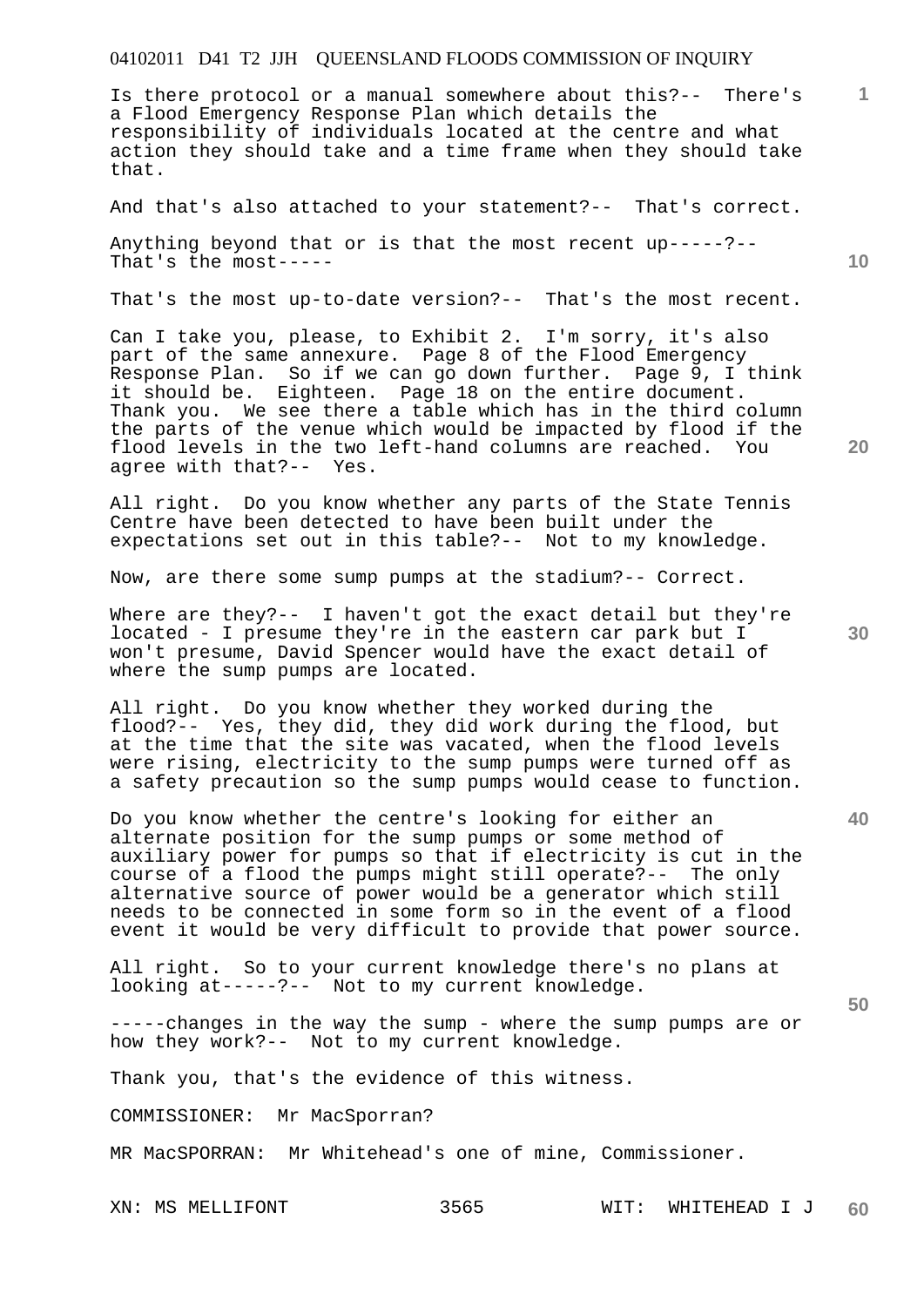04102011 D41 T2 JJH QUEENSLAND FLOODS COMMISSION OF INQUIRY **1 10 20 30**  COMMISSIONER: Okay. Stadiums Queensland falls within your----- MR MacSPORRAN: Yes. It does, yes. MS MELLIFONT: Sorry, I should have tendered those two photographs. COMMISSIONER: Exhibit 704. ADMITTED AND MARKED "EXHIBIT 704" MS MELLIFONT: Thank you. COMMISSIONER: Mr Dunning? MR DUNNING: We have no questions, thank you, Commissioner. MR FLANAGAN: No questions, Commissioner MR McLEOD: No questions, thank you. MR MacSPORRAN: I have nothing now, thank you. MS MELLIFONT: Might Mr Whitehead be excused, please? COMMISSIONER: Yes, thanks, Mr Whitehead, you're excused.

WITNESS EXCUSED

MS MELLIFONT: I recall Mr Rory Kelly.

**50**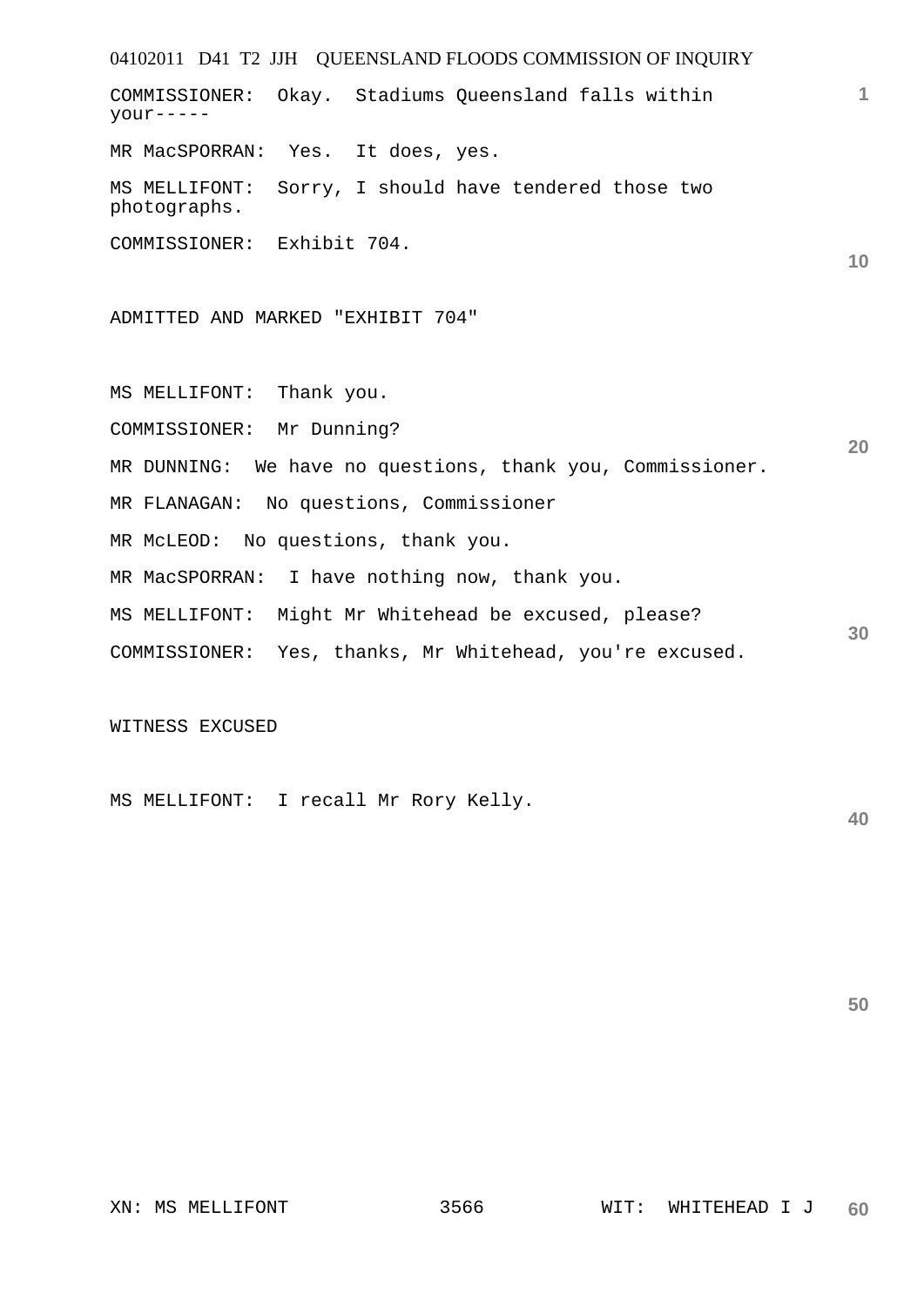RORY JOHN KELLY, RECALLED, CONTINUING:

MS MELLIFONT: Thank you, just have a seat. Mr Kelly, I still want to ask you some questions about Mirvac, the Mirvac development. Now, there are some amendments in respect of the approvals and those amendments were on the 9th of October 2009?-- Yes

What were those approvals about?-- I understand the - there was a number of adjustments to the second level and some additional area in the first level-----

Of the tennis centre?-- Of the actual tennis centre. Some of them were facilities, some of them - overall the development was more than a - it was a minor change but it was something that needed a changing of the development approval conditions for.

All right. Can you give us a sense of the built - what it meant in terms of the change to the tennis centre?-- Specifically to the first level I understand they included some additional rooms, function room or a general warm-up area, I think it was sort of for the tennis players prior to going out and using the tennis facility. I think there was a slide slight expansion, it seemed to be for some of the toilet facilities or some media rooms off the toilet facilities, as I recall. On the upper level and the next level up there was changes to some of the facilities there. Some covers over a tennis court, it might have been, to provide some more shade structures. There may have been a change to the restaurant. I'd have to go through and look at the application that was made by the consultants, but it was quite specific in relation to what they were wanting to change in each of the areas. I'd have to refer to my statement, sorry.

All right. You speak of a warm-up room. Does the term "multipurpose room" come to mind in that respect?-- Well, a multipurpose room could be used for that, yes.

All right. Now, in so far as those amendments, that didn't detract from the requirement for the floor level to be Q100 plus 300 mil?-- No.

Is that - that's correct?-- Yeah - yes.

All right. I want to show you, please, an internal Mirvac sorry, a Mirvac document, which is an e-mail exchange. This is an e-mail of the - just go to the top of the document, please. It's not coming up on the screen quite as it does in hard copy, but you've got a hard copy there in front of you?-- Yes.

All right. So it's an e-mail printed by Ben Christiansen to Georgina Madsen from Adam Moore. Can I ask you firstly just to have a look at the addressees in the middle part of the page and tell me whether any of those people are council

XN: MS MELLIFONT 3567 WIT: KELLY R J

**20** 

**40** 

**50** 

**10**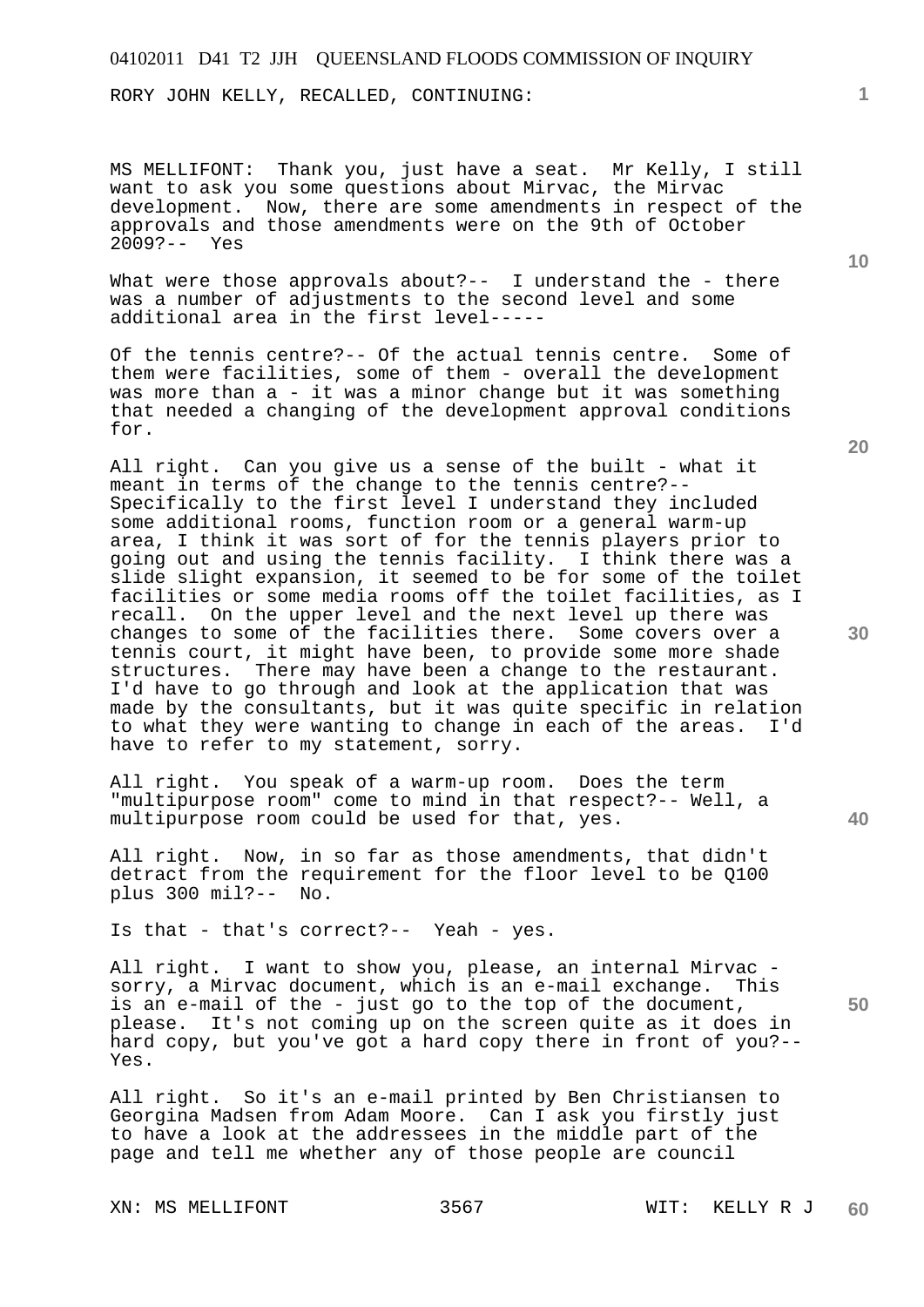employees?-- No.

All right?-- If they were the e-mail addresses would be at Brisbane dot Q-L-D dot gov dot A-U so would appear to me that some of them are from Tennis Queensland, Stadiums Queensland and Project Services so-----

All right. Are you aware that a Notice of Defect was issued in respect of the multifunction room requiring, as we see in the lower part of the e-mail, "rectification of the wall to maintain the one in 100 year flood event to the centre court and habitable areas and to clean out the void space of all<br>building debris"?-- No. I don't know what the Notice of No. I don't know what the Notice of Defect was issued in relation to.

Are you aware whether or not that multipurpose room was in fact built consistent with the condition that it be Q100 plus 300 mil?-- I now - I - it wasn't built from what I understand on the floor levels that they've given us to be one - Q100.

And when did you find that out?-- On the subsequent application when they asked to extend it and change some of the uses in that multifunction room and extend floor area down there and change other facilities as a result of providing additional player facilities down at that lower area and I think at the time the application was also for relocating the media room away from the drug-testing room. There was functional issues down there.

This is at the time of the amendment application which went through on the 9th October '09?-- No, the subsequent application in 2011.

All right. So up until-----

COMMISSIONER: Sorry, when was it? The subsequent application when?-- There's a - a modification application was lodged to increase the facilities down there and to provide more player comfort facilities and that was lodged in 2011.

This year?-- There's another modification to the level - to the facilities down there on the first level.

But this year that was lodged?-- This year.

MS MELLIFONT: What I want to do is take you to the top of that e-mail and see if you know anything of the notion that the multipurpose room was not ever going to be built to the one in 100 flood event. So you have there, "Georgie, we never said the MPR was built to withstand a one in 100 flood event. We even contemplated putting marine-style carpet in there, if you remember." Is this the first you've heard of the notion that there was no contemplation - sorry, no representation that the multipurpose room was built to withstand a one in 100 flood event?-- Yes

XN: MS MELLIFONT 3568 WIT: KELLY R J

**10** 

**1**

**30** 

**20**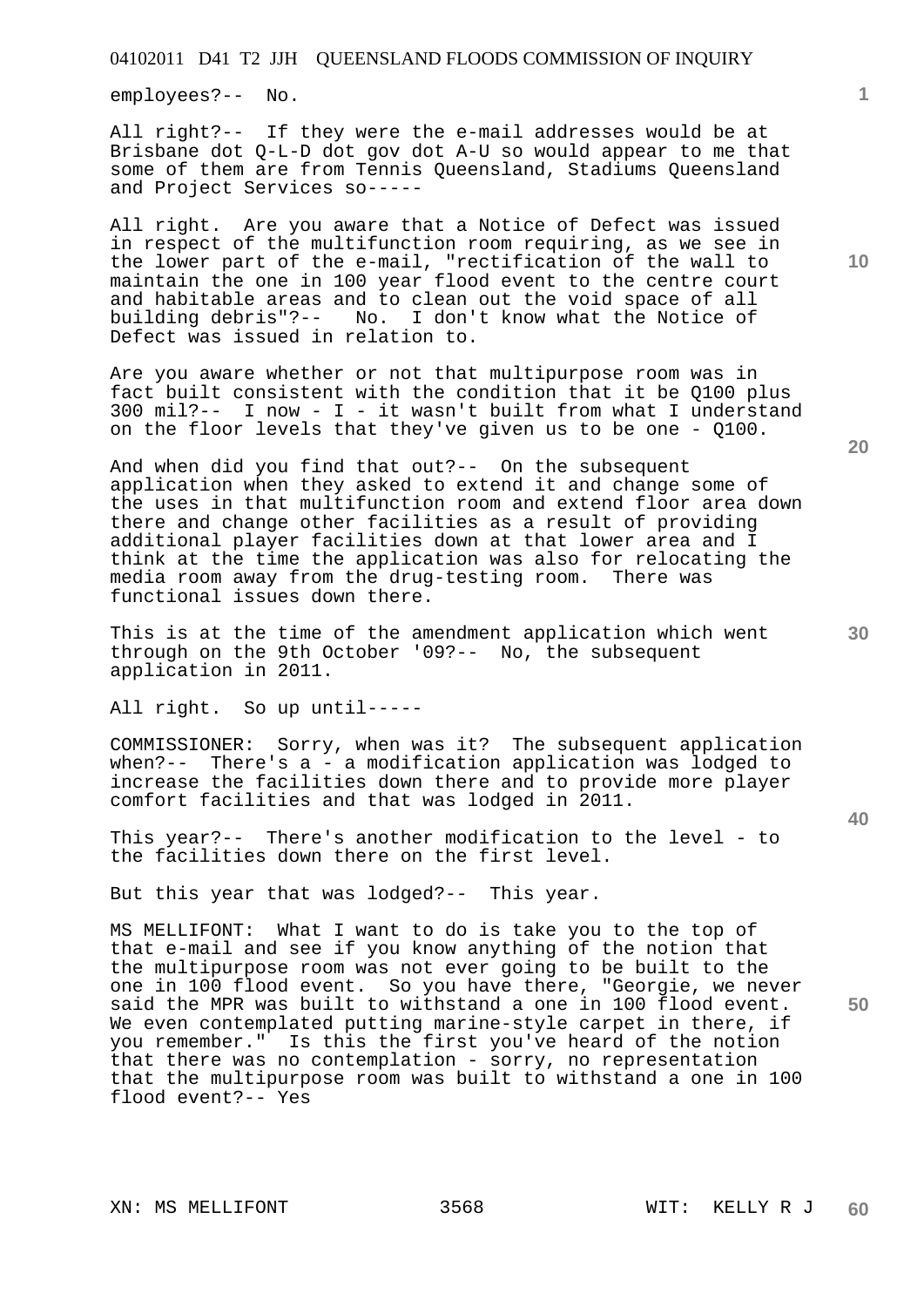And is this the first you've heard of the notion that marine-style carpet might be the proper carpet to put in that area?-- Yes.

So marine-style carpet, that's the stuff you put on boats and jetties?-- Assuming that it can get wet or doesn't need replacing if it does get wet.

Does this surprise - does this - seeing this surprise you given what the conditions are in the approvals for that site?-- When it was brought to my attention in 2011, yes.

And what did you do then?-- We asked - we took them through a risk management approach in relation to the Subdivision and Development Guidelines and looked at what the risks were for the use of those facilities, all of those facilities on that ground level that extended, including the workshop, I think there's a workshop down there as well too, and we asked them to address that in relation to what were the risk to the users down there and what - how could they manage those risks because - and whether that should be removed or not. I suppose it was a consideration that council was looking at in relation to those uses.

So, in essence, it wasn't built as per the initial approvals. Once it was detected a risk management approach was adopted by the Brisbane City Council to work out where to next?-- Well, that's the - the risk management approach is what we use where it - floor areas don't comply with the flood level requirements under the City Plan, yes.

And in the course of undertaking that process was there any discovery by you or the council officers involved of any representations by Mirvac to the council about - in advance of the building about whether the multipurpose room would be to the requisite level?-- Not that I have looked at - when I've looked at the files, no.

**50** 

XN: MS MELLIFONT 3569 WIT: KELLY R J

**10** 

**1**

**20**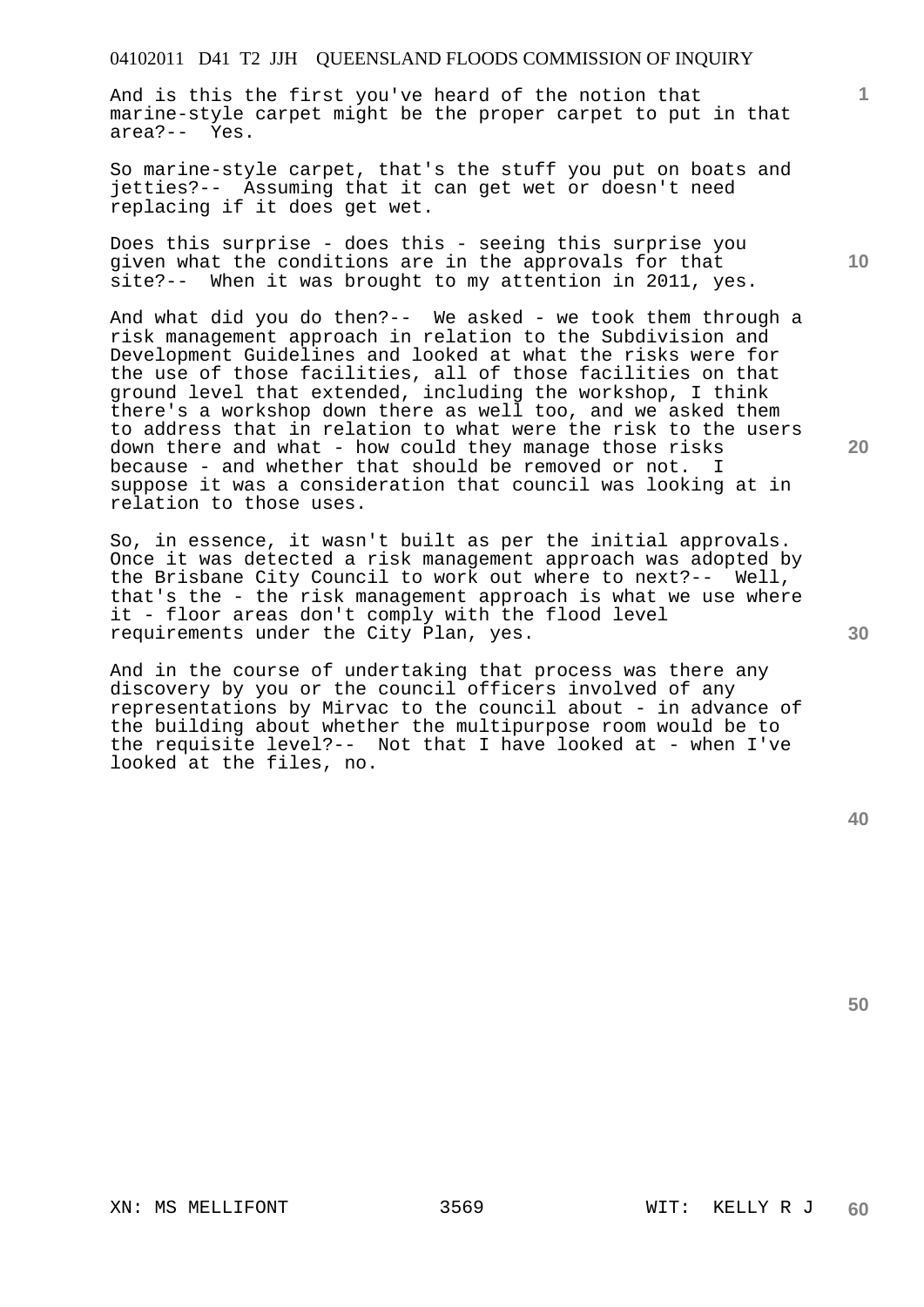COMMISSIONER: Can I just ask you is this dealt with somewhere in your statement, your discovery in 2011 that that room wasn't built to Q100 level?

MS MELLIFONT: It is.

COMMISSIONER: It is? Where is it?

MS MELLIFONT: It is the second statement, attachment 45.

WITNESS: It is a supplementary statement to my first statement.

COMMISSIONER: Right. And where?

MS MELLIFONT: I will get that paragraph. Paragraphs 29 and 30.

COMMISSIONER: Thank you.

MS MELLIFONT: I will take you to the detail of that in just a moment, but can I just see if I have got this right in my head first? Initially, the multipurpose room was approved at Q100 plus 300 mm. There was an increase in the facilities in 2009 but at that point in time council hadn't picked up that the multipurpose room was not Q100 resistant. And then when more facilities were applied for in 2011, that's when council noticed the problem?-- Correct, yes.

Okay. If I can take you to paragraph 29 of your supplementary statement, where does that fit into the chronology I've just set out to you?-- Well, the fact that I think condition 59 at the time hadn't changed and that the proposal was inconsistent with our condition. I believe that - I would have to look at condition 59 but I believe it to be the condition that sets the 50 year and 100 year ARI for the site that we talked about yesterday and that it hadn't changed, and I made a point reference that, no, we left those levels the same.

Can you assume that's what it does say?-- Yeah, and we would have changed those conditions, or we would have added additional requirements, or gone through a risk assessment if it had have been identified by the consultant lodging the application that that condition needed to change, or those variations had to happen to the conditions package to effect the change that they sought through their modification.

At what point in time would you have done that?-- Well, it would have been - sorry, the point of time we would have done  $the---$ 

In your answer just then you said "we would have undertaken a risk management", et cetera, et cetera. What timeframe are you speaking about?-- Well, with regard to the application to include those extra levels, we would have done it then at the modification stage, or in this instance we did it when a closer inspection with detailed levels was shown on the plans,

**20** 

**40** 

**50** 

**10**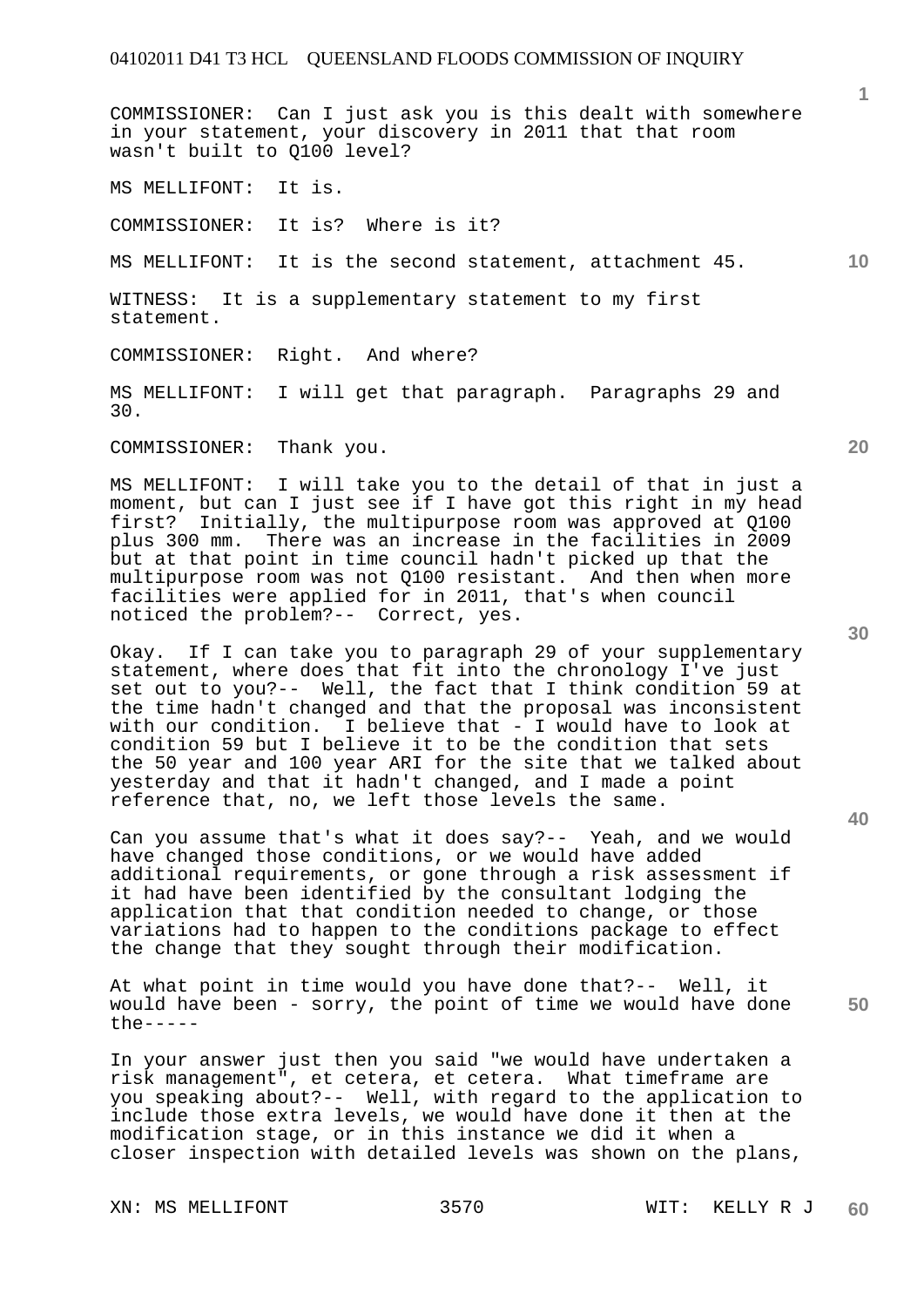that we went through and realised that they couldn't meet when we were going through the conditions package and checking it, that they couldn't meet that 100 year ARI with the levels that they've now shown on the plans, the current plans that we subsequently approved.

So it was at that later stage that it was actually done, correct?-- As part of our checking for the application against the current approval that existed at the time.

So what were you checking against?-- Whether the conditions were relevant because we had the levels now shown on the plans and it made it clearer that they didn't comply.

Whether the conditions in existence were relevant to the application to amend?-- Yes, and whether we needed to amend those conditions to vary the approval by the addition of the extra floor area on level 1.

I tender that email, please.

COMMISSIONER: Exhibit 705.

ADMITTED AND MARKED "EXHIBIT 705"

**30**  MS MELLIFONT: Can I take you, please, to Exhibit 570? Maybe it is 659. I am after the one with the overlays. Can we, please, zoom in? Thank you. Now, you can see an irregular-shaped area which is marked with blue crossings. That indicates a waterway, correct?-- Yes.

All right. And that covers part of the Tennyson Reach development site?-- Yes. development site?--

Just above it we see by a lighter blue colour, the Brisbane River corridor?-- Yes.

Okay. Now, you can see that someone's marked a black rectangle on the map. Is that consistent with your knowledge as to where the residential development was placed?-- The buildings - the D, E and F were in there but I don't think they extended into the river.

Right?-- I mean that black box goes into the river. It is more or less in that general area.

What I will ask you to do, if you can, is to go up to the large screen, and if you are able to point to where buildings E and F are? I will have to ask you, Mr Kelly, when you are up there when you speak, to speak up really loudly?-- Yep. Just for reference there is the tennis centre.

That's the white roof?-- The roofed area there, so the direct spine to the parkland goes here.

XN: MS MELLIFONT 3571 WIT: KELLY R J

**10** 

**20** 

**1**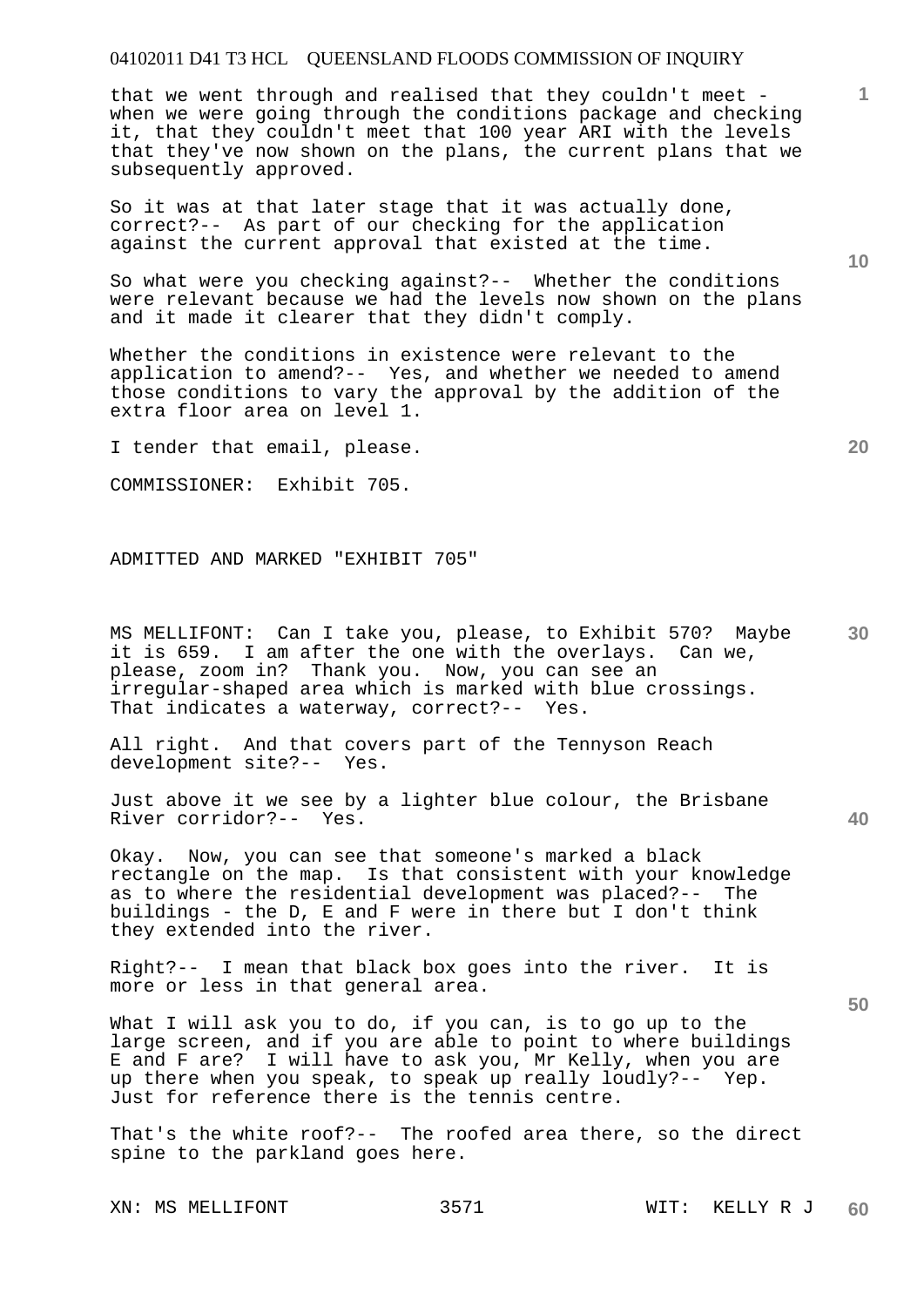Straight north as we look at the map?-- Directly north. From that point to the east, you have building D here. E-----

So the left-hand corner of the rectangle, is that fair? Left-hand border of the rectangle?-- Sorry, that's the right-hand corner here is building F, basically near that pink line or seems to be a pink line just through here. So building F is there, E is along here, and D is just back into here.

All right. Now, you say buildings E and F aren't actually in the river?-- No-----

Obviously?-- I hope not.

Can you give an approximation from there as to the high tide of the river, roughly?-- Not from this map, sorry, no.

But your understanding is that either - it was either building F, which was Softstone, was six metres back from the high water mark?-- Yes, it is likely to be six metres back from the mean spring high water mark, yes.

So that's well within the Brisbane River corridor?-- That's in the Brisbane River corridor, yes.

Thank you. I will ask you to return to your seat?-- Sorry, I just didn't realise this was on.

I also just want to take you to, please, Exhibit 571, and it is annexure D. Now, this is a NearMap photograph of the site in the 2011 floods. So I will ask you to return up to the big screen and just indicate where buildings E and F are?-- Tennis centre site again, central spine, buildings E and F - E and F are just to the right or to the east of that.

Building D?-- Building D is this building here.

So in between the tennis centre and building F. Now, we can see at least part of what's sort of a line of vegetation. Is that roughly where the Brisbane River is?-- That would appear to be the mangroves that exist between the tidal area on the Brisbane River.

And so the point at which building F is closest to the river is a six metre riparian setback, is that correct?-- It is in the riparian area. It is six metres back from the mean spring high water mark, yes.

Thank you. I will ask you to return to your seat. I want to take you to an answer you gave me yesterday and just ask for<br>some clarification of it. Transcript 3548, line 1: "Is it some clarification of it. Transcript 3548, line 1: reasonable to say that insofar as the council considered relaxation of the 20 metre riparian setback, that that was governed by reference only to non-flooding considerations? So amenity, ecology?" Then you answered, "Well, it wasn't in the conveyance of the river." What do you mean by that?-- Well,

XN: MS MELLIFONT 3572 WIT: KELLY R J

**10** 

**20** 

**1**

**30**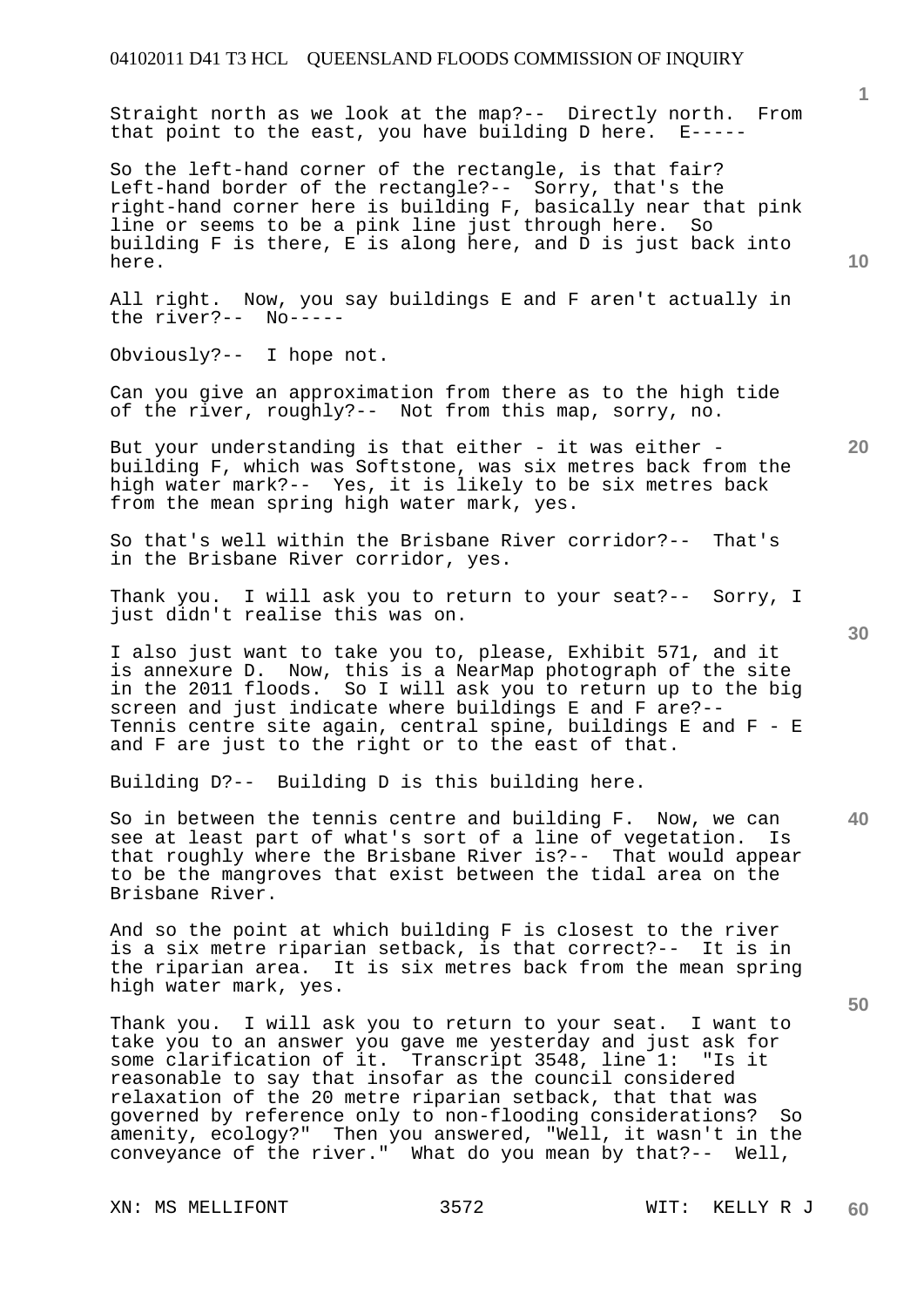as I understand, it is part of the hydraulic assessment that was raised early on by one of the hydrologists about the conveyance, and that they indicated that the building didn't impact on the conveyance of the Brisbane River.

Are you talking - when you talk about conveyance in town planning terminology, are you talking about the act of flow path of the Brisbane River?-- I believe that's - yes.

**10**  So the buildings in F weren't actually in the active flow path of the Brisbane River?-- Yeah, and Q100.

At Q100?-- At Q100, I understand.

All right. And from where do you get that understanding?-- From the hydraulic reports that mention that or mention about the conveyance and the location of buildings on the site.

Thank you. I just wanted to finalise my understanding of the hierarchy of planning decisions within the council. Was there anybody above you who ticked off on any of the approvals for the Tennyson Reach development - the five approvals we spoke of yesterday?-- Do you mean by ticked off endorsed them?

Yes, endorsed them-----?-- Approved them or endorsed the recommendation that we had prepared to the various committees that it went?

Yeah, either, and state which, please?-- Well, reference was made to - from what I recall, my team leader Peter Button at the time would have had some involvement with it in relation to the direction. My manager, Richard Sivell would have had some involvement with what we were doing in the preparation to go to the various council committees. It might have gone to which is generally just a professional group of officers that included the planning manager, senior staff about various aspects that we would have sought guidance on. I understand it went to what we refer to as Planning Guidance, which is not a delegate authority or body of council but it provides a higher level assessment on the application. We also sought advice because of the change to the preliminary approval overriding the City Plan from the managers or manager of City Planning at the time for their endorsement as part of it. I think that was Michael Papageorgiou, it might have been for the duration of the application, and then ultimately E & C committee.

Okay. To be clear, you were answering then in respect of the application for the preliminary approval plus the four development permits that we canvassed at the beginning of your evidence yesterday?-- That was the application - the combined application that was made to council that we were asked to consider on, yes.

So insofar as there has been formal endorsements by others we would expect to see that recorded in the Brisbane City Council records?-- Yes.

**30** 

**20** 

**1**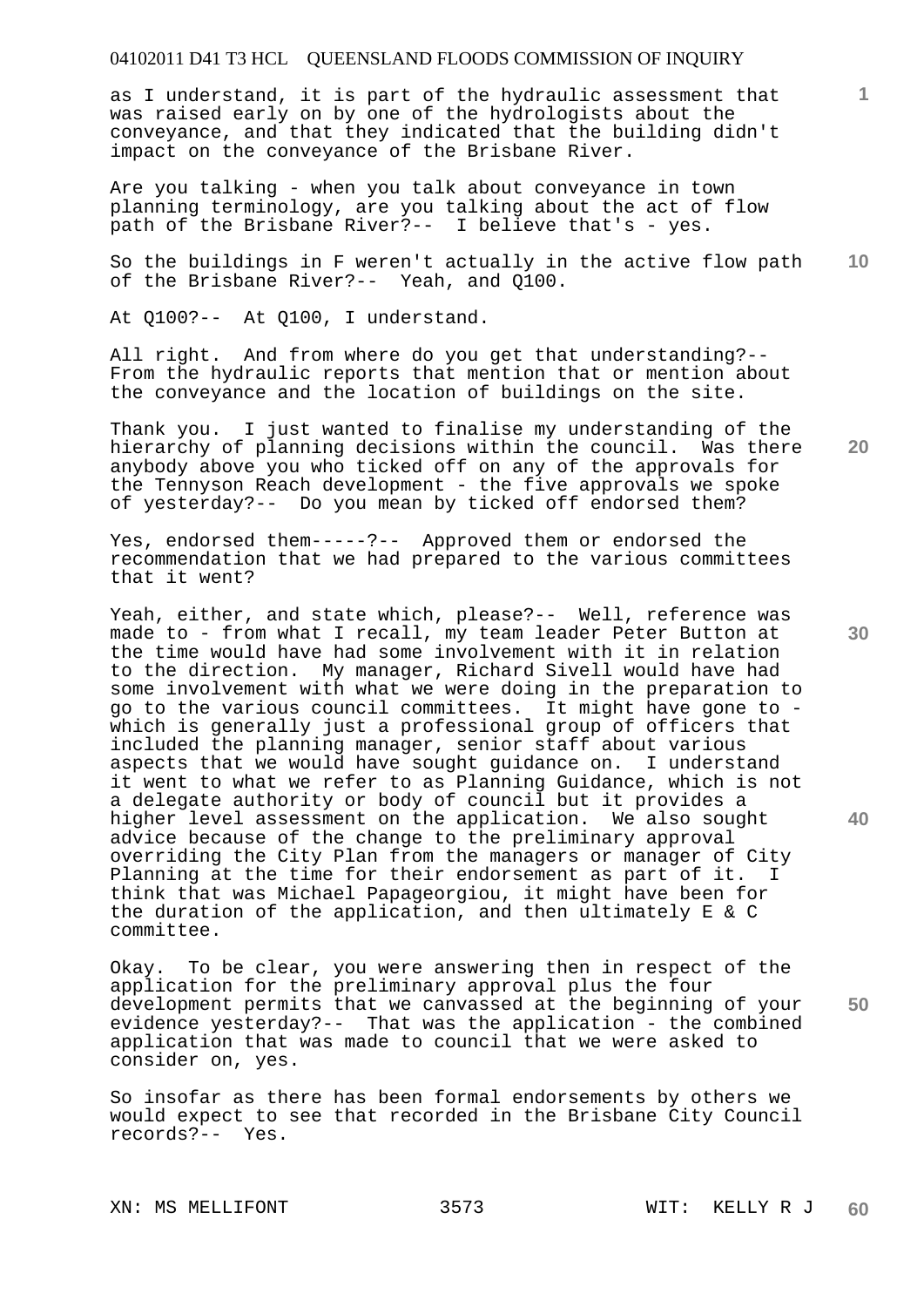Now, we touched yesterday on the early stage in the history of this matter, that is the prelodgement process. Now, as I understand it from your statements, there were some informal aspects of that and then some formal meetings, is that correct?-- Yes.

Could I start, please, with the informal aspects? Well, firstly, can you explain the concept as an overview of what the prelodgement process is with the Brisbane City Council?-- The prelodgement process has been set up by Brisbane City Council for some time. It is intended to give people lodging development applications indication of the merits of their application - in principle, that is - and to identify issues that may reduce the processing time of that application, or give them some guidance about what they need to do, whether they need a traffic report, whether they need a hydraulic report, whether they need - they will have other issues that they will need to go to, like State referral agencies, before they come back to us. It gives them an idea of things that we will be looking for in relation to the City Plan for a development application site, and, conversely, it will tell them whether we're likely to support it or not.

Are there standard operation procedures for the prelodgement process?-- There is standard operating procedures for filling out what a prelodgement should cover. There is a template for prelodgement minutes, which deals with a number of things that we then take out if it is not relevant to the prelodgement process.

Where do we find those procedures and templates?-- They are on our DA intranet because they are internal. The internet that's available to the public might have the prelodgement form, which is the initiation of the prelodgement process, and some checklists. You know, issues about what council tries to achieve, you know, some guidance about what a prelodgement is, how they can best prepare for a prelodgement. I am talking about the applicant lodging it. Obviously, people still lodge prelodgements only filling in the form, no plans or anything like that. We accept those but obviously those prelodgements take longer to organise as we have got to identify the issues.

Specifically in the case of this development at the suggestion of - or the request of Mirvac there were some informal workshops before the formal prelodgement process was embarked on, is that correct?-- I understand from reading the files, yes.

Do you know who was involved in that from council?-- No, I would have to refer to the files. I don't recall I was involved.

Is this kind of informal workshop scenario typical for a development of this size?-- The City Plan has a committee consultation policy and part of that, I understand, says maybe you should go and consult with the public before you lodge an application. I think there is a perception if you don't consult with the - do workshops with the residents beforehand,

**10** 

**1**

**20** 

**30** 

**50**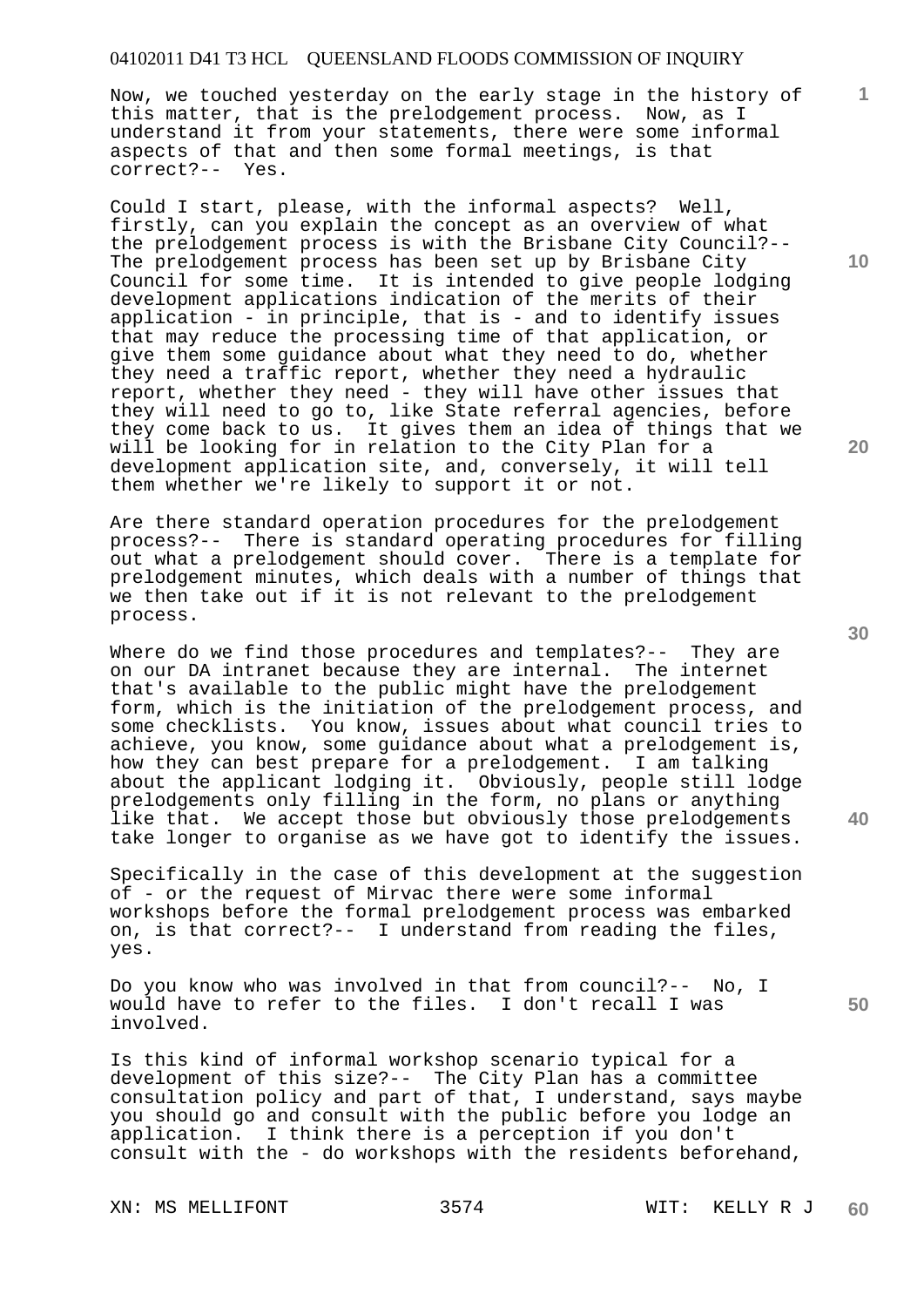that it is a fait accompli and that people - "you are just lodging what you want anyway, you didn't even talk to us first." So for large developments like this we encourage people, clients, applicants, future applicants lodging applications to go and consult with community groups in the area.

All right.

COMMISSIONER: Is that a convenient time for the morning break?

MS MELLIFONT: It is, thank you.

THE COURT ADJOURNED AT 11.19 A.M.

**30** 

**20** 

**1**

**10**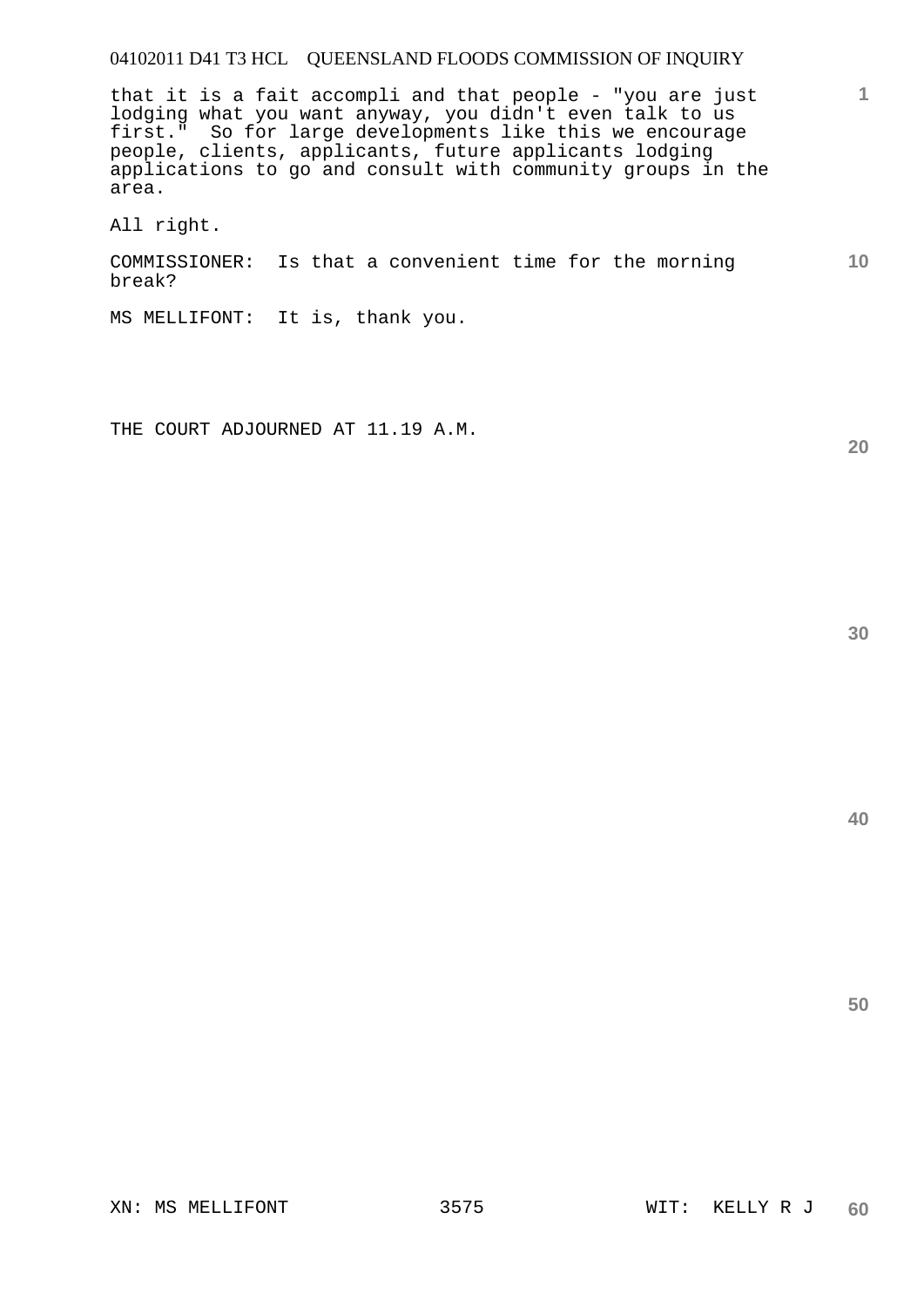THE COMMISSION RESUMED AT 11.38 A.M.

RORY JOHN KELLY, CONTINUING EXAMINATION:

COMMISSIONER: Yes, Ms Mellifont?

MS MELLIFONT: Mr Kelly, just before the break, I had asked you about informal workshops and you answered in the context of developers having community consultation as it were. Really what my question is directed at is informal workshops as between Council and the developer. Now, is it normal in developments of this size - or typical of developments of this size for there to be these informal workshops as between Council and the developer?-- In development assessment, no, they tend to - we tend to charge for that service. Pre-lodgement attracts a fee and we charge for our advice. But in other areas - the policy areas of Council - they call them informal workshops because they don't want to use the pre-lodgement term because they don't want to give the sort of advice that is equivalent to a pre-lodgement, and they might work up some designs. So, City Planning might hold them, they'll call them workshops, or they'll call them a whole lot of Charrettes or a whole lot of other things. We tend to stick to pre-lodgments.

What happened here?-- Sorry?

There was an informal process here between Mirvac and Brisbane City Council, correct?-- I understand - there seems to have been a workshop and some meetings with the City Planning area, yes.

And in so far as you can discern what actually occurred, is that kind of thing ordinary for developments of this size?-- Yes.

In your first statement at paragraphs 58 and 59, you state that the file indicates that further meetings took place between Council and Mirvac, and you refer to an E-mail, and then you state, "Notwithstanding the likelihood that further meetings occurred prior to the lodgement of development applications, the files which I have reviewed so far do not contain evidence of them." Why do you say there would have been a likelihood of further meetings?-- Because they assigned - I found in the files they assigned a liaison officer, a Mr James Coutts, and having done that, you would think that he would have had a number of meetings with the State Government as part of the development of this site, and potentially the tenderers applying for that as part of the meeting - as part of his liaison with the future tenderers on that site. I'm making that assumption that if City Planning held those meetings, DA normally wouldn't be advised.

But notwithstanding your expectation that there would have

XN: MS MELLIFONT 3576 WIT: KELLY R J

**1**

**10** 

**20** 

**40** 

**50**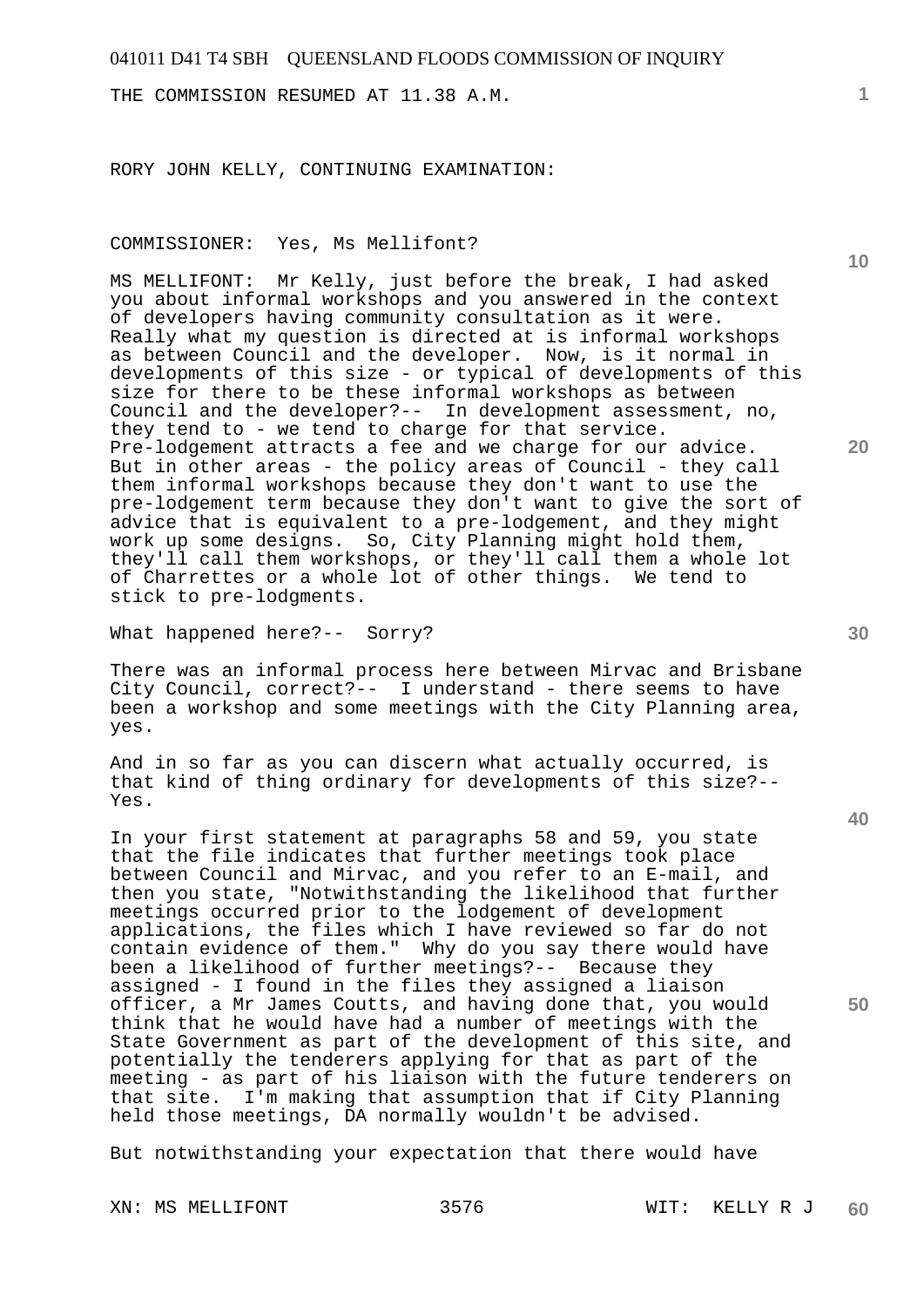been such meetings, given what you've just said-----?-- Yes.

-----there aren't any records on file of them?-- We had a search and we couldn't find any records of them, no.

So, now, there's no means by which we can ascertain what was said at those meetings; do you agree with that?-- Without talking to the officer, no.

Mr Coutts?-- Yes.

Is he still with Council?-- No, he works for the State Government.

In which department?-- Major projects.

Of-----?-- The new major projects area. I'm not too sure which department it's in. I'm assuming it's in the planning area.

All right. At paragraph 61 of your statement, you state that documents which you have seen show that there must have been discussions involving Council officers and Mirvac's engineering consultants, GHD. Now, to your understanding, GHD was the consultant who prepared reports on flooding for the development application?-- I understood they undertook the hydraulic analysis, yes.

What are the documents you refer to in paragraph 61?-- They refer to the models and seeking models off Council. I would have to go back from that point - 61, RJK 14. At folio 14 sorry, attachment 14, it refers to, "GHD is contacting you to confirm", which infers to me that someone may have spoken to them previously. Bob Adamson had spoken to them. Bob Adamson was the principal hydraulic engineer at the time with TST. I understand he's no longer with Council. It is not unlikely that GHD, the engineers, talked to our technical specialist directly and without going through the team as such - the Development Assessment Team - in the preparation or ensuring that they get their hydraulic modelling right as part of that.

All right?-- And I do recall some other statements where they've referred it back to other areas in Council as part of the preparation of some engineering reports, not necessarily the planning-related matters.

Okay. So, in respect of RJK 14, do you accept that the contents of those E-mails show that the focus was on flood conveyance and the impediment caused by buildings being built in the Brisbane River corridor as opposed to flooding of the building?-- Yes.

And is it now that - is it the case now that there aren't any records of the discussions which you presume would have occurred?-- I couldn't find any records of those discussions, no.

Would you expect, in the ordinary course of Council's

XN: MS MELLIFONT 3577 WIT: KELLY R J

**20** 

**40** 

**50** 

**10**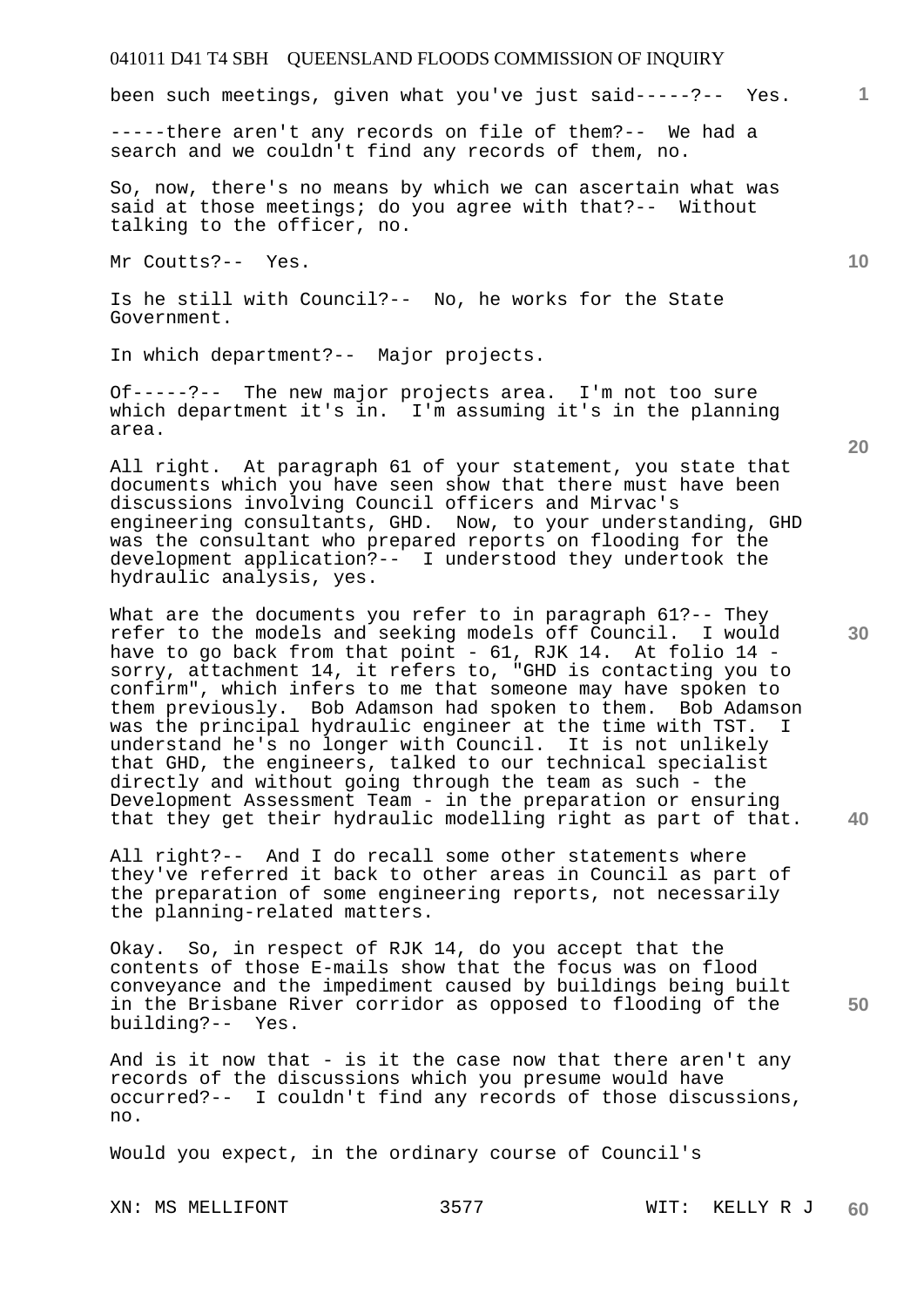business, that file notes or records would have been made of those discussions; that is, between a consultant for a would-be development applicant and Council?-- For the engineering matters, yes. Whether they're put on the file is another matter. They might have kept their private conversations - or the conversation - taken a note for that but not put it on the file.

So there's no mechanism, so far as you're aware, which mandates/requires that when a Council engineer is having a conversation with an external consultant, that those private notes are then transposed into the formal record?-- No, I understand it's an obligation to try to record, to the best of your ability, telephone conversations. Today we have electronic - we keep electronic records, so you can type it into the computer as you've indicated it and it automatically - you can get it attached onto the file. But for all conversations on the phone, I can't - I encourage my officers to do it because it is the right thing to do, but I can't sit there and make sure they do it for every single one.

So, there 's no particular requirement in place?-- No, the requirement I understand is under the legislation in governing good record keeping in local government authority.

Can I take you back, please, to paragraph 58? And you refer to RJK 13, which is an E-mail from Mr Kim, program officer, Water Resources, Brisbane City Council, which concludes, "The rest of the flood-related issues are guided by Bob Adamson." First of all, who is Bob Adamson?-- Bob Adamson was the hydrau'c engineer that I just referred to in folio 14 or attachment 14.

And, secondly, what were the rest of the flood-related issues, or are we not able now to say given the lack of records?-- No, I think that's - what Bob was talking about is the actual modelling and impact of the development on the flood height regime of the Brisbane River and any localised flooding. This talks about stormwater quality, not quantity. So, I think Bob would have been dealing with quantity, the volume of water in a storm event. What Dennis Kim seems to be talking about in his first dot point is ensuring that the water off the site is not sediment bound or has other contaminants in it that can't be polished before it is discharged into the water course.

All right. Just before we move off that, firstly, when you say what it was that Bob Adamson would have been speaking about, is that because of the contents of the E-mails in RJK14 that we just looked at?-- And other E-mails I've read and my understanding of what Bob's role was in TST.

Okay. And in so far as what you say Mr Kim would have been referring to as to the rest of the flood-related issues, where is the information that you source your opinion on for that?-- I'm looking at what the dot points are on that attachment 13, and from my knowledge of the City Plan what he's referring to there has more got to do with sustainability matters and water quality matters than hydraulic matters; i.e., the impact of

XN: MS MELLIFONT 3578 WIT: KELLY R J

**10** 

**1**

**20** 

**30** 

**40**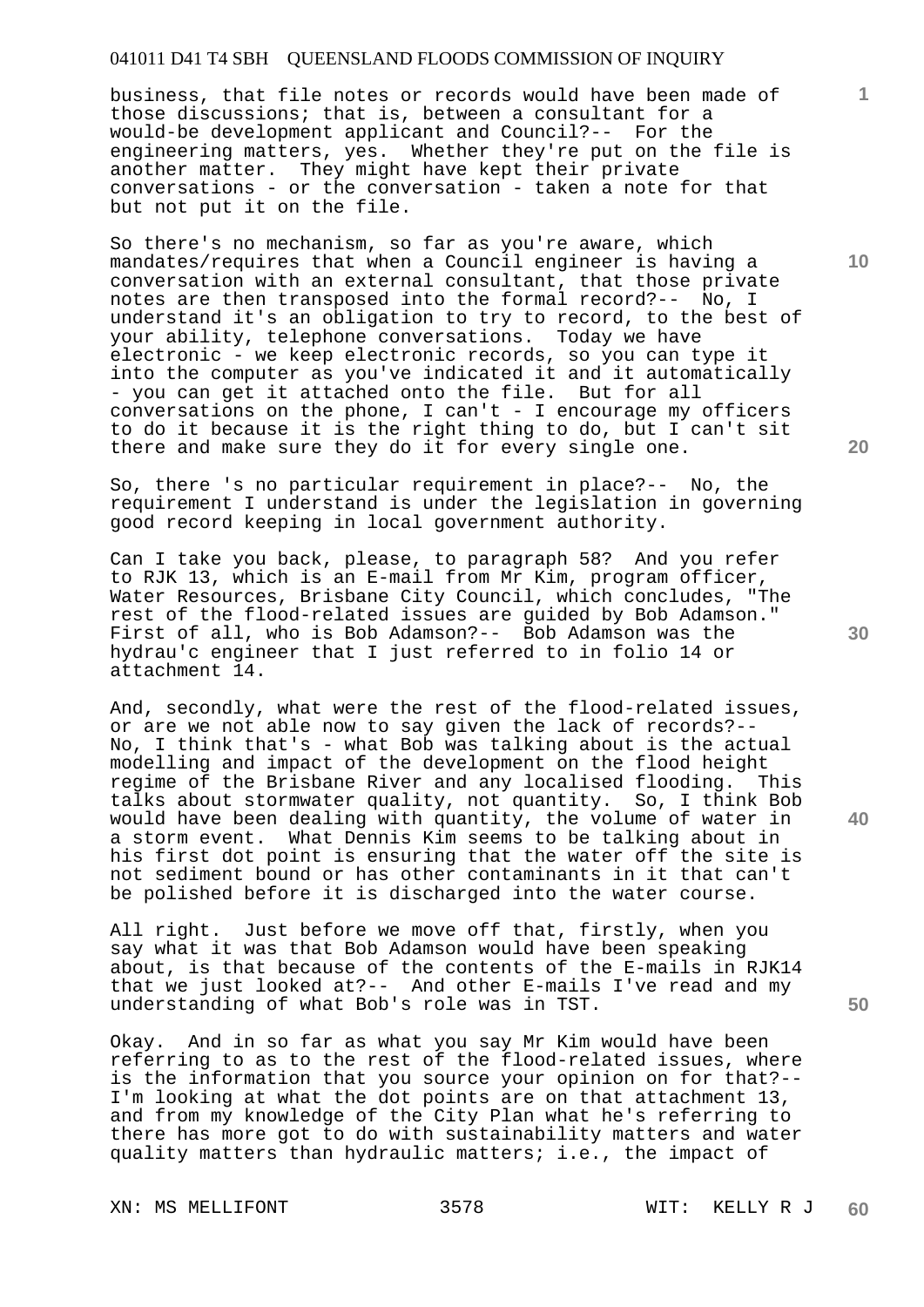this site in a Q100 flood event.

Do you know whether Bob Adamson did consider other flood-related issues?-- From what I understand, Bob Adamson and Andrew Blake, his - another hydraulic engineer there from the reports on the file, I'd probably ascertain that they considered the impact on the site, the impact upstream, downstream and on adjacent properties associated with this development in a flood event-----

I would like you to be as specific as you can about the source of your understanding in that respect?-- Well, from further attachments that I've read as part of my assessment of it, and the hydraulic information that I've been able to extract from the files. They would have looked at earthworks as well, too. They looked at the overall development on site.

All right. So, with time, you'd be able to identify precisely the documents you're speaking of?-- Yes.

We'll put that on your list. Now, beyond the issues you've identified as those likely to have been looked at by Bob Adamson, would you have expected him to provide guidance on other flood-related issues?-- Depends on what the issue was. If you're talking about habitable floor levels, he would have made a recommendation. It's likely to be what was in the Floodwise report.

I'm asking you what you would have expected him to have looked at?-- Well, in his role as TST, he provides ultimately advice as to whether the impact of flood on this site is acceptable or not and whether the development meets our current criteria out of the Stormwater Code in Subdivision Development Guidelines with regard to flooding - all those matters that are contained within there.

And is he operating from a template in respect of those issues, or just from general experience?-- I don't know. I'd say general experience with Bob would have been a key criteria. Whether he has templates or not, I'm not too sure.

And why do you say general experience would have been the key criteria?-- Because on many occasions I used to ask Bob for what did he think about this and he would provide the advice, and then that would later turn out to be accurate.

All right?-- Without having to go to any reference to any documents, Bob was pretty well aware of - as a lot of the other hydraulic engineers are in that area - because they deal with it on a day-to-day basis, they are able to provide that advice without necessarily always looking up documents and checking things.

All right. So, he was the go-to person-----?-- He is one of the go-to people, yes.

-----and he'd keep it all in his head, essentially. You could come to him and ask him something?-- He could give you enough

**20** 

**40** 

**50** 

**10**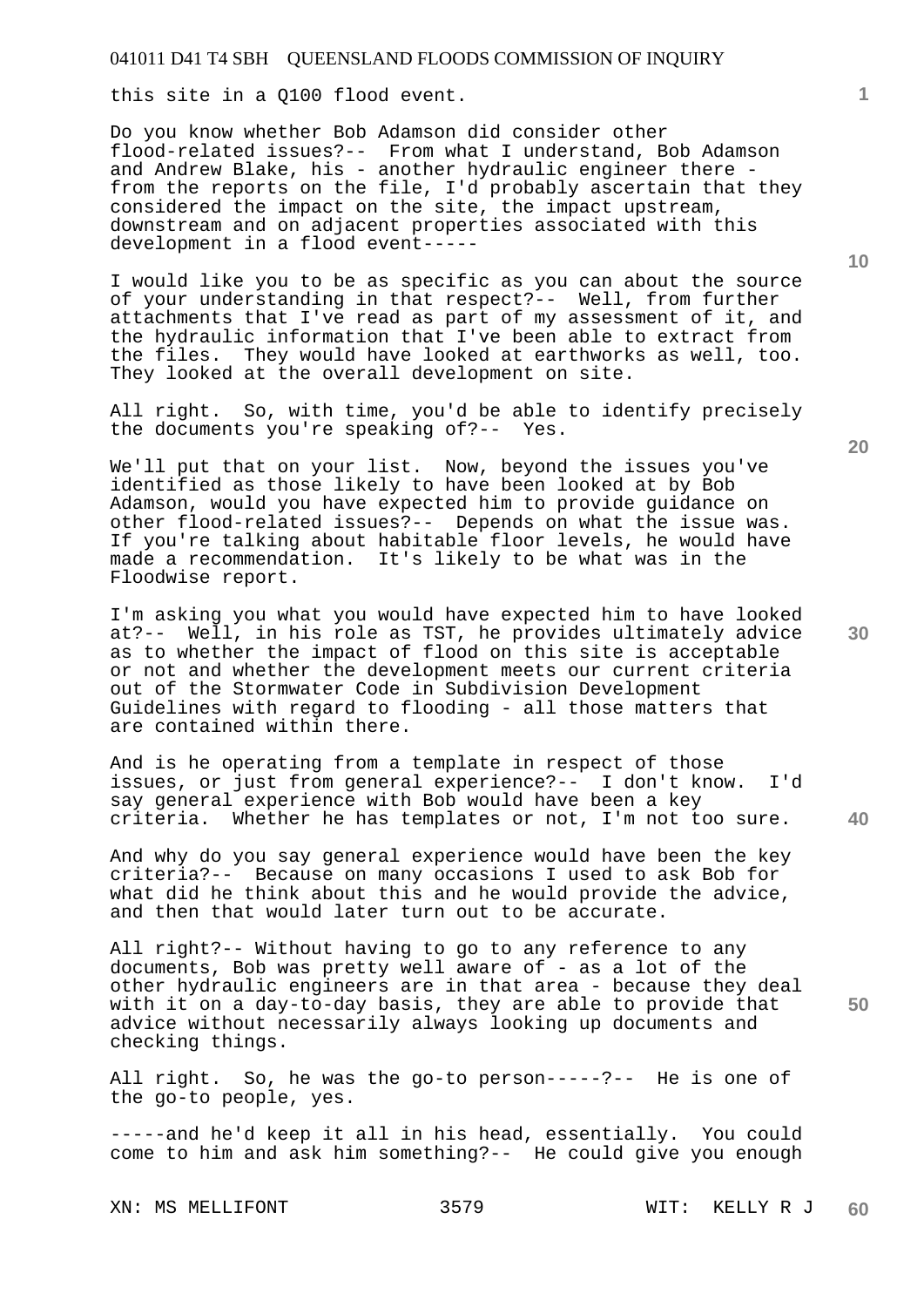advice in his head, yes.

Now, it is correct, isn't it, that the formal pre-lodgement process commenced on 3 October 2005?-- That's the first one they paid for I believe, yes.

Okay. Now, the pre-lodgement process isn't something which your legislation requires you to do; you accept that?-- Yes.

**10**  It's a procedure which has been established by Brisbane City Council?-- And other local authorities as well, yes.

All right. To facilitate some early discussions, correct?-- Yes.

Can I take you, please, to paragraph 65 of your statement? What I gleaned from that paragraph, and tell me if I have it wrong, is that you believe that there were a series of meetings, but you don't recall being involved in them?-- Yes.

Are there formalised minutes and records in respect of each of the meetings held?-- I couldn't find those minutes. All the minutes I found of the pre-lodgement and are in my statement.

Would you ordinarily expect to find on a Council file formalised minutes of those pre-lodgement meetings?-- Yes, definitely.

Are you able to explain why this file didn't have them?-- No, I'm not able to explain, sorry.

Did you make any inquiries as to why they weren't there?-- Not with Mr Schwartz directly. I looked at the files. I went through hard copy drives. Maybe he created them but didn't put them on the file electronically. At about this time, Council was trying to go electronic.

Was there any reason you didn't ask Mr Schwartz directly about where these minutes would be?-- No.

That's something that could still be pursued?-- Yes.

We'll pop that on your list. Now, in these pre-lodgement meetings, would flood risk and flood management be something which would ordinarily be discussed?-- Yes.

In paragraph 67, you state that documents produced from the pre-lodgement meetings are ordinarily provided to the developer. What's the nature of that document?-- It's generally a minute of the meeting or what was discussed and any directions given or any further information that would likely be required were an application to be lodged.

Is this the same kind of record we've just discussed?-- Yes.

Do you know whether there was a record of that document being given to the developer even if you don't know where the document is?-- No, I have no record of whether the applicant

XN: MS MELLIFONT 3580 WIT: KELLY R J

**60** 

**20** 

**40** 

**50**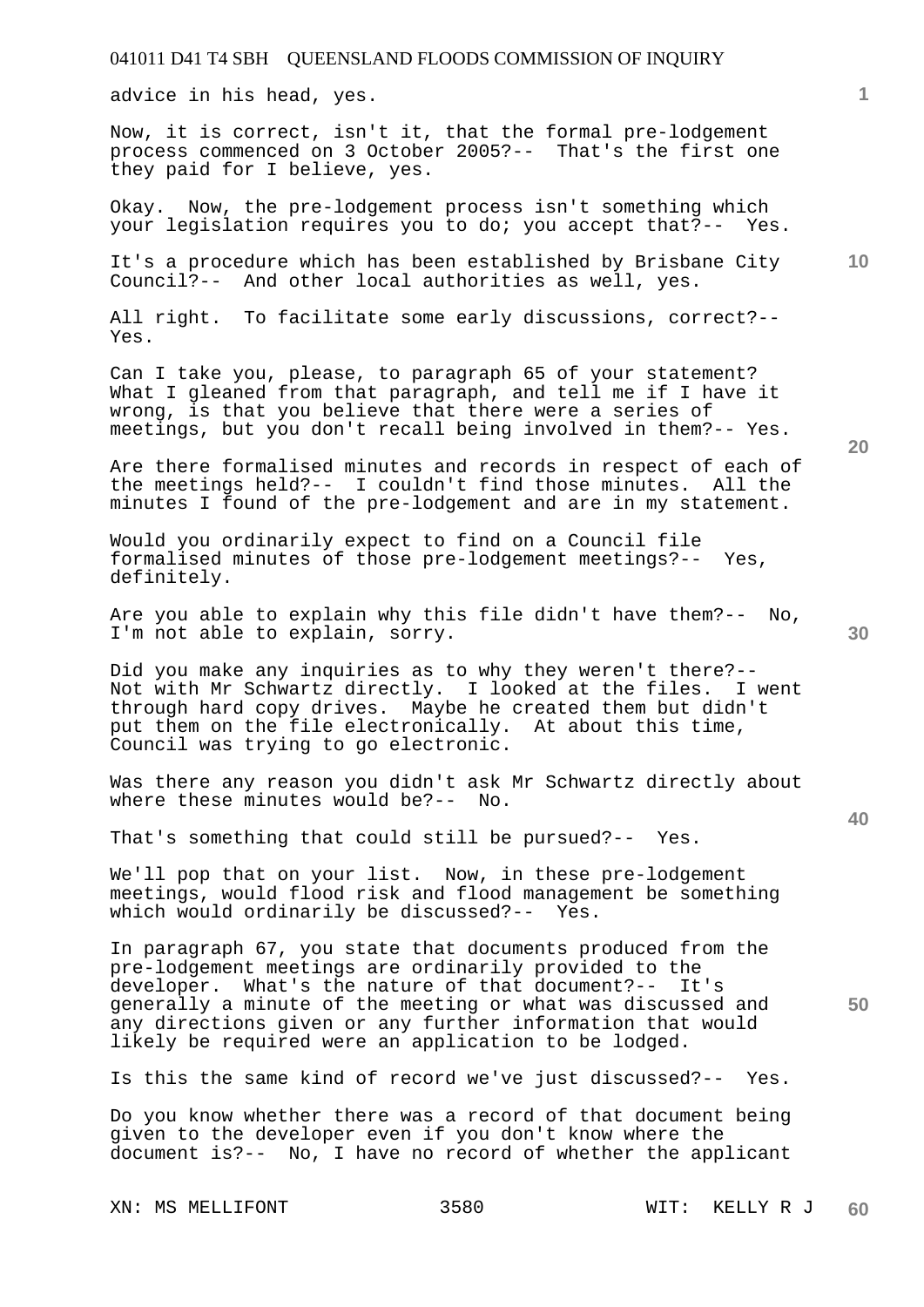received minutes of our pre-lodgement meetings.

Is there any means by which Council tracks what documents have been given to a developer?-- Generally if they're placed on electronic file, it indicates a date that that record was created and the date the record was signed off, i.e., completed from draft to final, and we have that record. Generally now a PDF record, today, is created with a signature on it so we know what actually went out to the applicant, and that's also stored electronically. Back then, nothing seems to have been stored.

All right. Just creating the PDF file itself won't necessarily indicate it's been sent out, I take it?-- No, but the PDF copy you can create now has a signature on it, and that's taken to mean that that was why it was sent to the applicant. There's an SOP for that about sending those documents out and recording them and keeping them and attaching them in the right location on a file.

All right. So, there's no modern-day equivalent to the old mail register?-- It is all electronic now. It automatically records when you create the document and when you finalise the document, and soon you'll be able to E-mail from that system as well.

All right. Is this the only occasion when - that you've come across - of not being able to find the minutes of the pre-lodgement meeting?-- I can't recall other cases where I couldn't find a pre-lodgement minute, not the more recent ones that I'm aware of.

Was it surprising to you not to be able find it on this file?-- Not to find it, if there was as many held as seemed to be, yes.

I think you agree with me there would seem to be no reason for that?-- That I can see, no.

All right. Moving on. Ultimately Mirvac lodged its development application on 16 November 2005, that's correct?-- Yes.

And as we canvassed yesterday, it included the preliminary approval to override the planning scheme and the four development permits for material change of use, correct?-- Yes.

And that meant that the applications were impact assessable?-- Yes.

So, in terms of the codes, the Council would - or ought to have regard in assessing this application, that would have included the Filling and Excavation Code?-- Yes.

The Stormwater Management Code?-- Yes.

The Waterways Code?-- Yes.

**20** 

**40** 

**50** 

**30** 

**1**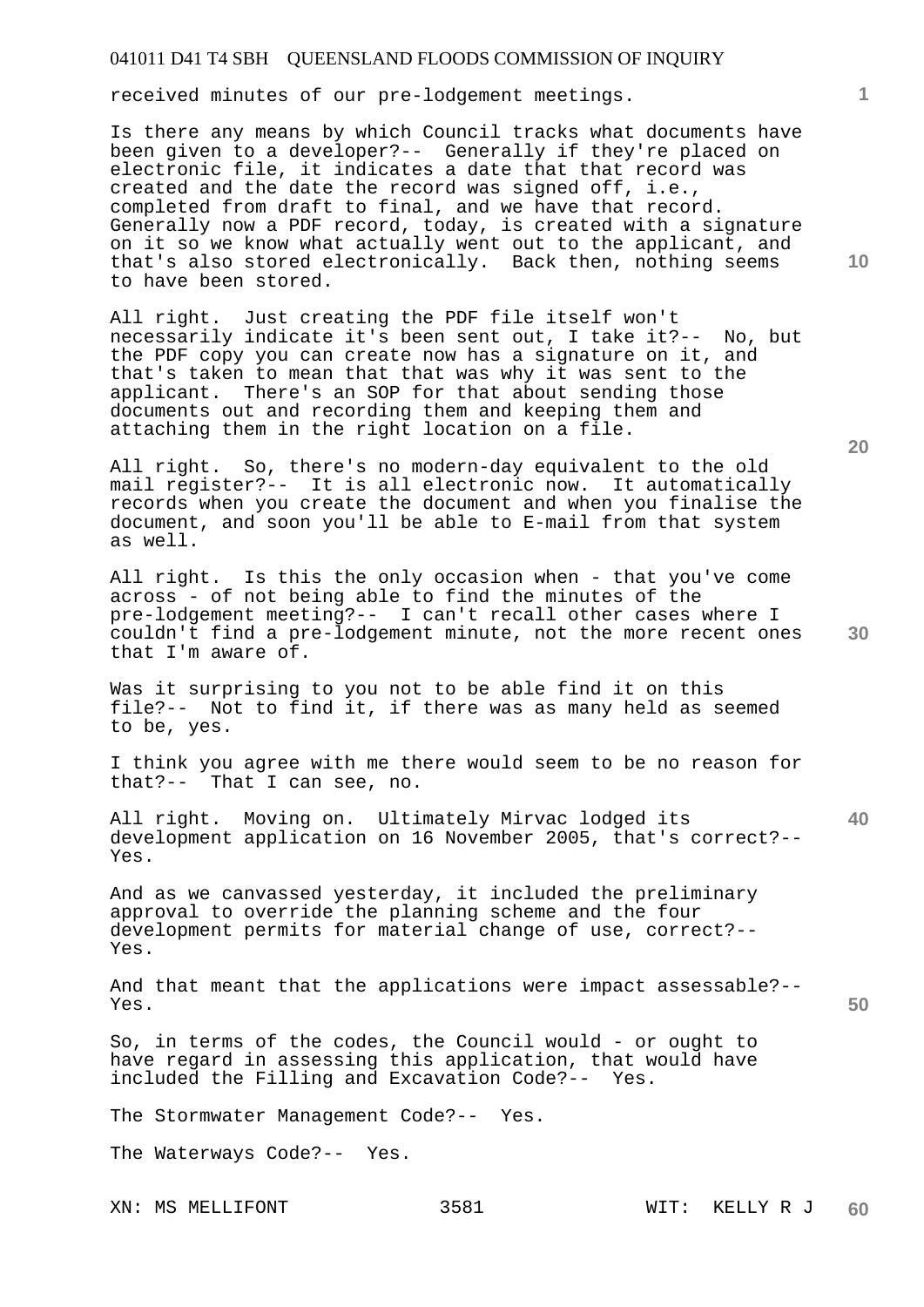And the Wetlands Code?-- Yes. Plus additional items.

Well, Council would have had to have called up the Subdivision and Development Guidelines?-- Yes.

Now, we all know by now, I think, that the codes in the City Plan contain performance criteria and acceptable solutions, correct?-- Yes.

And the codes also include purpose provisions which have to be complied with?-- Yes.

And is it your understanding that even if you get a tick for an acceptable criteria, you still have to comply with purpose?-- The acceptable solution should meet the purpose generally if the code is written correctly.

All right. So, is it the case in the approach taken that if you do get a tick for the acceptable solution, you don't then go to give independent thought to whether the purpose provision is met, it's just assumed?-- For code, yes. For impact, because the type of application is assessed against those provisions in the front part of it, you can take into account the DEOs which form part of the purpose.

And the DEOs are?-- Desirable Environmental Outcomes, like aims and objectives of the City Plan as well. So, you start at the strategic level and then work back down through the plan.

All right. So, what's the process? You tick off your acceptable solution?-- You tend to go to the strategic first in this type of application because it was seeking to change the City Plan. So, you'd start from the strategic level and work back and then get to the acceptable solutions at the end.

All right. Tell me if I've got this right: in terms of the strategic level, do you start at Part 2 of Chapter 3 of the City Plan?-- If that's where the strategic provisions are, yes.

For example, it contains a provision that a proposal does not result in unreasonable risk or hazard on site or to adjoining lands?-- Yes.

So, that's a strategic level consideration. So, you start there, correct?-- Yes.

And then you go to the codes?-- And then you go to the relevant codes.

Okay?-- For the particular application you're assessing.

Okay. And when you go to the relevant codes, you go first to the acceptable solution?-- Yes.

And if you get a tick on that, that means you get a tick on

XN: MS MELLIFONT 3582 WIT: KELLY R J **60** 

**30** 

**40** 

**50** 

**20** 

**10**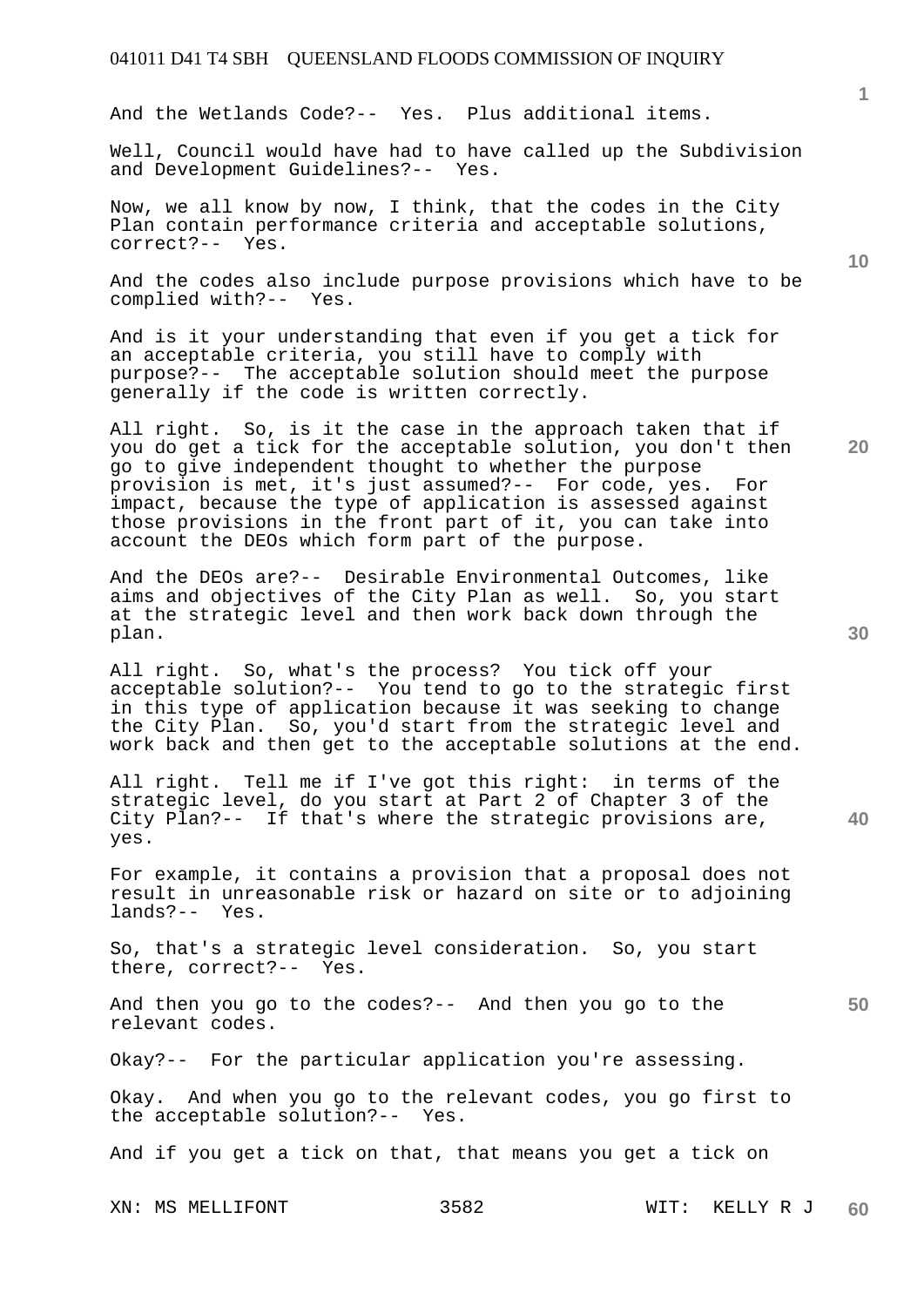your performance criteria?-- To the extent that it is relevant, yes.

Yes. And then, within this subset of consideration, do you then give independent consideration to the purpose provisions within that code, or do you assume those purpose provisions have been complied with because you get your tick on your acceptable solution?-- Generally that's the way it operates, yes.

The latter?-- The acceptable solution should be reflecting the purpose of the code.

And that's an assumption upon which you proceed when you assess?-- That's the basis that I understand the plan was created - or that particular code was created. It starts off with a purpose and then look at the performance criteria as a way of meeting purpose, and the acceptable solutions - Council's way, we believe, the performance criteria can be met, and therefore the purpose of the code can be met.

**40** 

**50** 

**1**

**10**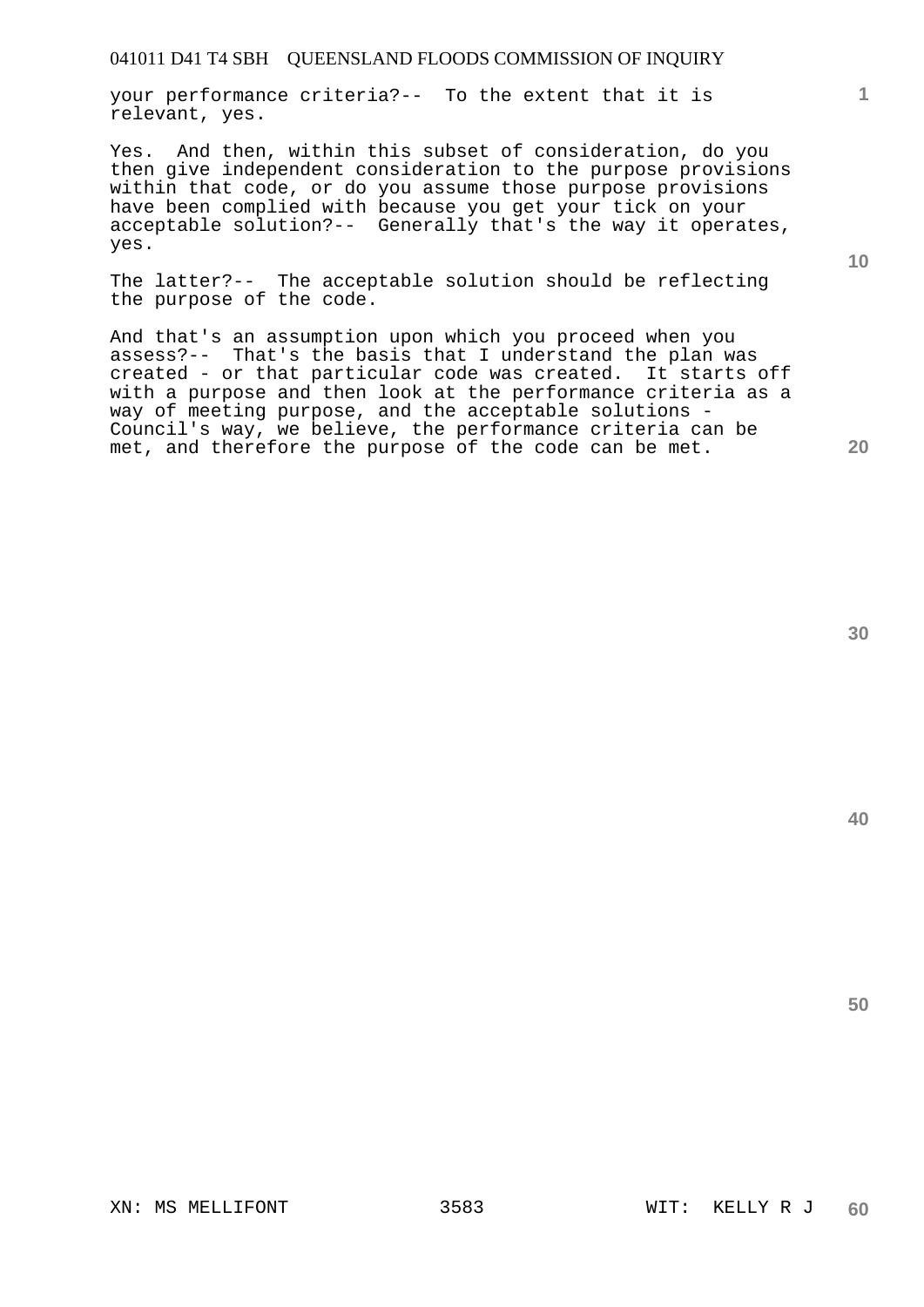I really am very much interested in how it happens on the ground rather than the - the legislative purpose in how it was drafted, and I think your answer is that in practice on the ground you get your tick on your acceptable solution, you get your tick on your performance criteria, and you proceed on the assumption that that meets the purpose provision in the code without independent consideration to the purpose provision?-- Yes.

You mentioned "desired environmental outcomes". So in - as part of assessing an impact-assessable you want to make sure that the development meets the City Plan's desired environmental outcomes?-- Yes.

And speaking generic - generally, rather, a development may be conditioned so as to mitigate any potential adverse impacts of a development?-- Before conditioning it you want to make sure that it was reasonable that the developer could achieve those requirements so you would - you wouldn't just do it, you would actually - there would be information there to support your conditioning of that that the condition was - had some finality to it, yes.

Now, I want to move to provide you with some context of what happened on the site in January 2011 so far as the information the Commission has received is concerned. The evidence thus far tends to suggest that the basements of buildings E and F started to flood early on Tuesday, the 11th of January 2011. I'll just show you a photograph out of Exhibit 572. And, Madam Associate, if you can just flick through them so that Mr Kelly can get a sense of the basement flooding. All right. And the information received tends to suggest the basements were completely inundated by the morning of Wednesday the 11th of January. Then at some time on Wednesday the 11th of January waters started to enter the ground floor apartments in building E but the water came through the front, that is the non-river side of the apartments. I'll just show you a photograph. These are some new photographs which haven't been tendered. I'll just hand you a bundle of three. And, for the record, these are photographs received by submitter Mr Millichip. Right. So you see the front photograph?-- Yep.

Showing how the - building E was inundated. I tender those photographs.

COMMISSIONER: Exhibit 706.

ADMITTED AND MARKED "EXHIBIT 706"

MS MELLIFONT: And to provide you with the context of the time line of flooding with the State Tennis Centre, the information received tends to indicate that the water initially entered the facility by way of backflow from the river by the

XN: MS MELLIFONT 3584 WIT: KELLY R J

**10** 

**1**

**20** 

**30** 

**50**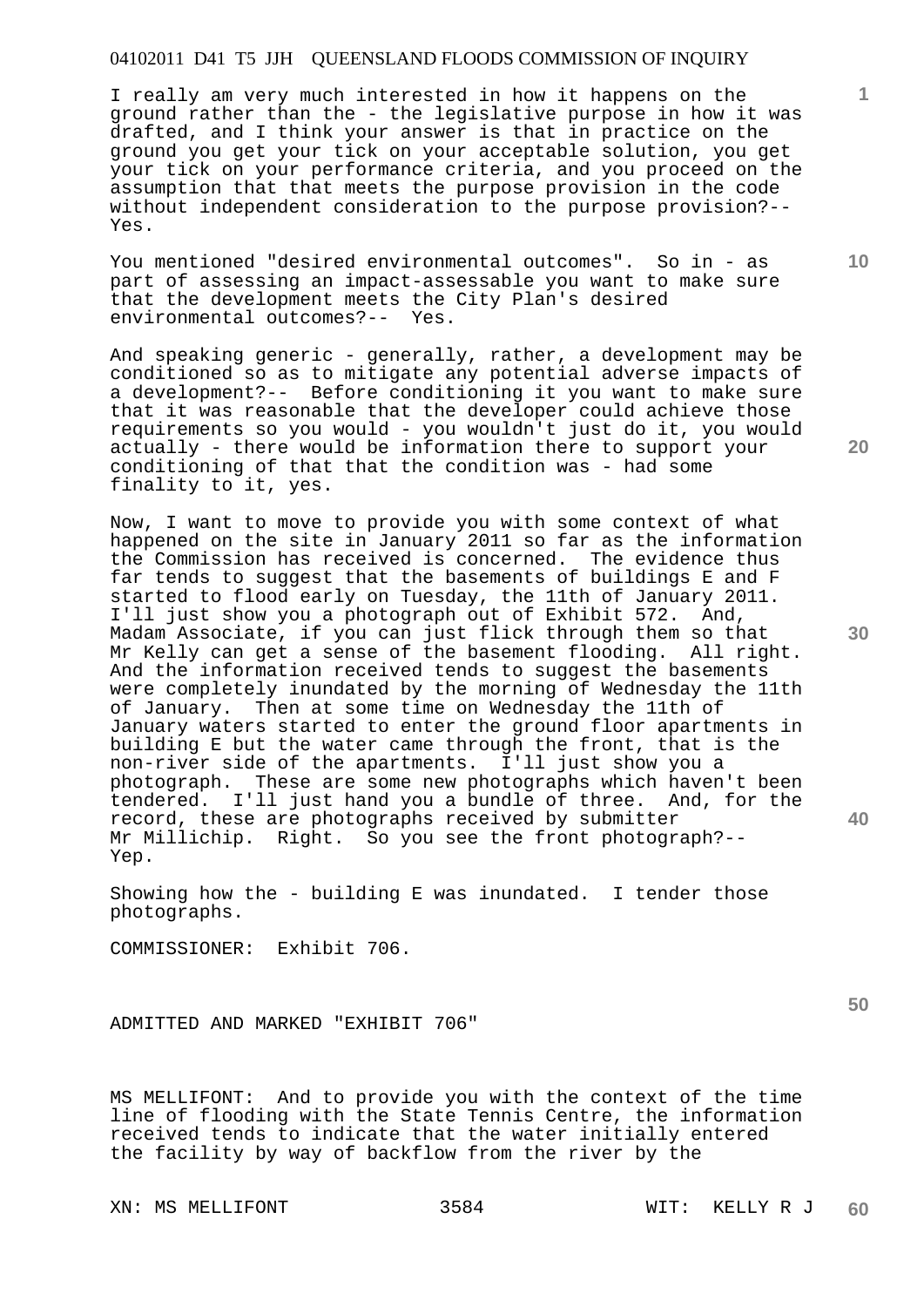facilities' drainage network and then ultimately the water flowed over the top of flood barriers. Is that consistent with what you know as - in terms of how the development site flooded or is that outside your area of knowledge?-- It's generally outside my area of knowledge other than what I've heard from people who were involved or on - around that site at the time.

Right. Brisbane City Council staff or other people?-- Council staff and other people making inquiries to council after the flood event had occurred.

All right. If I can turn now to the assessment process. Including - included within Mirvac's development application there were reports which contained engineering studies on various aspects of the development; correct?-- Yes.

All right. Now, in particular, volume 5.3 of the application dealt with stormwater drainage and volume 6 dealt with flooding and stormwater quality management. Does that accord with your understanding? All right. I'm going to take you-----?-- Sorry, I'm assuming that it does. I was just trying to find the reference-----

That's all right, I'll take you specifically to a page within it. Madam Associate, it's Exhibit 18 to Mr Kelly's first statement and it is page 316. Mr Kelly, what we might do is give you my folder and you can follow along with me, if that's okay with you?-- It's volume 5. I'll be there in a second, sorry, I've just got volume 4/5, section 5.3 - yes.

All right, working through it - you'll have to bear with me, I need to take you to some various provisions before I actually get to a question. Now, you'll see that this is appendix G to volume 6, which is the Stormwater Management Code included within Mirvac's development application. Now, on page 1 you'll see that the Stormwater Management Code listed in particular as its first performance criteria that, "The planning of stormwater management system must provide for the integrated management of stormwater in order to minimise flooding and minimise public safety risk". And moving across we see an acceptable solution of 1.1 which provides that, "the development comply with the Subdivision and Development Guidelines". And, finally, in the assessment column we have, "The development will comply with the Subdivision and Development Guidelines acceptable solution A1.8" - one, rather, 1.1, "refer relevant performance criteria below for more detail in respect of flooding, protection of receding waters and use of WSUD". What's "WSUD"?-- Water Sensitive Urban Design. It's - instead of doing concrete pipes necessarily they might put in some water polishing. I think they include it in the road in this instance, so the water coming off the road would go through some form of treatment train or treatment before it was actually discharged into a pipe and then discharged into the river.

Okay. Now, performance 1 refers us for more detail to the flooding table. So if we go to the flooding table, which is

**30** 

**20** 

**40** 

**50** 

**10**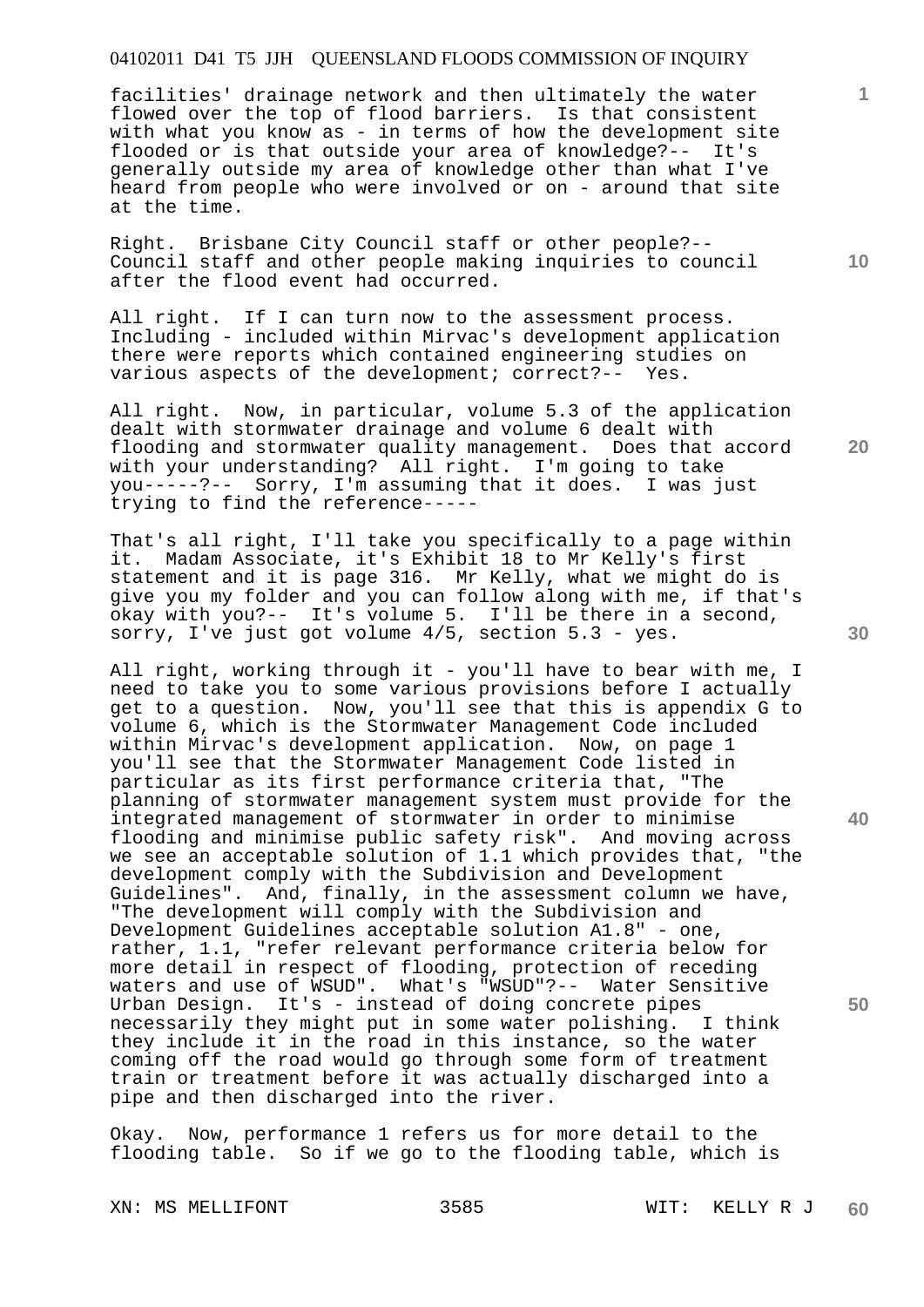on page 4, P3. Just there, thank you. Okay. So we are looking at Performance Criteria 3 which says, "Development design must reduce property damage and where applicable ensure public safety by ensuring that the development levels are set above the relevant design flood level or storm surge level," and we have the acceptable solution calling up the council's Subdivision and Development Guidelines. You see that there? And the assessment column states, "the development will comply with the guidelines, sets out the floor levels for the development and refers the reader to volume 5 of the submission". See that there?-- Yes.

Okay. Now, that assessment column having called up volume 5, I'm going to ask you to have a look at that, please. So under the heading 5.3.1 "Existing Conditions" we have an overview of the stormwater drainage on the site before the development; correct?-- Yes.

And then under the heading 5.3.2 "Proposed Conditions" the report discusses the proposed stormwater drainage solutions for the development. Following that?-- Yes.

Okay. You will see under the heading "State Tennis Centre", in the first paragraph, that it is recorded, "Piped drainage" - sorry. Yeah, so it's just under the heading "State Tennis Centre" at - halfway through the first paragraph, "Piped drainage within the State Tennis Centre will be designed to cater for a 20 year ARI. In accordance with the State Government design brief Cardno Young have been commissioned to provide detailed drainage design internal to the STC precinct". I've just got three more provisions to take you to - or four, rather. The second paragraph under that heading deals with the eastern catchment of the site and it is recorded that, "because of the development there is a reduction in approximately 60 per cent in comparison with the current flows to this system. As such the current drainage network is sufficient to convey this portion of the site and the adjacent property". Next I wish to draw your attention to paragraph 3, which records, "overland flow drainage, generators on the western catchment of the STC will be collected by the road network and discharged overland to the Brisbane River by a designated overland flow path. The eastern catchment will flow into the natural depression located on the ARI site. Overland flow drainage within STC will be designed to cater for a 50 year ARI in accordance with the State Government design brief". If I could take you, please, to the next heading, "Residential Precinct". We see that, "runoff from the car park areas of the residential component of the development will be collected and treated prior to connection to council-owned infrastructure and subsequently been discharged into the Brisbane River. Buildings E and F will be collected and discharged to the Brisbane River via an existing 375 millimetre diameter outlet. Building E will be constructed over the existing drainage channel located to the north of the site. The drainage channel will be removed and replaced with pipe work located clear of building works and of sufficient capacity to convey drainage from developed site". And, finally, can I take you,

**10** 

**1**

**20** 

**30** 

**40**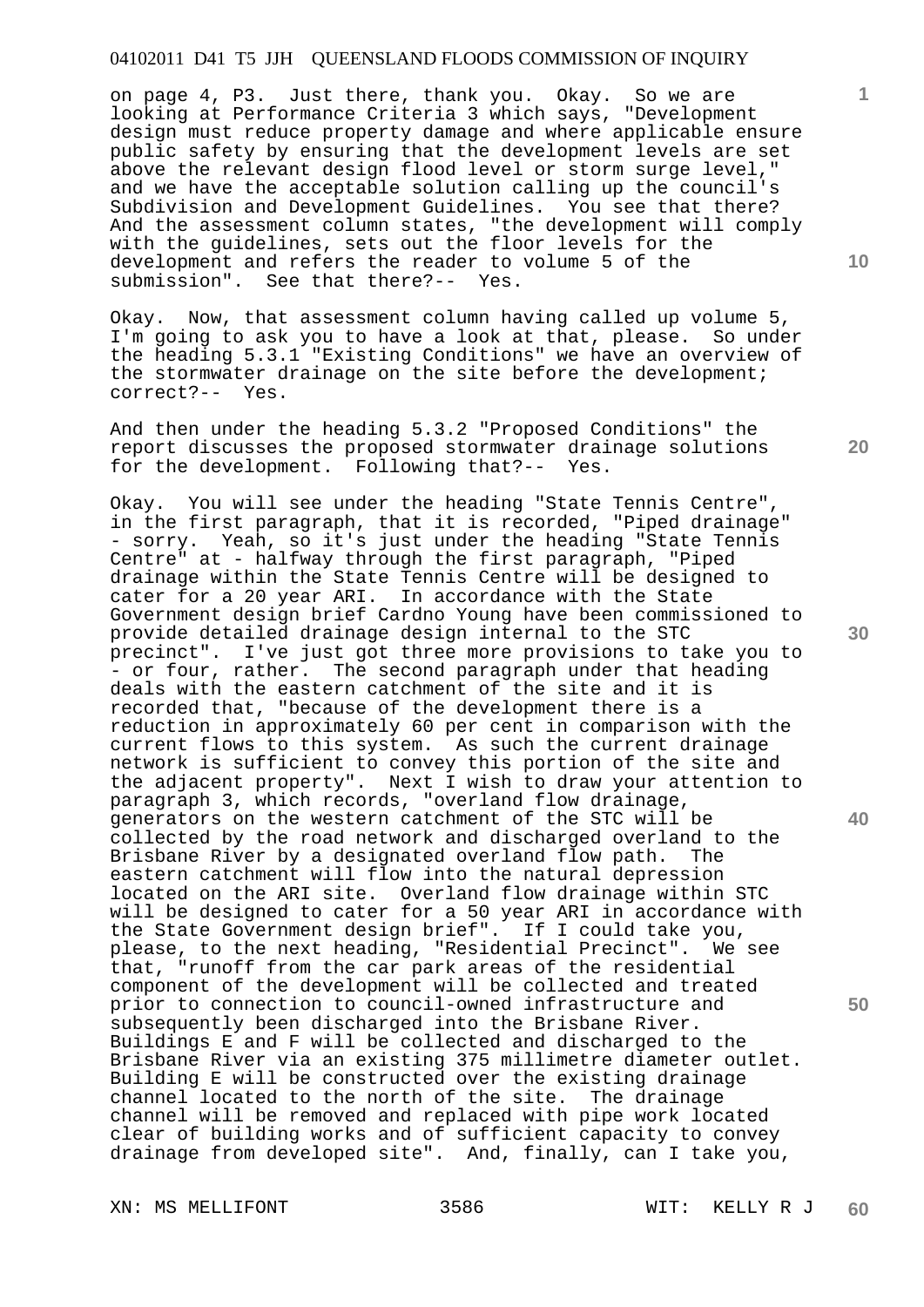please, to volume 6 of the development application on page 1. That's at page 354, Mr Kelly. All right. 6.1 in the introduction, you can see there that it opens by saying that, "The impact of river flooding upon the development, example provision of appropriate flood immunity and safe access egress to various elements of the proposed development, is assessed in volume 5". You see that there?-- No, sorry.

First paragraph?-- Sorry, which paragraph?

The first paragraph under 6.1?-- "In respect to the Brisbane River flooding...potential" - yes.

Okay. Now, do you agree me that volume 5 does not make any reference at all to flood immunity?-- Not from river flooding, only from overland flow. From the basis of - I'm not a hydraulic engineer and I wouldn't have assessed as a planner this part of it but the calculations that are looking at stormwater drainage, given that flooding can occur from overland flow if it's not picked up and drained off the site properly, would have some impact in relation to some minor flooding on that site.

All right-----?-- So it doesn't - if it said "river flooding" in the paragraph you referred to, it doesn't seem to, but it deals with one of the functions of flooding that we look at, which is overland flow with stormwater off the site.

Okay. But this 6.1 makes specific reference the impact of river flooding so you'd accept that in so far as it says river flooding is assessed in volume 5, volume 5 does not make any reference to that type of flood immunity; you'd agree with that?-- As an introduction statement no it doesn't appear to, the Brisbane flooding, no.

Okay. Do you know what that reference is, that is in 6.1, the reference to assessment in volume 5 is intended to refer to?-- I think it's stormwater drainage. Overland flow, picking up the water from the developed areas and making sure it could get out to the river.

And do you say that merely because there's nothing in volume 5 about river flooding?-- Oh, I say that because I've just briefly looked through 5 and it doesn't seem to address it in any of the subheadings. It talks about stormwater drainage, talks about water and sewerage, it contains calculations based on the catchment size, which I'm assuming is local rainfall in that catchment and having to get dealt with into a watercourse, and it doesn't contain anything - doesn't contain the hydraulic report. It addresses the river flooding that I was familiar from reading the file.

All right. Do you know whether in the process of the assessment of this application Brisbane City Council picked up that there was this reference to assessment in volume 5 of the impact of river flooding and then did something about that?-- This specific paragraph?

**10** 

**20** 

**1**

**40** 

**30**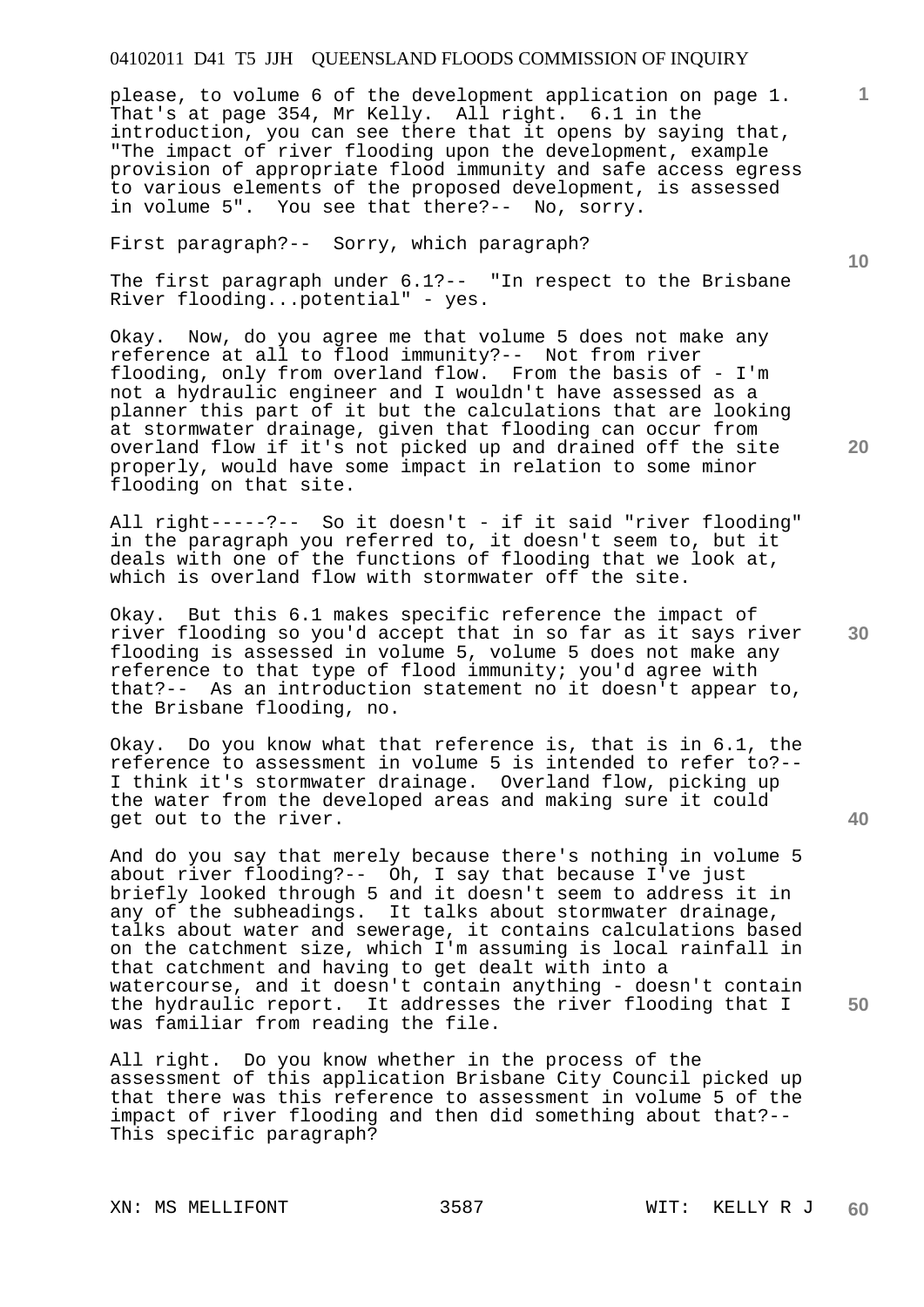Yes?-- No.

Ought it have? Ought to it have?-- It's only in the introduction. We would go into what - detailed assessment of that, not just looking at a clause in there and make - form our own opinion in relation to that proposal. We wouldn't rely on a - the first statement in a - in a Flooding and Stormwater Quality Management Plan to rely on the fact that the applicant has said in their first information that they've submitted to council, trying to justify this development, that it would work, we would go off and look at the hydraulic assessment and form an opinion.

Right-----?-- So someone may have read that and said, "Oh, look, they're" - "you know, they're joking just keep moving on," we wouldn't have raised it back then and said, "No, we want that paragraph changed because it makes a significant difference". What makes a difference is how they've carried their calculation out, what assumptions they've made, what assumptions we've made and whether they're the same as part of the modelling that would have been done as part of this assessment.

But without the development application containing within it the assessment for impact of river flooding - sorry, the council would need that in the development application, wouldn't it? They'd want to see in the development application an actual statement, as is purported to be in this document, as to the impact of river flooding?-- Yeah, and I don't believe the stormwater would deal with river flooding, it deals with stormwater. River flooding is done in the other hydraulic - it should be a hydraulic assessment and contained within this report albeit 'cause it's a specialised area.

I want to know whether you have any direct or - direct knowledge or knowledge from records that council went back to the developer and said, "Show us. Show us how it is that you propose to assess the impact of river flooding like you say you do in 6.1 but which you actually don't"?-- There is nothing that I found in relation to just that paragraph in 6.1. Because they had a number of discussions with our hydraulic engineers before they lodged the application they were able to lodge a hydraulic report and I believe Andrew Blake's e-mail on the file, which is one of the other attachments, indicates that his assessment of their flood report, their hydraulic report, was generally acceptable with the exception of a few alterations which were later carried out.

But surely when you're looking at a development application you'd want it to all be there without having to then go back to all of the earlier discussions and try to work out what all of the earlier stuff is to read together with the development application. It's messy, isn't it?-- Well, that's an introduction. We would look at this whole volume 6 which does later on pick up Brisbane River flood impacts and talks about those and would be used as part of our assessment. We wouldn't - the introduction section is an opinion of their

XN: MS MELLIFONT 3588 WIT: KELLY R J

**10** 

**1**

**20** 

**30** 

**50**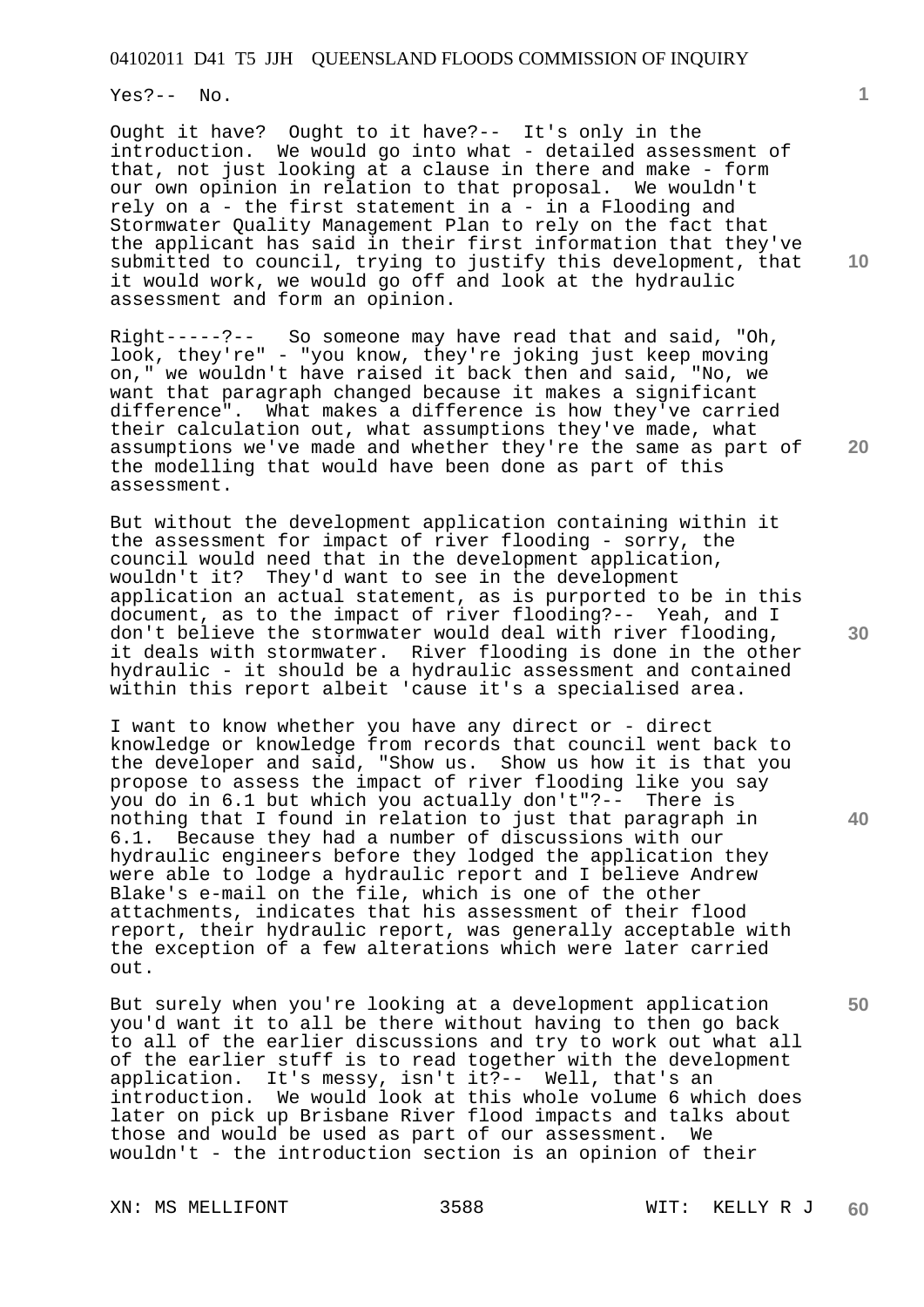engineers, of the applicants', it's not an opinion of council necessarily, and, once again, we go back to the quantitative data that's in here and if we had to run our own models, as we would have done as part of this, against our model, our MIKE-11, to make sure that their assumptions were correct. We wouldn't have taken paragraph - one paragraph out of a large document and said, "No, they've got it wrong."

Did you do that?-- No we didn't because - well-----

No, sorry, did you do the----- ?-- We did the assessment.

Did you do the thing that you said you would have done?-- Yes, I believe it was done as part of - the referral of this to the various areas as part of the assessment of the application.

What's your source of that belief?-- The fact that various officers had provided advice, that we've gone back to the applicant for more information on several occasions to get this application right, that the flooding information from the reports that were contained on the file, that are contained within these documents indicate that the applicant was able to demonstrate that flooding could be adequately addressed on this site. That stormwater could be addressed having regard to our standards. That car parking, the building, all the other aspects that we looked at, were satisfactory to council.

Right. And with time you could identify with precision the documents upon which you would source that information?-- Most of our flooding ones are contained within this document, I understand, that I was able to identify.

Now, still on 6.1. At the third paragraph, we see that, "the development is to be located on the banks and within a confined floodplain backwater area of the Brisbane River. The development also encroaches into the Brisbane River corridor". Now, earlier today we've discussed how it encroaches into the Brisbane River corridor. Can I ask you, though, what you understand as a town planner to mean by the term "a confined floodplain backwater area"?-- I understand that in this particular site it would appear that when the Brisbane River rose prior to development on this site, when the substation the Tennyson Power Station was there, that water would rise up and would pond between that building and the railway line, which is an elevated railway line, the Sherwood Graceville line I think it is, and collect there, and that's shown in that earlier document that showed the blue area that was hatched that I indicated was likely where the water would pond, so it would provide an area - a large part of that is on the ARI site, the Animal Research Institute site, and some of it's on the other side, on the southern side of the railway line where, because the pipes under the railway line are of a certain size, given a rain event that ponds there as well too, but the Brisbane River would raise up, water would find the level and there would be a temporary ponding from the river to the back of the site.

**10** 

**20** 

**1**

**30** 

**50**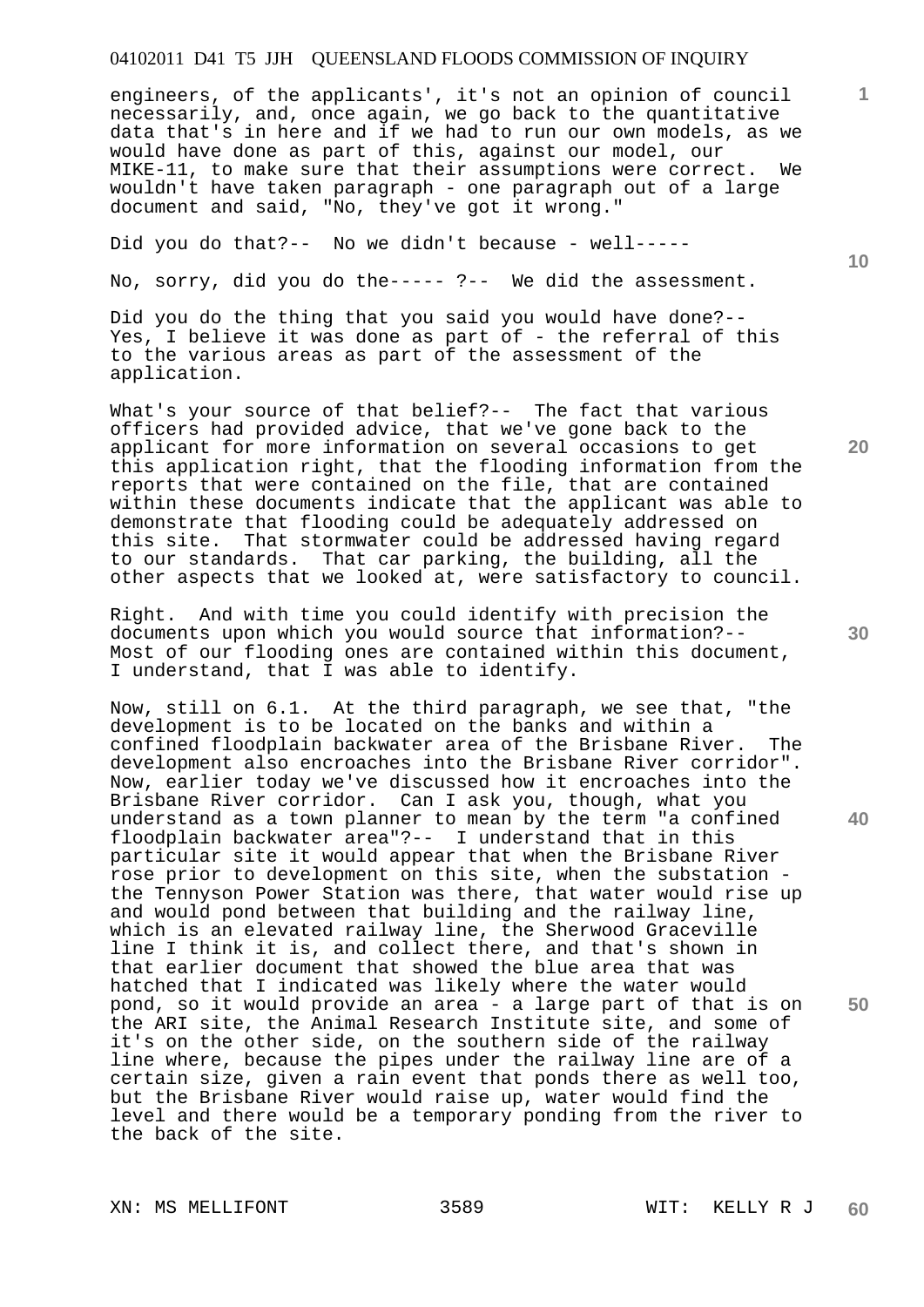Okay. Thank you. Can I take you, please, to paragraph 81 of your first statement? And in it you state that, "if a development application involved significant flood issues or includes a report on flooding issues the practice of Development Assessment Souths' engineer was to refer this aspect of the development application to engineers in the technical specialist team for assessment and recommendations". Is there an objective criteria by which you can identify significant flood issues or is it what a person subjectively believes to be a significant flood issue?-- Initially there is a checklist for the engineer to go through and have a look at. If it's outside their area of competency, and we're talking about a little development where there's minimal impact, the engineer might be able to deal with it but if it's - they know from experience what they're capable of doing and if not they'll ask. I mean, hydraulic engineers come down and, as I indicated yesterday, regularly meet with the team to see if there's any issues. There's briefings that occur with the hydraulic engineers at engineering forums where our internal engineers talk about issues and - as part of the training process. So apart from the checklist that might elevate it up there, apart from the engineering officer's advice, the DTM might also refer it to there because there's a hydraulic assessment and we will just make that call as part of the orderly processing of an application.

**30** 

**1**

**10** 

**20** 

**40**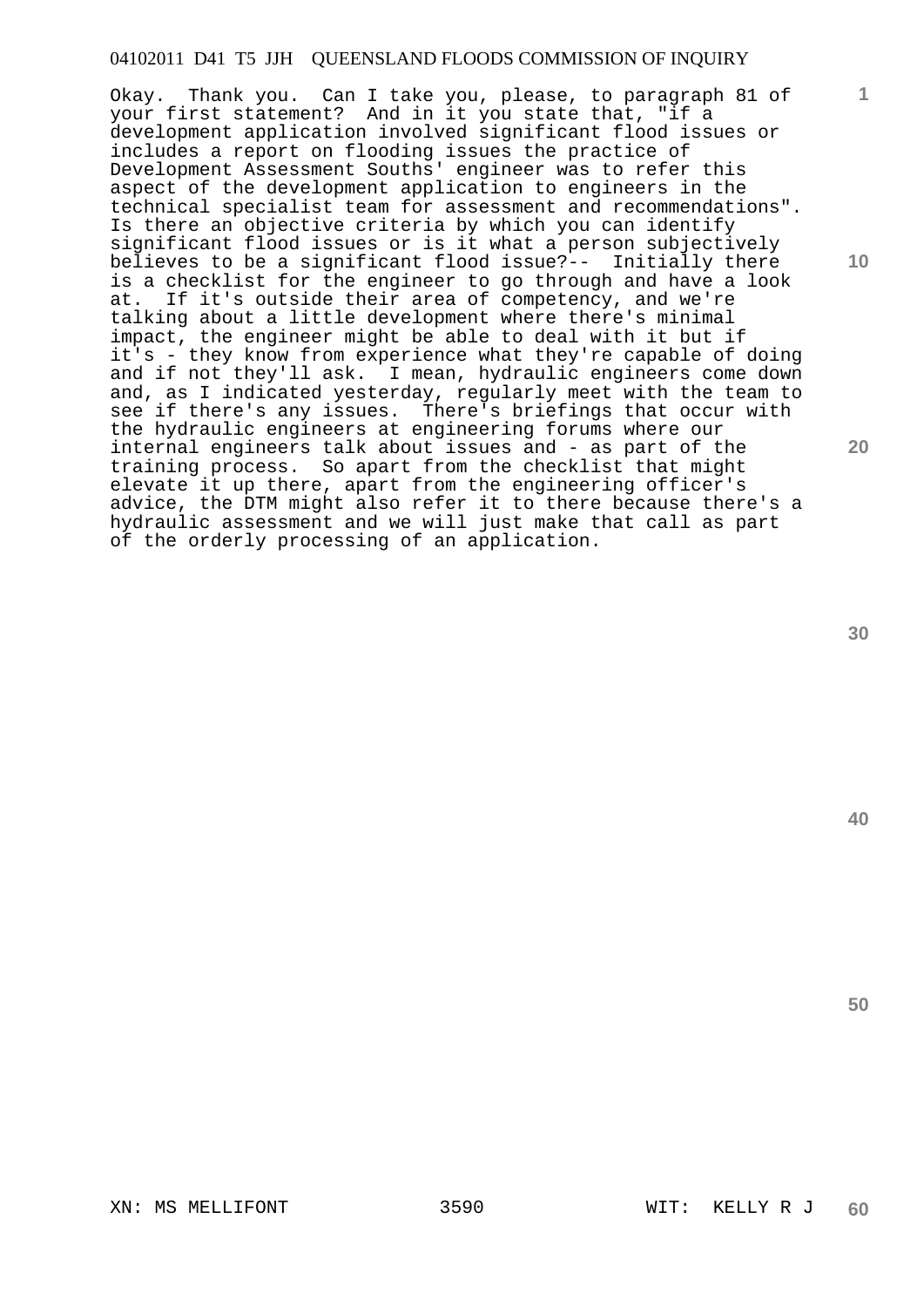So the DTM?-- Daily team meeting.

Yes?-- The one where the application is first scoped for the issues. We might say, "No, this is a big development, send it to hydraulics."

All right. I think part of your answer dealt with once there was a decision - once there had been a decision to refer it to the engineers, the engineers might look at a checklist template?-- Uh-huh.

I think the latter part of your answer, which is really what I was directing my question to-----?-- Sorry.

That's all right, I will just reask it. How do you determine whether you refer it to the specialist engineer as something which involves significant flood issues; that is, is there objective criteria you attach in determining whether it is significant flood issues, or is it something that is simply identified within your team as a subjective consideration that it then gets sent off to the specialist?-- Objectively, if an applicant has submitted a hydraulic assessment, I will ask for that to be assessed by the hydraulic engineer.

So that's one trigger. Are there others?-- If I'm aware that significant earthworks are occurring or likely to occur, I will send it to - I will talk to the principal engineer generally. If they are not at DTM, if they are not attending that meeting as a planner, and then I will refer it to - we will agree to refer it to a hydraulic engineer and we might even ring a contact within Water Resources and see if they want to have a look at the application.

What would trigger the latter?-- Where the applicant in their report has indicated that they have spoken to someone in Water Resources and that - to make sure that the proposal that they have lodged or the advice given is consistent with any advice they may have been given.

Can I take you, please, to paragraph - sorry, still within paragraph 81, so Mr Andrew Blake was the technical specialist who reviewed the Mirvac development application, is that correct?-- He was a hydraulic engineer, yes.

He has authored a memorandum which you have annexed as RJK19 and it is dated 6 January 2006?-- Yes.

Can I take you to that document, please? We see in it, at 1.2, that he has reviewed volume 5, section 5.3, stormwater drainage report by Lambert & Rehbein dated November '05, and at 1.4 his purpose was to ensure the proposal meets the water quantity, flooding and drainage requirements of City Plan and the subdivision development guidelines?-- Yes.

At 1.5 he has identified the issues as being the proposed road must have Q100 flood immunity, Q50 inundation extents and overland flow easement required and underground drainage

XN: MS MELLIFONT 3591 WIT: KELLY R J

**10** 

**1**

**20** 

**30**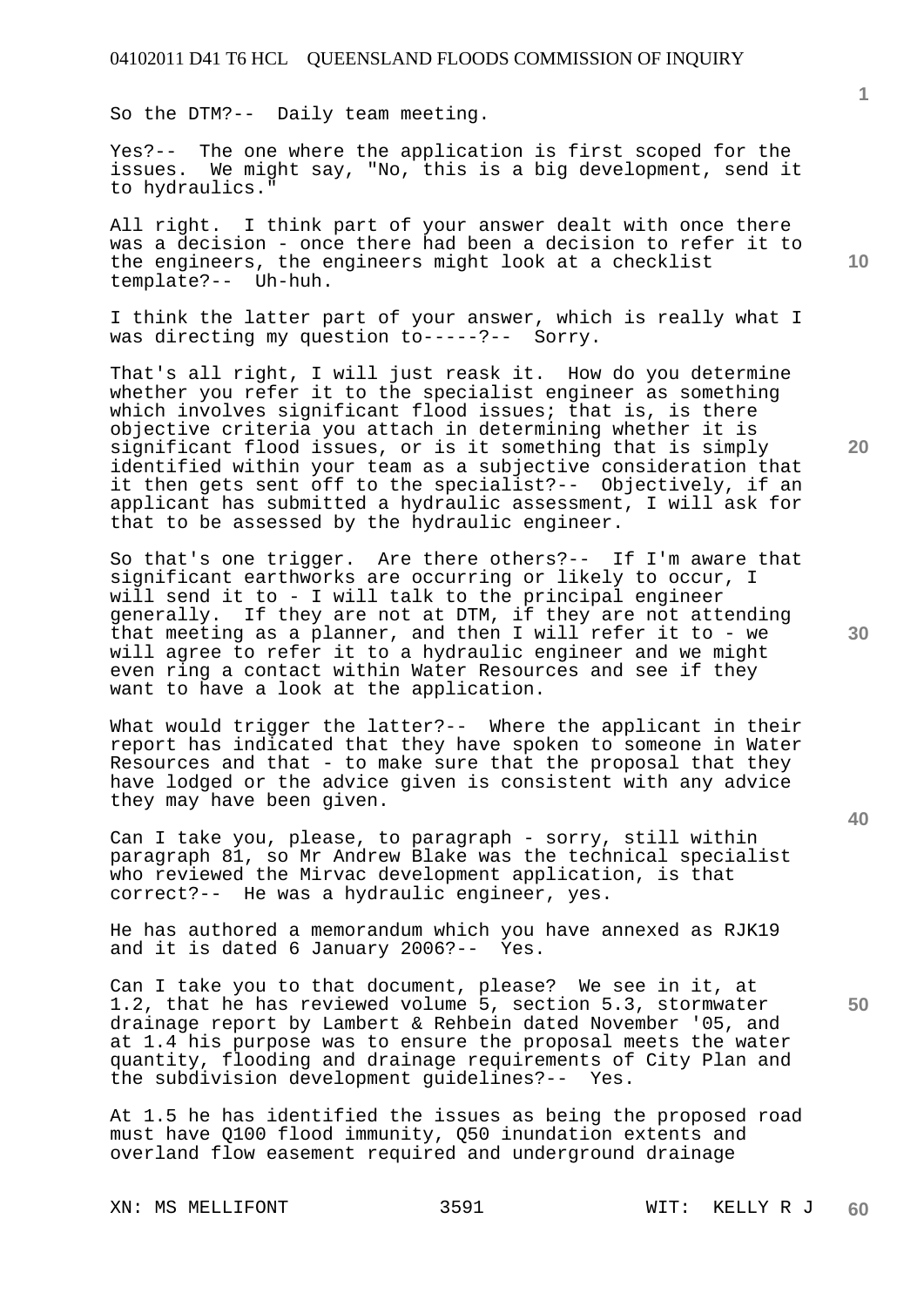easements required. Do you see those things?-- Yes.

He makes some comments and recommendations. 2.1, "Proposed road must have Q100 flood immunity, Q50 inundation must be" sorry, "Q50 inundation extents must be provided for the proposed overland flow paths between the buildings to define the overland flow easement required", and notes that underground drainage easements are required, okay? In that respect he makes recommendations that "additional information is required in respect of the road having Q100 flood immunity and development conditions are required to address the Q50 inundation and the underground drainage easements." That's as you understand it?-- Yep.

Now, at paragraph 82 of your statement, you state that, "Based on my long experience of reading these kinds of memoranda, the effect of it was to impliedly accept that flooding issues, other than those specifically referred to, had been adequately addressed." Mr Kelly, do I take it by that comment that you take Mr Blake's memo at face value and that if flooding - if a flooding issue is not mentioned, you proceed on the presumption that the flooding issues have been adequately addressed?-- Yes. Based on the development that Andrew Blake saw at the time and based on the fact that if Andrew wasn't happy with any part of that - one part of that that meant he couldn't make a recommendation, he would have asked for further details, as we've seen on other sites, such as Cansdale Street where we went back and did a number of reiterations.

So you proceed on the presumption that he didn't get anything wrong and that he was vigorous in his approach?-- Yes.

Is there any methodology or practice in place to make sure those presumptions are in fact valid?-- Not that I'm aware of.

How do you know, therefore, whether the methodologies applied by Mr Blake stands scrutiny?-- Well, I haven't, in my experience, ever known Andrew - Mr Blake to take a more risk approach in his assessment of hydraulic matters, and it is very likely that to run the MIKE-11 model that Andrew would have assessed - he would have had discussions with other areas of council, particularly Water Resources that holds the models, and formed the view that - the views that he's indicated in his report.

Do you adopt this face-value approach to the same type of memoranda written by other authors?-- Not necessarily. This is a - we look at other - flooding tends to be more absolute for council officers, or for planners anyway.

What does that mean?-- It means there is not a lot of - we don't tend to move off advice about flooding that we would maybe do in relation to on site carparking requirements that an engineer might require or might indicate-----

Why is that?-- -----or architects, architectural design

**10** 

**1**

**40** 

**50**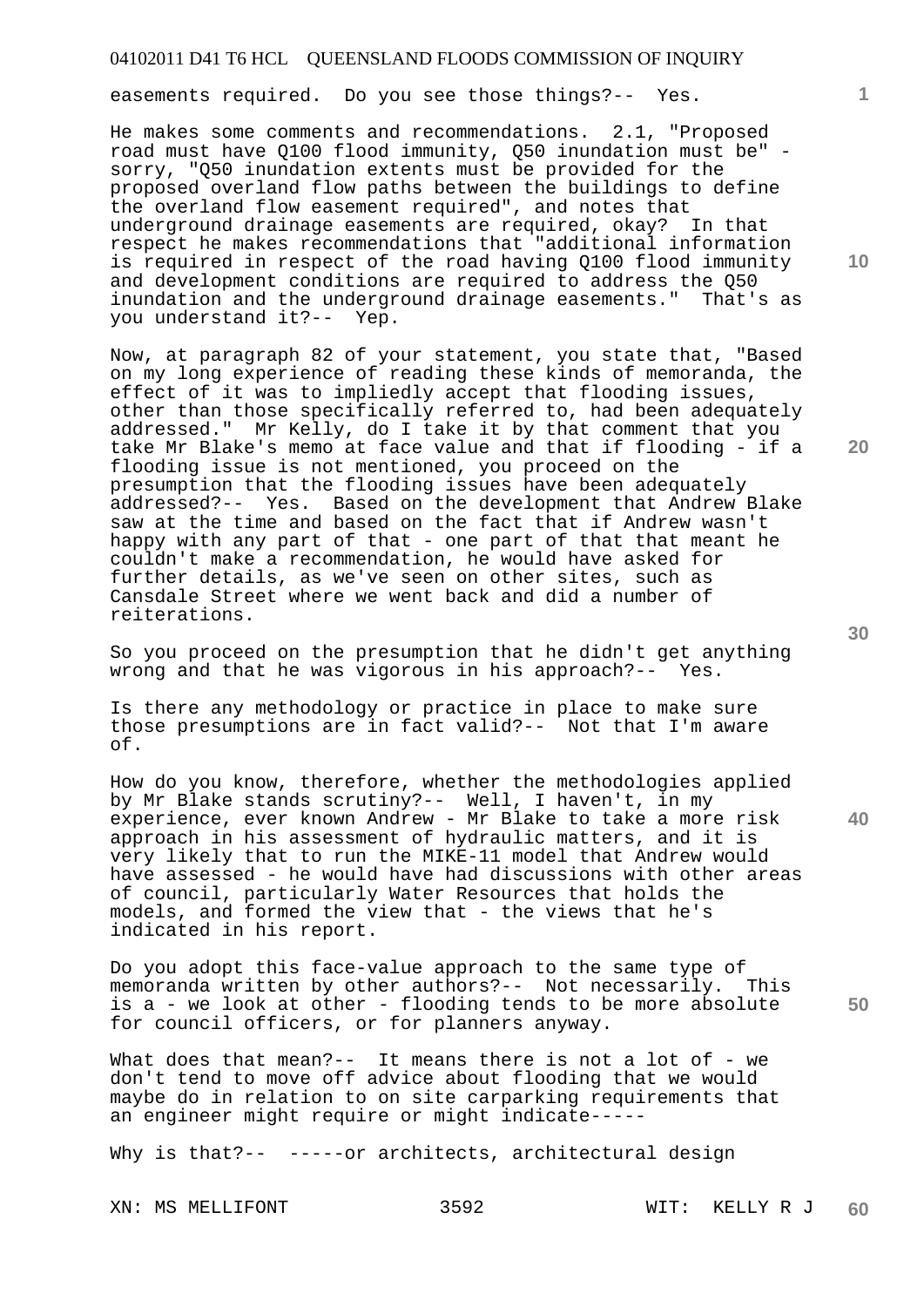criteria because it is more subjective.

I need to understand what you mean by that, that you don't tend to move off from flooding advice that you are given. What does that mean?-- Well, we use Andrew Blake and others in TST, if they indicate it is not meeting current standards, we don't go and do a performance solution because - or seek other alternatives; we go back to the developer and normally say, "No, you will comply with the habitable floor levels." There is no alternative solutions that we'll look at or even consider as part of our response back to the applicants. So we tend to be - it is black and white with regard to flooding. If it floods, if the levels are wrong, you fix them up.

All right. But take the flip side of that. If Mr Blake says to you, "It is all fine", then that's taken at face value and you move on?-- Yes.

Without further exploration?-- Yes, generally.

Or, indeed, if he says - if he mentions nothing, from the absence of the mentioning of an issue you assume flooding issues are fine and you move on?-- We might go back and ask him why he didn't have any issues-----

But-----?-- -----and notate that if there was a memo to that effect but generally Andrew will explain - that's a format memo that they use and it tends to have the recommendations. So it just doesn't say everything is fine, it tends to outline a report not dissimilar to that if it is okay. If it is not okay, it tends to have a whole range of issues in there that the applicant needs to go back and fix up.

But the general approach is if an issue isn't mentioned by Mr Blake, you move on?-- Yes. Sorry, and it is not picked up by other areas of the engineers that are looking at related matters that might impact on it. Say if they were to put landscaping in a waterway corridor and one of the other engineers said, "Hold it, one moment, you might be changing the watercourse", we would then refer it back to Andrew Blake for comment. So this is early in the development assessment process. We might ask Andrew just to have a look at something later on if any of the changes have impacted on his previous advice.

So if someone happens to pick up a flooding issue not mentioned, then there might be further inquiry, but if no-one happens to pick it up, there won't?-- Or changes are made to the building and people think, or form a view based on their experience or a checklist that they might use for engineering, that this change may impact on drainage, it may impact on the flooding, then we would go back to Andrew Blake and ask him what to do.

Do you know whether in the assessment of this development application anyone with the requisite specialist expertise independently read the reports contained in volumes 5 and 6 to the development application and gave a view as to their

**10** 

**1**

**40**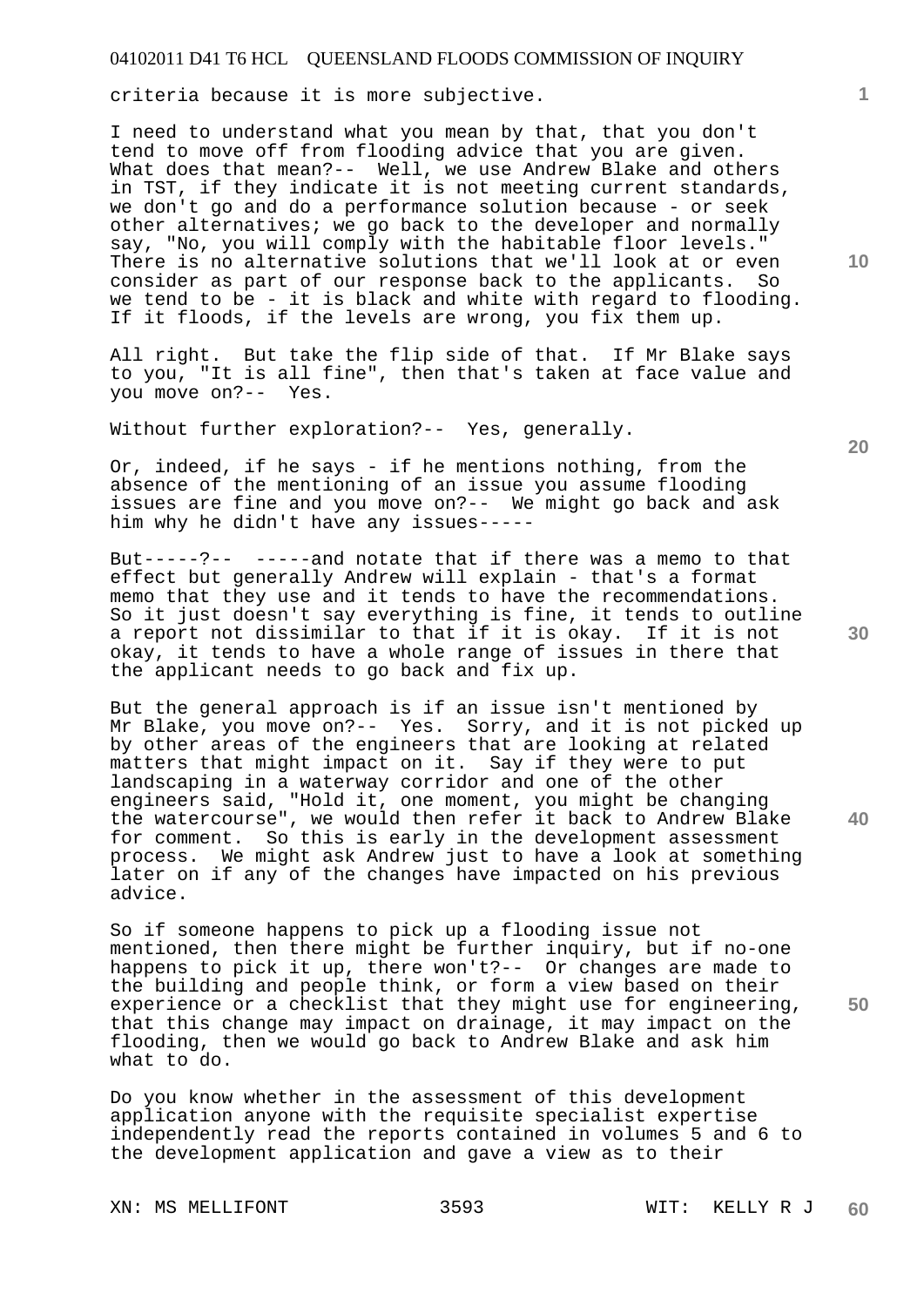adequacy?-- No, I don't know that.

Would you expect that to have occurred-----?-- If-----

-----or are the reports taken on face value in the development application?-- At the time, Andrew Blake, if Bob Addison was around, would have - may have talked to Bob Addison about his findings, his calculations. There are other hydraulic engineers in there and he may have discussed that with them, I am not too sure, but I don't know if that was a case at that instance, but generally the hydraulic engineer's advice is taken on face value.

All right. So there is a chance somebody looked at it but we can't say whether they did or they didn't?-- Without asking Andrew, yes.

And there is no protocol in place requiring those reports in the development application be checked and independently verified, correct?-- Not from council officers, no.

Can I take you, please, to paragraph 85? You say that, "It appears from Mr Blake's memo that the impacts of the proposed Tennyson Reach development on floodplain storage and/or flood conveyance were not considered to be problematic by council's hydraulic engineers", and more importantly, "As council's hydraulic engineer had not queried the methodology adopted by Mirvac's consultant engineers, that the correct flood modelling technology had been applied." Do I take from that that you assume correct flood modelling has been applied; you assume that from the absence of query regarding it by the council's hydraulic engineer?-- And - yes, and because they used, from the earlier attachments on the file that occurred during the prelodgement, that they used the same council model or put their assumptions into the same council model that we used for the Brisbane River, which was the MIKE-11.

Can I take you, please, to paragraph 89? You say, "Having received Andrew Blake's advice, Development Assessments South would have consistently sought to ensure that the issues raised by Andrew Blake were addressed and that the recommendations were made by him were actioned and effected to ensure that the flood immunity level was maintained at the level identified in GHD's report in any subsequent preliminary approval or development permits." What did council - sorry, what did Development Assessments South actually do in that regard?-- Oh, it - condition in relation to the habitable floor level, the DFL.

So they put in a condition for the DFL-----?-- Yes.

-----habitable floor level?-- On all the residential buildings and the Tennyson Tennis Centre with regard to the upper level, or level 2, as it appears, and we put - we would have put conditions for the easements for the stormwater drainage, and put in other requirements to lodge more detailed information with regard to stormwater at later in time and for the roads at later in time so they could be consistent with

XN: MS MELLIFONT 3594 WIT: KELLY R J

**10** 

**1**

**20** 

**40** 

**50**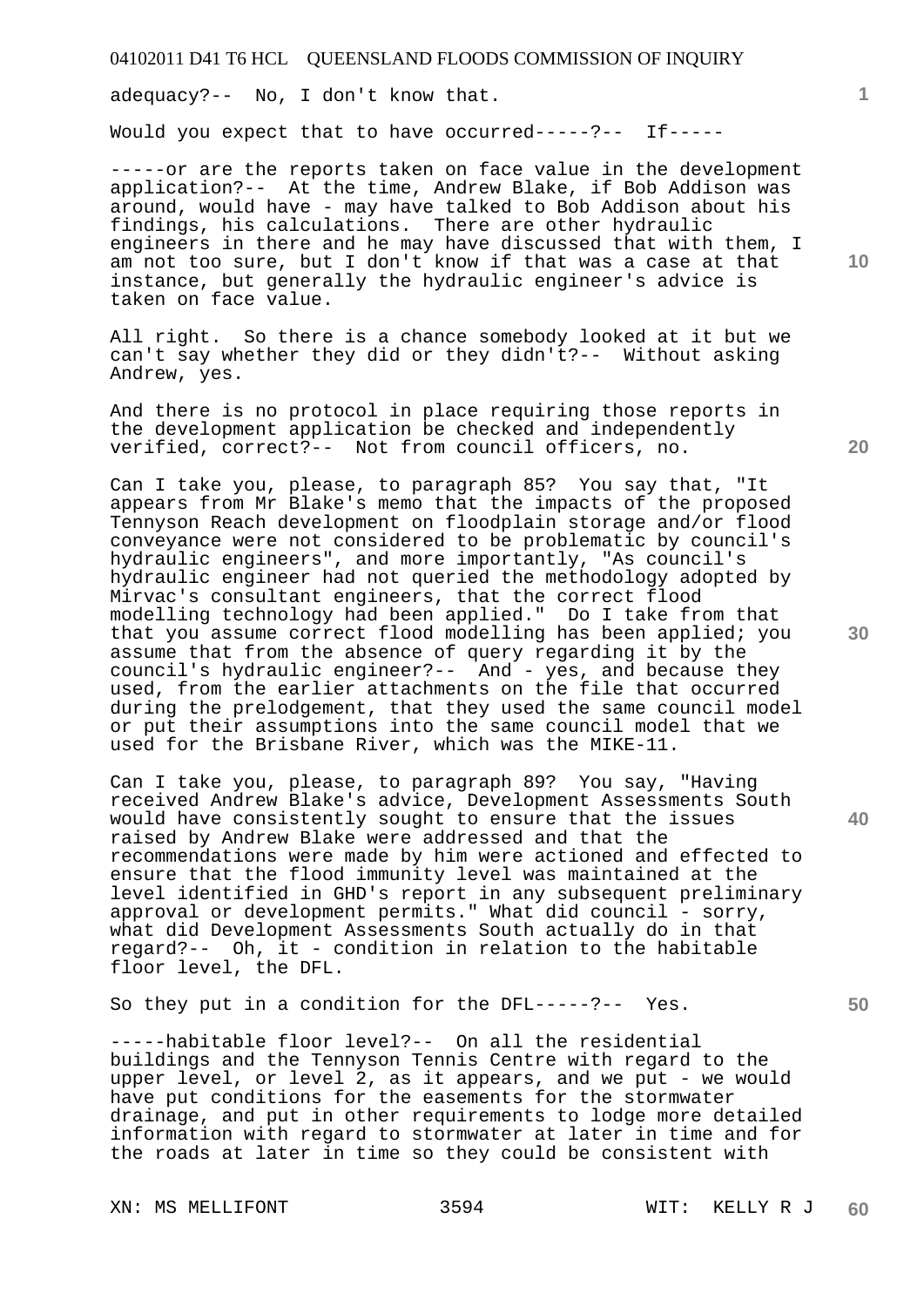the advice previously given.

Okay. So when you say "would have consistently sought to ensure the issues were addressed, recommendations actioned", what you're speaking of is council putting conditions about floor levels and the other conditions you've just mentioned?-- Yes, because it - in Andrew's advice he indicates development conditions are required to address section 2.2 and 2.3, which we believe did in relation to all the residential developments on the site.

Okay. And that's the extent of what you mean in that paragraph in terms of actions by council?-- Well, yeah, in his comments and the recommendations that he indicated, yes.

Okay. The conditions themselves, though, did not actually refer to the GHD report, did they?-- No.

Why was that?-- Because if there is something else in the report, that generally we don't refer to hydraulic reports unless they're quite clear. We tend to put them into the conditions so you can read the conditions package and you can get the information you need without having to go, "Oops, there is a reference to a report", I then have to go find the report, look up that report, then I have to go back to the condition and find out what it means. So what we tend to do is we take, where we can, the recommendations out of a report and put them in the conditions so you can read the conditions and know what you have to do, then find the right version of the report that might be there, and go back, read that to find out what you have to do to read the condition. It is just a convenience issue.

Okay. So what in fact happened was that the conditions were drafted and settled so as to call up the subdivision and development guidelines, correct?-- I am assuming that's what normally - the standard conditions are, yes.

I will take you to them. They are at paragraph 27, I think, of your statement. The second statement?-- 32? Oh, my second statement or my first statement?

Sorry, second statement, paragraph 27. Sorry, we will do it another way, Mr Kelly. I apologise for being so messy about it. Exhibit 32 to your first statement. I will just identify the condition in a moment. Page 876 in the top right-hand corner you will see condition 56A: "By way of one example, the condition was to design and construct all buildings to have the appropriate freeboard in accordance with the council's subdivision and development guidelines."?-- Yep.

Do you see that's the way in which the conditions have been constructed?-- Uh-huh.

Okay. Now, in light of what you just said, can I suggest to you an alternate way of doing this so as to reflect the proposal in the GHD report would be to lift from the GHD report precisely how the buildings were to be designed and

**10** 

**1**

**30** 

**40** 

**50**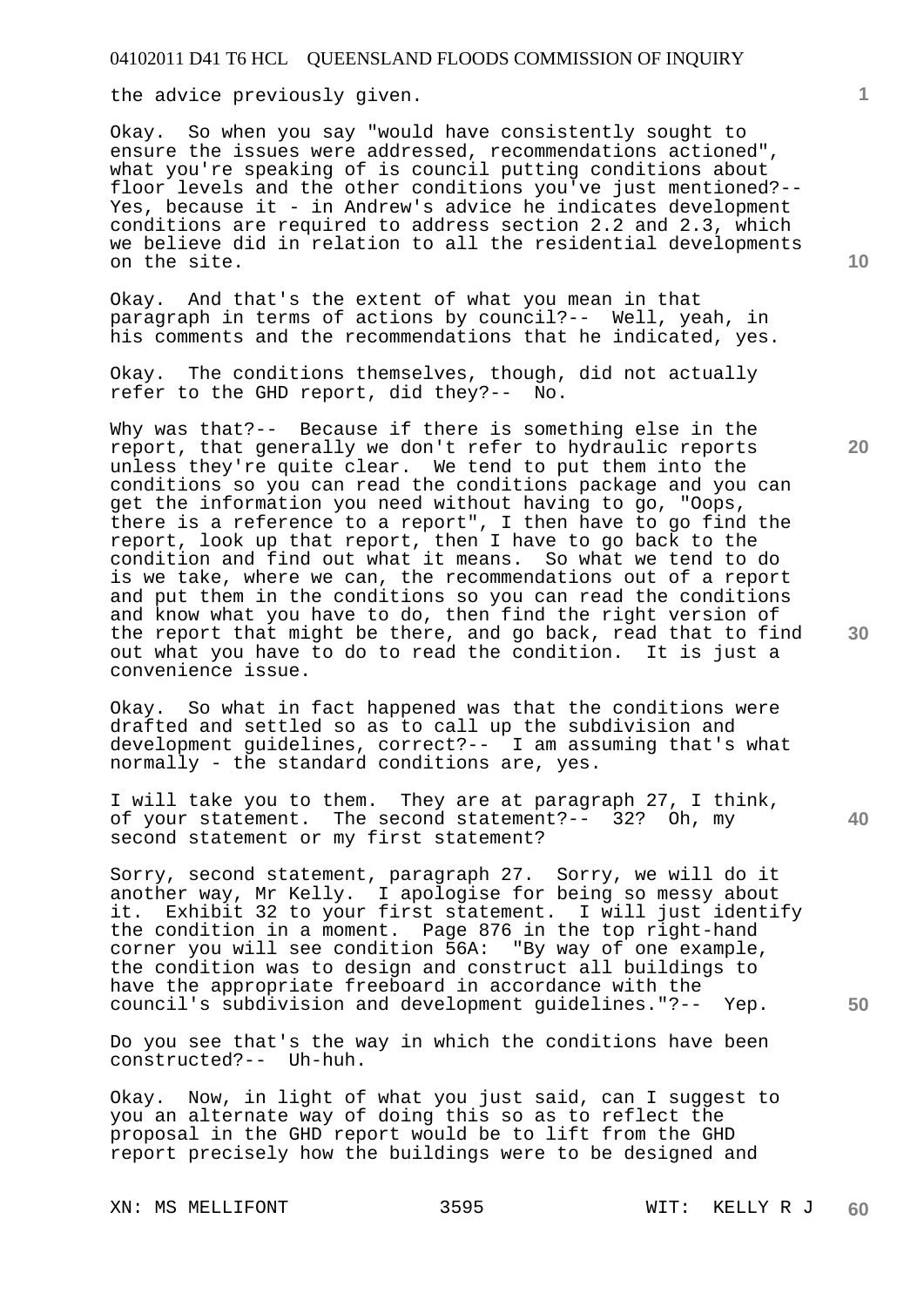constructed and lift that terminology and transpose them into the condition? That could have happened?-- It could have happened.

And does sometimes happen with development approvals?-- Sometimes it does happen with development approvals that we do that, but as this required a subsequent approval and another officer would be looking at it, that this - the condition 56, which is the standard check sheet condition that they put in to meet those requirements of Andrew Blake, or one of them, they would use that because when they came back to do the operational works or the compliance - or the schedule 12, the subsequent application to deal with those specific issues, they would know what that - those terminologies used, not necessarily terminologies used by the consultant.

So do you say that that would preclude transposing the design and construction parameters from the GHD report into this condition?-- No, but that's a process that the engineers would do. That if this says the same thing as the GHD, because they would being looking at it later on, that they know what this - what is the requirement based on what they look at in their check sheets when these operational works come in to make sure they have covered all the aspects that council would look at. If there was something in that report that was different to the standard requirements, then they might include that in there as well, too. But if there wasn't, then the standard requirements will deal with all those issues at GHD and probably a little bit more and then stick with their standard conditions.

So what I am suggesting is that is a transposition of the terminology in the GHD report insofar as the building and design construction parameters, that's possible?-- It is possible, yes.

**40**  And there is-----?-- But this condition does that plus more and is more readily understandable by council in relation to checking off what they have to look at as part of the engineering, then we do that. We use our standard conditions.

And you say it is more readily checkable - if that's a word by the engineers because, what, they are used to working with the development guidelines, and they can go and check things off there?-- Yes, and they can go back into here and know what they are talking about, not another term that's otherwise used that they may make an interpretation for and get it incorrect.

**50**  Thank you. In looking at the records for this matter, can you tell me whether you found any documents kept by Mr Blake which outline what he considered when he was looking at this, or his calculations?-- All the documents I was able to find are in my statement, so unless I have included in there and not realised it, no, what I've been able to find was what was what's in my statement, sorry.

Would you expect, in the ordinary course of council's

**10** 

**1**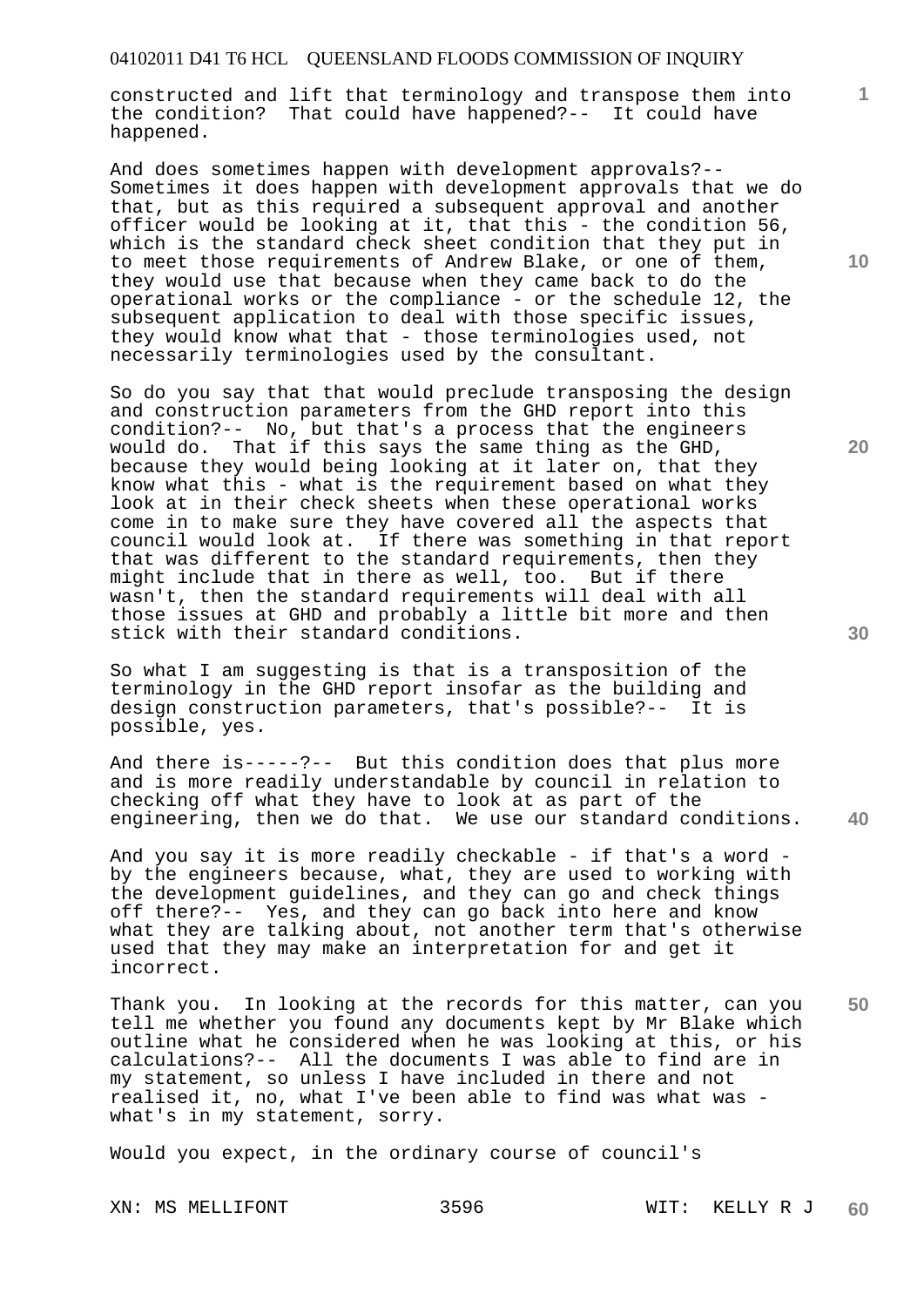business, that when somebody like Mr Blake was looking at and considering the application, that there would be records kept by him of his calculations and what he looked at?-- Yes.

I will take you to paragraph 93, please. You state that an information request was sent, and that's Exhibit 21. I think you might have touched on what an information request was when Ms Kefford asked you questions yesterday, but in essence it is something that the council can send when they are assessing a development application?-- Yes. We have, under the IDAS process of the Integrated Planning Act at the time but the current legislation that we have, the information request period is one of the four formal processes that we go through. In this instance, we made the request to the State Government because it was a preliminary approval, and they incorporate it into a combined information request through referral coordination, and that's the information request that we would have - it is incorporated into that document that you will see at attachment 21.

Can I take you, please, to paragraph 25 of that exhibit? What I suggest to you was that the only flooding issue raised in this information request is that contained within paragraph 25, and that's in respect of the access roads being built at Q50?-- It would appear to be the only one that dealt with flooding or stormwater.

All right. So how do you identify a flooding issue that requires an information request to be sent?-- Well, it would have been, as I indicated before, Dennis - Andrew Blake may have referred to asking the applicant for additional information, and we would have incorporated that into it. The engineers within the teams might have addressed some<br>stormwater matters if they were dealing with those. In stormwater matters if they were dealing with those. relation to the proposal, there might have been some queries about pipe sizes if they were in an overland flow path. Most of the other issues can be conditioned out. And the other aspect is that when this is provided to us, we then may have more issues that we need to be addressed because they have made changes that have impacted on some of our previous assessments.

All right, thank you. Would that be a convenient time? COMMISSIONER: Mmm. 2.30.

THE COURT ADJOURNED AT 12.59 P.M. TILL 2.30 P.M.

**50** 

**20** 

**1**

**10**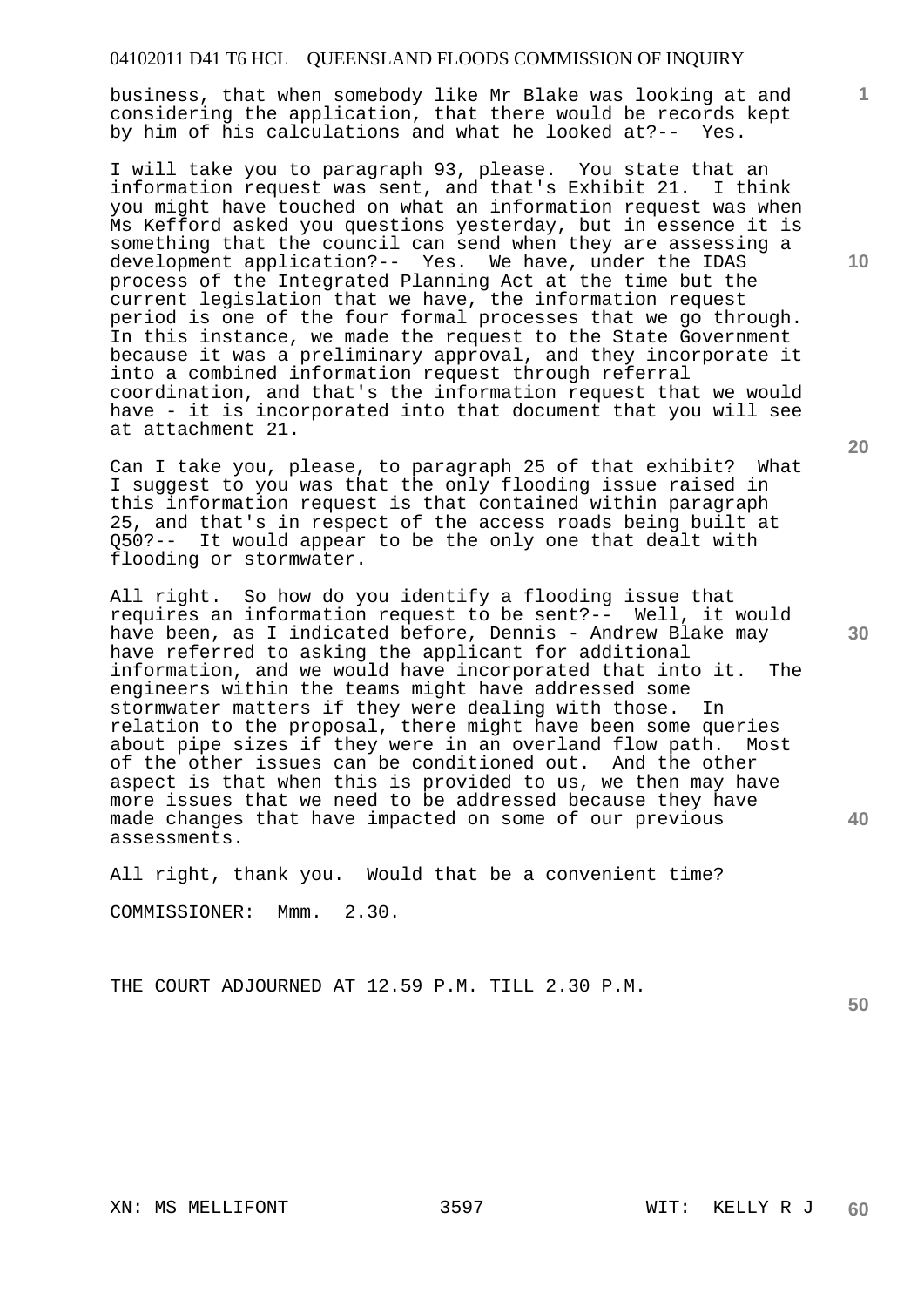THE COMMISSION RESUMED AT 2.31 P.M.

**10 20 30 40 50**  COMMISSIONER: Yes, Ms Mellifont? MS MELLIFONT: I call Mr Timothy Peisker. TIMOTHY PEISKER, SWORN AND EXAMINED: MS MELLIFONT: Can you state your full name, please?-- Timothy Peisker. And what's your current position within Government?-- Executive Director, Infrastructure, Planning and Development, Sport and Recreation Services. Now, have you prepared a statement in response to a requirement issue by the Commissioner?-- Yes, I have. I'm going to show you a hard copy of your statement, together with annexures, plus a CD copy. Does that appear to be a copy of your statement together with annexures?-- Yes, it does. I tender that statement. COMMISSIONER: Exhibit 707. ADMITTED AND MARKED "EXHIBIT 707" MS MELLIFONT: And have you today seen a document which is a chronology of positions held by you in the State Government during the Tennyson development project?-- Yes, I prepared that document. All right. I will show you a copy of that document?-- Mmm. So, that's the document you prepared?-- Yes. And its contents are accurate?-- Yes. All right. I tender that?-- Thank you. COMMISSIONER: Exhibit 708.

ADMITTED AND MARKED "EXHIBIT 708"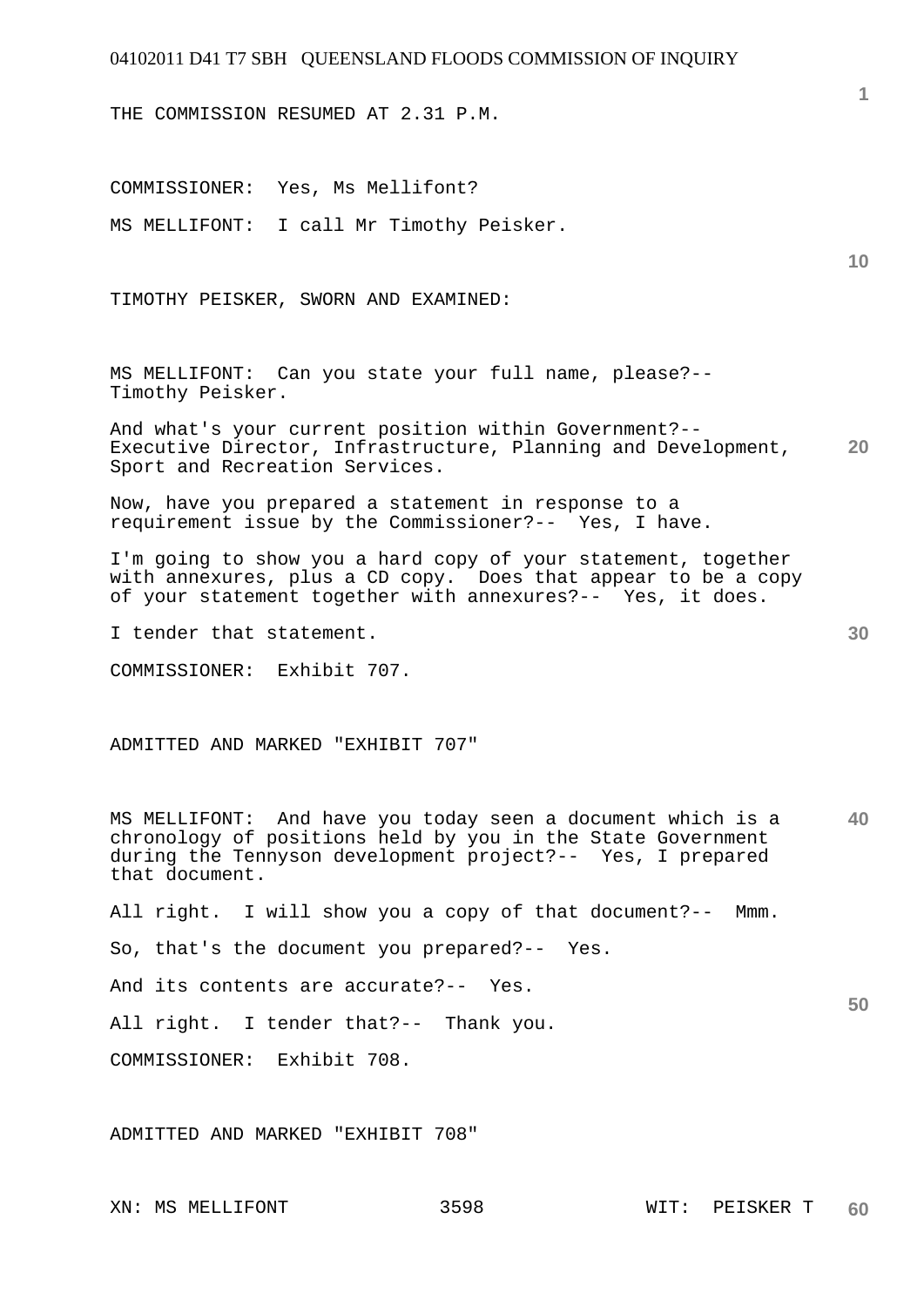MS MELLIFONT: Now, so far as you're aware, that document was prepared in consequence of a request made by - or by me so that we could see at what point in time you did various things and what roles - what role you had at that point in time?-- Yes, yes. If I can just point out, my title has changed during that time, but the responsibilities are essentially the same.

Yes. So, it's safe to say that despite various name changes of the department and the divisions within it, you have held since 2003 what is essentially the same position within the same government entity, as it were?-- Correct.

Which is Sports and Recreation?-- Correct.

Did I tender that?

COMMISSIONER: You've already tendered the chronology.

MS MELLIFONT: Thank you. So, when did you first become directly involved in the Tennyson Reach development?-- Once I joint Sport and Recreation Queensland in August 2003, pretty much my involvement started from that first week, essentially.

And what was your role then?-- My role was to essentially commence the Tennyson Riverside development project and that involved - our first meeting was with Tennis Queensland to understand the scope of the facilities to fit on the Tennyson power station site. So, to essentially understand the scope of the project and from there put together the framework for the Tennyson project.

Okay. Now, paragraph 13 of your statement, you say that in September 2002, Tennis Queensland advised the State of the potential to develop a tennis centre precinct on the TPS site. Can I ask you, does that mean prior to your involvement, others were involved in the Tennyson Reach development?-- Correct. It goes - the project goes back to 1999 when the home of tennis was previously at Frew Park, and Tennis Queensland sold that facility and then went looking for a new site for a State Tennis Centre, and people within government were working with Tennis Queensland to look at opportunities, but this specific proposal here in September 2002 was worked up by Tennis Queensland in consultation with Mirvac.

All right. Now, in preparing your statement, in so far as it contains matters that fall outside the time of your direct involvement or outside your direct knowledge, what sources of information have you used to compile the statement?-- I have based that upon my recollections from my involvement in the project, plus a detailed review of all the files held by our department on the Tennyson project. Our team went through each file individually and I personally read them. So, a mixture of recollections, plus investigations of files, essentially, to compile my statement.

XN: MS MELLIFONT 3599 WIT: PEISKER T

**10** 

**1**

**20** 

**50**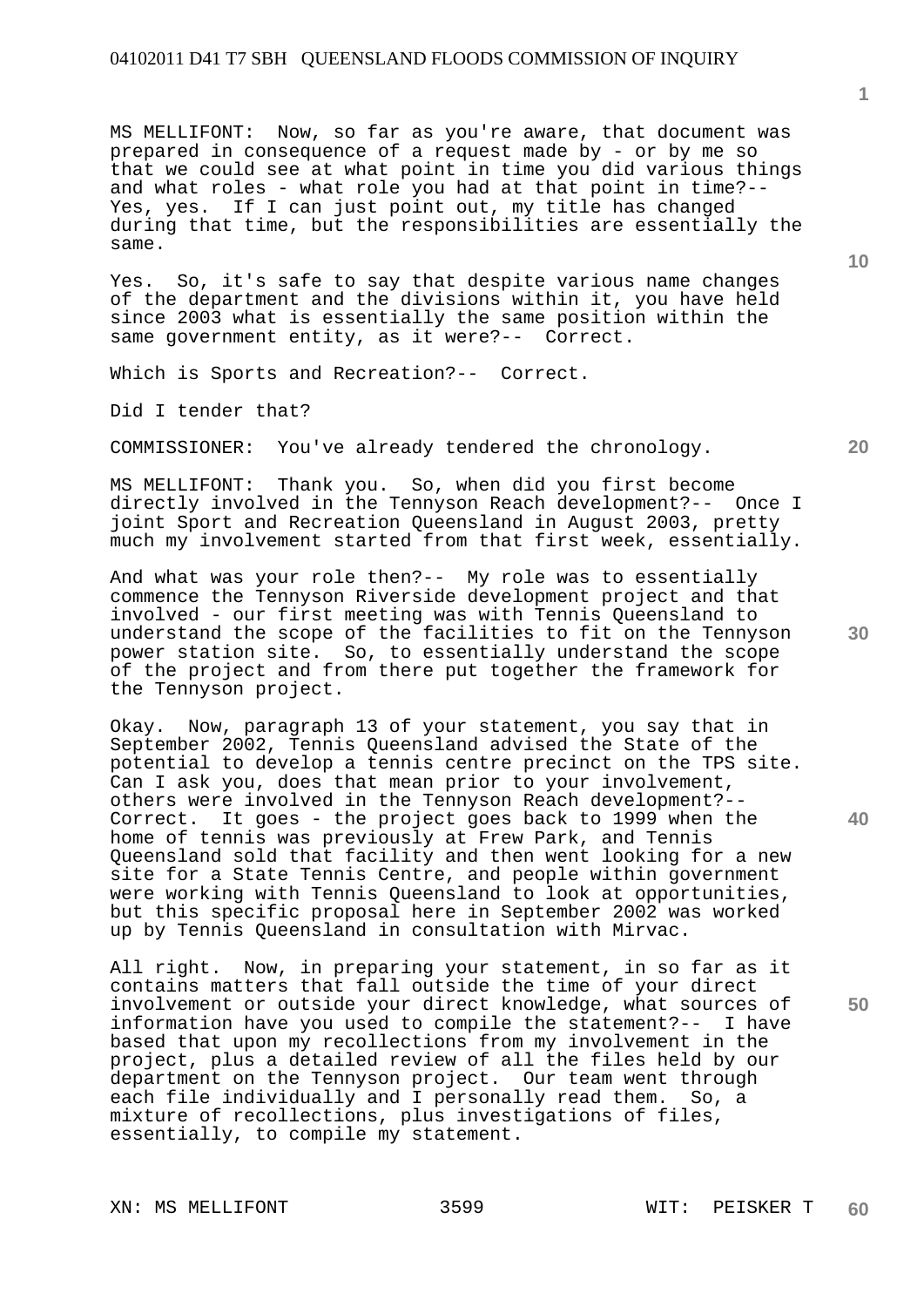And in reviewing those records, did the files appear to you to be essentially complete?-- The key - what I've done in my document is attached the key documents to chronologise the project. The project was across pretty much a decade, commencing in 2003, but I've attached the key documents from the files.

All right. My question is more directed to whether you happened to notice that there seemed to be volumes or periods of time which simply weren't accounted for in the records?-- No, there seemed to be a fairly good dispersion of files across that period. I would, however, say that when we set up the Tennyson project, we had a much more rigorous chronology of recording events and the outcomes of key decisions. So, probably that preparatory period before 2003 there are probably somewhat less files than after 2003, if that makes sense.

Yes. So, there's been more rigour applied since 2003?-- Significantly more rigour.

Okay. At paragraph 8 of your statement, you refer to a Connell Wagner report that was commissioned by the Department of Natural Resources to undertake a land use study of the site and the study involved an historical analysis, site assessment opportunities and constraints analysis, option identification and evaluation and community consultation, and then at paragraph 10 you record some findings of the study, in particular, "Use of the site is limited by poor road access, contamination from previous activities required further investigation, drainage was poor and significant fill would be required in the south-eastern area to bring it up to the required flood immunity level for the development." Now, can I take you, please, to Appendix A of the report. This is Attachment 3 to your statement. If I can get you to scroll down through the timeline, please? About two pages down. A bit further, sorry. Keep going. Now, we can see there we've got an entry at 1863, a notation of, "Severe floods ruin corn crops. Other floods in 1863, 1870, 1893 caused damage. The land near the Brisbane River is low-lying and susceptible." You see that notation there?-- Yes.

That's consistent with what you know of the site?-- Yes.

Can I take you, please, also, to the entry for 1974. "During the Australia Day floods, water gets into many parts of the power station." That, too, is consistent with what you know of the site?-- Yes, that's correct.

Can I take you, please, to the "Tennyson Power House Study, Community Design Workshops Key Findings". So, still within the same document. It's going to be a little bit difficult to find electronically, so I will read you the entry and you can tell me whether it is consistent with your knowledge. At 1.6 under the heading, "Drainage and Flooding", "There's concern about poor drainage on the site and a desire to see a new development take account of this. Queries and concerns about the level of flooding on the site."?-- Yes.

XN: MS MELLIFONT 3600 WIT: PEISKER T

**20** 

**10** 

**1**

**30** 

**40**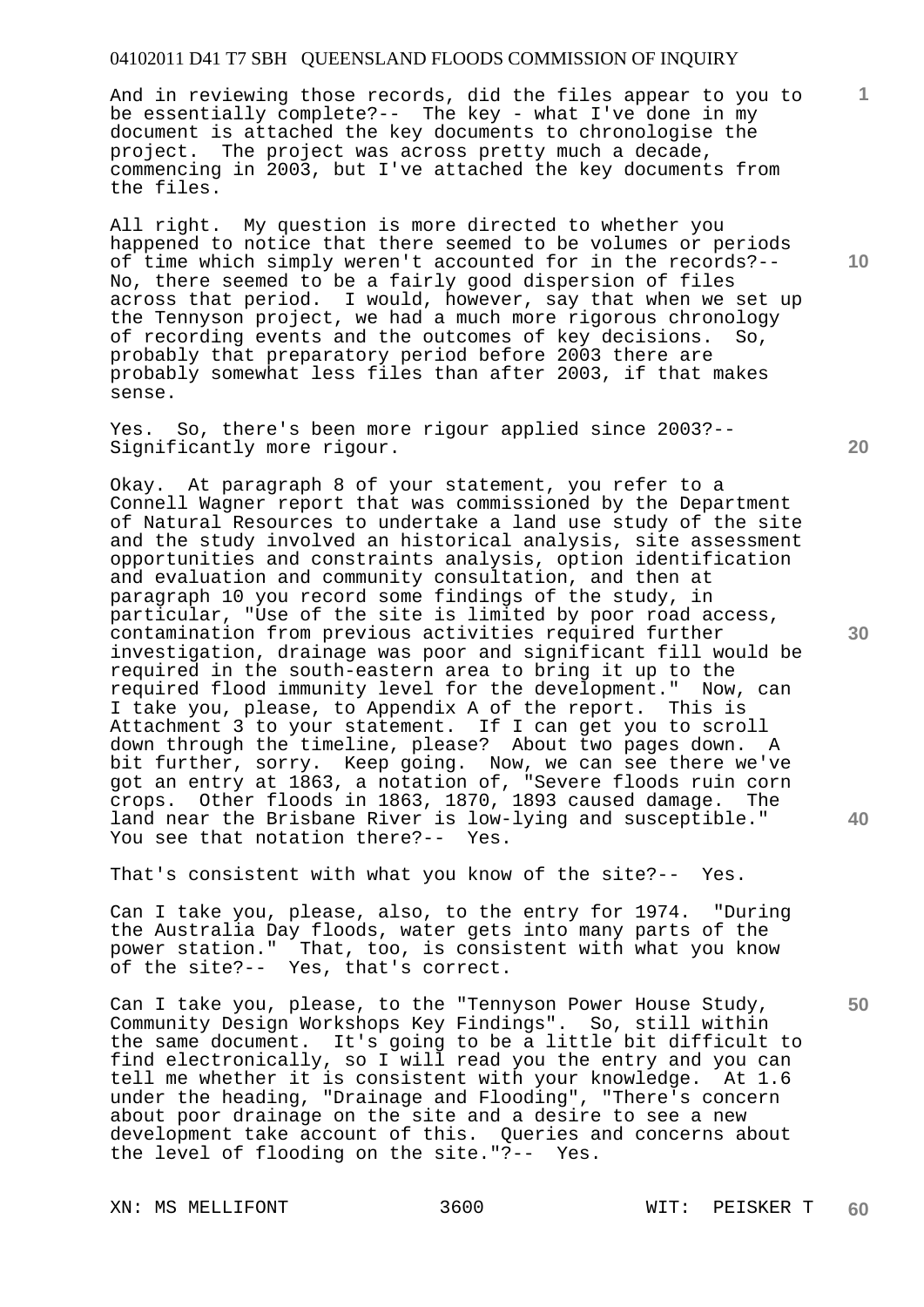That's consistent with your knowledge?-- Sure.

And there were some drawings prepared during this consultation; that's correct?-- Yes.

All right. I want to take you to, first of all, a drawing which is attached to that report. There's no particular page identifier, so I might have to hand it up to you. You will see that marked on it is a large area of the site with the suggestion that it is suitable for a wetland or a lake. I'll just hand that up to you?-- Mmm, I can see that, yes.

All right. And I'll tender that, please.

COMMISSIONER: Exhibit 709.

ADMITTED AND MARKED "EXHIBIT 709"

MS MELLIFONT: And where you saw that wetland on that rough map, that's in very close proximity to where the development actually occurred; you'd agree with that?-- In part. The west and south-western part of that site is the low-lying part of the site, extending from the river across there. So, the State has always been aware that that part of the site is low-lying, and in particular the south-western corridor of that site, indeed.

All right. I'll just show you a second drawing that was prepared during the consultation. Now, this is a drawing prepared by a community group, and you will see that they propose another wetland on the site?-- Mmm.

And to the bottom left you will see the notation "flood level" and question mark?-- Mmm.

And that community group suggestion is consistent with your knowledge of the history of the site?-- Well, I note that is an observation and that's consistent, showing that low-lying area of the site on that site, indeed.

Thank you. I tender that, please.

COMMISSIONER: Exhibit 710.

ADMITTED AND MARKED "EXHIBIT 710"

MS MELLIFONT: Do you know whether the Connell Wagner report was shown to Tennis Queensland in the time frame that Tennis Queensland was coming up with proposed sites for the new

XN: MS MELLIFONT 3601 WIT: PEISKER T

**10** 

**1**

**20** 

**40**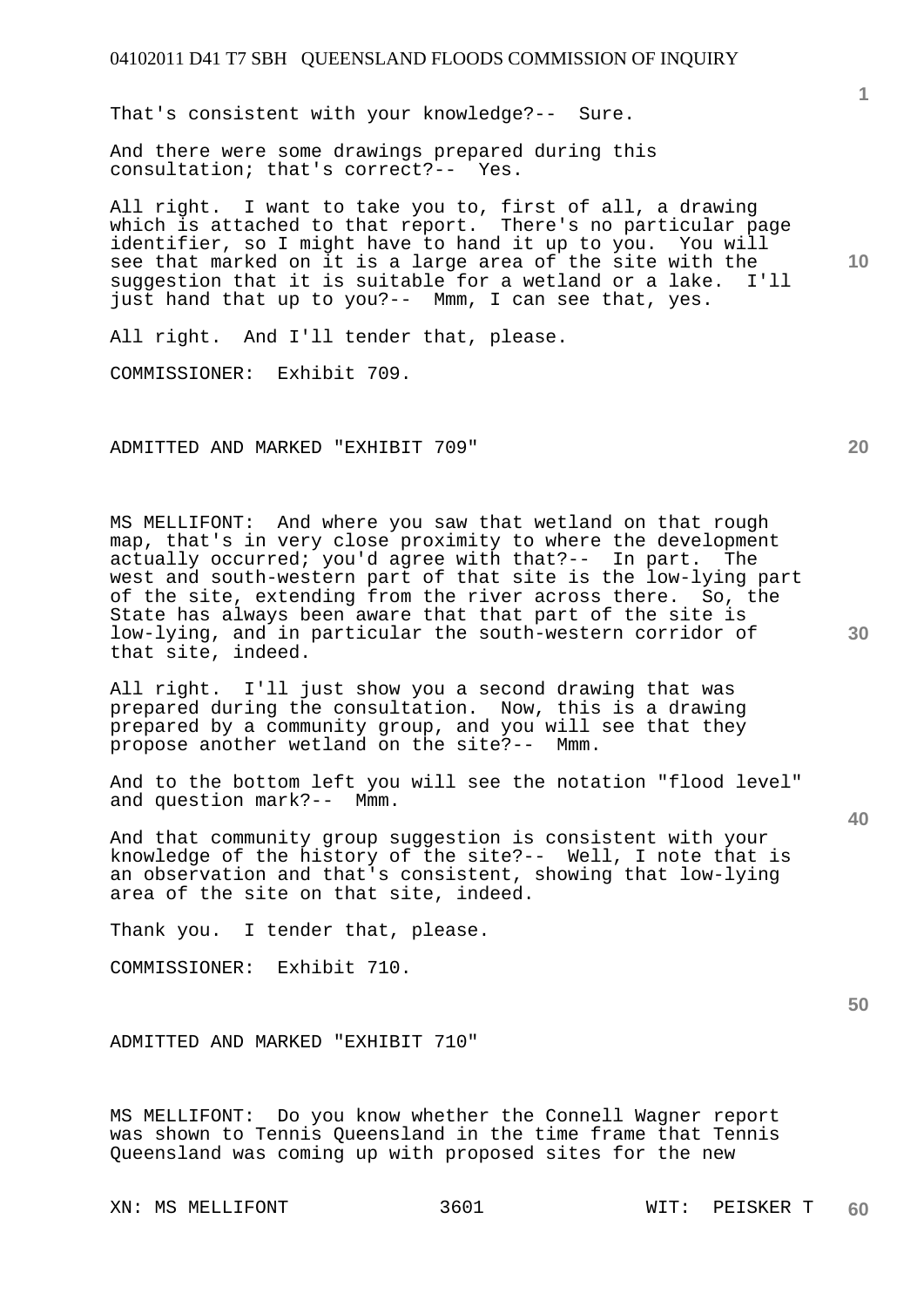tennis centre?-- The Connell Wagner report was put into our data room as part of the tender process. So, all parties who did due diligence on the site would have had access to that report.

So, that's later in time?-- Yeah, that's later in time, but Tennis Queensland, if you look at their September 2002 paper, they very clearly say, I think on page 8, that tennis courts have the ability to sit over easements and low-lying land, and they recognised that site had low-lying land, indeed, and that's when they were formulating their proposal for the site.

Accepting that, do you know whether or not, though, they had that Connell Wagner report at that time, prior to the time they gave you the September 2002 proposal?-- I don't know that, no.

Do you consider it might have been helpful to Tennis Queensland to have had the benefit of the Connell Wagner report in respect of the site?-- Well, I think it is important to know that Tennis Queensland put a proposal to the state unsolicited for the Tennyson power station site. So, Tennis Queensland, in fact, went and looked at a range of alternative sites in Brisbane for a new tennis centre and their criteria were access to the population in South-East Queensland, good road transport and sufficient space for a new tennis centre. Now, what they looked at was the Boondall Entertainment Centre, the Sleeman Centre, the Boggo Road precinct, the RNA show grounds, the previous home of tennis at Milton, et cetera, and they concluded that the Tennyson power station site was by far the most suitable site for a new tennis centre. So, they themselves did that due diligence and came unsolicited to the state with a proposal to proceed with that tennis centre on that site, essentially. So they had obviously done their own due diligence in forming those views, and that was in partnership with Mirvac Queensland, and, in fact, Tennis Queensland wrote to Mirvac to give them an exclusive mandate to secure and develop that Tennyson power station site. So, they, on their own, were doing those due diligence investigations.

Accepting that sets out the history as we see it from the documents, having received the unsolicited proposal - that is the September 2002 proposal - do you know whether those within State Government considered, "Look, perhaps we should show them the Connell Wagner report to see whether they still want to make this recommendation against the background of the information contained within that report."?-- Unfortunately I don't know who the unsolicited proposal was made to and I don't know who considered it. That was before I joined sport and recreation Queensland. So, when I joined, the decision had already been made on the site, essentially.

Okay. So, as far as you can tell from your examination of the records, there's nothing indicates - nothing expressly indicated in the records that the Connell Wagner report went out to Tennis Queensland at any point in time?-- Nothing that I've identified, no.

XN: MS MELLIFONT 3602 WIT: PEISKER T

**10** 

**1**

**20** 

**30** 

**40**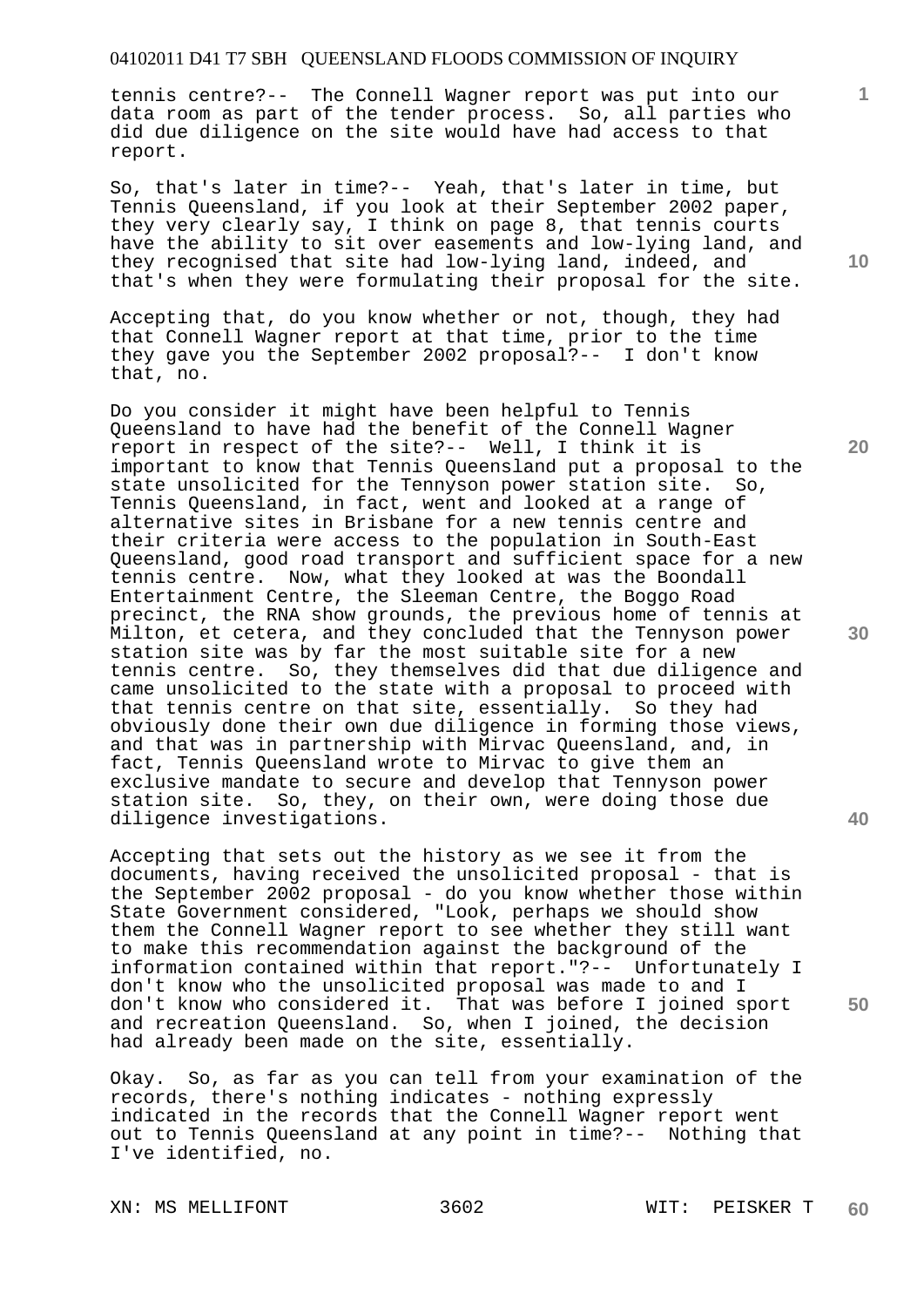Thank you. Can I take you, please, to paragraph 16 of your statement? You recall that on 11 June 2002 Tennis Queensland submitted a proposal to the State for the development of a new State tennis headquarters. That's the first part of the unsolicited proposal, I take it?-- That's - yes. I think that's a prelude to the unsolicited proposal. It's the prelude to that unsolicited proposal, indeed.

Yes. And then the statement says, "Through the proposal, Tennis Queensland was seeking assistance with the allocation of a four to five hectare site and capital contribution of \$5 million towards the development." Now, do you know where the 11 June 2002 document is?-- There's a few items in here which I haven't attached because there aren't - we didn't actually find those documents on record, so they would be references to statements in a CBRC submission, for example.

In a-----?-- In a Cabinet Budget Review Committee submission.

Okay?-- So, no, I don't know where that specific document is.

Okay, thank you. Can I take you please to paragraph 20 of your statement. Now, in it you refer to Tennis Queensland on 2 September writing to Mirvac Queensland and granting Mirvac a mandate to operate exclusively with Tennis Queensland to secure the Tennyson power station site and proceed with all planning, acquisition and final development for the Tennyson precinct project. Is that the granting of the mandate that you referred to earlier in your evidence this afternoon?-- Yes, that's correct.

When was the first time that the State learned of a mandate granted by Tennis Queensland to Mirvac?-- My understanding is in that paper of September 2002 which was presented as the unsolicited bid. My understanding is that's the first knowledge of the State, from recorrecting (sic) the records, of that mandate being given.

**40**  All right. So, the September 2002 document you just referred to is Exhibit 6 referred to in paragraph 21 of your first statement; is that correct?-- Correct.

And do the records reflect that the September 2002 proposal was, in fact, received by State Government in September 2002?-- It's on our files, but it doesn't have any covering letter on it, as far as our records show.

**50**  And I take it from your answers already given that the state did not have any involvement in the granting of the early mandate between Mirvac and Tennis Queensland?-- That's correct. To my understanding, that's correct.

It came to the State of the event-----?-- Yes.

-----as it were?-- Yes.

Now, prior to receiving Exhibit 6, which is the September 2002

XN: MS MELLIFONT 3603 WIT: PEISKER T

**20** 

**10**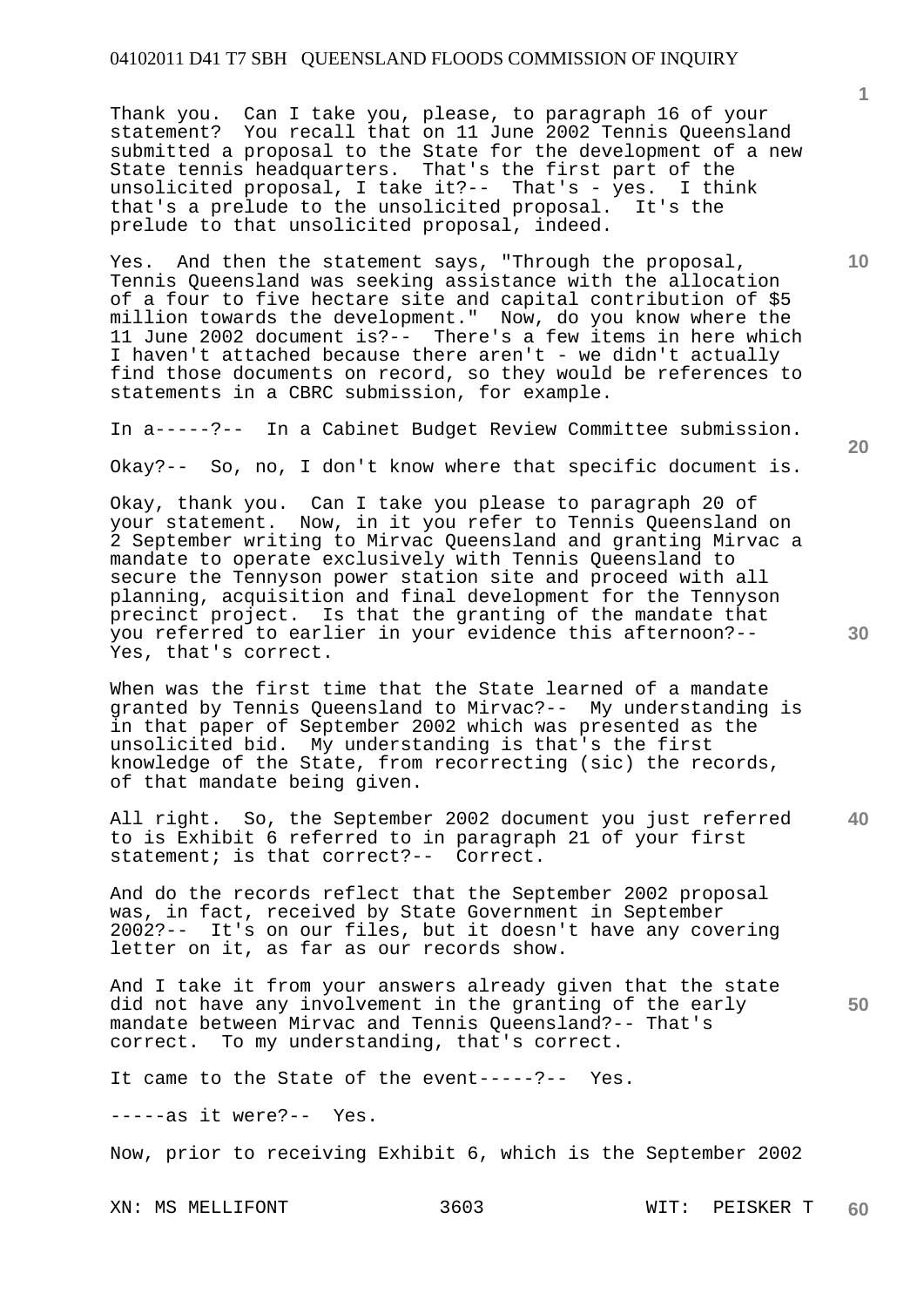proposal, had the state itself identified the Tennyson Reach site as a possible site for the location of the State Tennis Centre?-- I don't believe so, but I can't be certain, because I wasn't involved in those deliberations, but there's nothing on file which indicates the State had identified that site, essentially. Most of the investigations had been on other sites.

Okay. And in respect of that Exhibit 6, it's fair to say that that reflects to the State Government a strong endorsement by Tennis Queensland as - sorry, the strong endorsement by Tennis Queensland of the Tennyson site as being the most suitable site for the State Tennis Centre?-- I think that's very clear. I think the document goes through and talks about each of those sites and their suitability. I think Tennis Queensland quite liked the Boggo Road precinct because of its proximity to the city, but it saw the State as having a different development agenda for that site around a science precinct, rather than a sports facility and residential apartments, and it concludes that none of those other sites are available and suitable and, in fact, the Tennyson site is by far the most preferable site, and that's Tennis Queensland's wording in that document.

Yes. Can I take you to some parts of that document, Exhibit 6? I might just start with some general questions. It's correct, isn't it, that none of the alternate sites in the proposal were accompanied by a proposal that they could be delivered at no cost to government; do you agree with that?-- I don't know if it goes into that detail, does it? Do you draw that inference from it?

Perhaps I'll ask you a different question. So far as you're aware, did Tennis Queensland propose any other site which included as part of the proposal a no-cost-to-government aspect?-- Well, Tennis Queensland didn't propose any other sites because they hadn't identified which were suitable at that point in time.

And in so far as any sites were even mentioned by Tennis Queensland to State Government, the only site which was mentioned in the context of a no-cost-to-government was Tennyson; that's correct, isn't it?-- I would assume so. You could draw that inference, I think.

All right. You're not aware of any - from reviewing the files, you're not aware of any other site put up by Tennis Queensland at any point in time which involved a no-cost-to-government scenario?-- And which was also potentially available and suitable, no.

Now, can I take you, please, to - so, still within Exhibit 6 it's page 4 - and the second last paragraph we see the reference that much of the - in the last line of the second last paragraph - much of the site is below the 1974 flood level. Can you tell me whether the records indicate or you know from your own direct knowledge whether this aspect of the site referred to in this document gave the State Government

**10** 

**1**

**20** 

**30** 

**50**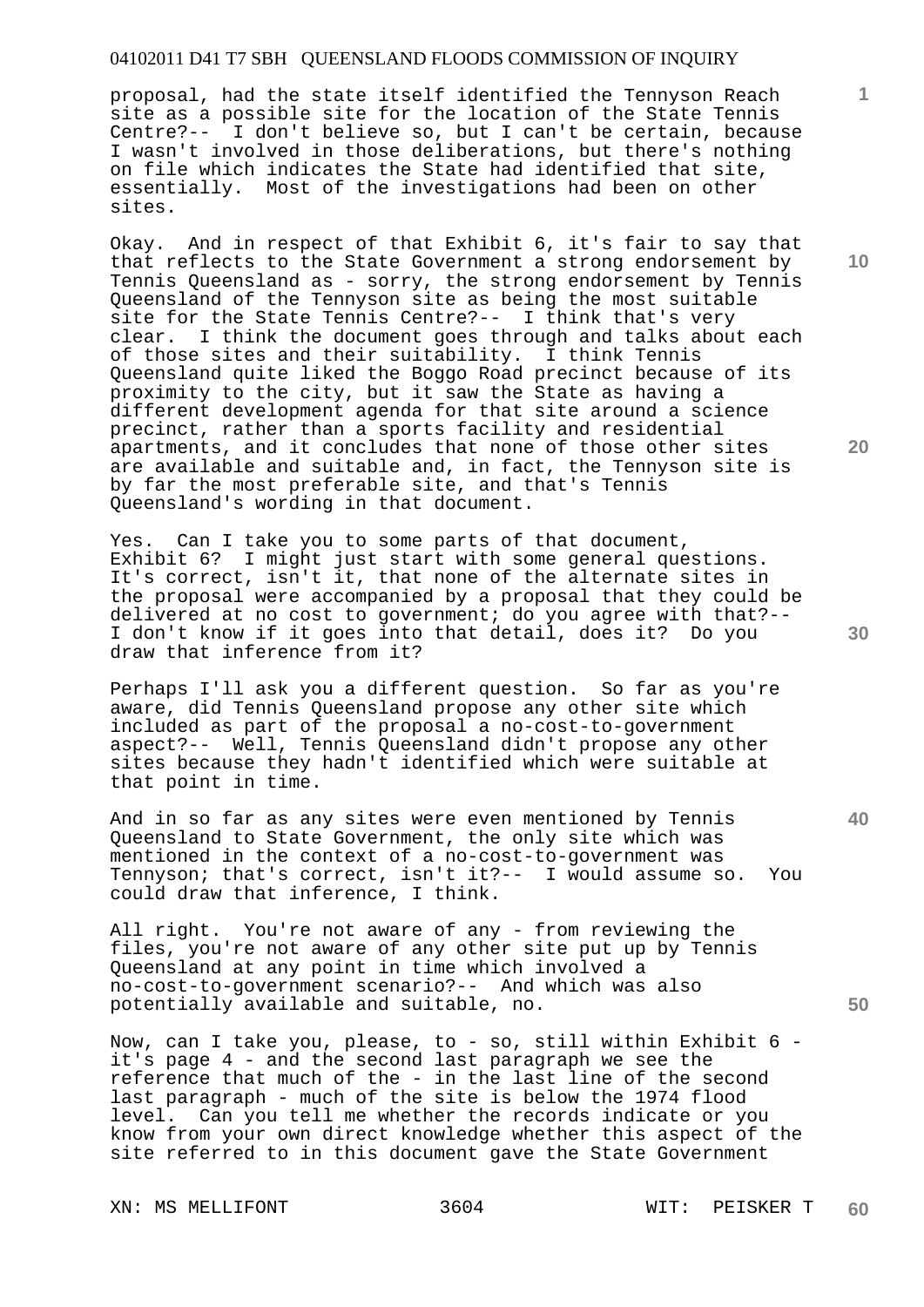cause for concern - gave the State Government concern that the site might not be suitable for the State Tennis Centre project?-- I think the State recognised the site had some constraints, and the first one is that it is a fairly narrow, long site. Secondly, it had some transport/access issues which had to be resolved. Thirdly, it had a lot of electricity infrastructure on it and easements, and, fourthly, it has a lot of low-lying land subject to flooding. So, the State knew from day 1 it was a complex site. It was a derelict power station which had sat idle for a long time which the community wanted opened up to the river which had the space for a tennis centre that had some complexities in terms of land site issues and one of which was flooding susceptibility.

Okay. And in respect of that issue, what - did the State Government have something in mind as to how it would deal with that challenge?-- Well, the State Government was very clear that the Tennyson project is an international standard State Tennis Centre, plus associated development, plus transport and access infrastructure, and the preferred developer would have to get all the approvals for the project - so, local, state and Federal Government approvals - and the State made it very clear at all junctures that the developer would have to get those approvals from Brisbane City Council, which included a material change-of-use development approval. So, that was very much known from the start - that it would require a change of use, including development approval.

Okay. Can I take you please to paragraph 26 of your statement, and you make clear that the State did not support Tennis Queensland's recommendation to make Tennyson power site available to Tennis Queensland and Mirvac, but rather if it was going to make the land available to the private sector, it would seek to maximise value for money, minimise risk to the state, and secure the best development outcomes for a market-based competitive bid process. Now, when you speak of minimised risks to the state, what risks are you speaking of there?-- I mean, there's a range of risks. There's the timing of the tennis centre being developed, there's the operating risk of who would operate the facilities built - one as a State Tennis Centre, the other is associated development - which could be units, it could be commercial/industrial facilities - so the State was wanting to make sure that once the project was finished, it would be managing assets which were within its purview, so who built what and who bore the risk of those was carefully considered by the State.

Sorry, when you say the timing of the development is a risk, can you just elaborate on that?-- A key fact in this process was the State wanted to secure major tennis events back to Brisbane and when the process commenced, they were to be Davis Cup tie type events, but during the process Tennis Queensland and Tennis Australia came to the State and said, "We have the opportunity to secure a major men's and women's hard court championship, and that is the women's hard court championship from the Gold Coast at Royal Pines, plus the men's hard court championship from Adelaide. Now, to deliver on securing that

XN: MS MELLIFONT 3605 WIT: PEISKER T

**1**

**10** 

**30** 

**20** 

**40**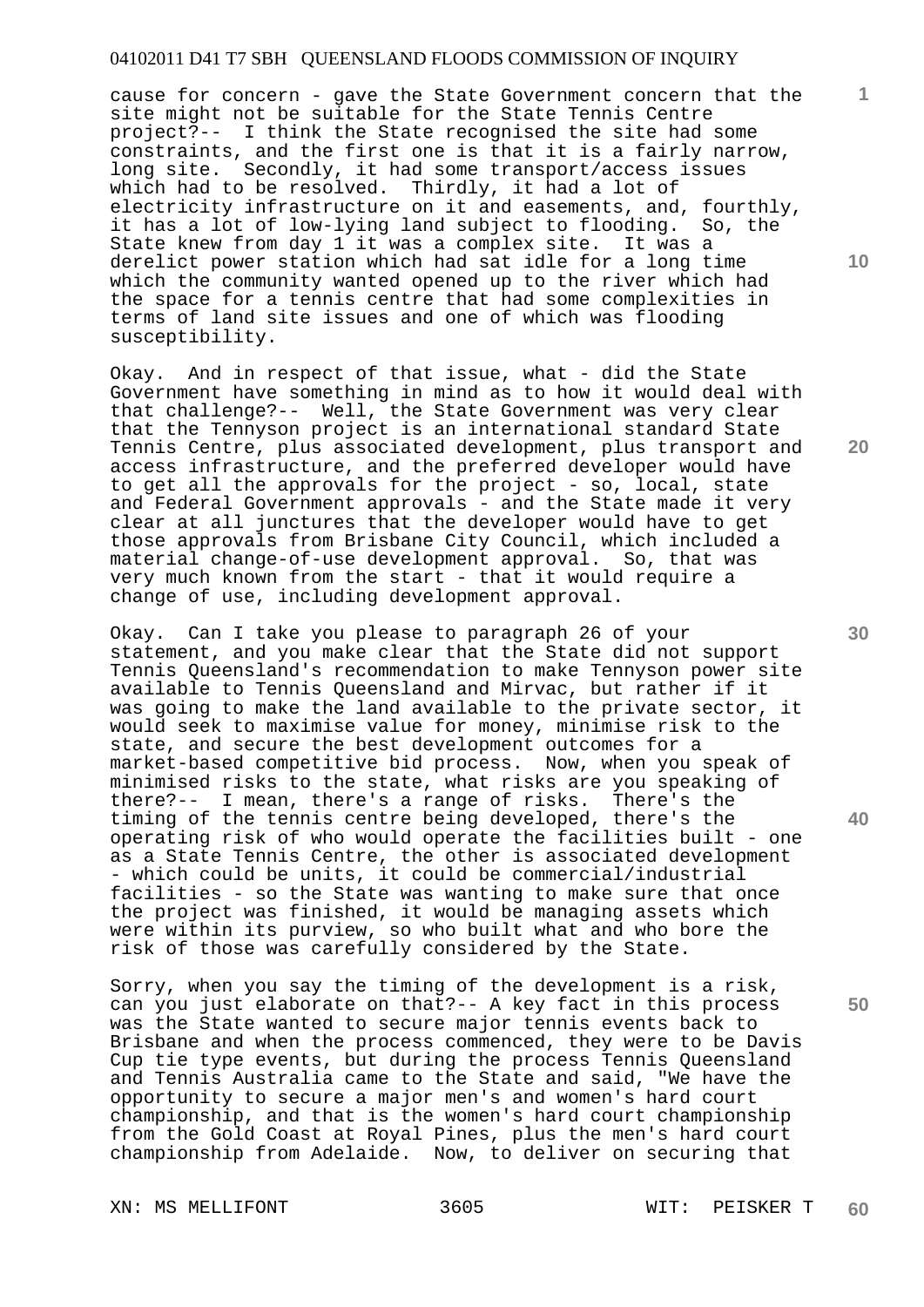event, we had to have a tennis centre built by a certain time - by January 2009 - so the completion of that tennis centre was not something that could happen at some future time, it had to happen in a specified time frame. So, one of the risks to the State was given the profile of the Brisbane International - you know, with the likes of Sam Stosur and other people playing - you had to deliver on having that tennis centre ready. In June, the project - that became an important risk to manage, essentially.

**10** 

**1**

**20** 

**30**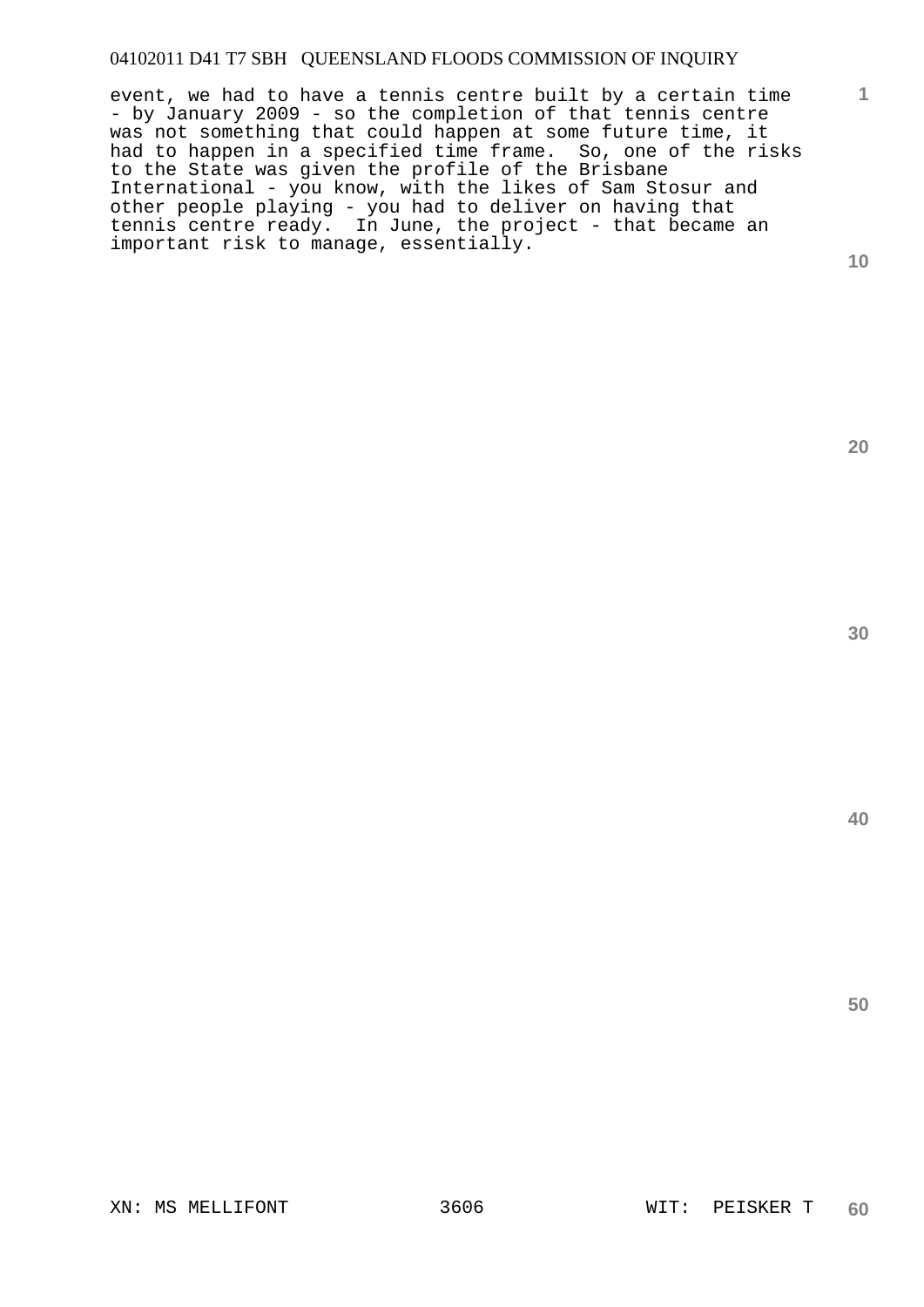Can I take you to paragraph 27, please. It refers to a letter from Tennis Queensland to the State on the 25th of February 2003 which identified the TPS site as its preferred location for a State tennis centre. Do you know where that letter is?-- My team has done a double search of every file that we have and unfortunately it has not turned up. We did another search on the weekend at the Commission's request and the reference to that is from a Cabinet Budget Review Committee submission and we don't in our files have that letter, unfortunately.

Okay. Now, at paragraph 28 of your statement you state that, "The State conducted preliminary due diligence on the TPS site which indicated it had adequate space to accommodate a new State tennis centre based on the concept articulated by Tennis Queensland but had a number of site constraints, including low-lying areas which were subject to flooding". Who was involved in this due diligence process?-- That would have been members of Sport and Recreation Queensland at that point in time. That's fairly high level preliminary due diligence-----

What does it involve?-- Essentially checking the available information on the site-----

Which would be?-- Which would be - it could have been the Connell Wagner report, it could have been information to hand. It wasn't a private fully-commissioned due diligence which came later in the project, and once - once the department commenced the competitive process it did more detailed due diligence at that point in time.

All right. So when you speak of a high level due diligence you're speaking of a broad generalised due diligence?-- Yes.

So you might look, for example, at, as you said, the Connell Wagner report and anything else you happened to have on file, but in terms of a more detailed due diligence report or analysis that might come later?-- And I could only reiterate that that was before I joined the agency and there aren't a lot of documents about the due diligence taken at that point in time.

Right. Which is my next question. What documents do exist with respect to that due diligence process?-- I haven't found too many. It's essentially, you know, observations and gathering information on current reports. More of a desk top due diligence than a detailed due diligence.

All right. And so with time would you be able to extract out the documents you have identified as coming out of the due diligence process?-- Look, I - to tell you the truth I don't think there are too many more on that, essentially. We've gone back over the files and looked through that. I could have another look if the Commission wanted me to, certainly, but that was very sort of high level preliminary due diligence and we subsequently engaged Minter Ellison to do a site due diligence. They prepared a proper report with flood studies,

XN: MS MELLIFONT 3607 WIT: PEISKER T

**10** 

**1**

**20** 

**30** 

**40**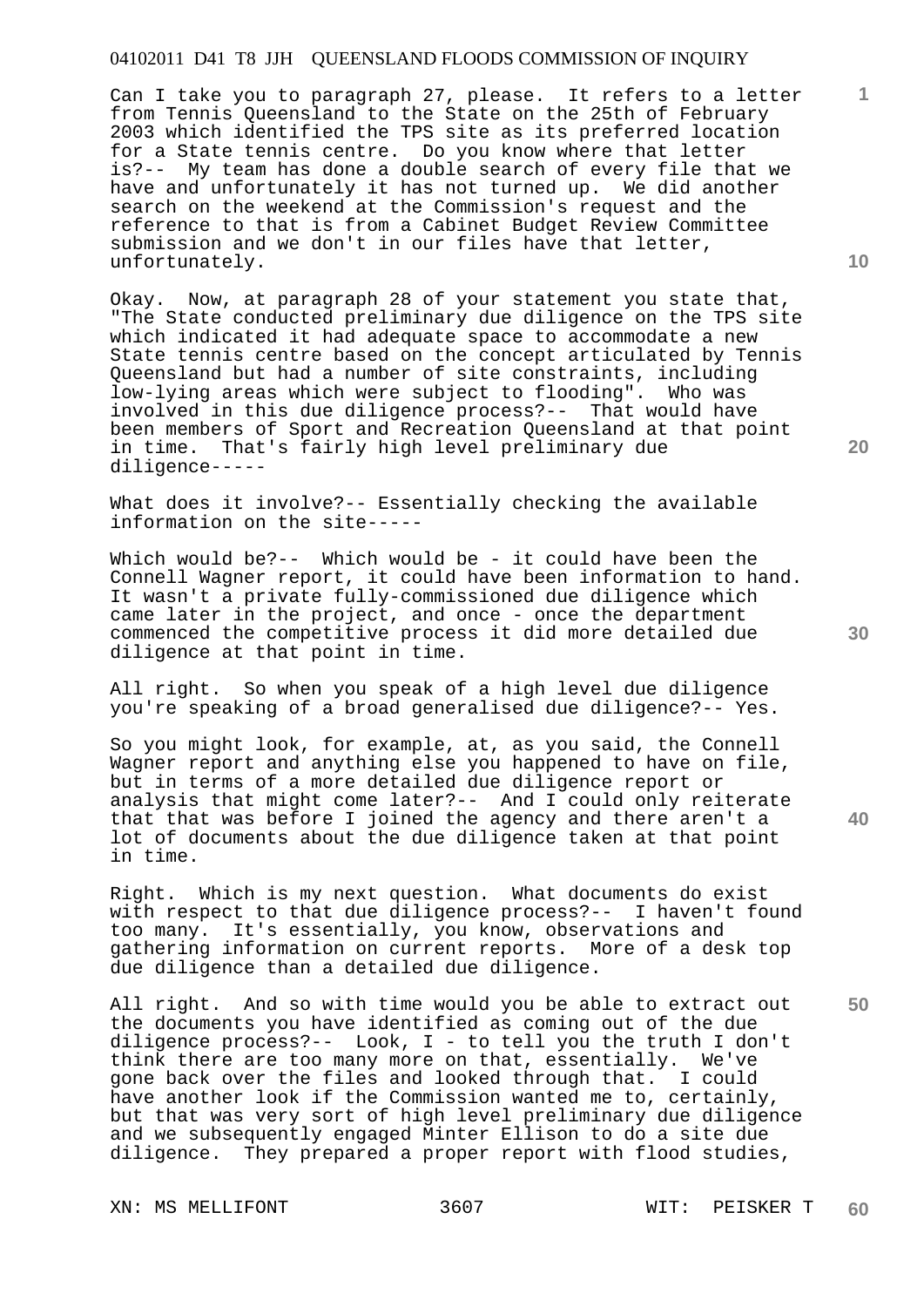you know, site plans, site history, the power station, the cultural history, the Aboriginal history, so that was more of a due diligence later on in the process.

And at what stage of the process was that?-- That was once the expression of interest process had commenced as part of the tender process, essentially.

Is it prior to the expression of interest document going out to tender?-- I'll just check my chronology on that and see if I can tell you. So we got - we got the due diligence on the 25th of November 2003 and we had released, I think, the expressions of interest in October 2003, if I'm correct. Yes. So it would have been - it would have been at the end of the expression of interest but before stage two of the detailed development process.

Why doesn't the more detailed due diligence request go out and come back before you send out the expression of interest document?-- The expression of interest document is really a pitch at the market for the concept to take on the project. They say, "Here's the Tennyson Power Station site, we're looking for a State tennis centre, plus associated development. We want to know your capabilities," and in the subsequent process there will be much more detailed information available, and we got quite a range of proposals from the market through that expression of interest process.

And can you assist with what outcomes or views were formed by the State Government in consequence of the due diligence process in so far as it relates to flooding on the site?-- Not specifically, no. Oh, in terms of the detailed due diligence?

No, the earlier stage, the one referred to at paragraph 28 of your statement?-- No I can't, no.

Can you tell me whether at this early stage the State undertook investigations of other sites?-- The record showed the State was working to identify other sites but there's nothing on file about those investigations or a discovery of another site really.

And in so far as the file shows that what time period are we speaking about?-- 2001. Sort of 2000, 2001.

Okay, so we don't - we can't say now what sites were investigated in what respect and what views were formed about them; is that right?-- No, there's no document that says, you know, "Here is our summary of the last 12 months of our investigations and here is the outcome of those sites," essentially.

Okay. So that was 2001, did you say?-- For the investigation of other sites?

Yes?-- 2000, 2001.

**10** 

**1**

**30** 

**20** 

**40**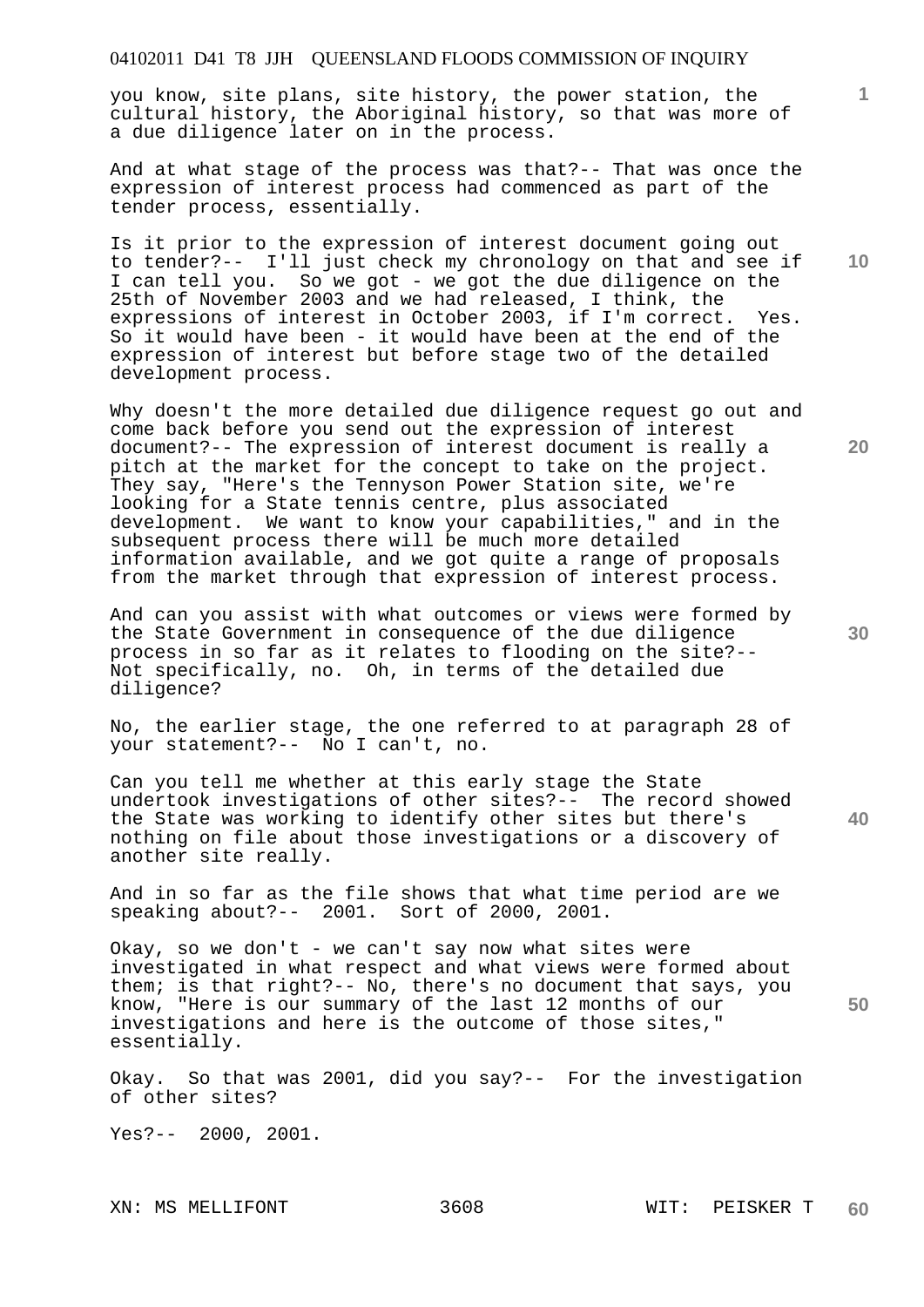Okay. Now, what about after you received the September 2002 proposal from Tennis Queensland, did the State undertake its<br>own investigations of other sites from that point on?-- I own investigations of other sites from that point on?-don't know that actually, I don't know that. That's before I joined Sport and Recreation Queensland. When I joined pretty much the Tennyson Power Station site had been agreed to as the preferred site for that project.

All right. So it was settled by the time you were there?-- Correct.

If I take you to paragraph 35, we see that an expression of interest document was released October of 2003?-- Yes.

All right. Now, that's Exhibit 9. And we can see from its title, it's a "Tennyson Riverside Development invitation for expressions of interest"?-- Mmm-hmm.

Si have we got the right document up there on the screen?-- Yes, that's correct.

Can I take you, please, to page 3 of the document, under the heading "Government Position"?-- Mmm.

And what we see is the State required that, "the development be delivered fully at the successful proponent's cost and it is not intended that the government will provide any upfront funding contribution to the project". See that there?-- Yes.

All right. Now, that particular aspect, that is that it was to be met - the costs were to be met by the successful proponent, was one of the State's primary and principal concerns about the development; would you agree?-- Correct.

The aim was to get this State Tennis Centre for Queensland on a no cost basis?-- That was - at the expression of interest process that was one of the State's parameters, indeed.

Okay. What happened to Tennis Queensland's earlier request for \$5 million towards the project?-- There's no real record of what happened between that sort of request and then their unsolicited proposal which came in. That seems to be their next step. They went away, in consultation with Mirvac identified the suitability of that site, recognised they'd need to do more detailed investigations and came forward with that proposal.

Ultimately in terms of capital contribution cost by the State Government, what was spent for this project to be delivered?-- Well, that's a - I have concentrated my statement on land planning and flooding issues. There's probably five or six years of quite complex arrangements around that so I - I haven't gone into that detail here. What I have said in my statement is that during the process Mirvac requested a \$10 million feasibility/viability contribution from the State, which ultimately was agreed to. When Tennis Queensland changed its requirement for a hard court facility rather than a Davis Cup tie, the State took a decision to keep Mirvac

XN: MS MELLIFONT 3609 WIT: PEISKER T

**20** 

**40** 

**50** 

**10**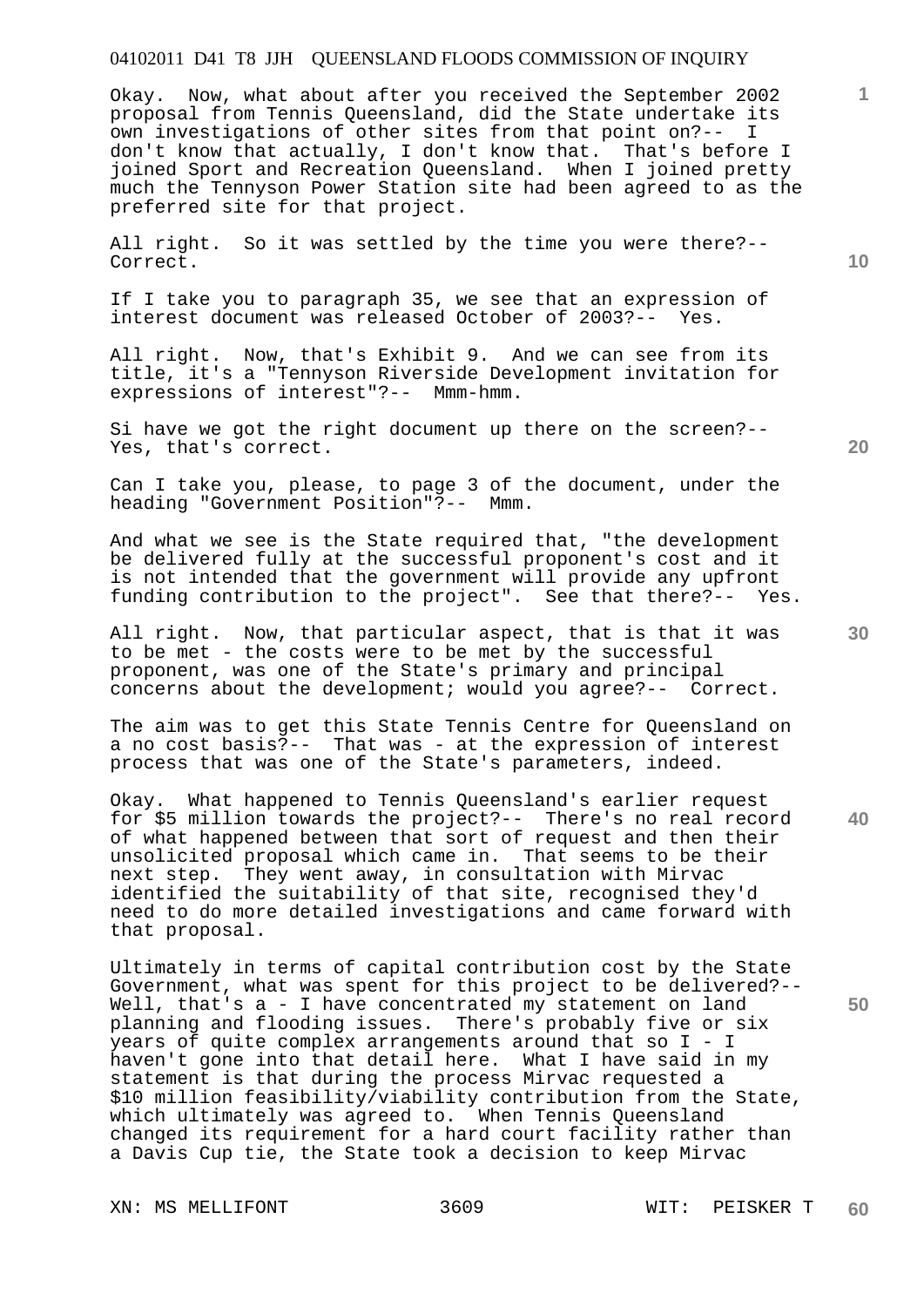whole, which means not to impose that cost upon the developer and the State met additional costs of design changes for the State Tennis Centre, including a roof because that was not at Mirvac's request, that was imposed by the State, which is a variation of the contract.

Was that about 17 million or are you not able to say?-- There was a package around about that, essentially, in totality.

All right. Excuse me for one second. All right, and we - now go to page 6 of that document, please. Now, it reflects under the heading "Other Requirements" that the successful proponent was required to obtain all required approvals for the project. Is that what you referred to earlier in your evidence-----?-- Yes, that's correct.

-----as being incumbent on the proponent?-- Yes. Yes.

And page 7 under the heading "The Site" - page 7, thank you we see a description of the site but you'd agree with me that the description of the site does not contain mention of the flooding difficulties associated with that site; agree with that?-- I would agree with that, yes.

Was there a reason for not mentioning that in the expression of interest document and, in particular, in this part which describes the site?-- Well, I think, you know, flooding was understood to be something the developer would need to seek approvals for and, you know, we were seeking here to attract market proponents to develop the proposal and we were seeking a prime riverfront development and that's what articulated here, essentially.

All right. So, in essence, this document was to attract proponents?-- Well, it's to do two things. It's to attract proponents but it's to clearly articulate what we know about the site and who will need to gain what approvals during process.

And in so as risks with the site are concerned, your expectation would be that the developers would find that out for themselves?-- Well, during our stage two we would have full information about, you know, flooding and easements and everything to do with the site and they would do their full full discovery, and I think the document makes it clear that from a liability and risk perspective that's a matter for the developer and not the State.

Can I take you to paragraph 37 of your statement, please, which refers to the 10th of November '03 when Sports and Recreation Queensland facilitated a site inspection of the site for parties interested in lodging expressions of interest. You were there?-- Yes, I facilitated that and probably 10 other tours of the site during the process but I was there. I led that inspection, indeed.

**10** 

**1**

**20** 

**30** 

**40**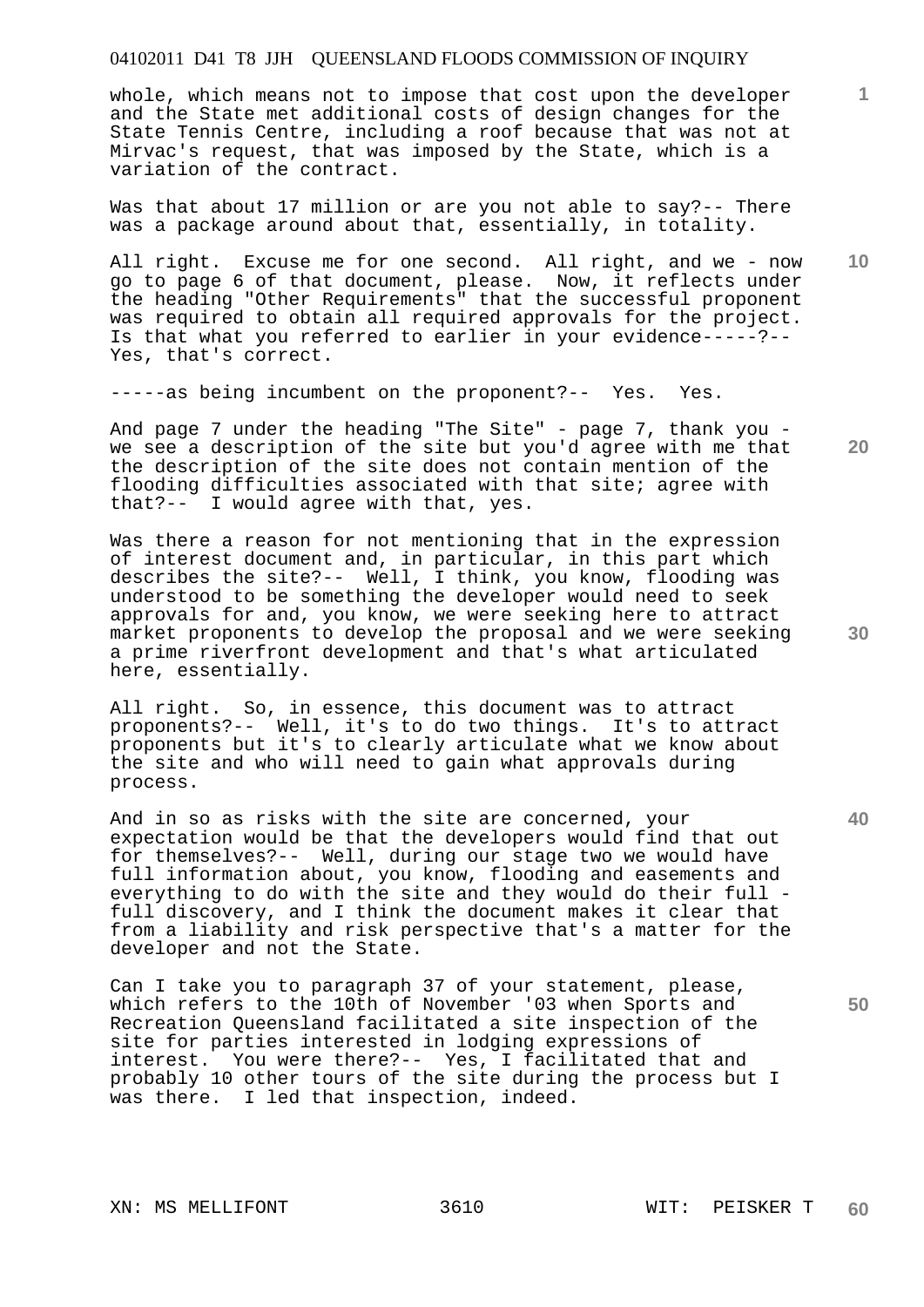Okay. And do you know whether in the course of this site inspection there was discussion about the flooding propensity of the site or the need - and/or the need for filling?-- We had our probity auditor present at that site inspection. We made a statement on the beginning of it there'd be no discussion about the competitive bid process, it was simply there for the proponents to make their own visual inspections and see the site. So there was no briefing on, you know, flood levels. The previous manager who had been at the centre for 50 years answered plenty of questions about the power station and flooding and topography but pretty much it was a site inspection for proponents to make their own investigations.

All right. Can I take you, please, to annexure 10 to your statement, which is the file note of this site inspection. And at paragraph 4 we just - we see there that, "Mr Peisker," that's you, "provided"-----?-- Yes.

-----"a brief overview of the tour including information on site hazards". Do you know what that information was?-- The site hazards, I was concerned because while the power station was being gutted there were still some cement pieces sticking up and we had those colourful sort of markers to make sure people didn't slip over. Plus it was quite a wet day so I gave them a briefing on where they couldn't go and where they could go. Plus the lifts were not working so we had to walk up the flights of stairs to the top of the building, so the hazards were all about trip and physical hazards from a health and safety perspective on the day.

Okay. So is it fair to summarise it in this way, that in terms - there was no proactively-volunteered information about flooding risk by you or the State Government representatives on that day but if somebody asked something of the fellow you've mentioned he'd answer it?-- The State took no steps to make it sort of secret that there were flooding issues associated with the project, the intent-----

I'm not suggesting-----?-- No, no, I know you're not but the intention of that day was simply to make an inspection of the site and there wasn't a briefing about, you know, various aspects of the site or flooding but they were entitled to ask the manager questions if they wanted to.

All right. So the description I gave you in the question, that's a fair description?-- I'd agree with that.

Paragraph 40, please. Now, you refer to the Tennyson Reach Development Project Office Evaluation Committee-----?-- Mmm.

-----completing it's evaluation of the expressions of interest on the 25th November 2003. Excuse me. Can you help me out with who the component members of the committee were?-- Sure. Myself as chair, plus two members of my team from Sport and Recreation Queensland, plus we would have been assisted by our specialist advisors. So we engaged Project Services in Department of Public Works as our technical advisors on

XN: MS MELLIFONT 3611 WIT: PEISKER T

**10** 

**1**

**30** 

**40** 

**50**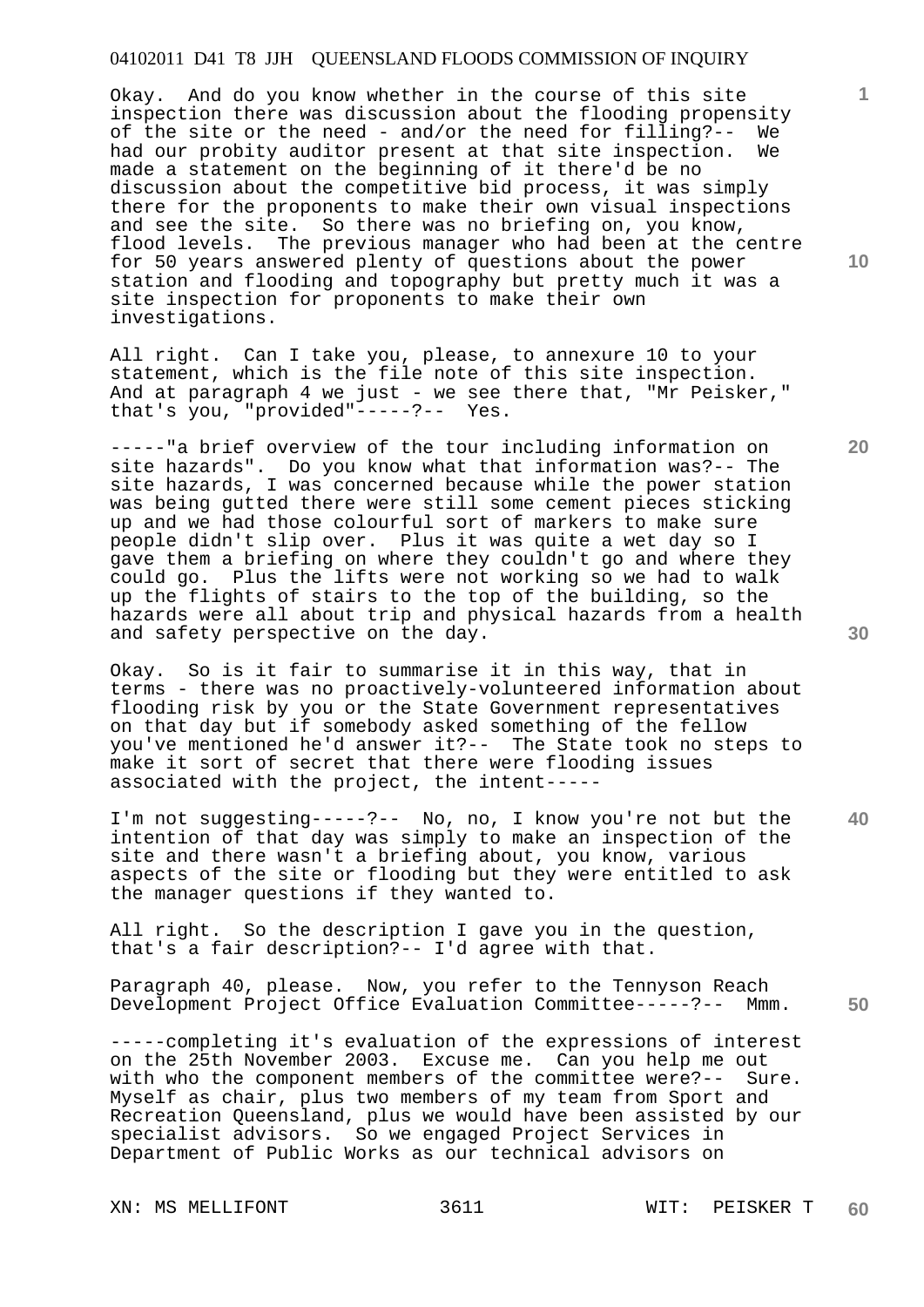landscaping issues, various other issues, so those three parties were the committee and the probity order (sic) would have been part of those processes as well.

All right. Now, Exhibit 11 is the actual evaluation report and, as I read it, it doesn't make reference to how the various proponents dealt with the issues of flooding and filling on the site. Now, were issues of flooding considered by your committee at this stage, and specifically how proponents would deal with that?-- It was more - I would have to go back and look at that in detail, to tell you the truth. It was more their overall development concept, their capability, their financial wherewithal, their concept for the site. It would not, I don't think, have gone into that detail essentially at that point in time. We were looking for capability and concept at that point.

Okay. Can I suggest to you that at that point in time the State ought to have been interested to know whether the flooding risk on the site would impact on the suitability of the site to sustain a development which included a state of the art tennis centre plus associated residential development?-- Well, I think, as will witness when we look at the detailed proposal, some of the proponents changed their proposal significantly. Some didn't even build it on the Tennyson Power Station site at the end of the day. Some built it on the ARI site next door and some wanted to build it on the GoPrint site at Woolloongabba, so we probably weren't getting into the detail at that point about, you know, flooding and landfill and height of residential, it really was, you know, "What's the capability of your party? How does" - "What's your general concept for a State tennis<br>centre? What associated development have you chosen? What associated development have you chosen? Is it residential, is it commercial, is it more sporting facilities? What's the impact of that on the local community? Are we going to have sporting events here every week or is it much quieter?" That's what the expression of interest was trying to do, to find those parties with capability and a concept to move through to the detailed development proposal section.

With the benefit of hindsight looking at this now do you think it might have assisted in shaping the future of the project to have a look - have looked at how flooding on the site might have impacted the availability for it to sustain a State tennis centre and a residential development which essentially was to fund the State Tennis Centre?-- Well, with - I mean, we had commenced preliminary discussions with Brisbane City Council to identify with them what their issues for the site were, you know, and they were talking about, you know, density of development, you know, it's subject to flooding, you know, transport access sort of things, we had a general awareness of that, but I think going into more detail in stage one probably wouldn't have served too much at that point in time.

What-----?-- Certainly an issue for stage two.

**10** 

**1**

**20** 

**30** 

**40**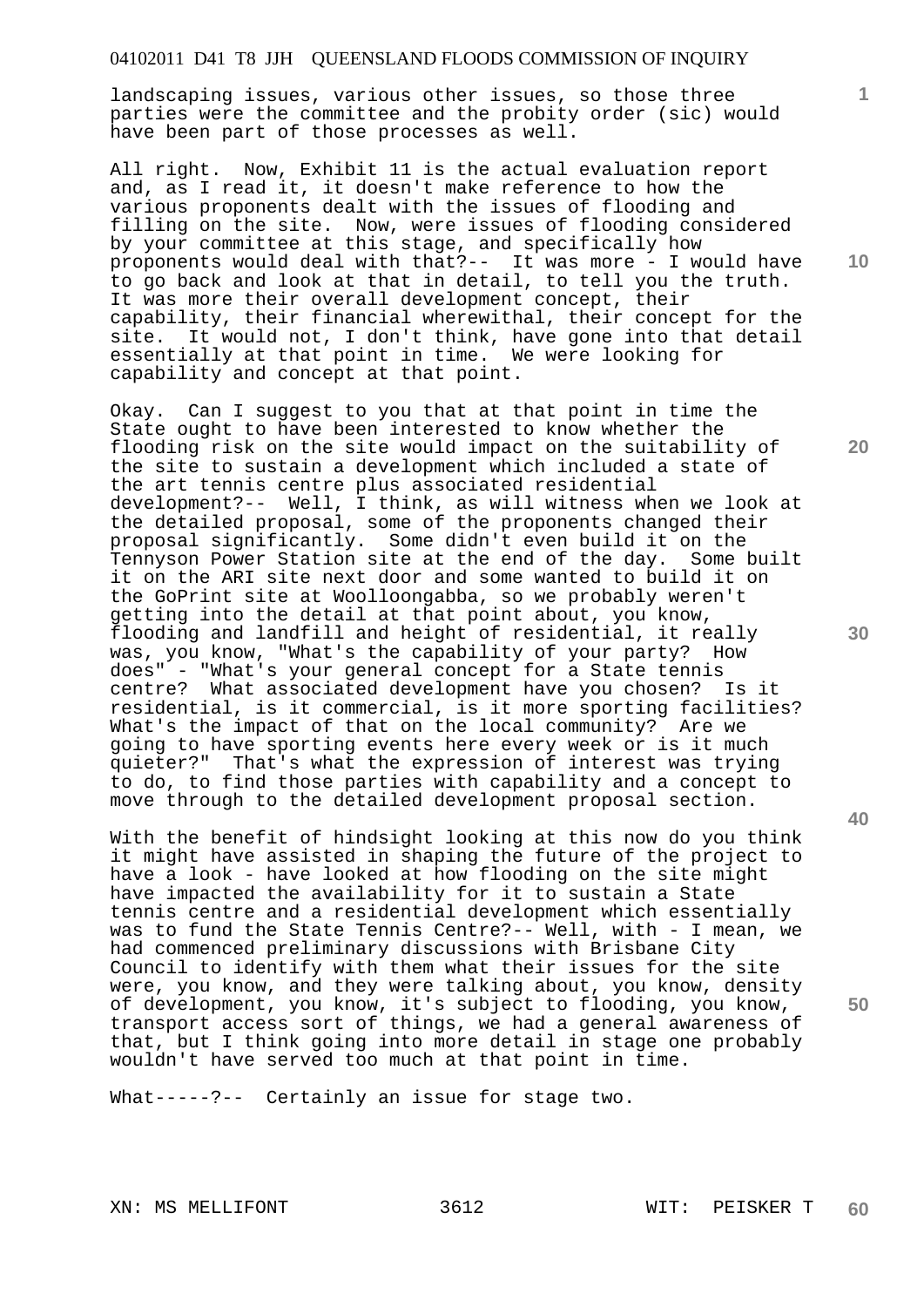But why not? Why wouldn't it have helped to inform stage one? And I ask you that because I wonder whether it would have helped to weed out proponents very early or, in fact, make the State Government rethink entirely whether the site was going to be up to the task?-- Well, I think - I mean, if we were doing that today we'd have a different focus on the flooding issues because of 2011, plus the Flood Commission, but at that point in time, you know, the height of the residential units, the fit on the site, electricity easements probably had more prominence in our mind than flooding issues did, and hence was, you know, "Is this a reasonable concept for the site? Does it fit on the site?" You know, "What's the viability?" They were the things in our mind, and we always recognised that approval for all planning issues would have to be a matter between the developer plus Brisbane City Council. So how much fill you needed, what you did on the boardwalk, we had compensation issues to accommodate for flood conveyance and those types of matters, they were always going to be matters for the detailed development proposal in stage between the developer and the Brisbane City Council, so I can't - I can't see - it would have been nice but I think in retrospect it wouldn't have added too much between selecting between those parties, in my view.

All right. Well, we are interested to see how things like this might happen in the future. So now how would you do it differently?-- Well, I think - I think, you know, there would be a greater understanding between the parties on what is meant by "flood immunity". I think, you know, there's different terminology out there. I think a - you know, reinforcing the fact that developers need to secure those approvals from council, and we already see the government moving to make more flood planning information available. I think in projects of this nature you would see much more information available to parties in making those decisions, and I think they would be considered more in sort of your stage one expression of interest process.

**40**  So would you advocate these days for a more extensive consideration of flood risk in stage one of the process?-- I mean, they are my personal views I'm expressing and I should-----

Yes?-- -----just caveat that, and, you know, I think - I think in a major project such as this you would look at more flood information probably in stage one. Whether it helped you select parties or not I'm not sure but there should be more information available, I would think.

All right. Now, going back to what actually happened. You mentioned that in these early stages there had already been some dialogue with the Brisbane City Council?-- There had, yes.

Okay. So you're talking about before the expression of interest went out?-- Yes.

XN: MS MELLIFONT 3613 WIT: PEISKER T

**10** 

**1**

**20** 

**30**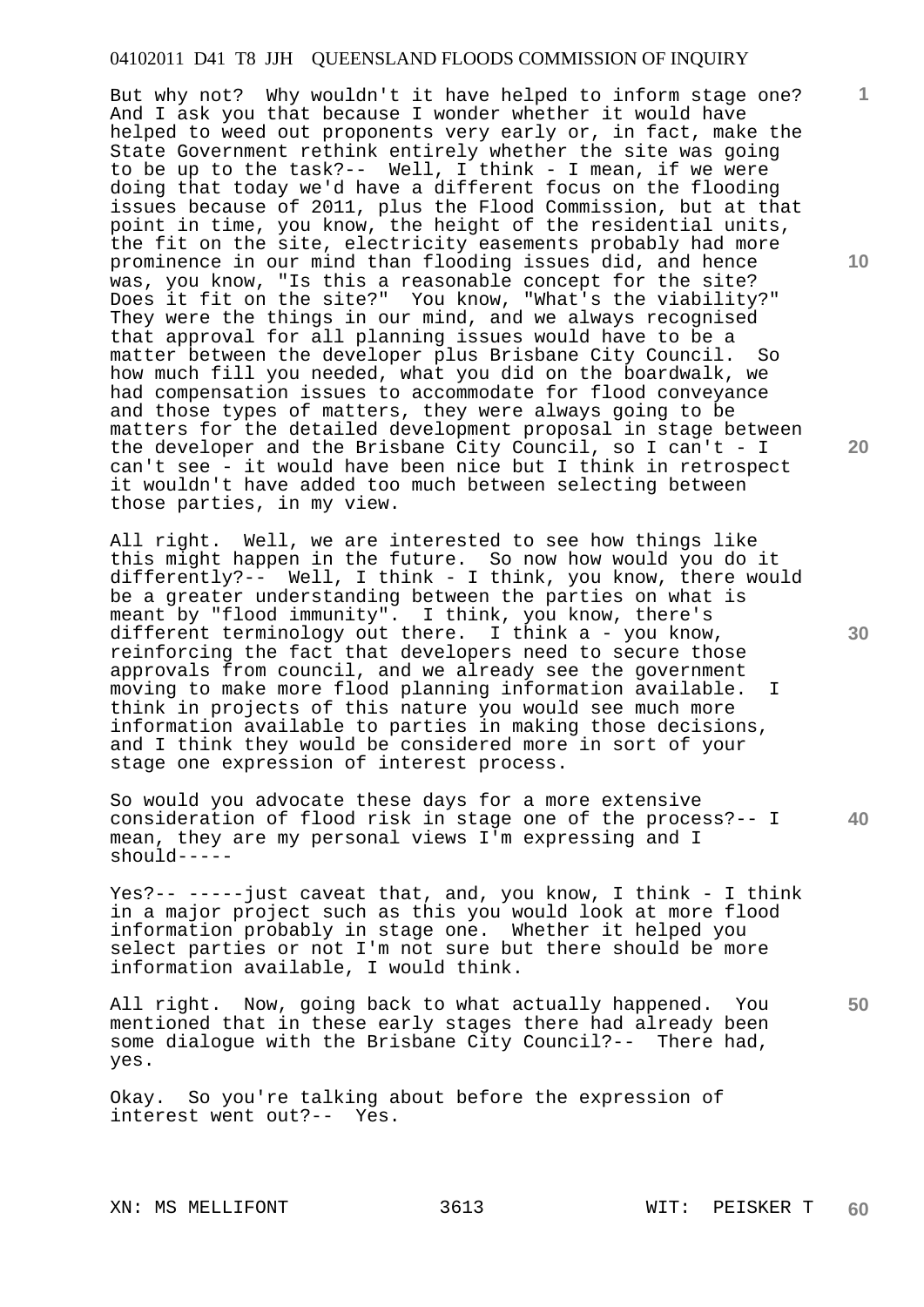All right. And what was that dialogue so far as is relevant to the site's ability to sustain a tennis centre and residential development vis-a-vis its flood risks?-- Well, it was more general. Out first meeting with council was to say the State is thinking of developing the Tennyson Power Station site, you know, "What are the issues for council?" and they were identifying, you know, flooding issues, transport issues, the local community impacts, et cetera, and, you know, there were subsequent follow-up meetings where we discussed flooding in more detail but always recognising that the developer would have to secure that advice from council. Brisbane City Council, to be fair, made it clear that until they saw a detailed proposal they could not provide specific advice.

Okay. And can you tell me whether in respect of these early meetings or discussions with council there are records?-- Indeed there are.

Okay. And are they part of the records which have been provided to the Commission thus far, so far as you know?-- They're either provided or available, certainly.

All right. Well, moving along, after the expression of interest process, or as part of it, Mirvac, Devine and Stockland were shortlisted and invited to prepare detailed design proposals; is that correct?-- Correct. That's correct.

And it was to be a two-stage competitive bid process to be appointed the preferred developer for the Tennyson Reach development?-- Correct.

And, in short, each of those three proponents had proposed a State tennis centre facility to funded by them with the proceeds from the associated developments?-- Correct.

Okay. And the State released a request for designed development proposals?-- Correct.

It had three components: a request for detailed design proposal, a State Tennis Centre Project Brief, and a development agreement?-- Correct.

And it was in that document that - in that suite of documents, and in particular the detailed design proposal, that the State Government required detail now addressing flood paths; correct?-- For - yes, that's correct, yes.

And can I take you, please, to Exhibit 13, in particular the State Tennis Centre Project Brief page 54? Under the heading "Earthworks", down the bottom, please. See, "All functional facilities shall be designed within the State Tennis Centre to withstand the adverse impact from storms up to a minimum hundred year flood event or such other event as may be required by relevant acts and codes. An analysis of the site and catchments is to be carried out to justify site development levels to the satisfaction of the State." Now, I think it's clear from the document this relates to the State

XN: MS MELLIFONT 3614 WIT: PEISKER T

**10** 

**1**

**20** 

**40**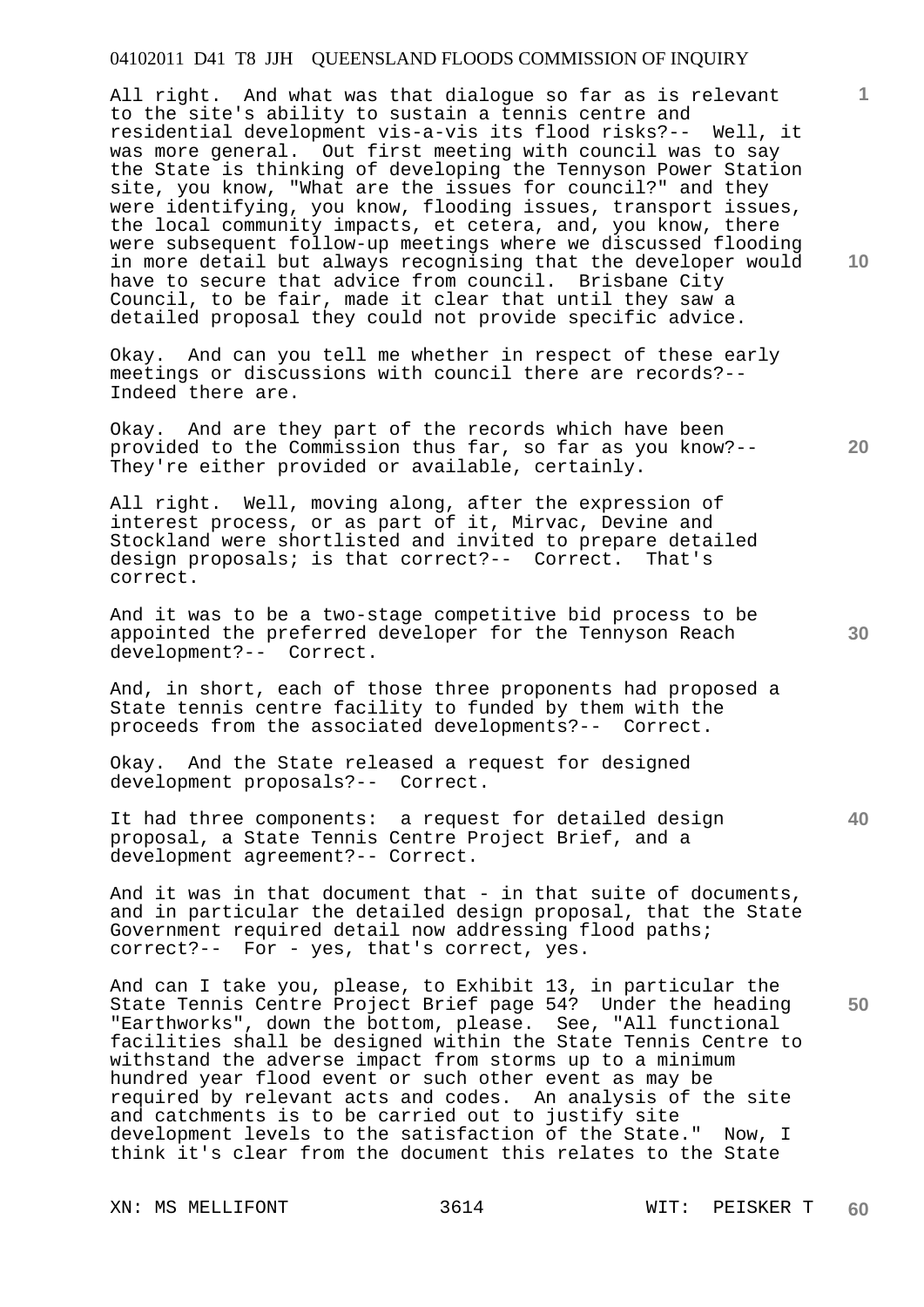Tennis Centre only and not the associated residential development?-- Correct. That's correct.

What was the impetus for including that condition?-- I think our State Tennis Project Brief was very comprehensive. We wanted an international standard State tennis centre and we went to immense lengths to make sure the seating specifications, the lighting specifications, et cetera, were clearly articulated, and from a protection perspective to have a desire for it to be above the one in a hundred flood level.

All right. And in drafting this condition did the State Government have reliance upon expertise opinion as to what was needed?-- The State Government entered into an agreement with Tennis Queensland I think on the 3rd of October 2003 for Tennis Queensland to provide us with specialist technical advice on the functionality of the tennis centre, plus on flooding and other related issues, so we would have - we would have discussed that at length with Tennis Queensland and Tennis Australia during workshops before releasing our documents, essentially.

Okay. In current practice with proposed developments are there criteria in place to determine what types of conditions need to go in to address flood risk?-- I wouldn't be able to comment on that.

Okay. I'll take you over the page. We can see requirements for stormwater drainage?-- Mmm.

Now, once again, this is to do with the State Tennis Centre, not the associated residential development?-- Mmm-hmm.

What was the impetus for this condition?-- Simply to ensure appropriate drainage arrangements for the facility.

And was expert evidence or expert opinion relied upon?-- I couldn't tell you the source of that information. It would have been but I couldn't tell you the source.

All right. And why do you say "it would have been"?-- That's not the sort of information our team will have the technical expertise in, they would refer to a specialist for that sort of advice.

All right?-- It could have come from Project Services or council, potentially.

**50** 

**40** 

**20** 

**10**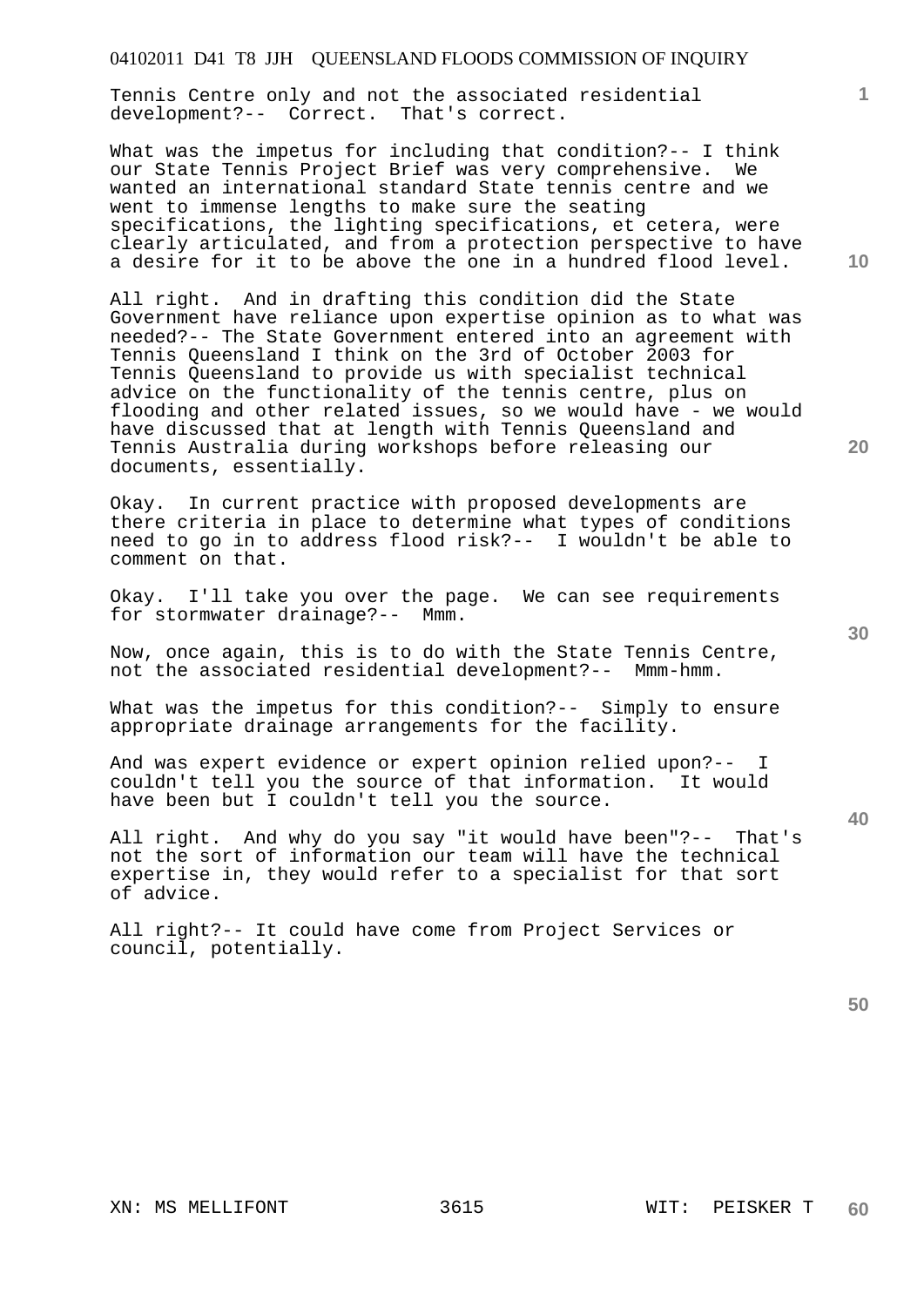Okay. In your review of the file did you observe an expert report, or even a summary of it, from which you suspect this condition was drawn?-- Not that specifically, no. I saw plenty of advice from Tennis Queensland on the flooding issues to the tennis centre but not on the drainage issues.

In terms of the plenty of advice from Tennis Queensland, are they expert advices obtained by Tennis Queensland are handed over to State Government?-- No, probably people in Tennis Queensland and who have a long history with tennis facilities, essentially, their own specialist technical advice.

Okay. Can I take you, please, to exhibit 14? This is the pro forma development agreement, if I can call it that?-- Yeah.

And this document - sorry, the document ultimately executed by the State and Mirvac was in the same terms as this document?-- Essentially the same terms, unless through that process - I mean, it was negotiated differently.

Okay. I won't take you to the specific provisions within that document but can I ask you if this is a fair summary of what was the State Government's proposal, as it were, with respect<br>to the development: it was that the State Tennis Centre and it was that the State Tennis Centre and the associated residential development would be located on the one site?-- With the exception of the very small part of the ARI site was made available for the Tennyson Power Station site, but, yes, it had to be located there. It couldn't be located elsewhere as well.

Now, why did the State require that the associated residential development be on the same site?-- Well, the project was for that infrastructure to be delivered collectively to allow the proponent to generate sufficient revenue to pay for the tennis centre. I don't think we ever contemplated that the residential development could be developed elsewhere, but it is an interesting idea.

If you were looking at it now would that be something you'd contemplate?-- Wouldn't have any comments on that, no.

Okay. Do you also agree it is fair to say that insofar as the project brief was concerned, the would-be proponents were given significant detail about the requirements for the State Tennis Centre as compared to fairly wide licence with respect to the associated residential development?-- Well, the State Tennis Centre is a fit-for-purpose international facility. It has to have 16 hard courts precisely the same surface as your centre court. It has to have certain lighting, it has to have certain nets. It is the first grand slam facility with clay grass and hard court. So we had to be very specific in purchasing that asset from the project. Now, in terms of the associated development, it was more up to the proponent to advocate what type and nature they wanted to have, but it had to be complementary and integrate with the tennis centre, so could not be in noise and in industrial. They had to support each other. Plus they had to secure development approval for

XN: MS MELLIFONT 3616 WIT: PEISKER T

**10** 

**20** 

**1**

**30** 

**40**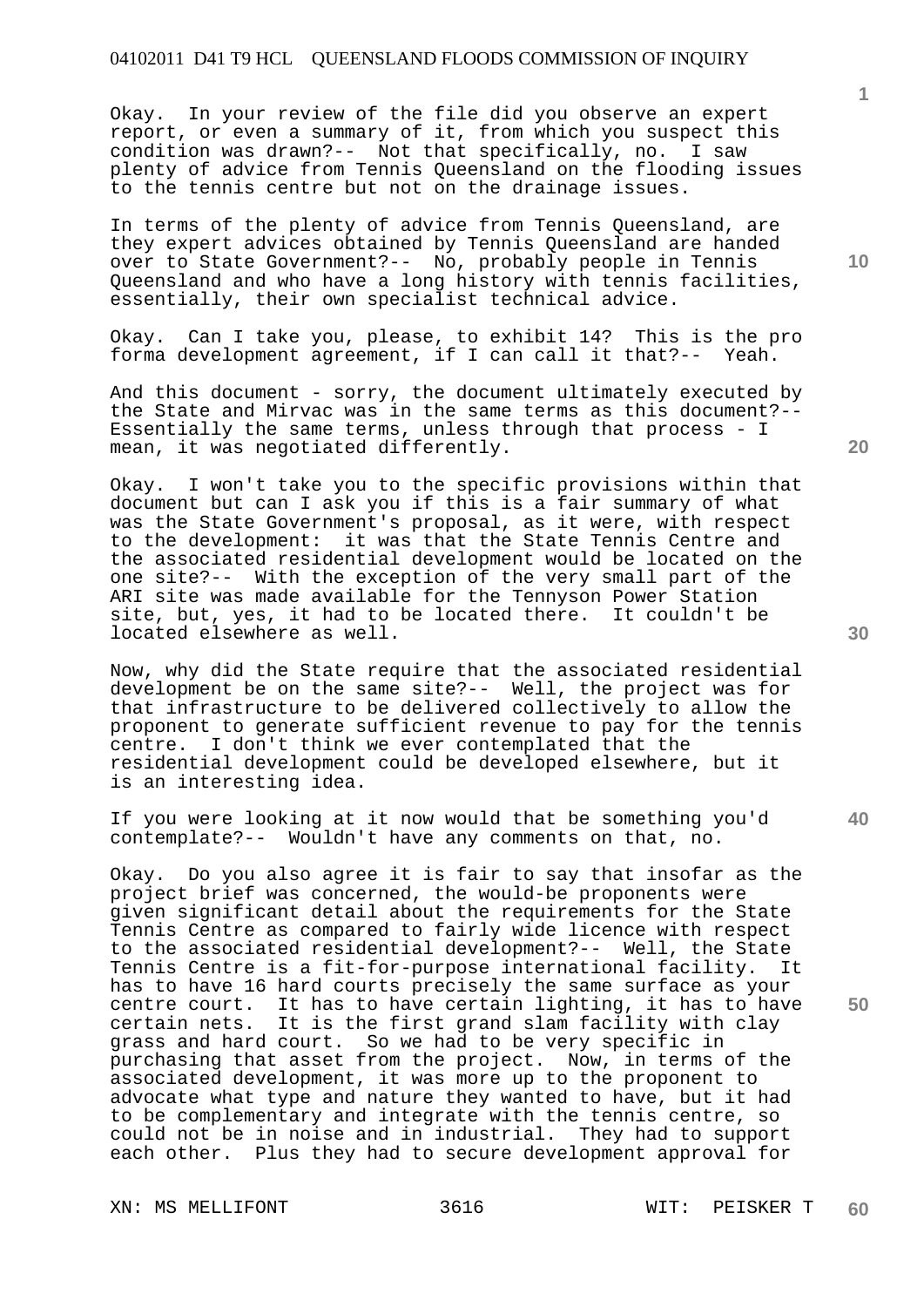that project. So there was more - there was guidelines about what was required but the actual nature of that was up to the developer to determine.

Yes, thank you. Now, the three short-listed proponents came up with detailed design proposals which were received by government, correct?-- Correct.

Mirvac proposed building the State Tennis Centre plus 318 units in six buildings on the Tennyson Power Station site?-- Mmm. Correct.

But Devine proposed to build a mixed residential development on the Tennyson Power Station site but that the State Tennis Centre be located at the GoPrint site at Woolloongabba?-- Correct.

Stockland proposed 920 dwellings, plus the State Tennis Centre, but with the State Tennis Centre constructed on the Animal Research Institute site which would require the relocation of the Department of Primary Industries and Fisheries?-- Correct.

Okay. So the Devine and the Stockland proposals were regarded as being nonconforming?-- Correct.

Because neither of them proposed that the State Tennis Centre and the associated development on both be contained within the Tennyson Power Station site and that small section of the ARI you have already mentioned?-- Correct.

Did either Devine or Stockland in putting this - their proposals to State Government, or in discussing the aftermath of them with State Government, suggest to State Government that the reason they had to do it that way was that there was insufficient safely-developable land on the Tennyson Power Station site to do the State Tennis Centre and sufficiently large residential development?-- I think their proposals bore out they viewed the site to be, you know, a tight fit, and potentially noncommercial for that proposal, and - whereas Mirvac indicated that could occur in its DDP.

It could occur with?-- Well, in Mirvac's DDP their project is located on the site.

Did the fact that these two other developers - the fact that they indicated to the State Government it is a really tight fit on the Tennyson Power Station, did the State Government then go and rethink that perhaps it is too tight a fit?-- The State Government throughout the process had a very objective and rigorous consideration of the whole process, and, you know, we found ourselves in the position with one compliant bid at the end of the DDP process, and so we sought legal advice on how we would deal with that to make sure that was a viable proposal. So it was indicating to us concerns about site fit, indeed.

All right. So just coming back to my question, that being

**20** 

**30** 

**50** 

**1**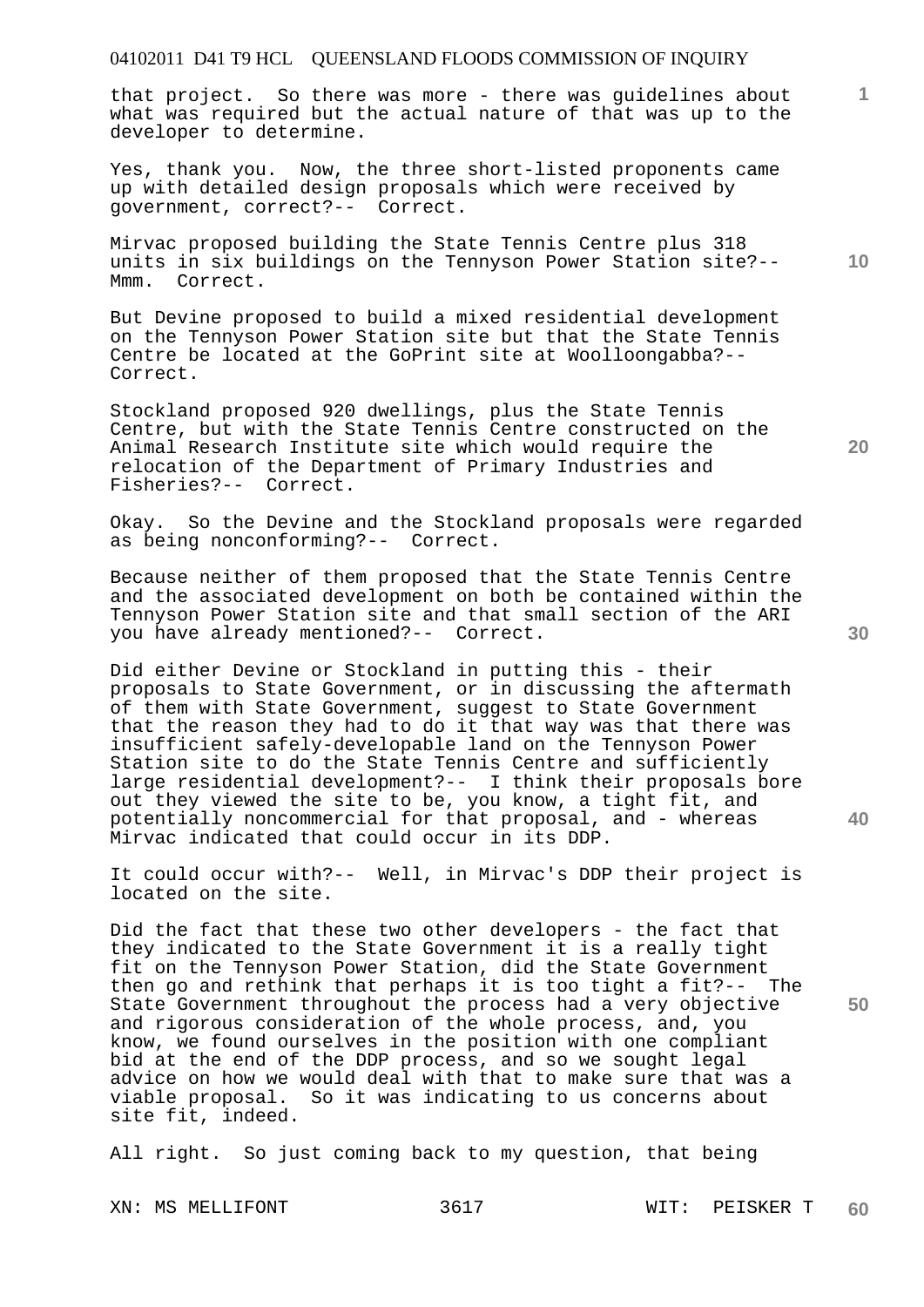indicated to you, was there consideration given within State Government, "Look, maybe we need to think about - the fact that we've got two developers telling us it is a tight fit, maybe we need to think about, really, Tennyson Power Station site is appropriate for what's being proposed"?-- We did. We sought views on whether additional land might be made available from the ARI site with the project, and that was not supported.

Not supported by?-- Not supported by government because the original term was to construct the project within the Tennyson Power Station site.

All right. So do I have this correct in saying because the original proposal was the Tennyson Power Station site, that government wasn't prepared to move from that?-- Uh-huh, correct.

And can I just take you to one document in respect of that? I want to take you to a document provided by the State Government to the Commission from the Department of Premier and Cabinet. It is a - they are minutes from the Steering Committee held on the 2nd of December 2004. Now, this is a meeting which you attended. A copy is coming up?-- Correct.

Okay. Can I take you, please, to page 2 where you see a heading "Report to the Deputy Premier, Treasurer and Minister for Sport", and we see a comment from the Chair, Mr Campbell, "Highlighted the site issues in relation flooding, engineering and site issues, easement issues, and the tight fit requiring the carpark to be located on the ARI site. It may be worth recommending alternative options to the Deputy Premier for the location of the State Tennis Centre. The DP brief should include information on the risk to the State which is highlighted in the report." Now, that's Mr Ted Campbell, the Chair. What was his position?-- I think that's as articulated there-----

Sorry-----?-- Oh-----

Is it the Director-General?-- Director-General. Director-General.

Okay. Then we see a response from - we see a response from Mr Matheson which concludes: "It is not appropriate at this stage for the Steering Committee to be recommending alternative locations." Now, what was Mr Matheson's position - as in job position?-- Executive Director, Sport and Recreation, Queensland.

And is it your recollection that the reason that Mr Matheson gave as to it not being appropriate to recommend alternatives to the Deputy Premier that which you have just earlier stated in your evidence, which is in essence the government had already committed to the Tennyson Power Station site?-- No, it was more that we had a potentially viable proposal. We wanted to exhaust that before we moved on. At that point in time Mirvac still had a viable proposal on the table, and even

XN: MS MELLIFONT 3618 WIT: PEISKER T

**20** 

**10** 

**1**

**30** 

**40**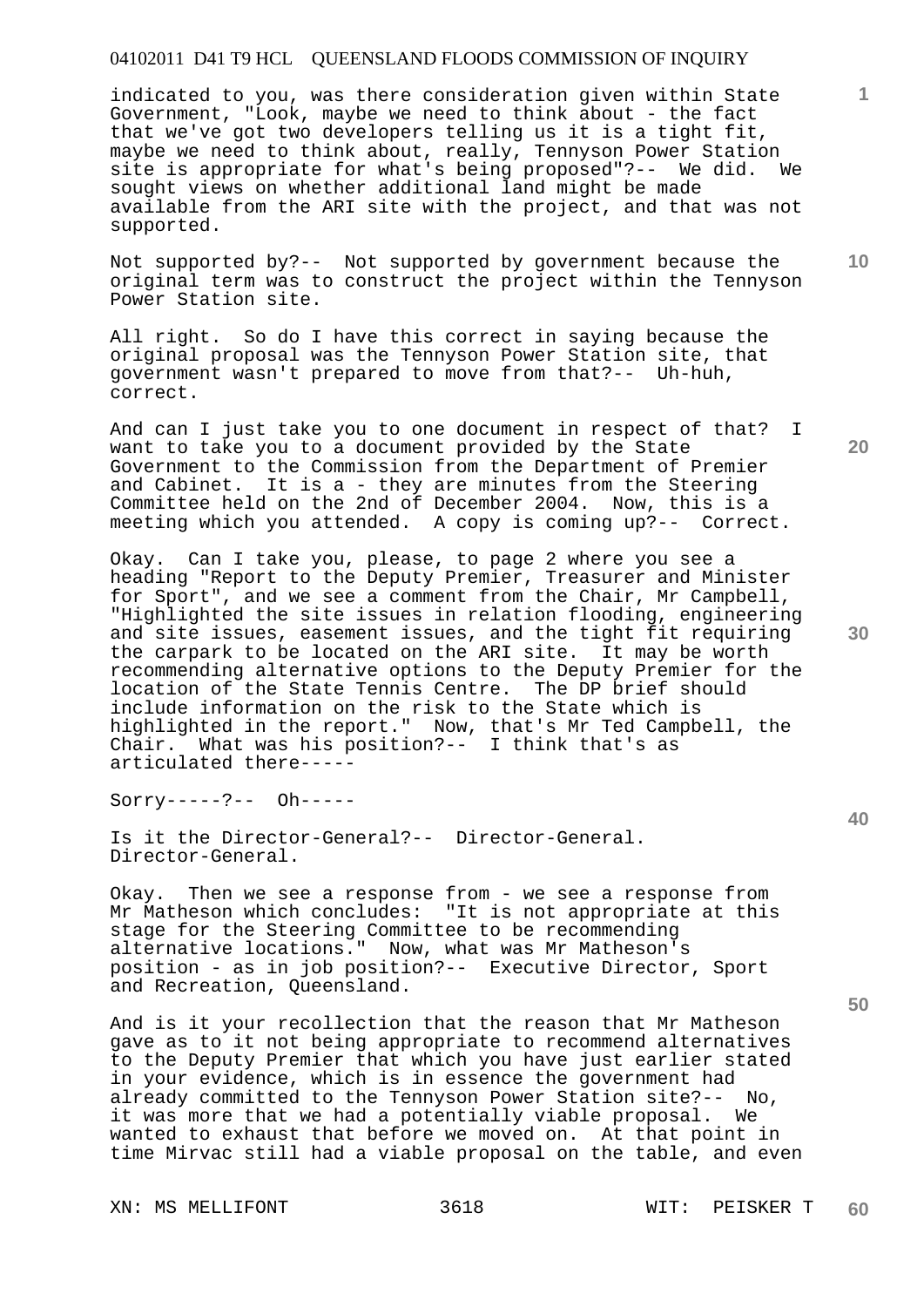though it had some issues we wanted to exhaust that process. So I recall those discussions and quite regularly within the Steering Committees we would consider issues of risk and options and things. That was not unusual. At this point the committee clearly determined that we wanted to exhaust that proposal before moving forward.

And is it the case that ultimately the government did not investigate any other possible sites?-- Well, ultimately the government made a small parcel of land available on the ARI site to support the project but continued ahead with the Tennyson Power Station site, that's correct.

Okay. So you agree with my proposal? You agree with my suggestion - my question to you that you didn't look at other sites?-- Correct. Correct.

Can I take you, please, to page 10 of exhibit 15 to your first statement? And page 10, please. And the second last paragraph we see, "There are other areas where the Mirvac proposal has not yet met the overall project requirements including construction of some project infrastructure", et cetera, et cetera. "There is also concern about the extent to which the State Tennis Centre will have sufficient presence amongst the associated development and consideration will need to be given to the location of signage and artwork." What do you mean by - what is meant by sufficient presence so far as you are concerned?-- Well, to make sure it stood out as a you know, had amenity and presence, essentially, and was not sort of overshadowed too much by the residential development-----

Thank you?-- -----is I think what they are getting at there.

Can I take you to page 13 of that document? And we see on the fourth paragraph down, "The analysis indicates that the project would become unviable if 80 two-bedroom units were removed assuming escalation which could occur should BCC not approve the full extent of Mirvac's associated development." So do you agree that what we're seeing here is a concern that Brisbane City Council might not approve the level of residential development, that is 318 units which was being proposed by Mirvac?-- I think it was always accepted in our discussions between, you know, council and the State that they would look carefully at the height of the buildings in terms of an approval.

All right?-- But at the end of the day they approximated the old power station building and were approved, essentially.

Where does the notion - sorry, this comment seems to reflect a suggestion or a possibility that 80 of the two-bedroom units might not be able to be approved?-- I think Mirvac's proposal was for a 12-storey building, and I think the power station was about 10 storeys. There was some concern that if Mirvac if the height of the buildings was reduced, then they would lose some units, which would impact upon the viability of the proposal.

**10** 

**1**

**20** 

**30** 

**50**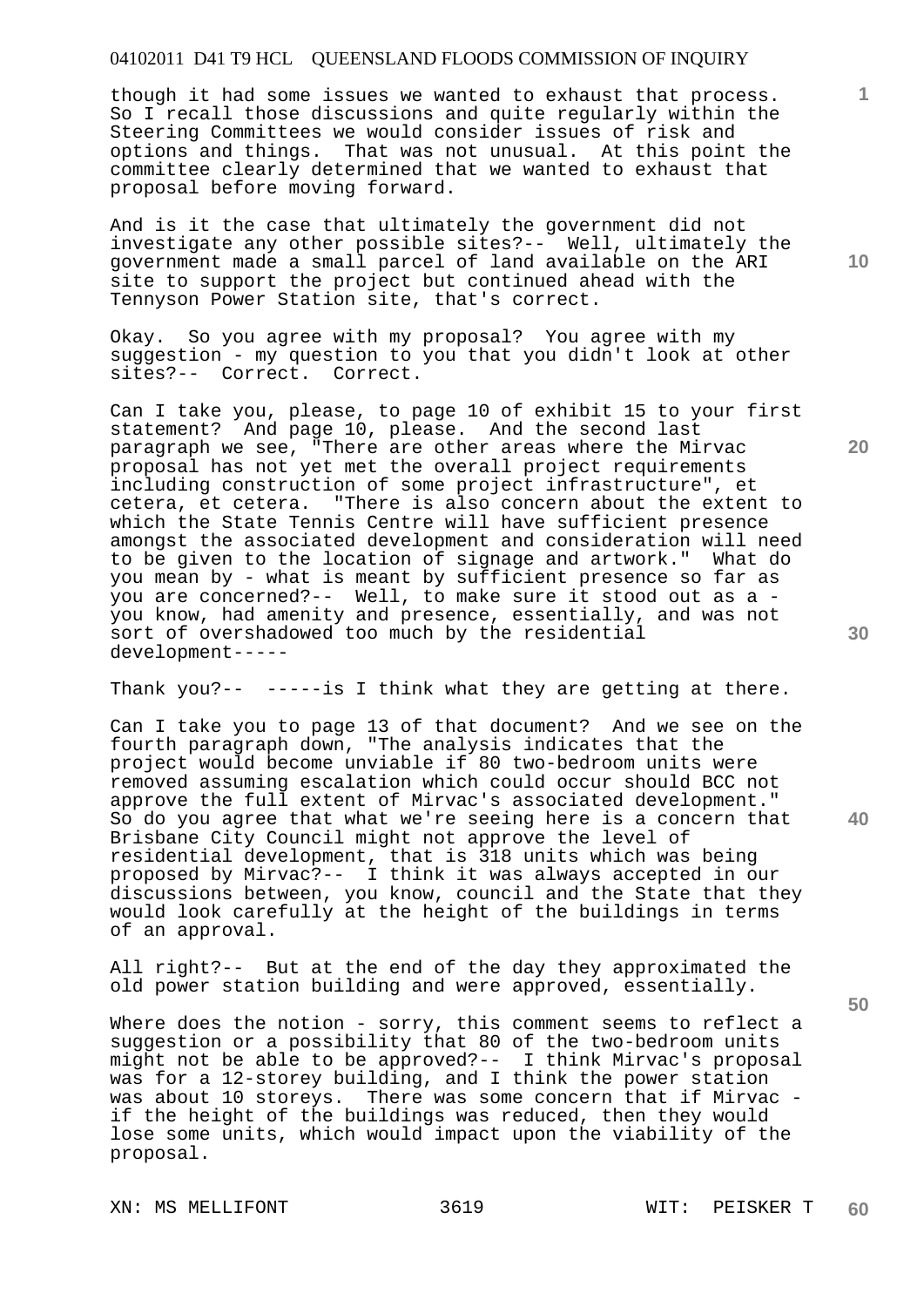All right, thank you. Can I take you, please, to page 14? One of the key risks to State was "the proposal to construct some of the project infrastructure over easements given the tight fit of the site", and, if I can take you to the next page, the last dot point, "The assumption that the State will help in the approvals process." Are you able to assist me with what gave rise to the observation that there was this assumption?-- In terms of the second part of your question, sorry?

Yes, in terms of this dot point, the assumption that the State will help in the approvals process?-- Well, Mirvac's detailed development proposal called for a project team to provide advice and information to assist it in securing its approvals, but the State made it very clear that while it would do what it had to do in terms of references for information, et cetera, Mirvac had to get all the approvals, essentially. So the State saw that as a risk of being asked to help but did not help in that process.

Did not help, okay. So in terms of any agreement to assist Mirvac insofar as the development's approval process, that didn't come until after the development agreement was entered into, is that right?-- Mmm, correct.

I will just show you a document provided by the State Government, which is entitled "State Approvals Team - Tennyson Riverside Development Terms of Reference"?-- Mmm.

Can I take you, please, to page 3 of that document? And under the heading "Scope"?-- Mmm.

"The development agreement states Mirvac may at any time advise the State of actual or anticipated significant delays in obtaining development approval and request the State provide assistance in facilitating the process." And in the last few lines, "after which the State's representative will take all reasonable steps available to facilitate Mirvac obtaining the development approval by the date for development approval, currently 1 August 2006."?-- Mmm.

Can you assist me with the nature of the reasonable steps contemplated within this paragraph?-- The Tennyson always had a very tight delivery timeframe, and the State made it clear that if at a certain point in time Mirvac could not deliver it within that timeframe, the State would consider what options it had. Now, in my statement here I've indicated that we got together within government to consider what options we might be able to use. Now, would that be a call-in process or making more information available. At the end of the day they were not pursued. In fact, Mirvac secured development approval on the 15th of November 2006, which was only two weeks after its target date. So the full normal development process went through, Mirvac got development approval from council, and that assistance was not required.

Do you know if these types of agreements of assistance are

XN: MS MELLIFONT 3620 WIT: PEISKER T

**1**

**30** 

**40** 

**50**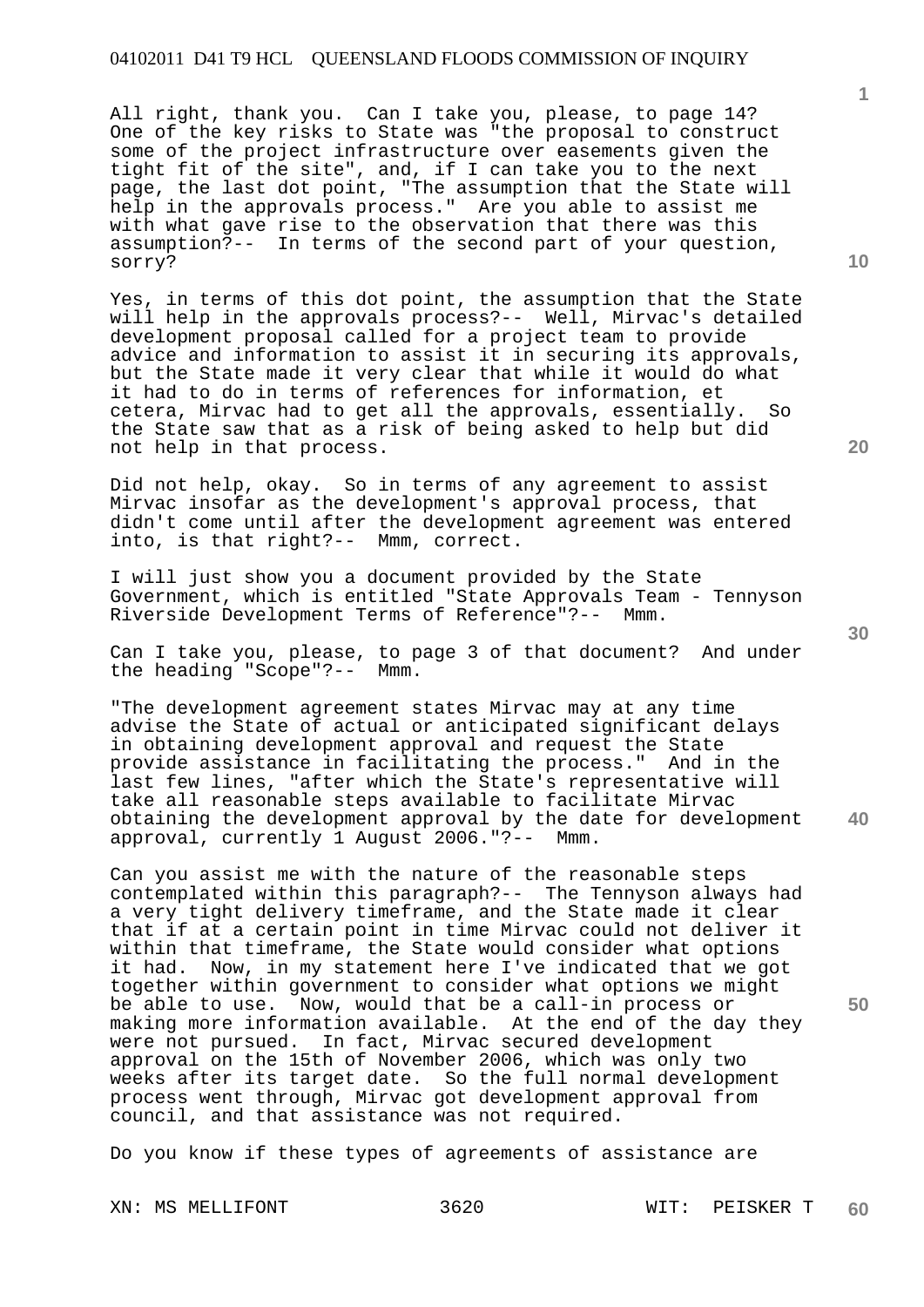## 04102011 D41 T9 HCL QUEENSLAND FLOODS COMMISSION OF INQUIRY

commonplace in State development projects?-- Our main concern when we first met with council was to make sure they had sufficient resources on their behalf to make sure the development approval was handled expeditiously, and in return for that we wanted to make sure that we had resources on our side. So there is an information request to make sure we disseminate that to agencies quickly, to make sure there is a briefing for parties if necessary, just to make sure there is no bog down in a normal sort of approval process.

Yes, but do you know more generally whether these types of things are in place commonly?-- No, I don't. I don't.

Can I take you now to paragraph 54 of your statement, please? It refers to correspondence to Mirvac setting out some threshold issues which had arisen out of its DDP. I want to look at attachment A to exhibit TP16. Issue 4, please. It identifies that Mirvac had proposed to construct the centre court, six training courts, carpark and maintenance facilities below the 1:100 year flood level which is inconsistent with the specifications in the project brief, and it reflects as the position Mirvac to commit to redesign its site plan to ensure the six training courts are constructed above the 1:100 year flood level, and that appropriate flood mitigation measures are implemented in the design of the centre court. If I can take you, please, to page 20 of attachment B to Exhibit 16, we see the second row at schedule 2, the issue of flooding raised again. You have, "Mirvac's proposal to construct the centre court", et cetera, "four clay and two grass courts under the AR 100, and the State's position is that the proposal is not acceptable as it would transfer risk to the State to rectify courts and infrastructure damaged by flooding." So is that consistent with what you understand the State's position at the time is, that it wasn't prepared to take on that risk?-- Yes, I should explain this issue. In Mirvac's proposal, they had designed the training courts, so the four clay courts plus the two grass courts, originally to be on the easements, and in consultation with the electricity corporations, they decided that was unacceptable risk. So they were asked to shift their footprint for the design. in doing so, they also proposed that the courts be built at a 1:20, because to achieve a 1:100 you would have to have a suspended slab of cement and your clay courts would be up in the air. Now, Tennis Queensland gave us very clear advice that the playability would be affected up there, plus the wind would potentially blow that clay off the courts. Plus, when you have a Davis Cup tie, your centre court has to be absolutely duplicated by your training courts. It would not be suitable potentially to be training up on the high level and then come down and play your proper match on a sort of low grass court. So this - the terminology in this document here is fairly aggressive from the State's position as we're seeking to maintain the State's position and protect our risks, but through very careful negotiations with Tennis Queensland and Tennis Australia, who agreed very firmly that the courts should be located 1:20, we agreed that was part of the process. So this negotiation process took several months. We had some concessions in some areas and we thought it more

XN: MS MELLIFONT 3621 WIT: PEISKER T

**10** 

**1**

**20** 

**30** 

**40**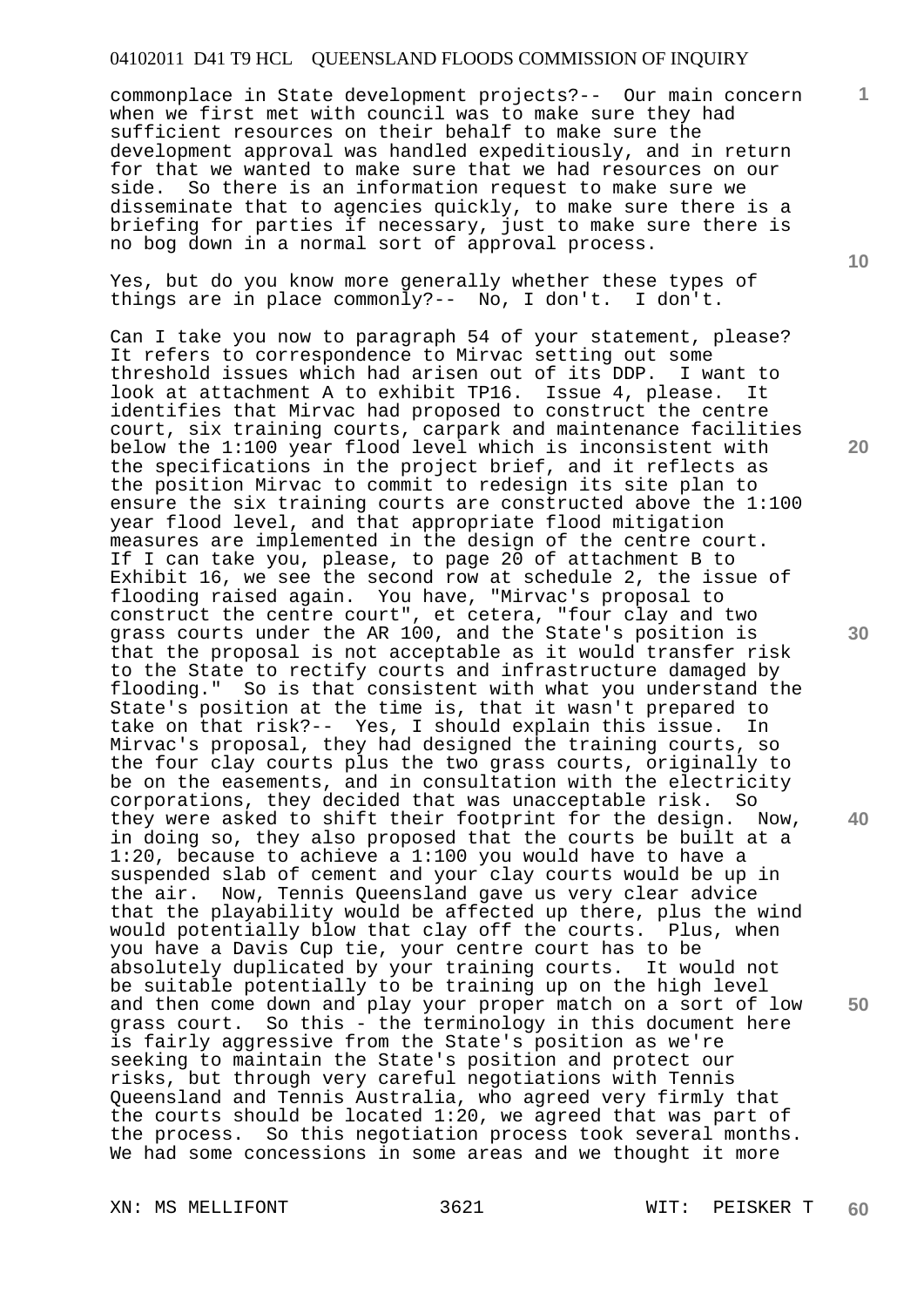# 04102011 D41 T9 HCL QUEENSLAND FLOODS COMMISSION OF INQUIRY

appropriate to agree for those courts to be at the 1:20. In doing so, the State recognised there was a financial risk to us essentially having them at 1:20 instead of 1:100. So we sought specialist advice, I think from Maunsell, to say what's the cost to us, essentially, of having to remediate these courts in the event of a flood, and they looked at the cost in year one, which I think was about 145,000, plus the present value of the cost in year 20, which was about 197,000, average those two together to come up with 166,000 as the cost of potentially remediating those courts. Now, Mirvac agreed in compensation for the courts being at 1:20 to pay the State upfront 166,000 to put into a sinking fund and, given the flood, that money has become useful obviously. So that - I think it is-----

Used up, in fact?-- I think it is important to understand that chronology of how we used the expertise from Tennis Queensland and Tennis Australia to have a lower cost because it would have cost 7 million to build that cement slab to have it at a lower level, but the cost to the State had a risk associated with it.

So things moved on from that document then - significantly?-- Well, through the negotiation process, indeed.

Thank you. At paragraph 58, you state that, "In the negotiations with Mirvac they advised that its sensitivity analysis showed it required a financial contribution from the State of \$10 million to increase the commercial viability of the project." Now, that request for 10 million was still in respect of project parameters from the beginning? That is they were asking for the extra 10 million but nothing had significantly changed from the beginning position?-- Well, they - they provided their financial model which had a deterioration in the property market and, hence, the reduced viability, and that's why they asked for the contribution, but it was still within the concept of those negotiations for their DDP.

Okay. And given that there was this quite significant change from the initial principal aim of doing this cost free, to the State having to make a significant capital contribution, do you know whether consideration was given at this point in time to rethinking Tennyson as the site, or had things simply gone too far in?-- Well, I think when we received Mirvac's DDP, it had a range of shortcomings, consideration was given then as to whether you should terminate the process or continue, and I think, as we said before, it had the potential to be, you know, revised to a suitable conforming DDP and we wanted to exhaust that process first. So things continued, essentially.

Right. Can I take you, please, to paragraph 69 of your statement which refers to contact between SRQ and the Department of Primary Industries on 6 September 2005, and it refers to establishing a group with membership drawn from the government agencies. Do you know who it was intended to include within that group?-- That was just the members who would receive referral requests, so Primary Industries and

XN: MS MELLIFONT 3622 WIT: PEISKER T

**30** 

**20** 

**50** 

**10**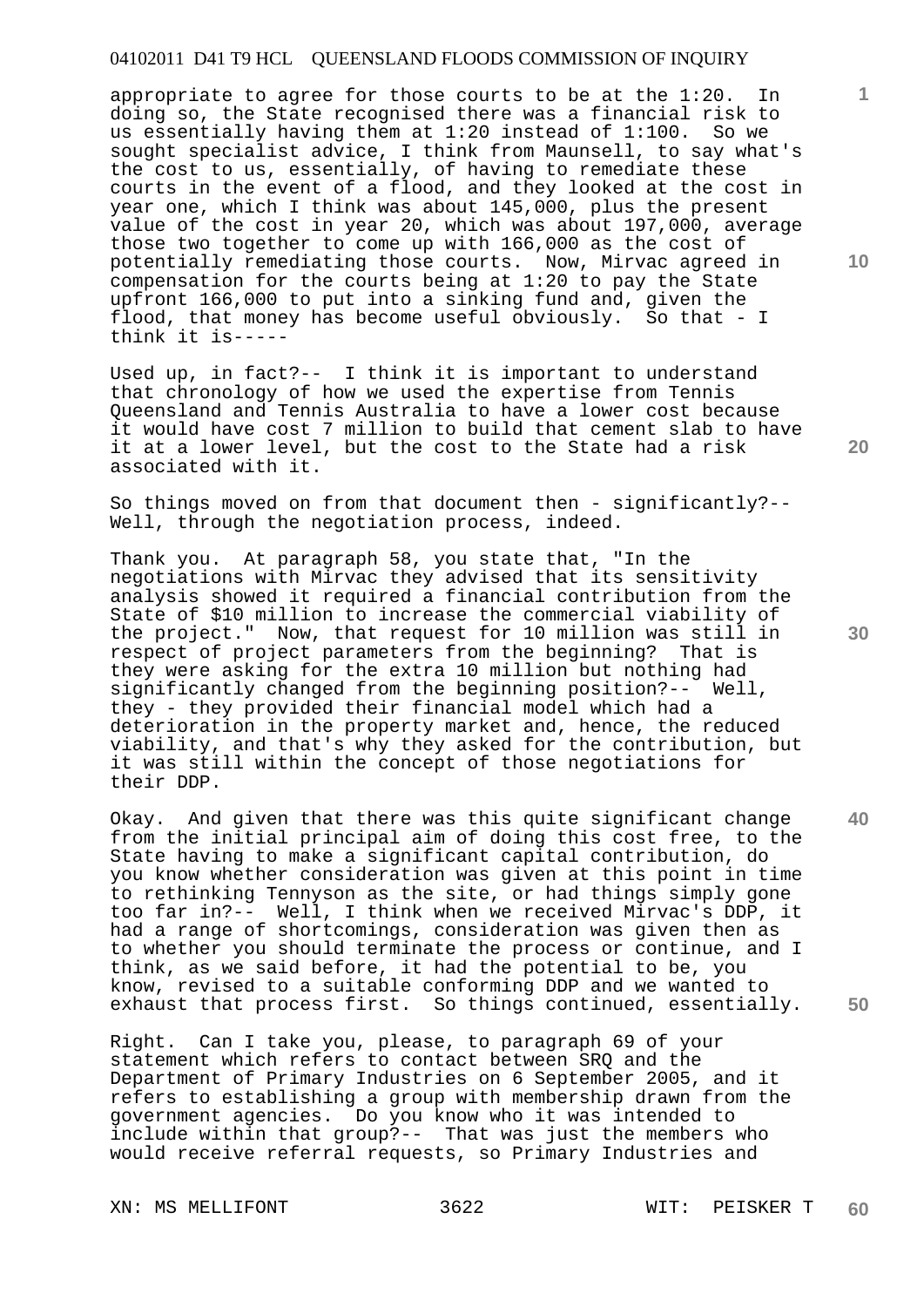Fisheries. I can't recall the other ones. That was to help the information request be expedited quickly.

So this particular area of your statement concerned ecology aspects, the marine plants, as opposed to flood mitigation issues?-- Correct, correct, that's right.

**1**

**20**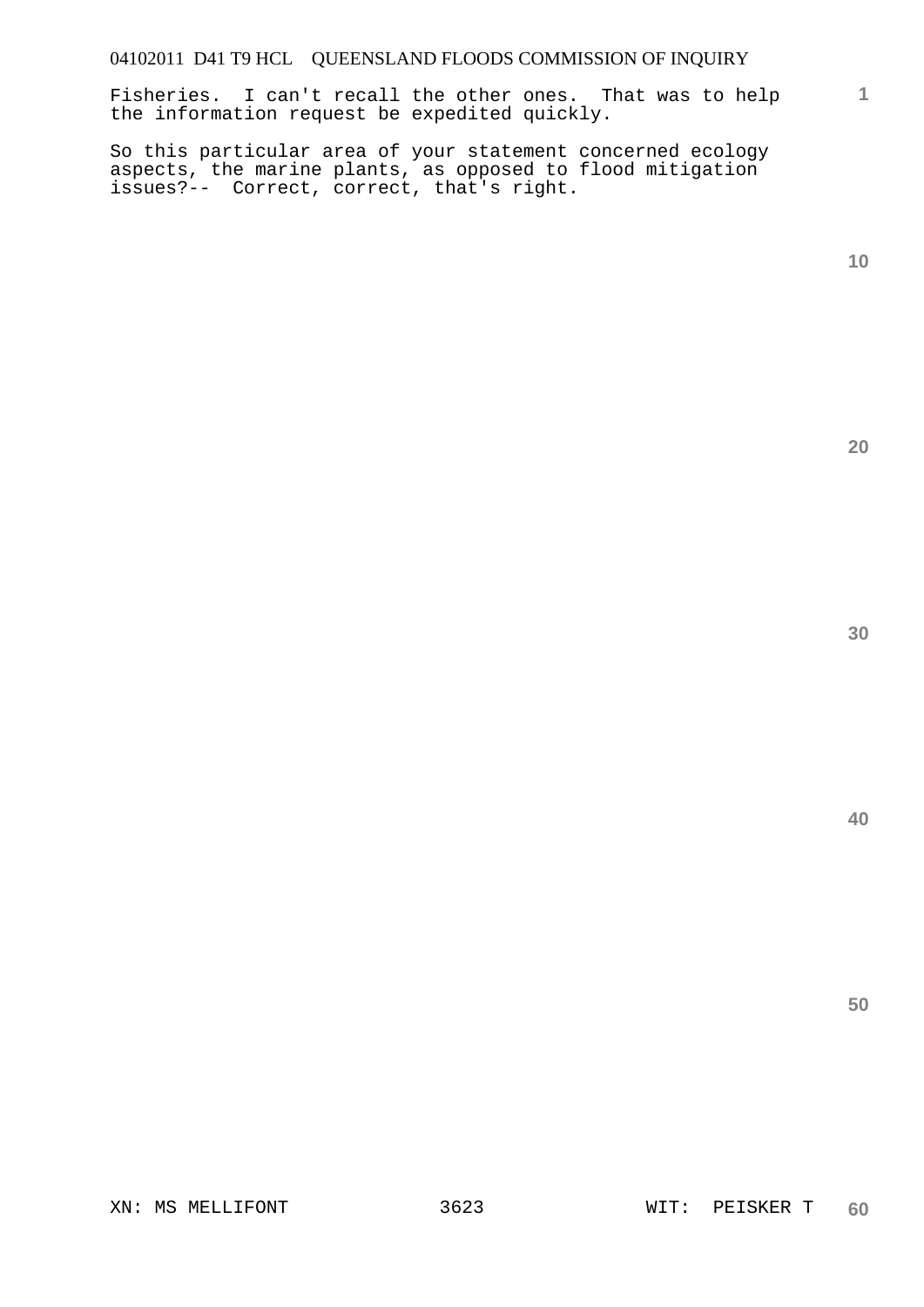Excuse me. I'll just be a moment. Can I take you now to paragraph 75, please? Noted there is that, "Mirvac identified the 1st of November '06 as the critical development approval date to ensure delivery of the State Tennis Centre by the" sorry, yeah, full stop?-- Mmm.

Can I take you then to paragraph 91, which states that, "On the 9th of June, CBRC" - that's the Cabinet Budget Review Committee-----?-- Correct.

-----"approved implementation of design changes to the State Tennis Centre aimed at repositioning the State Tennis Centre to attract and host international hard court tennis championships." Do we know where the document is for that?-- The CBRC submission, do you mean, sorry?

Yes, or the approval that's referred to there?-- Yeah, we would have a copy of that on our records.

Okay. Now, because of these changes proposed, Mirvac was required to submit an amended development application?-- That's correct.

And that created a tight window within which Mirvac needed to obtain the approval?-- It created a tight window for Mirvac to deliver the project. The variation to the Council approval was not significant, it was just a roof addition, essentially, so the design changes created more of a timing/delivery process for Mirvac, yes.

And you've already mentioned in evidence the State's concerns in terms of meeting timeframes and the potential to, for example, exercise calling powers if you needed to?-- Mmm.

And nothing had to be done in that respect, correct?-- Mmm, correct.

But they were in contemplation because of the very significant concern for the State Government to have this tennis centre up and running for that Brisbane International in January '09?-- They were fairly briefly considered. There was not extensive discussion, but it was noted as a potential option should it be needed, essentially.

But the reason for having to discuss it was the State Government needed that centre built by January '09?-- Correct.

**50**  Can I take you to paragraph 85 of your statement? "Under the development agreement" - so, that's the development agreement between State and Mirvac - "the State established a project control group for the Tennyson Reach development to provide a forum for interaction between the State, Mirvac and other parties." Do you know whether the State regularly establishes project control groups for its developments?-- It does, yes, absolutely.

**1**

**20** 

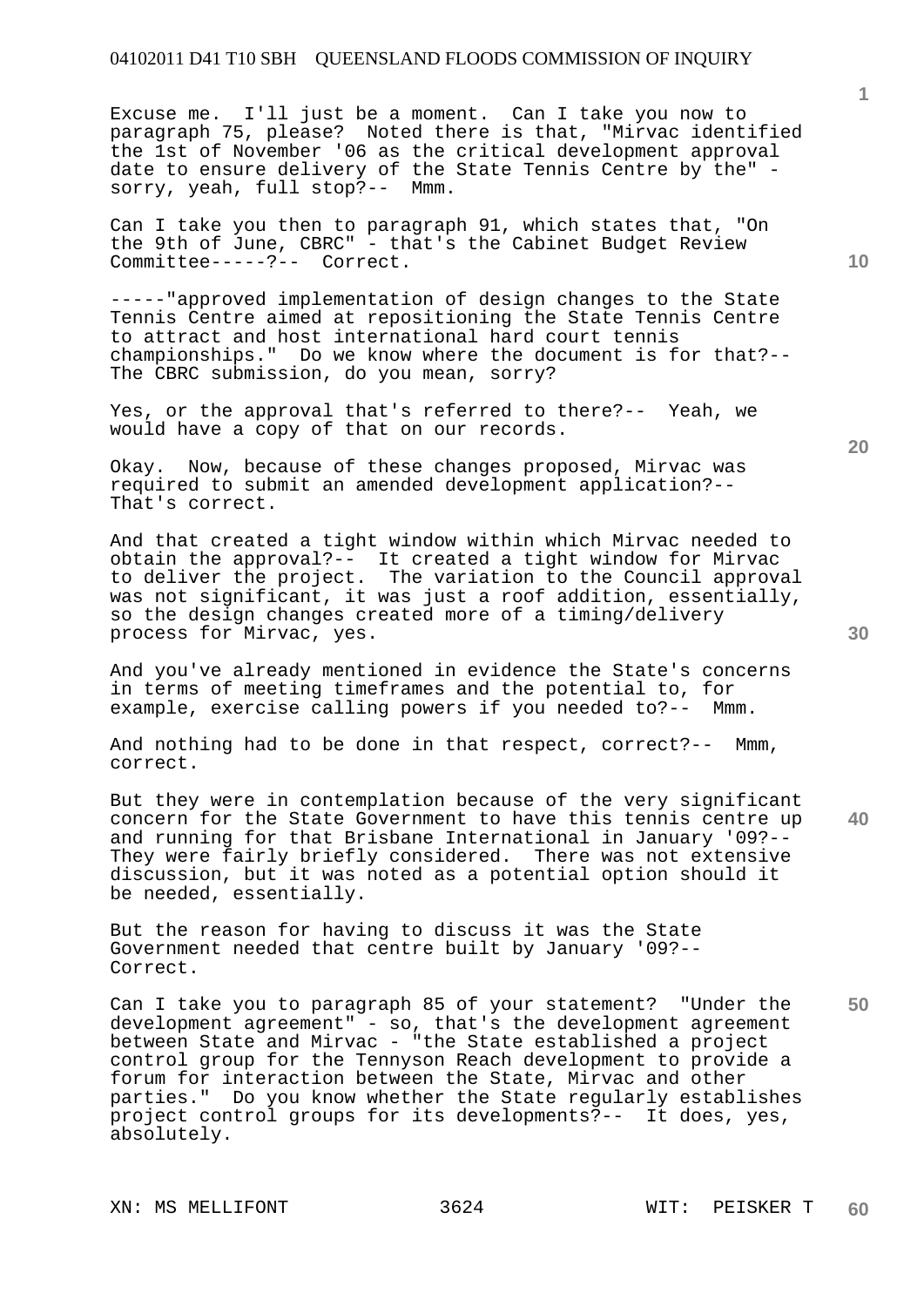#### 04102011 D41 T10 SBH QUEENSLAND FLOODS COMMISSION OF INQUIRY

All right. And the purpose of them?-- Is to provide an oversight of the contracts and the delivery of the project, to provide an interaction with the developer to make sure any issues are addressed quickly and correctly.

You have noted that in respect of this particular project control group, a log was maintained of issues?-- That's common practice.

**10**  All right. So there is records of the meetings and activities of that project control group for the Tennyson Reach Development in existence?-- Correct.

And they're part of the documents you've located in the course of your looking at the records?-- No, because they would be held by the Department of Public Works, essentially, because the State appointed the State's representative to administer the contracts, and that person would have oversighted a lot of those activities. So, some may be with our department, some may be with the Department of Public Works.

All right. So, you don't necessarily get a copy of all of it?-- No, correct.

And, in the general sense, for these project control groups, do you know whether they can be actively involved in assisting developers obtain approvals for development applications?-- They would be providing advice to Mirvac on amendments and issues associated with approvals; yes, they would provide information.

Okay. And in terms of the type assistance given, is it any more proactive than, for example, responding to further information requests from Council?-- No, I don't believe so.

Paragraph 97, please? You refer to meetings conducted with Brisbane City Council about the project on dates in 2004 and one date in 2005. Do you know where the records of those meetings are?-- Ah, most of those would have minutes of those meetings on our files, I would assume.

Okay. Do you know from your own recollection what conversations were had with Council about mitigating flood risk as part of this development in those meetings?-- Ah, generally they started by identifying flood as an issue, and they were talking about issues of fill and were making it very clear that until they had a detailed proposal, they couldn't provide any detailed advice, and then that would have been between Mirvac and Council for the detailed information. It was more making sure that proponents had a pre-lodgement assessment opportunity to present their proposal to Council and for Council to provide feedback on that to assist with us understanding their development proposals.

All right. And do you know whether there were any meetings between the State and Brisbane City Council after the development applications were lodged by Mirvac?-- I don't - I'm not aware of that, no.

XN: MS MELLIFONT 3625 WIT: PEISKER T

**20** 

**1**

**40**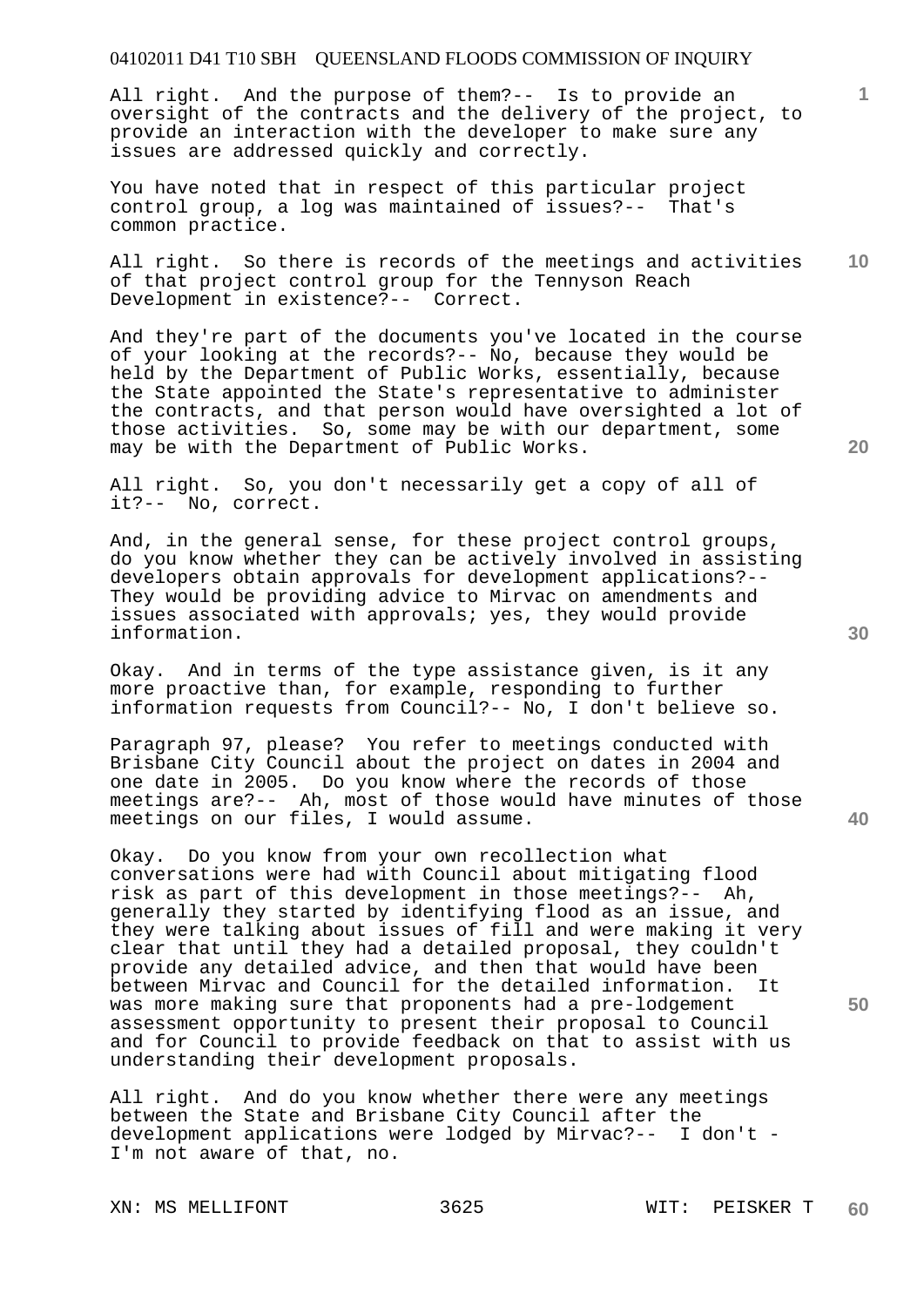Is it something that in order to answer the question, you'd prefer to check your records?-- I'm happy to. I'm happy to check the records.

Okay. I want to take you to a briefing note headed BN11407.03. It's undated. Do you know when this briefing note was produced? All I can give by way of assistance is that - well, nothing, I'm afraid, sorry?-- Sorry, should I respond?

Yes, please?-- Yeah, I can only say that it was before the 29th of August 2003, because my name is not on it, and I do know that some consideration was given to the RNA show grounds as a potential site.

And I suppose we can date it between the 9th of July 2003, which is The Courier-Mail article referred to and when you started?-- Yes, some time in that window.

If we go to the second last paragraph, we can see that-----?-- On page 1 or 2, sorry?

Page 1?-- Page 1.

The 2003 RNA Master Plan has - sorry, I'll give you the context. The heading was, "Proposed State Tennis Centre and the RNA Show Ground Redevelopment Proposal", which seems to contemplate an idea that the State Tennis Centre might be placed on the RNA show grounds. Now, if we go to the second last paragraph, we see the 2003 RNA Master Plan was not reviewed by Sports and Recreation, Queensland; "However, based on media reports, the tennis component appears not to be an acceptable alternative to the State Tennis Centre which is proposed for the Tennyson Reach development.", the reasons for which are there set out, in particular, "The centre may require at least 22 Courts and the RNA proposal suggests 14." "The 2001 RNA proposal requires displacement of the Fortitude Valley Primary School." "The RNA proposal seeks a government capital expenditure contribution." And, "Tennis Queensland has stated its preferred location for a State Tennis Centre is the Tennyson Power House site." Do you know if the RNA Master Plan was actually looked at rather than simply relying on media reports?-- No, I don't, unfortunately.

Do you know whether any consideration was given to negotiating or even inquiring about whether it was possible to increase the number of Courts from 14 to 20 on the RNA site?-- My only recollection is a brief discussion that the RNA site was unsuitable, but I don't remember the details or the consequences.

Do you know if the 2003 Master Plan did involve displacing the Fortitude Valley Primary School?-- No, I don't.

Was Tennis Queensland asked by Sports and Recreation Queensland about the RNA site?-- I don't know.

XN: MS MELLIFONT 3626 WIT: PEISKER T

**1**

**20** 

**30** 

**40**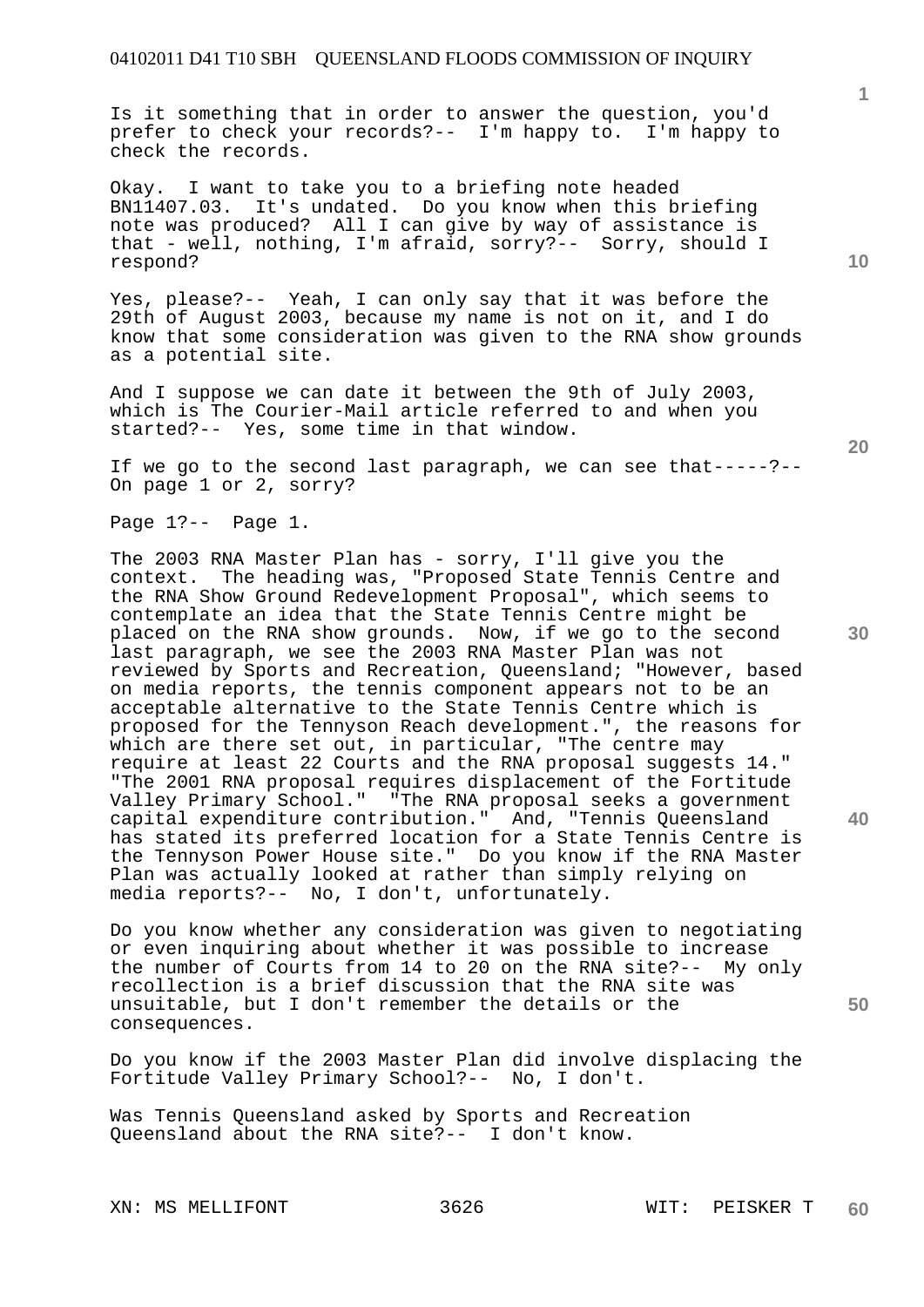# 04102011 D41 T10 SBH QUEENSLAND FLOODS COMMISSION OF INQUIRY

And do you know if any other analysis of the RNA site was conducted by State Government?-- No, I don't.

Can I take you to a document from the Department of Premier and Cabinet? This is an E-mail from Mr Graham Marshall dated the 23rd of June 2003 to Mr Paul Nelson of the State Facilities Management Unit?-- Mmm.

Now, can I just ask you to have a look at the header to the E-mail and tell me whether any of those people are Sports and Recreation - or were Sports and Recreation Queensland staff to your knowledge?-- I think Paul Nelson may have been.

Okay. You'll see in the first paragraph Mr Marshall has written - sorry, we've just got the wrong document. We'll give you another one. I think I can read it into the record while it is being found electronically. "After reading the attached briefing note, I believe that a number of significant issues require further investigation and analysis before the briefing note should be presented to the Steering Committee for consideration." I'll show you the relevant briefing note to put that into context. It is attached to the document. You will see the subject is Tennyson Power Station Redevelopment, and then I'll take you to the final page. "Sports and Recreation Queensland proceed to negotiate" sorry, this is the recommendation - "Sports and Recreation Queensland proceed to negotiate acquisition of the TPS site from Enertrade and NRM with an aim to finalise terms and financial implications for CBRC consideration in conjunction with draft Expression of Interest documents prior to their release. Enertrade, that's essentially the entity that owned the site?-- Correct.

And NRM is Natural Resources and Mines, is it?-- Correct.

I just want to take you back to paragraph 2 of the E-mail where Mr Marshall sets out some concerns. He says at paragraph 2, "There are a number of difficult site issues which need to be examined in further detail before it can be determined whether a State Tennis Centre can even be located on the Tennyson site, including 50 per cent of the site being flood prone and the existence of underground power cables and associated easements. In addition, BCC restrictions and requirements regarding development of the site are also unknown at this stage. It is also unknown whether development of a State Tennis Centre on this site is even a viable proposition from a commercial perspective." Now, my first question is in the course of reviewing the files, did you see this E-mail?-- No, I didn't, no.

Okay. So, I gather, then, you won't be able to assist as to whether investigations were undertaken in direct response to Mr Marshall's concerns?-- Well, I think I'd observe that the issues he's raised are the flooding to 50 per cent of the site and the easements and the unknown Brisbane City Council approvals, and there's nothing untoward there that we didn't know through our due diligence and didn't come to the fore in the project. So, while Graham is proffering his view and he

XN: MS MELLIFONT 3627 WIT: PEISKER T

**10** 

**1**

**20** 

**40** 

**50**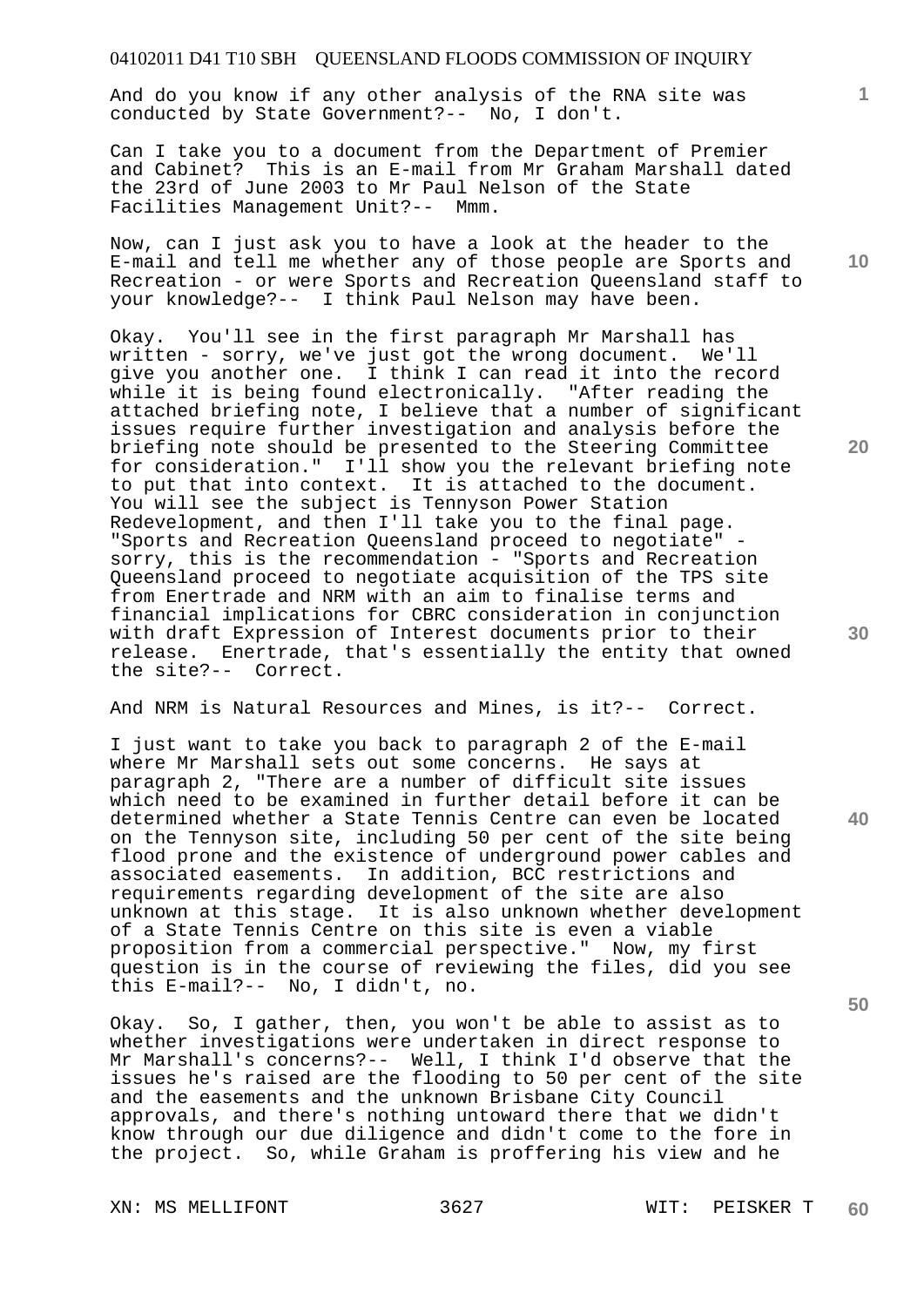# 04102011 D41 T10 SBH QUEENSLAND FLOODS COMMISSION OF INQUIRY XN: MS MELLIFONT 3628 WIT: PEISKER T **1 10 20 30 40 50 60**  was a member of our committee as we moved forward, there's nothing there which is foreign to our due diligence and understanding of the site. Thank you. I have no further questions. Sorry, I tender that document. Apparently I haven't tendered some of the others. COMMISSIONER: Exhibit 711. ADMITTED AND MARKED "EXHIBIT 711" MS MELLIFONT: Can I now formally please tender Briefing Note 11407.03? COMMISSIONER: Exhibit 712. ADMITTED AND MARKED "EXHIBIT 712" MS MELLIFONT: State Approvals Team, Tennyson Riverside Development, Terms of Reference. COMMISSIONER: Exhibit 713. ADMITTED AND MARKED "EXHIBIT 713" MS MELLIFONT: The Tennyson Riverside Development Steering Committee meeting minutes of 4 February 2005. COMMISSIONER: Exhibit 714. ADMITTED AND MARKED "EXHIBIT 714" MS MELLIFONT: Thank you. COMMISSIONER: Mr Dunning? MS MELLIFONT: While Mr MacSporran asks his questions, I'll find the file exhibit to tender, if that's all right. COMMISSIONER: Mr Dunning? MR DUNNING: We have no questions, thanks, Commissioner.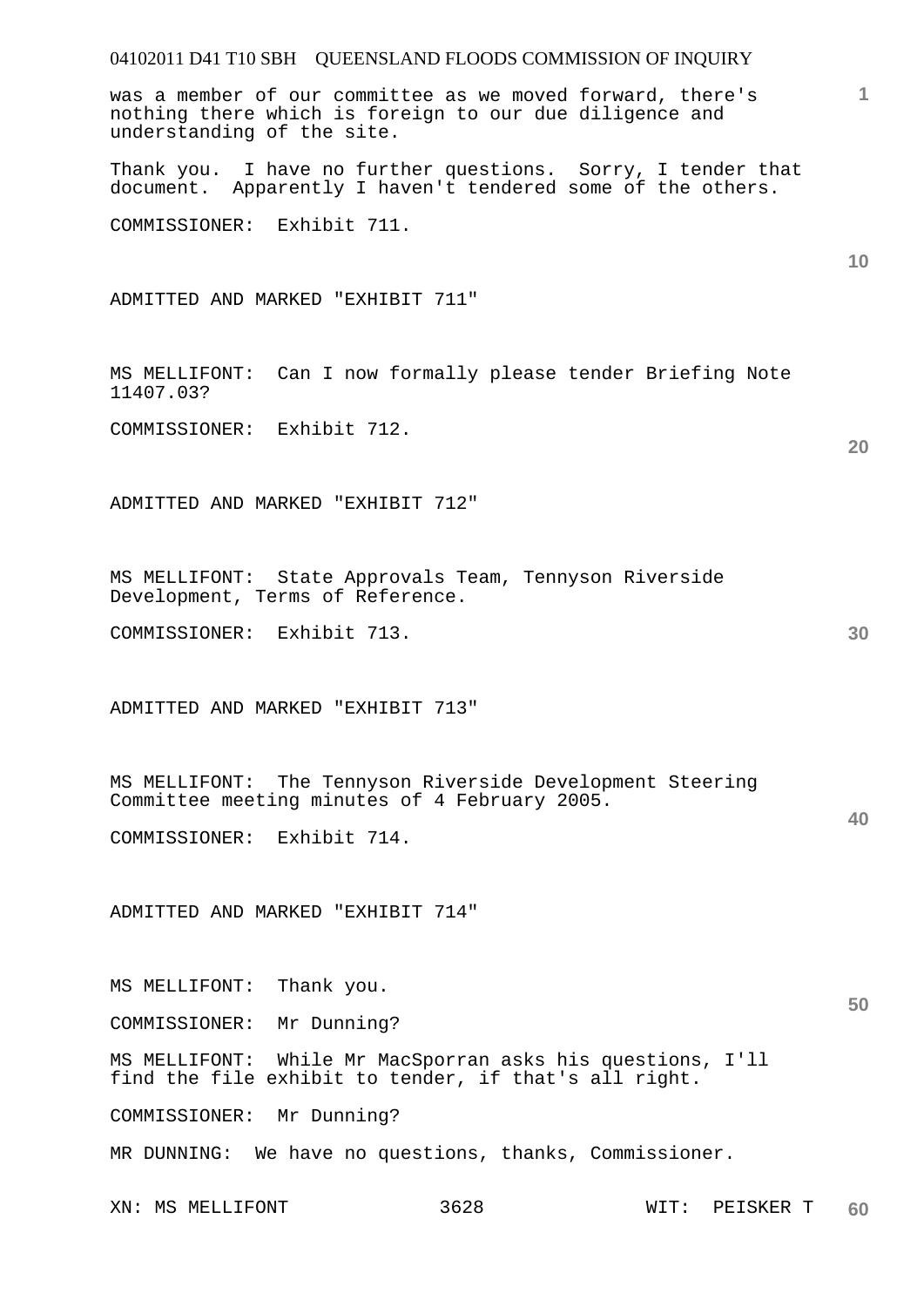| 04102011 D41 T10 SBH QUEENSLAND FLOODS COMMISSION OF INQUIRY                                                                                                                                                                                                                                                                                                                                                                                                                                                                            |              |
|-----------------------------------------------------------------------------------------------------------------------------------------------------------------------------------------------------------------------------------------------------------------------------------------------------------------------------------------------------------------------------------------------------------------------------------------------------------------------------------------------------------------------------------------|--------------|
| COMMISSIONER: Ms McLeod?                                                                                                                                                                                                                                                                                                                                                                                                                                                                                                                | $\mathbf{1}$ |
| MR McLEOD: We have no questions, thank you, Commissioner.                                                                                                                                                                                                                                                                                                                                                                                                                                                                               |              |
| MR MacSPORRAN: Thank you. A couple of matters, Mr Peisker.<br>Firstly, you were asked some questions about whether or not<br>Tennis Queensland should have been shown the Connell Wagner<br>report to alert them to the nature of the - or the flood-prone<br>nature of the site when they were interested in that as the<br>site of the State Tennis Centre. You've said, I think, that<br>in your view, in your dealings with them, Tennis Queensland<br>were well aware of the flood-prone nature of the site?--<br>Correct. Indeed. | 10           |
| Attachment 4, I think, of your - I beg your pardon, attachment<br>6 of your statement, Exhibit 6, is the Tennis Queensland<br>proposal to the State?-- Correct.                                                                                                                                                                                                                                                                                                                                                                         | 20           |
| Could I take you to that please? We'll go to the first page,<br>or the cover sheet of it firstly, if we could, Exhibit 6?--<br>Mmm.                                                                                                                                                                                                                                                                                                                                                                                                     |              |
| This is the Tennis Queensland proposal, is it not?-- Correct,<br>it is.                                                                                                                                                                                                                                                                                                                                                                                                                                                                 |              |
| We see at the bottom it is September 2002?-- Correct.                                                                                                                                                                                                                                                                                                                                                                                                                                                                                   | 30           |
| This was what you've referred to as the unsolicited proposal<br>to the State?-- It is.                                                                                                                                                                                                                                                                                                                                                                                                                                                  |              |
| If we can go to page 84, please? We see towards the bottom of<br>that page there's subheading (d), "The Concept", and in the<br>second last paragraph, I think Ms Mellifont directed you to<br>this statement: "The site contains the Powerlink substation on<br>the southern boundary and much of the site is below the 1974<br>flood level." So, this is Tennis Queensland's own proposal?--<br>Correct.                                                                                                                              | 40           |
| The next paragraph, second sentence, we have notably, "Tennis<br>courts have the advantage of being able to be built over<br>easements and below the Q100 flood line, thereby maximising<br>site utilisation area and avoiding costly land filling and<br>remediation. "?-- Correct.                                                                                                                                                                                                                                                    |              |
| Does that indicate to you that they seem to be well aware of<br>the flood-prone nature of the site they were dealing with?--<br>It does indeed.                                                                                                                                                                                                                                                                                                                                                                                         | 50           |
| And indeed your dealings with them thereafter confirmed to you<br>that they were, in fact, well aware of the site constraints?--<br>They provided technical advice on flooding issues and were<br>well aware of that circumstance, certainly.                                                                                                                                                                                                                                                                                           |              |
| Now, despite the fact that as early as September 2002 Tennis<br>Queensland were, as it were, indicating a preference for the                                                                                                                                                                                                                                                                                                                                                                                                            |              |
|                                                                                                                                                                                                                                                                                                                                                                                                                                                                                                                                         |              |

XN: MR MacSPORRAN 3629 WIT: PEISKER T **60**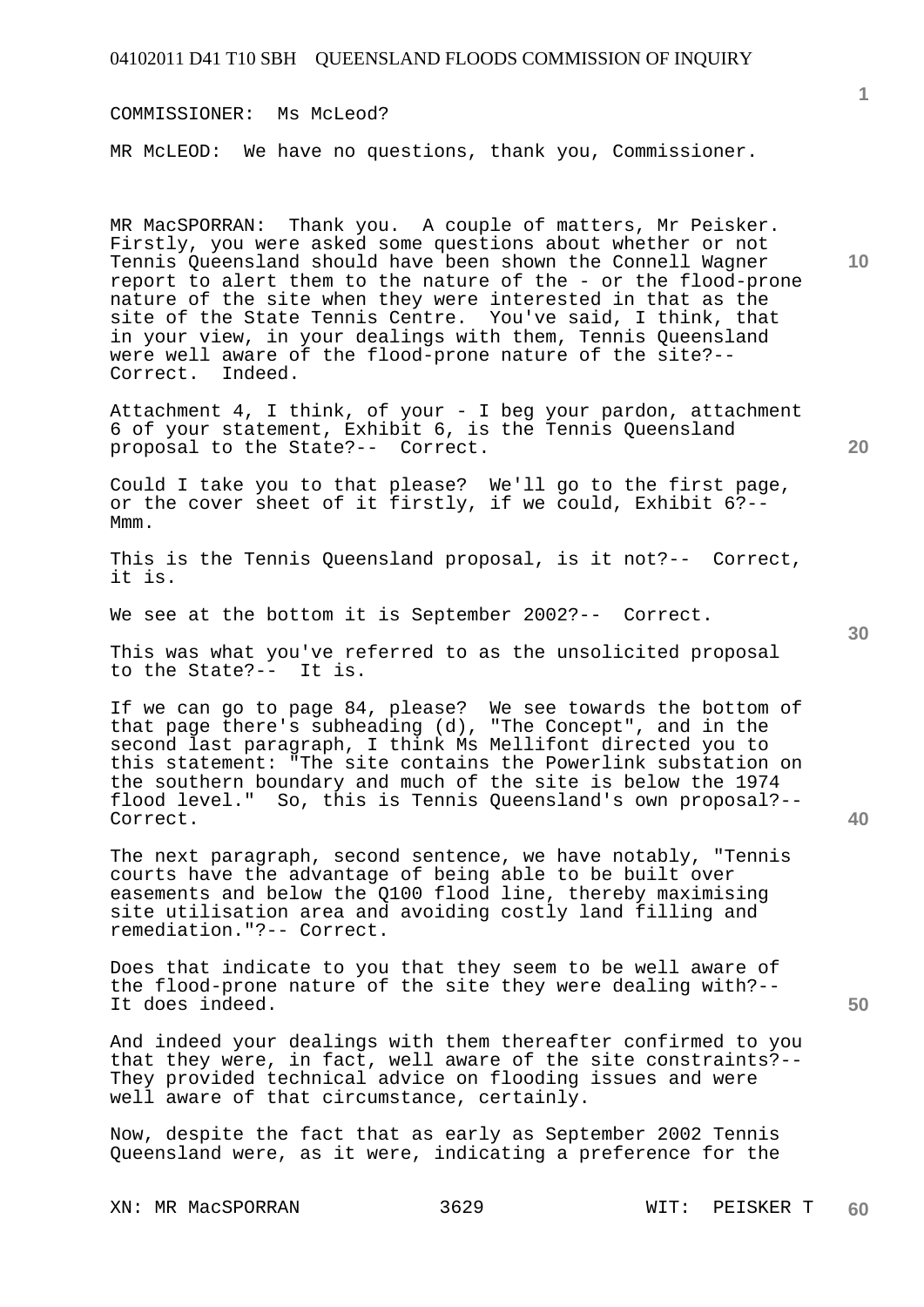#### 04102011 D41 T10 SBH QUEENSLAND FLOODS COMMISSION OF INQUIRY

ability to build the Courts at below Q100 line, the State's response was that they had to, in fact, build it at the Q100 line initially?-- That's correct.

And you've indicated as much in paragraph 47 of your statement; is that so - that's the brief from the State, indicating the requirement that all functional facilities be designed within the State Tennis Centre site to withstand the adverse impact from storms up to a minimum 100-year flood level, et cetera?-- Correct, yes.

Now you've told us - you've gone on to explain why that changed after negotiations per se with Tennis Queensland?-- Mmm.

And so that the Courts - the training Courts in particular were built at the 1 in 120 year level?-- Correct, they were.

**20**  Can I take you to a set of minutes which I don't think have been tendered yet. They're the minutes of the 2nd of December 2004 of the Steering Committee.

MS MELLIFONT: I can indicate that I did tender them but by the wrong description, so I described them as the minutes of February 2005, which is in the header, but they actually relate to the meeting in December '04.

MR MacSPORRAN: All right. Thank you. Well, can we look at that exhibit which is-----

COMMISSIONER: 714.

MR MacSPORRAN: Thank you, Commissioner. 714. You were shown, I think, page  $2^{\degree}$  in particular, which had the comment from the Chairman, Mr Campbell, the second last paragraph?-- Mmm.

Highlighting site issues in relation to flooding, engineering and so on. "It may be worth recommending alternative options to the Deputy Premier", and so on. Do you recall that?-- Yes, I do.

Can I take you to the next page, page 3, where the second entry from CM, which is Mr Matheson-----?-- That's correct.

-----"If the State is unable to move forward with Mirvac, the State may consider alternative options, however this should not occur until the forward strategy is complete and until it is clear a STC cannot be delivered on the Tennyson site."?-- That's correct.

I think that's what you actually told us earlier in evidence?-- Yes.

And that's what Mr Matheson's view at the same meeting was; is that so?-- His view was that that should be exhausted before alternatives are considered, that's correct.

XN: MR MacSPORRAN 3630 WIT: PEISKER T

**30** 

**40** 

**50** 

**10**